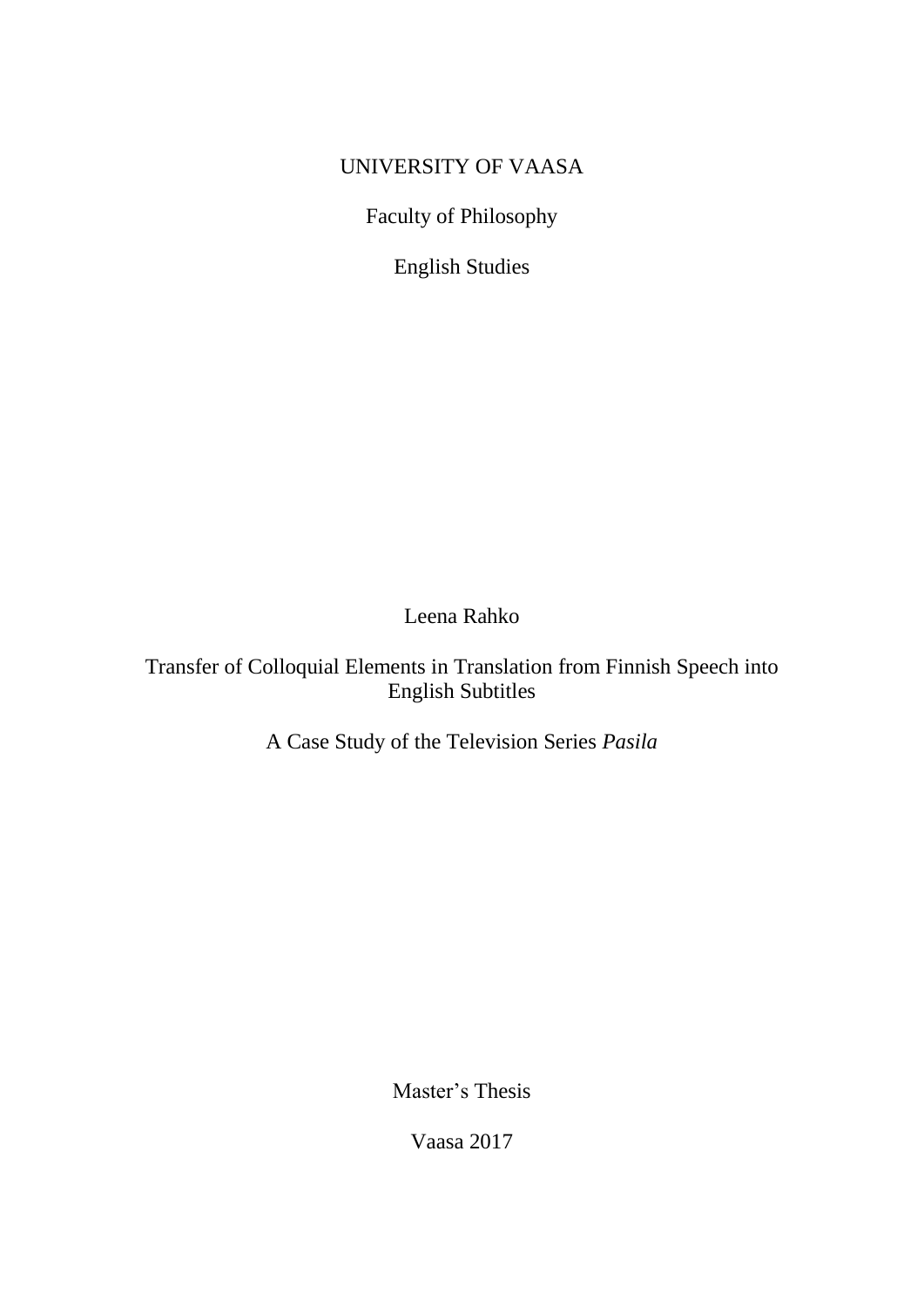## TABLE OF CONTENTS

| <b>ABSTRACT</b>                                                |        |
|----------------------------------------------------------------|--------|
| 1 INTRODUCTION                                                 | 5      |
| 1.1 Material                                                   | $\tau$ |
| 1.2 Method                                                     | 8      |
| 1.3 Pasila and the English DVD translations                    | 9      |
| 2 COLLOQUIAL LANGUAGE                                          | 12     |
| 2.1 Functions of language variation                            | 13     |
| 2.2 Lexical differences                                        | 14     |
| 2.2.1 Colloquial vocabulary                                    | 14     |
| 2.2.2 Slang words                                              | 18     |
| 2.2.3 Swearing                                                 | 19     |
| 2.3 Pronunciation and grammar                                  | 21     |
| 2.3.1 Phonological features                                    | 21     |
| 2.3.2 Morphological features                                   | 24     |
| 2.3.3 Ungrammatical constructions                              | 25     |
| 2.4 Syntactical differences                                    | 26     |
| 2.4.1 Sentence structure                                       | 26     |
| 2.4.2 Fillers                                                  | 27     |
| 2.5. Differences of colloquial language in English and Finnish | 28     |
| <b>3 NON-STANDARD LANGUAGE IN WRITTEN TEXTS</b>                | 30     |
| 3.1 Creating illusion of speech                                | 30     |
| 3.2 Translation of non-standard language                       | 33     |
| <b>4 SUBTITLING</b>                                            | 38     |
| 4.1 Present situation of subtitling                            | 38     |
| 4.2 Challenges of subtitling                                   | 39     |
| 4.2.1 Synchronization with image, content and takes            | 40     |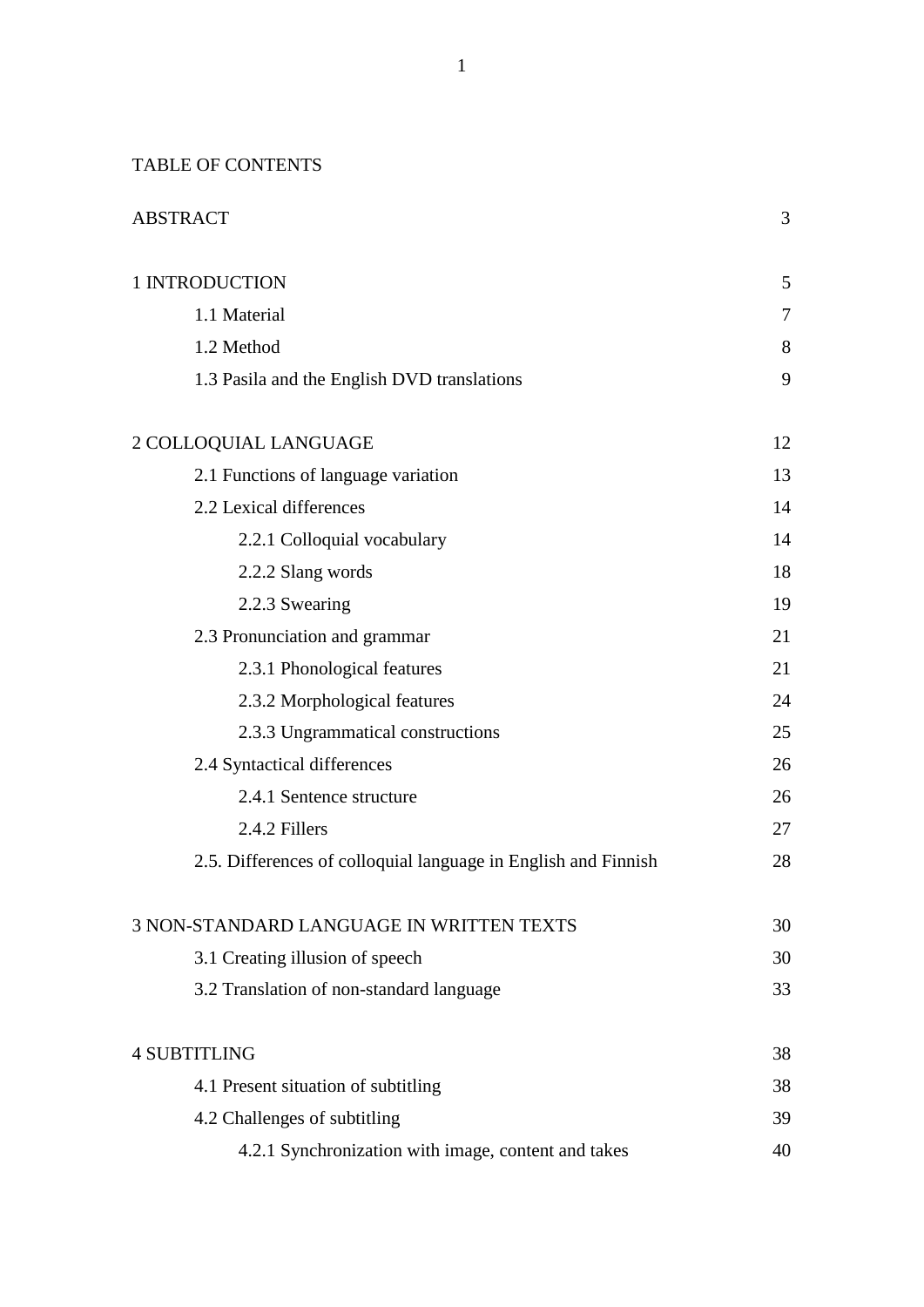| 4.2.2 Reading speed and space limitation    | 41 |
|---------------------------------------------|----|
| 4.3 Solutions and conventions of subtitling | 42 |
|                                             |    |
| <b>5 ANALYSIS</b>                           | 44 |
| 5.1 Allegro speech forms                    | 49 |
| 5.2 Colloquial words and expressions        | 52 |
| 5.3 Fillers                                 | 55 |
| 5.4 Pronunciation                           | 59 |
| 5.5 Ungrammaticality                        | 61 |
| 5.6 Morphology                              | 64 |
| 5.7 Slang vocabulary                        | 67 |
| 5.8 Swearing                                | 69 |
| 5.9 Non-standard sentence structure         | 70 |
|                                             |    |
| <b>6 CONCLUSIONS</b>                        | 72 |

| <b>WORKS CITED</b> |  |
|--------------------|--|
|--------------------|--|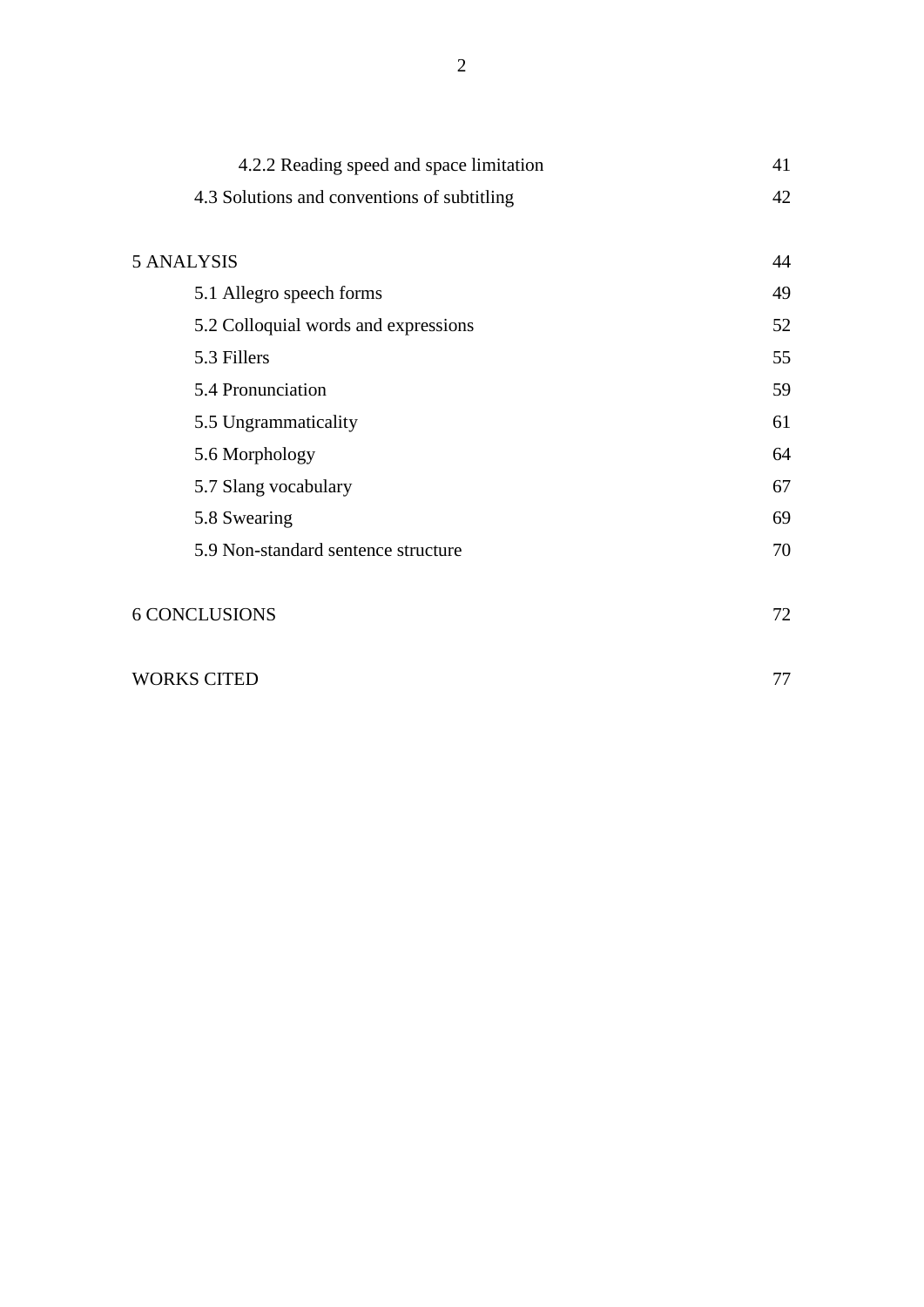| UNIVERSITY OF VAASA          |                                                                                                                                              |
|------------------------------|----------------------------------------------------------------------------------------------------------------------------------------------|
| <b>Faculty of Philosophy</b> |                                                                                                                                              |
| Discipline:                  | <b>English Studies</b>                                                                                                                       |
| <b>Author:</b>               | Leena Rahko                                                                                                                                  |
| <b>Master's Thesis:</b>      | Transfer of Colloquial Elements in Translation from Finnish<br>Speech into English Subtitles<br>A Case Study of the Television Series Pasila |
| Degree:                      | <b>Master of Arts</b>                                                                                                                        |
| Date:                        | 2017                                                                                                                                         |
| <b>Supervisor:</b>           | Anu Heino                                                                                                                                    |

## **ABSTRACT:**

Tutkielma käsittelee puhekielisten elementtien välittymistä lähtötekstistä kohdetekstiin käännettäessä puhetta ruututekstitykseksi. Aikaisempien tutkimuksien perusteella on esitetty, että käännöksillä on taipumus olla lähtötekstiä yleiskielisempiä. Tutkielmassa tarkastellaan tämän väittämän paikkansapitävyyttä erityisesti audiovisuaalisen kääntämisen näkökulmasta. Tutkimusaineistona käytetään televisiosarja Pasilan DVDtallenteella olevaa suomenkielistä audiomateriaalia sekä englanninkielisiä tekstityskäännöksiä. Tekstittäminen eroaa monin tavoin muista käännösmuodoista, joten tutkimuksessa täytyy huomioida erityisesti tekstityksen tila- ja aikarajoitteet sekä viestin siirtyminen puhutusta muodosta kirjoitettuun. Rajoitteet antavat olettaa, että joitain puhekielelle tyypillisiä ominaisuuksia on jouduttu jättämään pois käännöksistä repliikkien lyhentämiseksi. Kirjoitettu muoto puolestaan tekee monista elementeistä leimallisempia, minkä vuoksi esimerkiksi kiroilun voidaan olettaa olevan vähäisempää kohdetekstissä.

Tutkielman teoriaosiossa esitellään ensin puhekielen sanastollisia, fonologisia, morfologisia ja syntaksisia piirteitä etenkin suomen ja englannin kielten osalta. Sen jälkeen käsitellään yleiskielestä poikkeavan kielen esiintymistä kirjoitetussa muodossa ja tällaisen kielen kääntämistä sekä tekstityskääntämisen erityispiirteitä. Analyysissa verrataan lähtö- ja kohdetekstien puhekielisten elementtien määrää sekä millä kielellisellä tasolla puhekielisyydet esiintyvät. Tutkimusaineiston pohjalta voidaan todeta, että väittämä käännöksien yleiskielistymisestä pitää paikkansa myös audiovisuaalisten käännösten osalta. Lisäksi lähtö- ja kohdekielten puhekielisyyden havaittiin ilmenevän eri tasoilla. Ainoastaan sanaston osalta puhekielisyyksien määrä säilyi jokseenkin samalla tasolla, vaikka lähtötekstin puhekielinen sana ei aina välittynytkään suoraan kohdetekstiin, vaan poisjättöjä kompensoitiin lisäyksillä muualla kohdetekstissä. Olettamus kiroilun vähentymisestä tai lieventymisestä ei kuitenkaan käynyt toteen, sillä kirosanoja esiintyi lähtö- ja kohdetekstissä likimäärin yhtä paljon.

**KEYWORDS:** Audiovisual translation, subtitling, colloquial language, non-standard language, spoken language, linguistic variation, standardization

**\_\_\_\_\_\_\_\_\_\_\_\_\_\_\_\_\_\_\_\_\_\_\_\_\_\_\_\_\_\_\_\_\_\_\_\_\_\_\_\_\_\_\_\_\_\_\_\_\_\_\_\_\_\_\_\_\_\_\_\_\_\_\_\_\_\_\_\_\_\_**

**\_\_\_\_\_\_\_\_\_\_\_\_\_\_\_\_\_\_\_\_\_\_\_\_\_\_\_\_\_\_\_\_\_\_\_\_\_\_\_\_\_\_\_\_\_\_\_\_\_\_\_\_\_\_\_\_\_\_\_\_\_\_\_\_\_\_\_\_\_\_**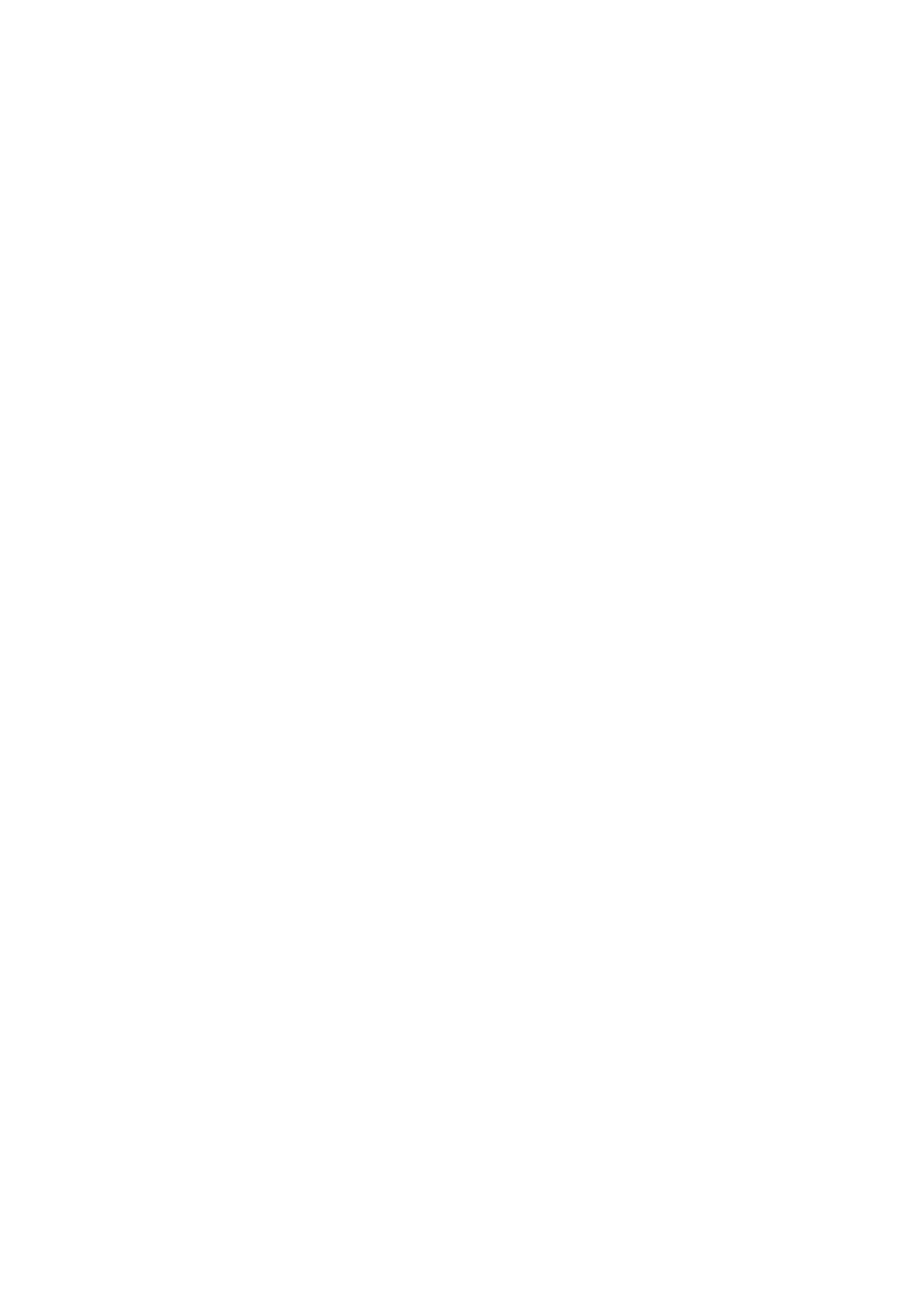#### <span id="page-5-0"></span>1 INTRODUCTION

Translations are everywhere in contemporary Finland. They are of various kinds and we often do not even realize that we are reading or hearing a translation. Yet, there is little research on how much of what we read is actually translated. A small-scale study that Mäkisalo (2006) executed with a group of students at the University of Joensuu showed that 44–78% of the texts that the students read in Finnish were translated. Although, the outcome figures of the study are vague and individual variation is bound to exist, they can give us an idea of the current situation in Finland.

It is probable that a large portion of the translations that Finns encounter daily is formed by audiovisual translations. According to Finnpanel statistics (Finnpanel 2013), the time that Finns spend watching television has reached 3 hours per day and it is still increasing. At the same time, Finland is a small country where many films and television programmes are imported. For instance, of all film premieres in Finland, domestic productions amounted to only 5‒9% in years 1994‒2003 while North American productions alone amounted up to 53‒64% (Tilastokeskus 2005a). In Finnish television channels the domination of foreign productions is not as strong but they have their fair share. In years 1997‒2004, the percentage of domestic productions on four Finnish main television channels varied from 30 to 69%, the annual averages of Finnish programmes in all four channels together being 53–57% (Tilastokeskus 2005b). This leaves a gap of 43–47% to be filled with foreign programmes which usually require a translation. In addition to this, as Finland has two official languages, Finnish and Swedish, also many domestic productions are translated to the other language.

Translated language differs clearly from independently used non-translated language. Several linguists even consider translated language as a separate variant of the language (e.g. Jantunen & Eskola 2002, Mauranen & Jantunen 2005). As translations are so prevalent in Finnish society, it is important to understand how they influence the language and the society that uses it. Studying translations improves our understanding on how they are made, how the meanings and the connotations change during the translation process, and ultimately it can also help us to make better translations. Different types of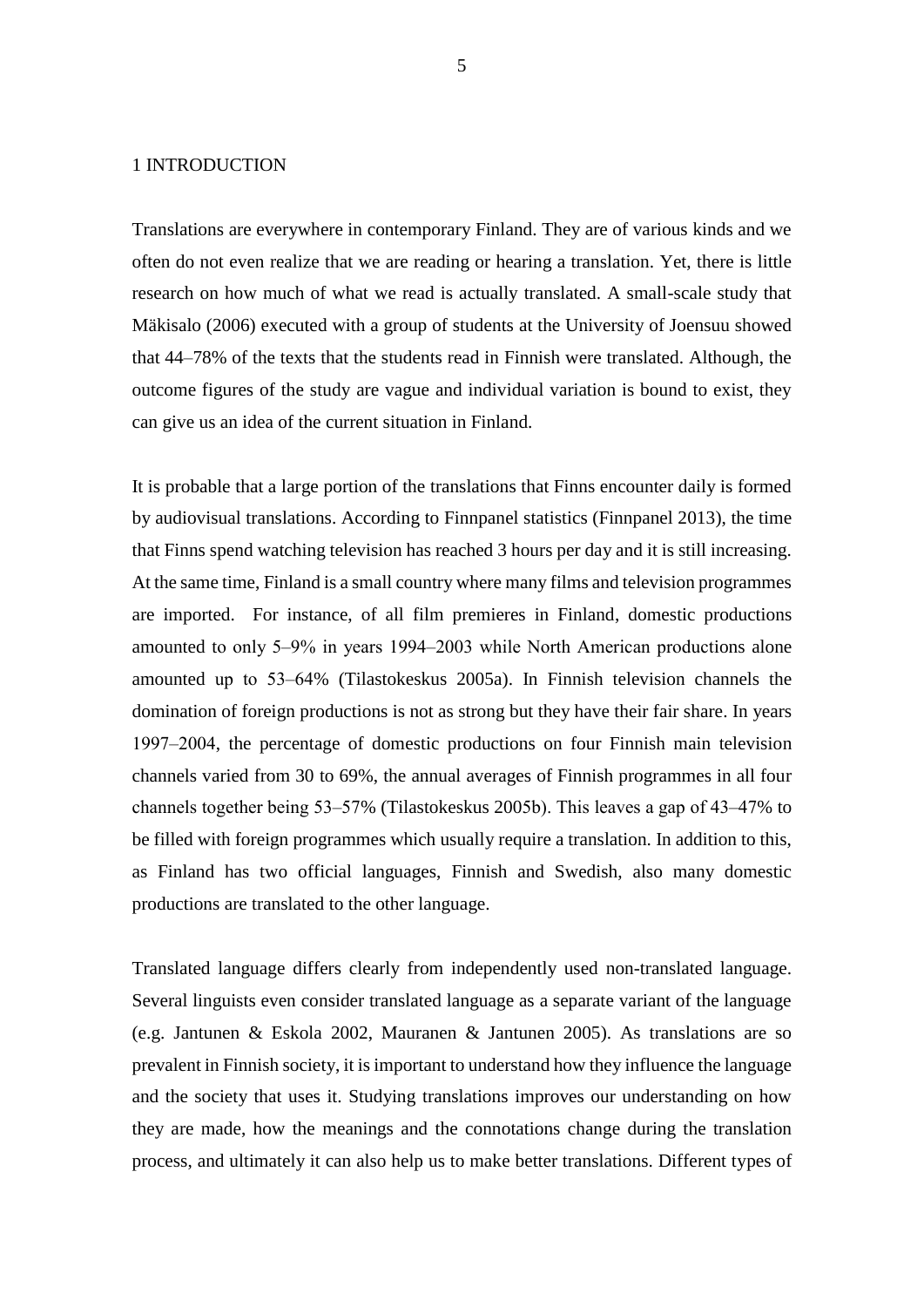translation have been studied widely in Finland and elsewhere covering translations of written texts, such as prose and manuals, but also of speech as in dubbing and subtitling. However, most translation research in Finland concentrates on translations into Finnish from major languages such as English. There are some studies on translations from Finnish into other languages but few of them are postgraduate level.

Although audiovisual translations are studied widely, they still seem to be somewhat peripheral in Finnish translation research which is otherwise diverse and internationally recognized. In 2002, *Kääntäjä* magazine dedicated an issue to introducing different fields and recent developments of Finnish translation research. The issue included an article by Paloposki, Jantunen and Leinonen (2002) briefly introducing Finnish translation research in fields such as literary translation, cultural contexts and the use of corpuses in translation research, and several articles introducing those fields in more detail. However, regardless of their important role in the Finnish society, audiovisual translations were barely mentioned in the special issue.

According to Honka-Hallila and Römpötti (1999), colloquial language has been neglected in research on audiovisual language usage that has focused on rhetoric. At the same time, the existing research on translation of language variation often focuses on more specific features such as swearing (e.g. Fernández Fernández 2009), slang (e.g. Stolt 2010) or regional dialect (e.g. Leppihalme 2000). Moreover, when broader and vaguer concept of non-standard language as whole is studied, the research tends to focus on translation of prose (e.g. Nordlund, Onikki-Rantajääskö, Suutari & Forsberg 2006, Tiittula & Nuolijärvi 2016) or sometimes on dubbing (e.g. Pavesi 2009, Chaume Varela 1998) while the use of colloquial language in subtitling is not acknowledged as widely. There are significant differences between the two types of audiovisual translation (for instance lip synchronization in dubbing, space and time constraints in subtitling) and therefore, they need to be studied separately.

The lack of research on colloquial speech in subtitling may be due to restriction of subtitling to mostly marginal languages (Ivarsson & Carroll 1998: 1–8) and the dominance of standard language in the media particularly in the past. However, even if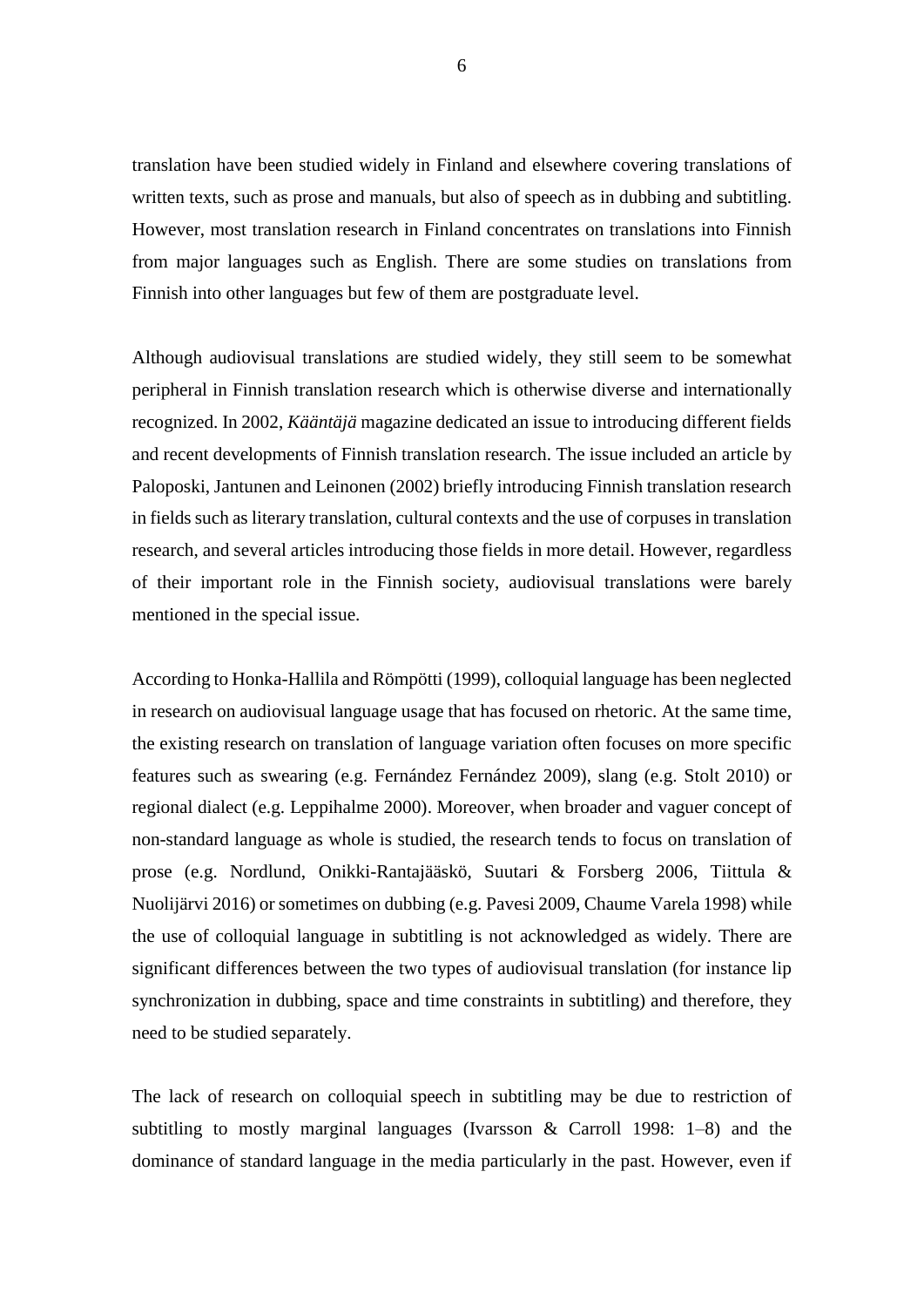the Finnish media still tends to use standard language, the regulation is not as strict as it used to be. According to Nuolijärvi (2006) dialects and colloquialisms are nowadays more common in the media which has led to occasional complaints about 'bad language'. The formality of language varies depending on the programme and the speaker. Entertainment programmes can have a more relaxed attitude towards language than news programmes and in fact they can use language as a stylistic device. (Nuolijärvi 2006).

As the current translation research is divided disproportionally and there is a shortage in research on colloquial speech in subtitling and on translation from Finnish into major languages, I wish to answer both of those needs in this thesis. I will examine the translation of colloquial spoken Finnish in the English subtitles of the television series *Pasila*. Since each language has different ways to convey informal tone, it will be interesting to see how Finnish colloquialisms can be translated into a major language such as English that has little contact with Finnish. My assumptive hypothesis is that the target text will use more standardized language than the source text. This assumption is based on several previous studies showing such standardization tendency (e.g. Tiittula et al. 2016, Englund Dimitrova 1997). As subtitling often requires omissions, I expect this to affect also stylistic elements which can result further standardization of the target language. Furthermore, I assume that vulgar language will be toned down in the target text because such expressions become stronger in writing (e.g. Ivarsson et al. 1998: 126– 127). Since there is not so much translation from Finnish into English and Englishspeaking audience is such a wide target group, I believe that clear norms have not been established for this kind of translation yet. In the following subchapters, I will introduce my material and method of study in more detail.

#### <span id="page-7-0"></span>1.1 Material

1

As the material for my study, I have chosen the Finnish situation comedy *Pasila.* It is an animated television series that was produced by Filmiteollisuus Fine<sup>1</sup> 2007–2013 and

<sup>&</sup>lt;sup>1</sup> Merged with Yellow Film Ltd in 2013 (Yritystiedustelu 2017)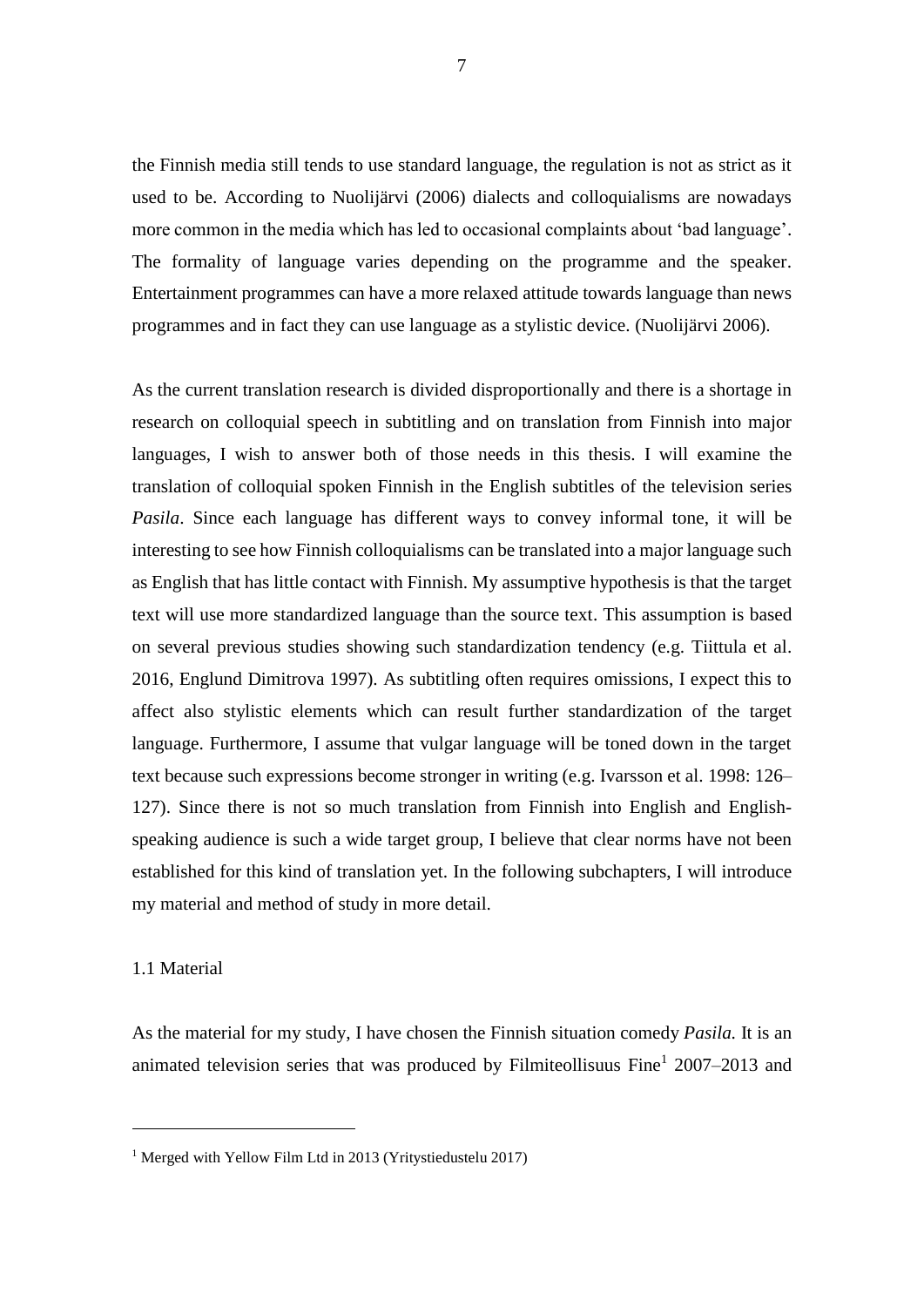broadcast by the Finnish television channel YLE TV2 starting in February 2007. *Pasila*, or *Police station* as the name is translated into English, is a computer-animated television series which depicts the daily life of five police officers working at the police station of Pasila<sup>2</sup>. *Pasila* was originally planned to have only one season with 12 episodes but gradually it gained popularity and became a hit during the second season. The series also participated in the famous Rose d'Or competition for television programmes in Switzerland in 2007. (*Helsingin Sanomat* 2011) The series was followed by a sequel *Pasila 2.5 – The Spin-off* which was produced from 2014 to 2016 by Yellow Film Ltd (Yellow Film 2017).

As the material for my analysis, I will use three episodes of the first season which were published on a DVD in 2008. The first season has twelve episodes that are recorded with a Finnish audio track. In addition, the DVD includes optional English subtitles to five seemingly random episodes (episodes 1, 4, 6, 8 and 11). Since I have to limit the material of the analysis, I have chosen three random episodes out of those five with English translations: episodes 1, 4 and 11. The approximate durations of the episodes vary between 22 to 27 minutes with the total duration of the analysed material being around 75 minutes. This is an adequate amount considering the wide range of colloquial elements I will be analysing in both the audio and the subtitles. The linguistic material includes approximately 8550 Finnish words in the audio and approximately 9270 English words in the subtitles.

#### <span id="page-8-0"></span>1.2 Method

1

In the theoretical part of this study, I will first concentrate on the different aspects of colloquial language use in general and colloquial features of the Finnish and English languages in particular. I will discuss the functions of language variation and identify the ways that colloquial language differs from standard language lexically, phonologically,

<sup>2</sup> Pasila is a district in Helsinki, Finland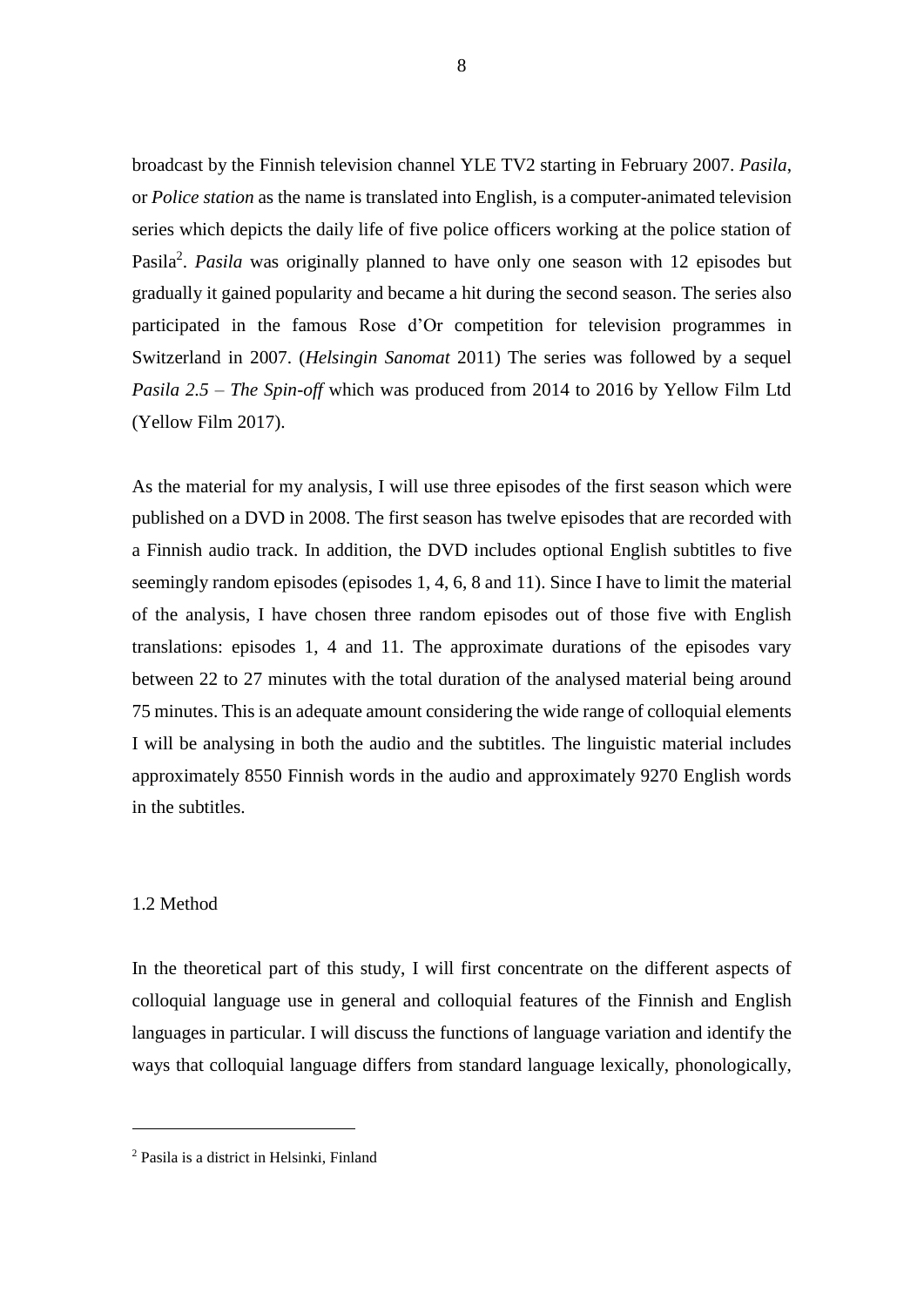morphologically and syntactically. In the next chapter, I will address the questions of representing speech in written texts and translating linguistic variation. In the last theoretical chapter, I will concentrate on special characteristics of subtitling and see how the communication channel affects the resulting translations.

Finally, in the analytical part of the thesis, I will study the colloquialisms in the source and target texts, that is, in the Finnish audio track and the English subtitles of *Pasila.* In the analysis, I will have to take into account the conventions and constraints of subtitling as a translation form*.* I will begin by identifying colloquial elements in the material and categorizing them. I will examine the source and target language materials to see if the registers are the same and on which linguistic levels the colloquial elements occur. I will analyse what kind of omissions have been made in the target text and what could be the reasons behind them. In addition, I will see if the target text includes some significant additions or alterations.

#### <span id="page-9-0"></span>1.3 *Pasila* and the English DVD translations

*Pasila* is satirical comedy where all characters have some sort of personality disorder and the criminal cases are rarely solved successfully or using conventional ways. The language use of the characters is colloquial and versatile, including also slangy expressions and swearing, thus making the material for research plentiful. The episodes also differ slightly from each other in terms of language use. The story of the first episode includes a criminal gang so slang and other non-standard elements are used slightly more frequently. However, it is not only the criminals that use colloquial language, but also the police officers use colloquialisms, especially when they are talking to or about the criminals.

The main character of the series is Kyösti Pöysti, Junior Inspector of Pasila police station. Pöysti is in his thirties but often behaves like a teenager. He uses colloquial and vulgar language, plays video games during working hours and at times comes to work with a hangover. The superintendent of the station, Chief Inspector Rauno Repomies, is absent-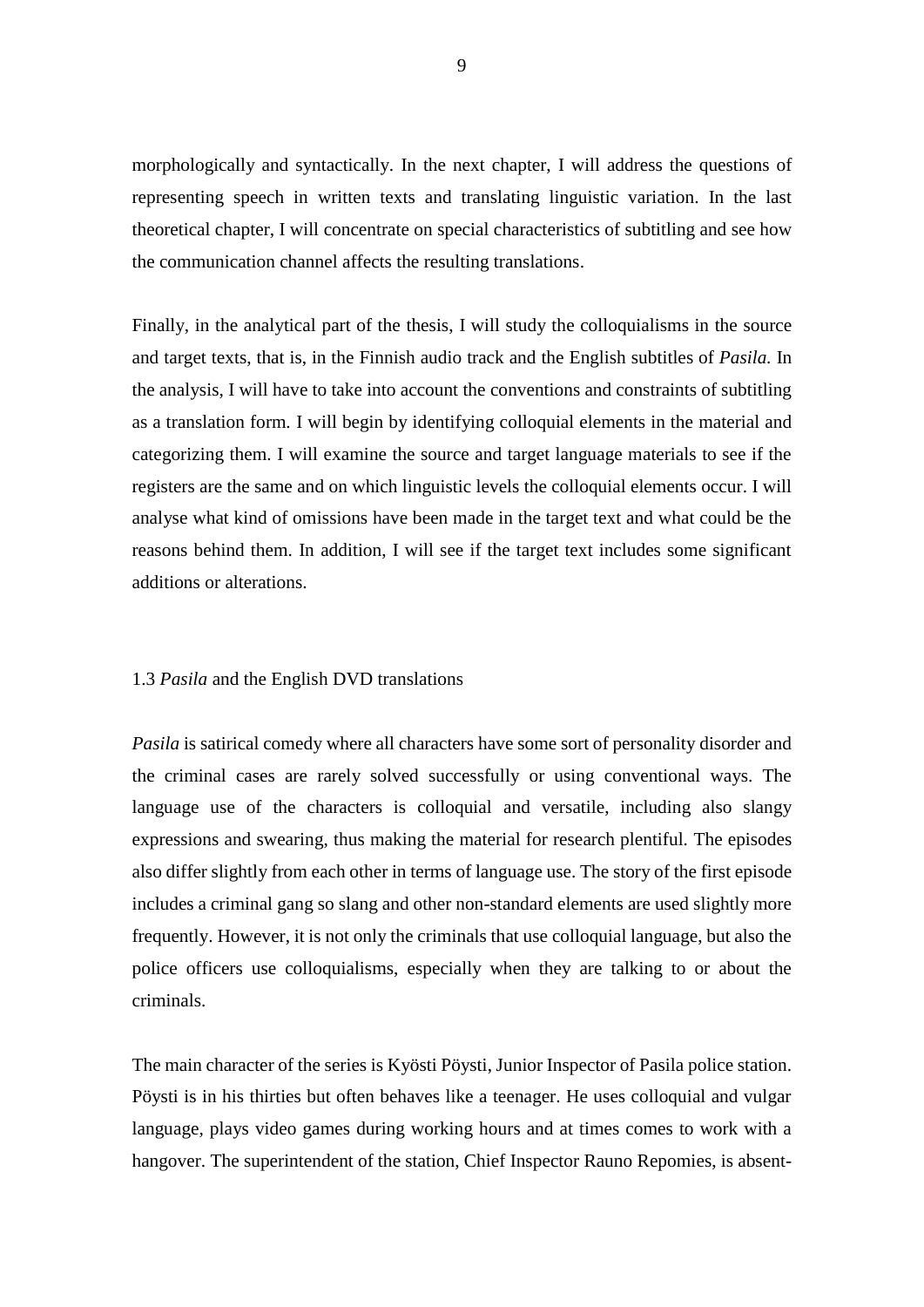minded, on medication and possibly suffering from multiple personality disorder. His moods change rapidly and he often breaks into singing or swearing suddenly. Repomies uses generally more formal vocabulary and pronunciation than his younger colleagues, but often he also employs non-standard sentence structures and incomplete sentences in a way which cannot be considered as representation of colloquial Finnish. Incomplete sentences are frequently used also by other characters. Another character, Police Officer Pekka Routalempi has a habit of marvelling everything which leads him to repeat incomplete phrases such as *"Oikeudenkäynti, se on jännä prosessi. Tilinteon hetki. Jännä.*" ['Trial, it is a strange process. A moment of reckoning. Strange.'] Other reoccurring characters include television presenter Juhani Kontiovaara and police officers Tommi Neponen and Helga. Their speech is less marked, common colloquial Finnish. In the analysis, I will have to take into account the idiolect of each character. This means that I have to ignore some features, such as non-standard sentence structures and repetitions, when they do not represent typical characteristics of colloquial speech.

It can be asked what was the producer's motivation to translate *Pasila* into English, why only five episodes were translated and why exactly those episodes were chosen. It is not clear but the subtitles may have been used in the Rose d'Or competition and later added to the DVD as an inexpensive extra feature. Other option could be that the subtitles were specially ordered for the DVD and intended for foreigners living in Finland.

The translator of the English subtitles is Mikko Lyytikäinen. He is a Finnish translator and the CEO of Movision  $LP^3$  specialized in audiovisual translation services (*Kauppalehti* 2017). Lyytikäinen has translated many Finnish language films into English, both before and after *Pasila* translations. Such works include for example *Freakin' Beautiful World* (Sairaan kaunis maailma) from 1997, *Lights in the Dusk* (Laitakaupungin valot) from 2006, *The Grump* (Mielensäpahoittaja) from 2014 and *The Midwife* (Kätilö) from 2015 (KAV 2017).

1

<sup>3</sup> Founded as Mikko Lyytikäinen LP in 1985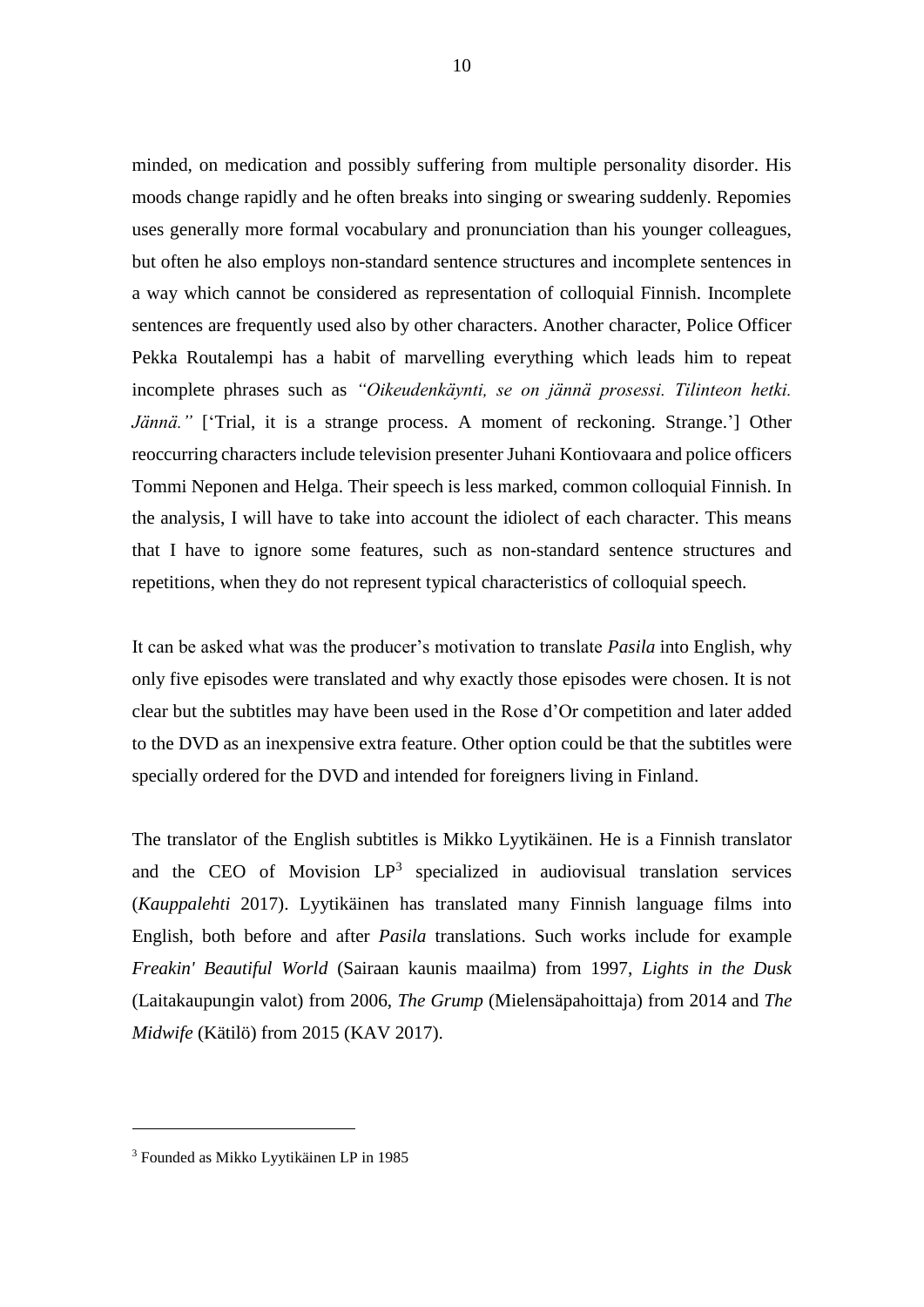Audiovisual translations from Finnish into other languages are not common but there are some. Annually dozens of Finnish films are screened in international film festivals. However, apart from Kaurismäki's *Mies vailla menneisyyttä* (*The Man without a Past<sup>4</sup>* ) that won Grand Prix in Cannes film festival in 2002, Finnish films have not received significant awards in the most eminent festivals. (Suomen elokuvasäätiö 2013, *Helsingin Sanomat* 2010) Yet, some recent Finnish productions have been commercially successful in international markets. Such films include for instance *Rare Exports<sup>5</sup>* (2010) and the children's animation *Niko - Lentäjän poika*<sup>6</sup> (2008) and its sequel (2012). Nevertheless, it seems difficult for a Finnish language film to receive much attention abroad. For instance, *Rare Exports* combines Finnish and English dialogues whereas a parallel version of *Poika ja ilves*<sup>7</sup> (1998) was filmed in English to enable international distribution of the film. It seems to be difficult to distribute films and series with original Finnish audio track to wider foreign audience, and probably therefore, some *Pasila* episodes have been later also dubbed into English. The main character Kyösti Pöysti has been renamed as Jefferson Anderson in the English version and the series also carries the same name. (YLE 2017) However, in this thesis I will analyse only the subtitle translations.

In the following chapter, I will move on to discuss the functions of linguistic variation and how colloquial language manifests itself in Finnish and English. I will examine colloquial elements in several linguistic levels: lexical, phonological, morphological and syntactical.

<u>.</u>

<sup>4</sup> The English subtitles on DVD publication are also translated by Mikko Lyytikäinen (Kokkola 2007: 220)

<sup>&</sup>lt;sup>5</sup> The original soundtrack of the film is partly in Finnish, partly in English. The film has been screened e.g. in Britain with English subtitles.

<sup>6</sup> Dubbed at least into British English as *Niko and the Way to the Stars*, into American English as *The Flight before Christmas* and into German as *Niko – Ein Rentier hebt ab.* (IMDb 2013a)

<sup>7</sup> Also known as *Tommy and the Wildcat.* The Finnish actors were filmed both in Finnish and English but the final English voices were dubbed by Canadian actors. (IMDb 2013b)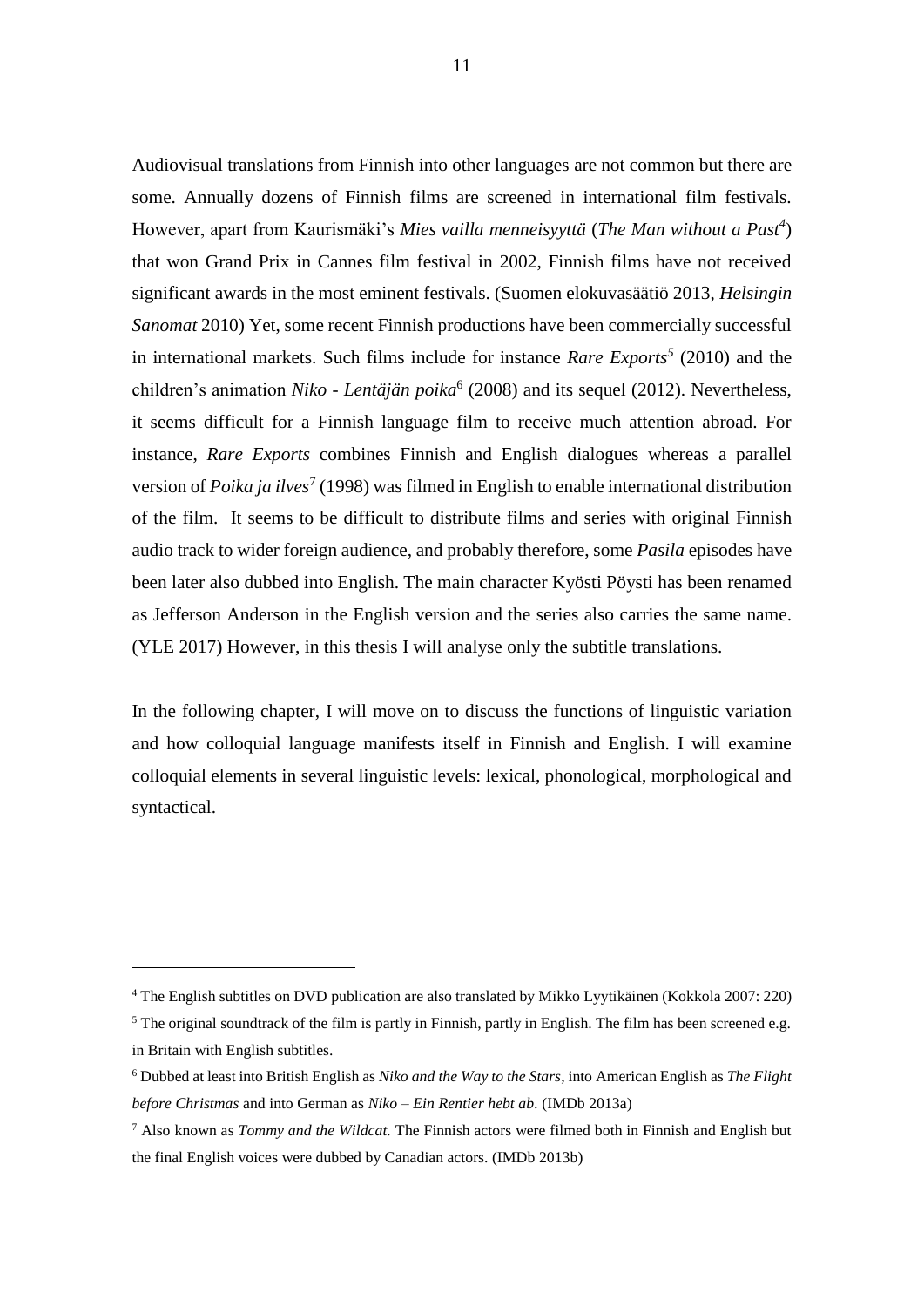#### <span id="page-12-0"></span>2 COLLOQUIAL LANGUAGE

Language is a means of communication and communication has many different functions. Therefore, one single language can vary greatly depending on the context it is used in and the person who is using it. (Leino 1989: 82) In fact, for example O'Donnell and Todd (1980: 26-27) recognise at least seven factors that give rise to linguistic variation: (1) individuality, (2) region, (3) class, (4) participant factors (e.g. role and purpose), (5) topic, (6) setting and (7) other language activity. Leaving regional dialects and idiolects aside, we have social and stylistic variation at hand. Register is the term commonly used for language variation of non-dialectal type, for example, differences between polite and familiar language; spoken and written language; scientific, religious, legal language, et cetera. (Leech & Short 2007: 65) This kind of situational variation can occur with the use of linguistic varieties named for example as literary language, standard language, colloquial language, vulgar language and slang. However, drawing exact boundaries between the varieties is impossible and they work more as linguistic continuum.

According to Lyons (quoted in Miller & Weinert 1998: 4–5), spoken and written varieties of a given language can also differ so much that they operate as separate, partially independent systems. The differences can occur in morphology, syntax, vocabulary and the organisation of texts. Colloquial language, for example, is typical to speech. It should be noted that with exceptions like giving a lecture, speech is usually interaction between people, thus being different from an author delivering a message to a reader of a text. The active interaction between all participants of the conversation gives speech special features that writing does not have. In comparison to writing, which is often about events 'happening there and then', speech is typically about what 'we are doing here and now'. In this sense, speech is often personal. In addition to factual information, it often conveys opinions and emotions towards what is stated. Hence, for example expletives and fillers, which are sometimes claimed to be unnecessary colloquialisms, actually serve for several different functions.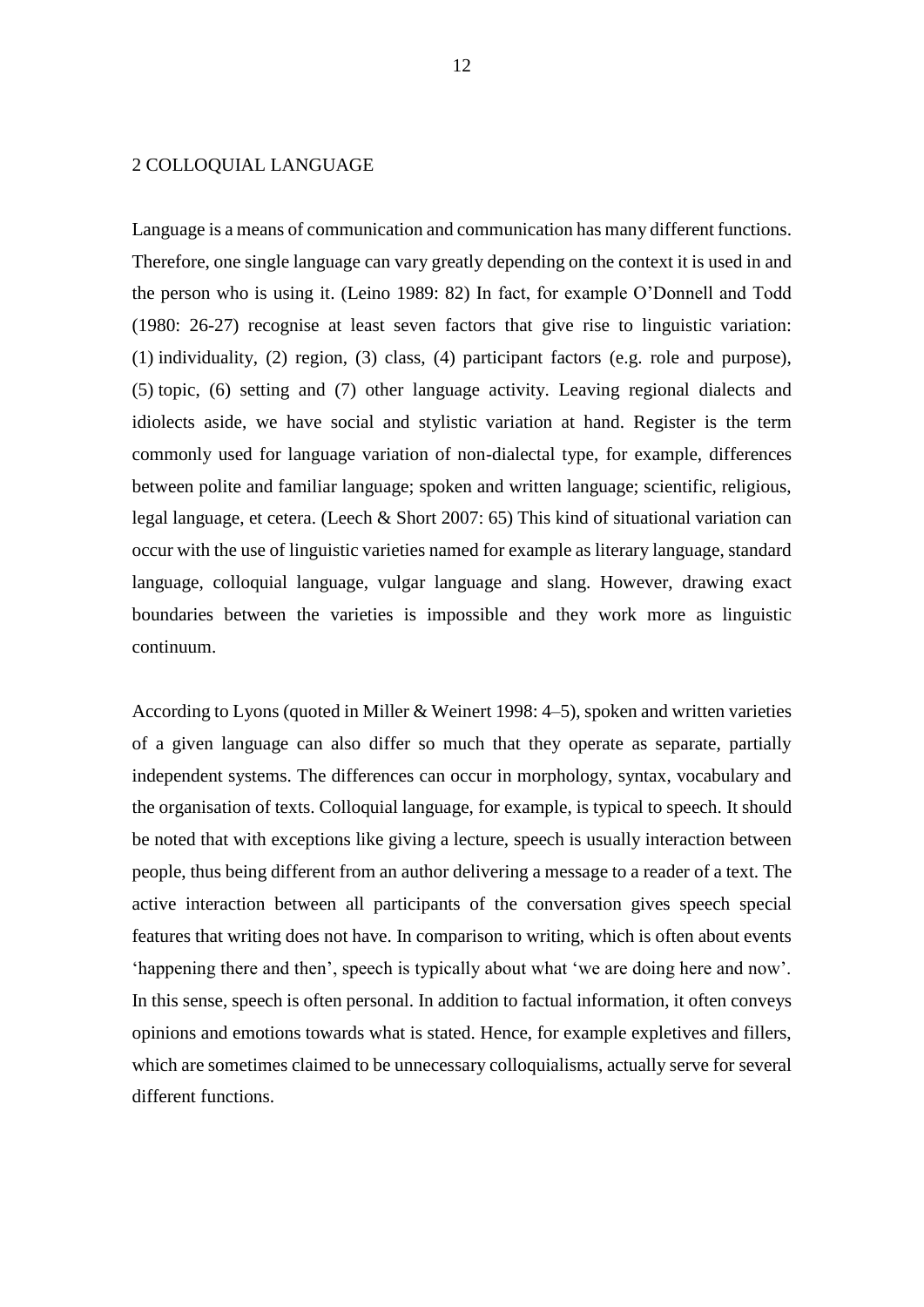In the next paragraph, I will discuss the functions of linguistic variation and then I will move on to examine the colloquial elements that mark deviation from literary or standard language. These elements can be divided into lexical, phonological, morphological and syntactical deviations. Phonological and morphological deviations are important elements in Finnish dialects (Ikola 1989: 171–176). The English orthography, however, differs considerably from the Finnish system. The English spelling reflects the pronunciation less accurately and therefore carries only a very limited capacity to reveal phonological deviations of colloquial language from the standard pronunciation (Lehtonen, Sajavaara & May 1977: 45–59). As the English language material of my study is in written form, it restricts the observation on phonetic elements.

#### <span id="page-13-0"></span>2.1 Functions of language variation

Different language varieties are used in different contexts and they can be given different prestige. They often have different functions and therefore also different characteristics. Completeness, regularity and logic, for example, are typical to literary language often used to convey official information which needs to be expressed accurately. Dialects instead are used typically in informal contexts of spoken interaction where long sentence structures are difficult to control and the contents of speech can be complemented with intonation, stress and visual elements. (Ikola 1989: 176)

Dialects can be divided into regional and social dialects. According to Paunonen (1989: 209–221), social dialects are a fairly new phenomenon in Finland as they only began to form when the Finnish industrialization began as late as in the second half on  $19<sup>th</sup>$  century. As a matter of fact, until then there was no standard Finnish language either because Swedish had been the language of the upper class, education and administration. Standard spoken Finnish began to evolve only in 1863 when Finnish gained equal legal status with Swedish. The strict literary Finnish was taken as the basis for standard spoken Finnish which led to stigmatisation of dialectical speech. This can still be seen particularly in Helsinki which has never had any natural local dialect of Finnish due to its Swedishspeaking history and vast migration from all parts of Finland. Therefore, in Helsinki,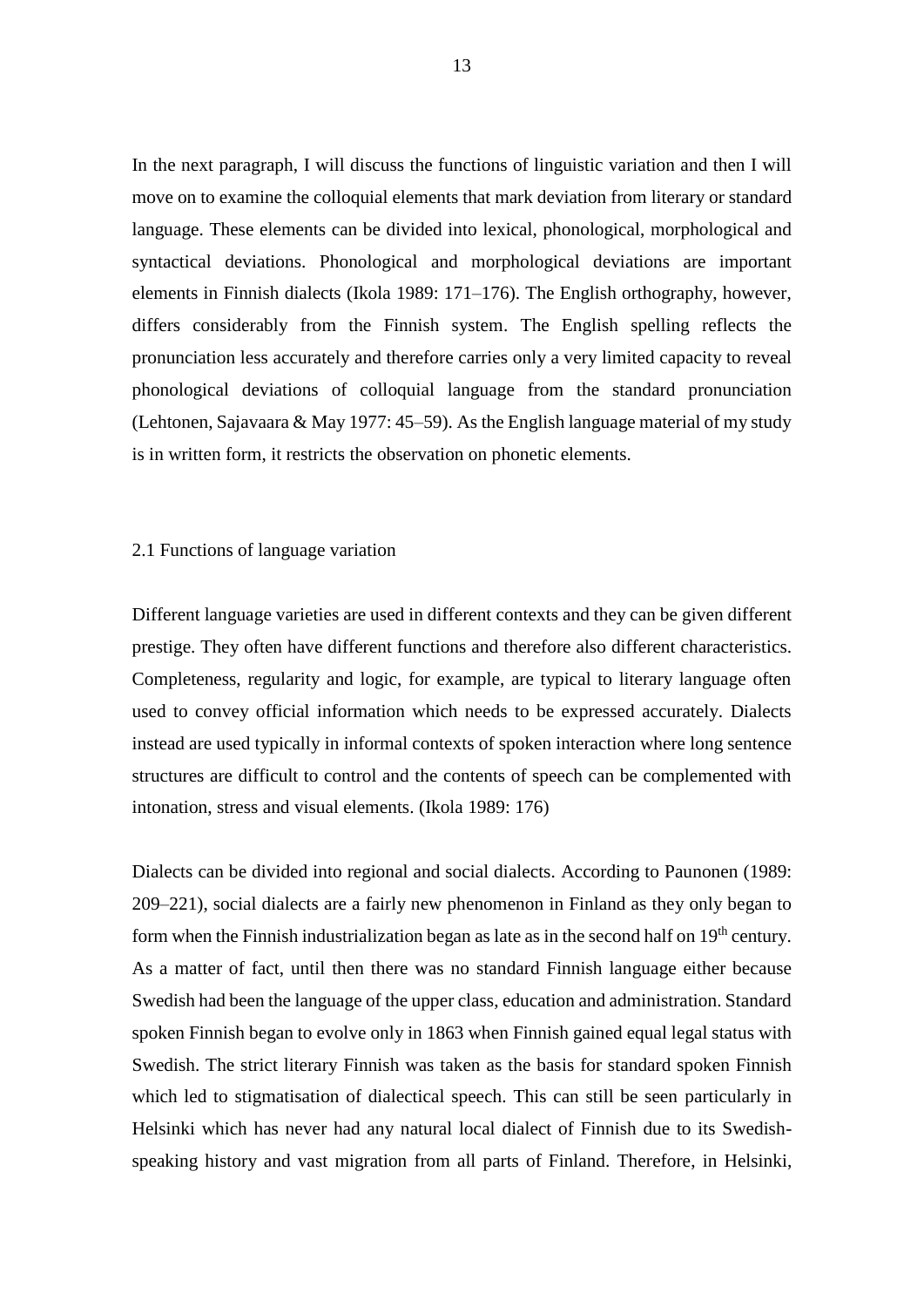regional dialect forms have negative associations of being from 'the outside' or the countryside. Yet in other Finnish cities like Tampere, regional dialect has positive associations which emphasize regional identity. (Paunonen 1989: 209–221) The above example of dialect acceptance illustrates how the same language variety can have different associations in different contexts. Its function, strengthening solidarity, is only applicable in certain situations and with certain people.

Slang is an exceptional language variety. It is basically only used within its own user group whose members switch to other forms of colloquial language when talking to people from outside the group. This was at least the case of the slang used in Helsinki, according to Paunonen (1989:  $226-228$ ), until the last decades of  $20<sup>th</sup>$  century when also the standard colloquial language of the youth began to diverge from the speech of their parents and the language that the youth had learned at home. The speech of the youth consciously breaks the rules of standard Finnish with its imperfect clauses, fillers and repetition. Paunonen (1989: 226–228) views this antinormative colloquial speech as a conscious decision of the rebelling youth. The main character of Pasila, Kyösti Pöysti, might be a good representative of this. Pasila police station is located in Helsinki and judging by his conduct, Pöysti is the youngest staff member, often behaving like a teenager and breaking rules also when in duty.

#### <span id="page-14-0"></span>2.2 Lexical differences

In this chapter, I will discuss how colloquial and vulgar speech differ from standard speech lexically. The text is divided further into subchapters: colloquial vocabulary, slang words and swearing.

#### <span id="page-14-1"></span>2.2.1 Colloquial vocabulary

When new words are introduced to a language, they can have different statuses. Some words become a part of neutral standard language but not all. According to Tuomi (1989: 276–285), new words are introduced to Finnish language in five ways: 1) By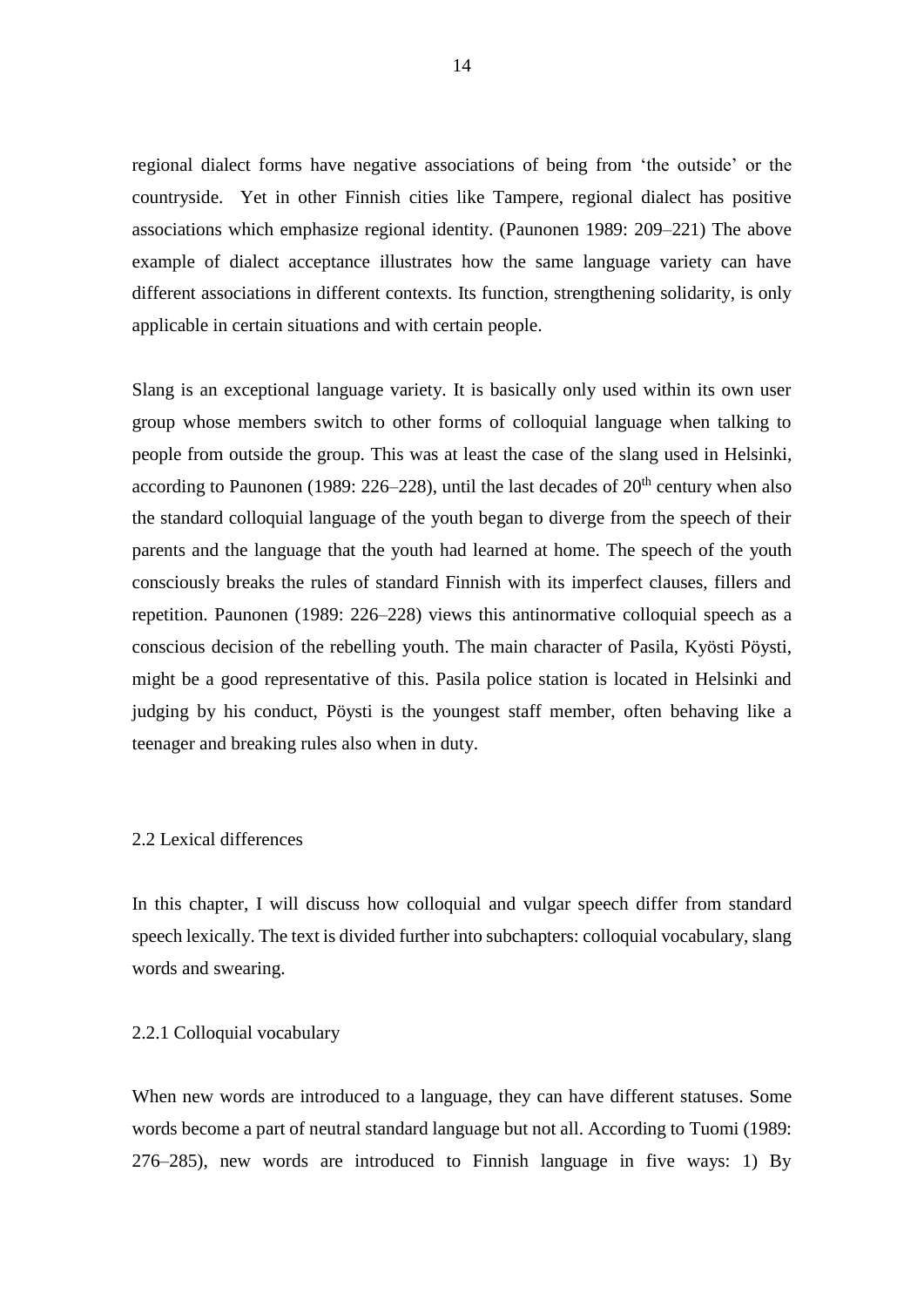compounding a new word of two old words, 2) by deriving a new word from an old word for instance with a suffix, 3) by giving an old word a new meaning, 4) by loaning a word from another language and possibly assimilating it into Finnish pronunciation and spelling system, and 5) by inventing a completely new word, which is uncommon however. How colloquial a new word is perceived often depends on how it was created. Presumably, the same methods of introducing new words can be found in any other language as well, but with the level of frequency for each category varies. For example Jackson and Zé Amvela (2007: 38-55) mention all of these methods regarding introduction of new words into English, although categorised slightly differently.

Particularly when new words are coined by shortening old words and/or adding suffixes with a possible change of meaning, new words are considered colloquial (Tuomi 1989: 283). As examples Tuomi (1989: 283) mentions Finnish words *ale* 'sale' from *alennusmyynti* 'discount selling' and *huppari* 'hoodie' from *hupullinen pusero* 'shirt with a hood' which were coined in the 1970s. According to Laalo (1989: 297–309) colloquial Finnish language adopts particularly new two-syllabic words which are shortened from long domestic or foreign words or compound words. Another typical way to coin new words in Finnish, according to Laalo (1989: 297–309), is the use of suffixes of which he mentions –*ari* and –*is*. Examples of such coinages include *eskari* from *esikoulu* 'nursery school' and *julkkis* from *julkisuuden henkilö* 'celebrity'. The original longer version of the word is considered neutral standard language and continues to be used alongside with the new coinage which can be considered unnecessary and colloquial abbreviation by some. Yet, with time many abbreviations can become widely accepted into the standard language.

The first category, compound words, is clearly the most common way to introduce new vocabulary into Finnish (Tuomi 1989: 276–285). Tuomi notes that compound words can also be formed after foreign language examples (EN: *timetable*, SWE: *tidtabell*, FI: *aikataulu*) even though the origin is not always clear and after learning the new word, speakers do not detect any foreign influence. In slang, however, loan words and foreign influences are often particularly clear. Slang words might include foreign sounds or their spelling has not been adapted. Therefore, it can be assumed that explicit foreign influence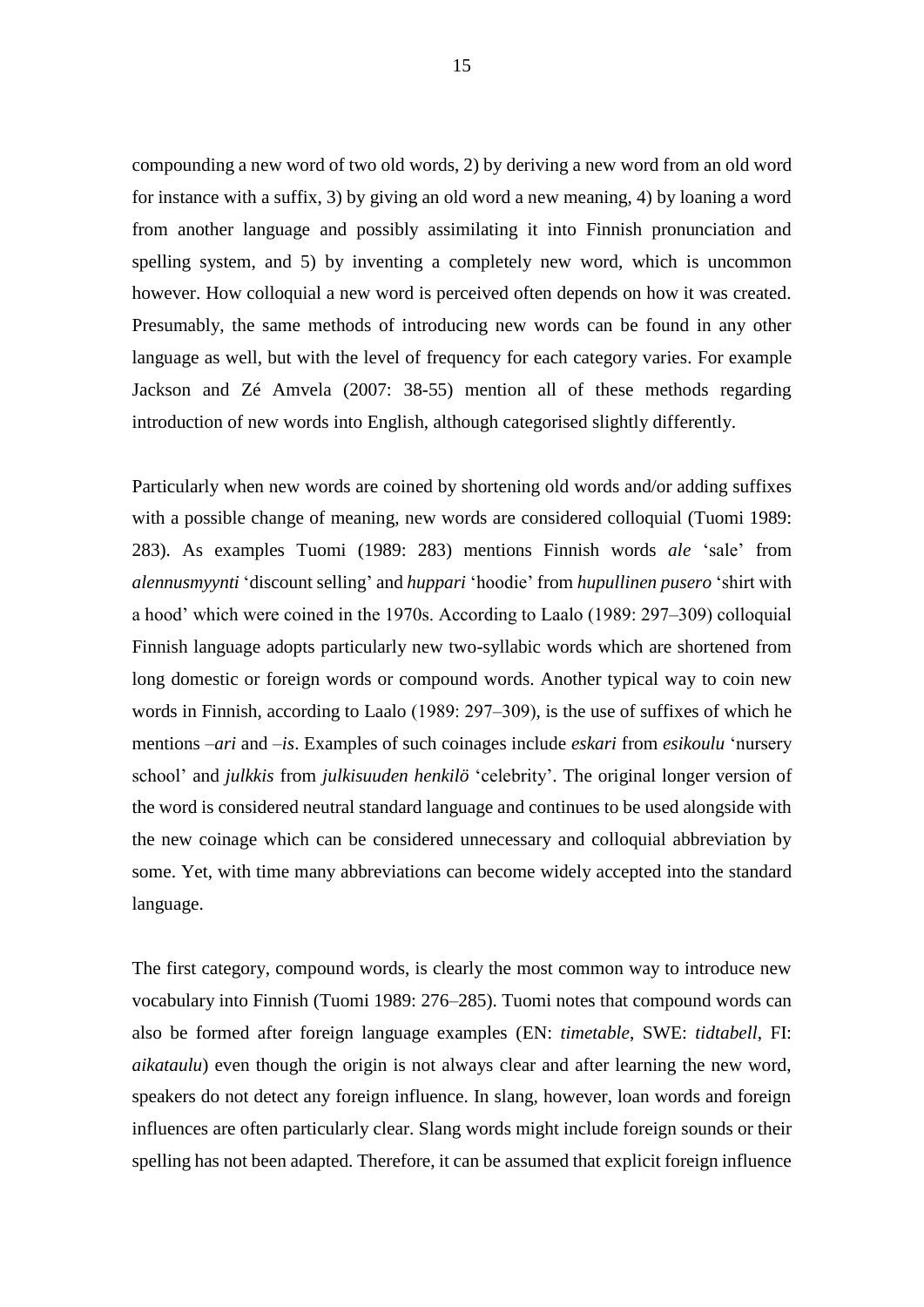often makes a new word colloquial or slangy in style. Such words are present in the Finnish research material so I will use this as one criteria for determining informality level of the words.

According to Jackson et al. (2007: 160–162), English dictionaries often categorise certain types of words as colloquial or informal, but the divisions are not always clear. Abbreviated words, such as *brolly* for 'umbrella' and *champ* for 'champion', are often included in the colloquial category. A similar group are abbreviated coalescences, like *dunno* 'I don't know' and *cuppa* 'cup of tea'. There can also be reduplication, as in *artyfarty* 'pretentiously artistic'. Other words, such as *barney* 'noisy quarrel' and *doddle* for 'easy thing', do not have an obvious explanation for their colloquial tone apart from the fact that their usage is generally restricted to informal contexts. Dictionaries may also mark some words or some of their applications as slang because the words have not been accepted so widely yet. *The Concise Oxford Dictionary* (1996) for example categorises *awesome* 'excellent' as slang and *booze* 'alcoholic drink' as colloquial but *booze-up* as slang. (Jackson et al. 2007: 160–162)

Colloquial lexicon can also originate from slang. Slang terms are of temporary nature and after a certain time period they will either cease to be used, or become a part of general colloquial lexicon (Andersson & Trudgill 1990: 16–17, 78–79). In the following chapter, I will discuss the characteristics of slang in more detail and explain how slang words can become more neutral colloquial words or, with time, even entirely neutral standard language.

English loanwords reflect the history of English language and its linguistic contacts. There are borrowings from the Germanic tribes, the Vikings and the Normans. During the Renaissance, there was a strong fondness towards the classics which led to Latin borrowings. During the British Empire, many words from overseas colonies were adopted into English (e.g. *kangaroo, chutney*). It is also common that specialized terminology is borrowed from cultures which are seen as having expertise in the field. Therefore French 'cuisine' has introduced into English *sauté, au gratin* and Italian music world *concerto* and *soprano*. (Wajnryb 2008: 23–25) It is also possible to borrow affixes. For instance,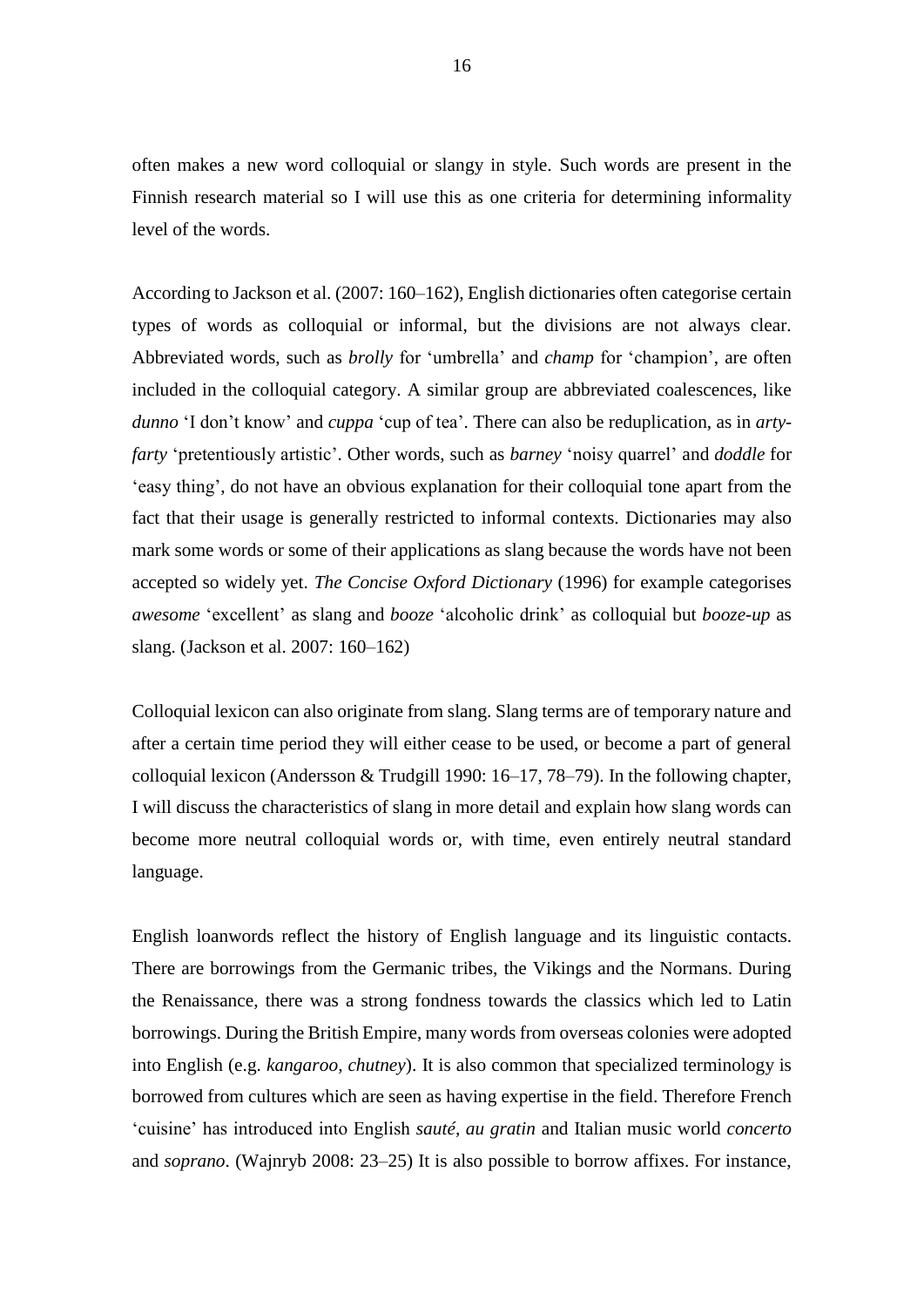English has taken the suffix *-ista* from Spanish as in *Blairista* 'supporter of Tony Blair' or *Guardianista* 'reader of the *Guardian'*. (Wajnryb 2008: 28–30)

In English, there are words of foreign origin which have been introduced to the language hundreds of years ago. Many words form synonym pairs of which one word is of Germanic origin and the other of French or Latin origin (for example *quick/rapid* and *find/discover*). In general, the Germanic word is considered more colloquial than the Latin equivalent (Jackson & Stockwell 2011: 40). According to Andersson et al. (1990: 112– 118), the same phenomenon can be seen in English grammar which has been influenced by Latin grammar due to Latin's past dominance as the language of the science and education. However, the level of colloquialism of these old foreign origin words is not comparable with recent foreign loanwords. The slang word *boo* or *beau* 'boyfriend', 'girlfriend' is an example of much more recent loan which comes from French word *beau*  for 'beautiful' or 'admirer'.

According to Popowich, Turcato, Laurens, McFetridge, Nicholson, McGivern, Corzo-Pena, Pidruchney and MacDonald (1997), spoken English, as well as colloquial varieties of any language, is rich in idiomatic expressions which are less frequent in formal language. The components of idiomatic expressions cannot be analysed individually and can only be translated as compound expressions. If the study material contains idiomatic expressions which are not used in formal language, I will consider them as part of colloquial vocabulary.

Non-standard lexical deviations can also be dialectal. However, in this research I will not concentrate on dialectal variation. Yet it is worth noting that in certain circumstances, a form or a word that has originally been a feature of a certain dialect, can gain popularity over dialect boundaries and become a part of general colloquial or standard vocabulary of a language (Mielikäinen 1989: 235, Ikola 1989: 173–176). This usually requires that the originating dialect has a dominating status due to its speaker population or social status.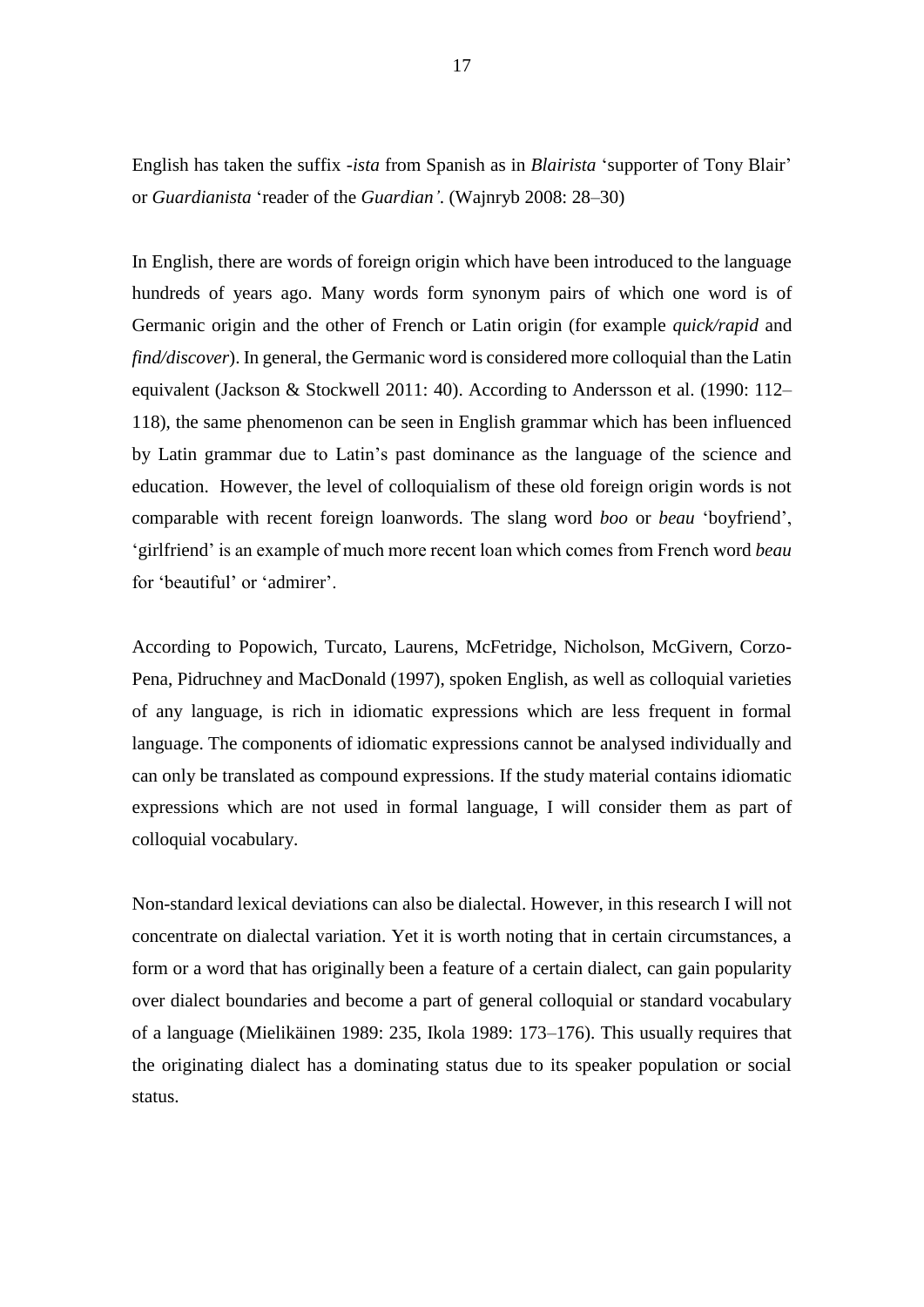#### <span id="page-18-0"></span>2.2.2 Slang words

Slang has no clear definition. It can be defined as use of language that is below the level of stylistically neutral language, but as 'stylistically neutral language' is a vague and relative concept that changes with time, so does slang too. In general, slang includes words, expressions or uses of words that are extremely informal ranging from average colloquial words to vulgar and obscene expressions. Yet, as standard language changes with time, it can come to accept words that were originally considered slangy with these words obtaining stylistic neutrality. As slang is informal in style, it is usually used in informal contexts between speakers who have equal status. (Andersson et al. 1990: 16– 17, 69–72) In the past decades, the boundary between slang and taboo words has also become more flexible. Many words related to sexual intercourse, body parts or bodily functions used to be considered extremely offensive and taboos in most contexts, but have recently lost some of their shocking power due to increasing usage. Therefore, the same word can be classified as 'informal', 'colloquial', 'slang', 'vulgar' or 'coarse slang' by different dictionaries. (Jackson et al. 2007: 160–163)

Slang is typical of spoken language as writing tends to be more formal than speech. However, slang is not a social or regional dialect. The use of a dialect is usually restricted to the speakers of one region, one social class or alike, but this is not necessarily the case of slang usage. It should also be noted that slang usage occurs mostly as informal vocabulary and with few exceptions, slang has no grammar rules that differ from those of standard language. (Andersson et al. 1990: 72–74) According to Jackson et al. (2007: 155–156), slang is typically used by members of a sub-culture like for instance a group of adolescents, criminals or soldiers. Consequently, the slang terminology created by the members of a group usually ceases to exist as the group dissolves for example when the youth ages.

According to Andersson et al. (1990: 16–17, 78–79), what distinguishes slang from other forms of colloquial language is that slang words are often considered as fashionable by their users. This also means that when a word becomes more widely used or 'old', it is no longer fashionable. Accordingly, slang is of temporary nature and the use of a slang word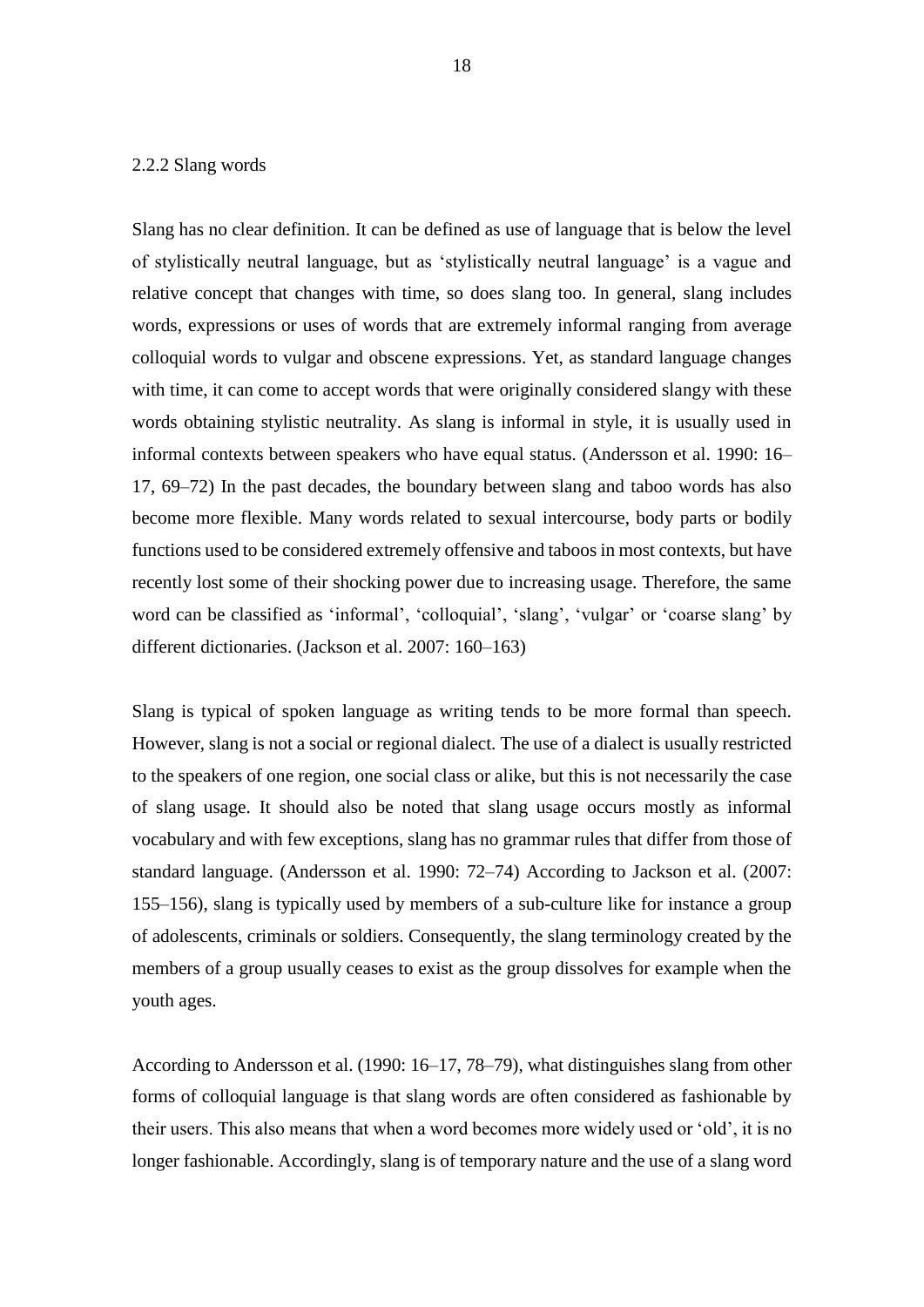spreads much like other trends, often beginning from major cities and spreading to peripheral areas. The slang words are also often meant to be startling, amusing or shocking, but as the word loses its impact over the time with many repetitions, the word dies out or loses its slanginess by becoming neutral.

As an example, Andersson et al. (1990: 16–17) take English slang words that have been used to express admiration. Different generations have referred to the same thing as *wizard* (1940s), *fab* (1960s), *ace* (1970s) and *brill* (1980s). When one slang word is replaced with a newer and more fashionable word, people who continue using those old words can be identified belonging to a specific age group. As a matter of fact, apart from showing one's trendiness, reinforcement of group membership is one of the functions of slang use.

New slang words can originate from various sources. One way is to invent a completely new expression (*freak out, kick the bucket*). Another way is to invent a new use for old standard language words or to modify them for example by shortening them (*high, hot, fan*). In the globalized world of today, also borrowing words from other languages is very common. These loan words can be either translated or adapted in foreign form. As English has a role of lingua franca, it has not borrowed as many words from other languages as it has given to them. (Andersson et al. 1990: 82–84) Finnish instead is a more marginal language which has extensive contacts with other languages, and accordingly it has borrowed many slang words from a variety languages. Examples of such borrowed words include *stalkata* (from English *to stalk*), *överit* (from Swedish *över* 'over'), *luukku* (from Russian люк 'hatch') and *hefe* (from Spanish *jefe* 'boss').

#### <span id="page-19-0"></span>2.2.3 Swearing

In every language, there are swear words and they quite often resemble each other in meaning or origin. In most European languages for example religion, bodily functions and sexual intercourse are typical sources of profanities. In fact, whatever is a taboo or stigmatized subject in the culture, is often used in swearing. (Andersson et al. 1990: 14– 15, 53–55)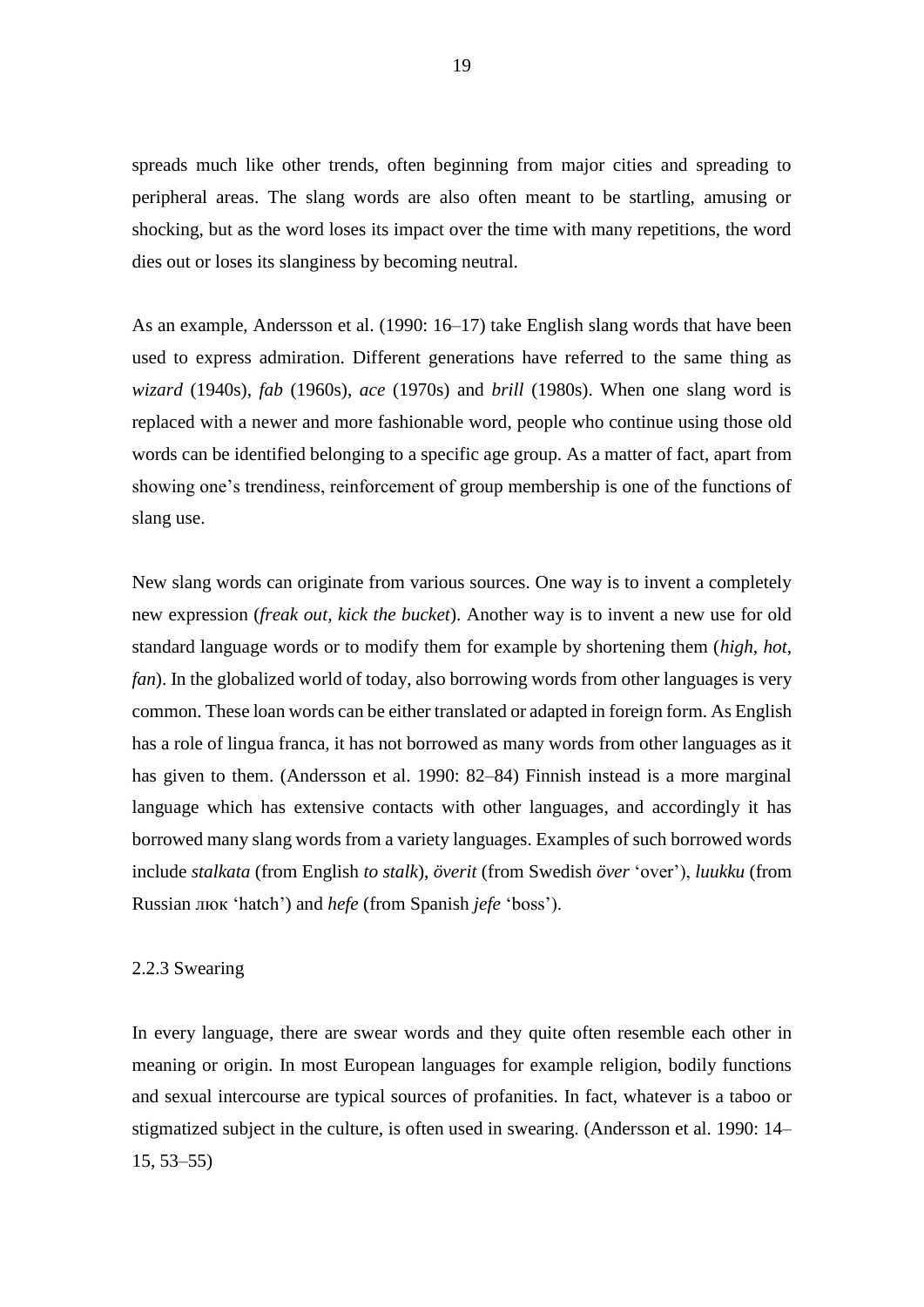Andersson et al. (1990: 53–61) have defined swearing as something that refers to a taboo or a stigmatized subject in the culture, should not be interpreted literally and can be used to express strong emotions and attitudes. However, they do recognize that sometimes profanities can be used as a 'style-giver' without expressing any emotion or attitude. In these cases, the swear word is unstressed. Their research distinguished two major types of swearing (a and b) and two secondary uses (c and d):

- (a) Expletive: Swearing used to express emotions, not directed towards others.
- (b) Abusive: Derogatory swearing directed towards others, name-calling and curses.
- (c) Humorous: Not derogatory, playful swearing directed towards others, non-offensive.
- (d) Auxiliary: Non-emphatic swearing not directed towards others, a way of speaking.

These types of curses can occur as separate swear words (*shit, bitch*), prefixes (Swe: *skitbra*), infixes (*abso-bloody-lutely*) or phrases (*give a damn*).

Men are stereotypically considered to swear more than women and this has also been proved correct by research. Gomm's study (quoted in Coates 2004: 97–98) showed that in single-sex groups men used swear words 3 times more than women, but in mixedgender groups both sexes reduced the amount of swearing. According to Coates (2004: 97–98), also other studies show that men use also taboo words more than women who do not use them almost at all in single-sex groups but for some reason began using them while talking with men.

When translating profanities, one must take into consideration that the effect of swear words seems stronger in written texts than in speech (Ivarsson et al. 1998: 126–127). Therefore, for example Ivarsson et al. (1998: 126–127) say that hefty obscenities should be toned down in translation. This is a difficult juggling act for the translator who should also maintain the style of the source text. Especially if a person is using swearing as a style-giver as described by Andersson et al., omissions in translation would erase important cues of the person's character.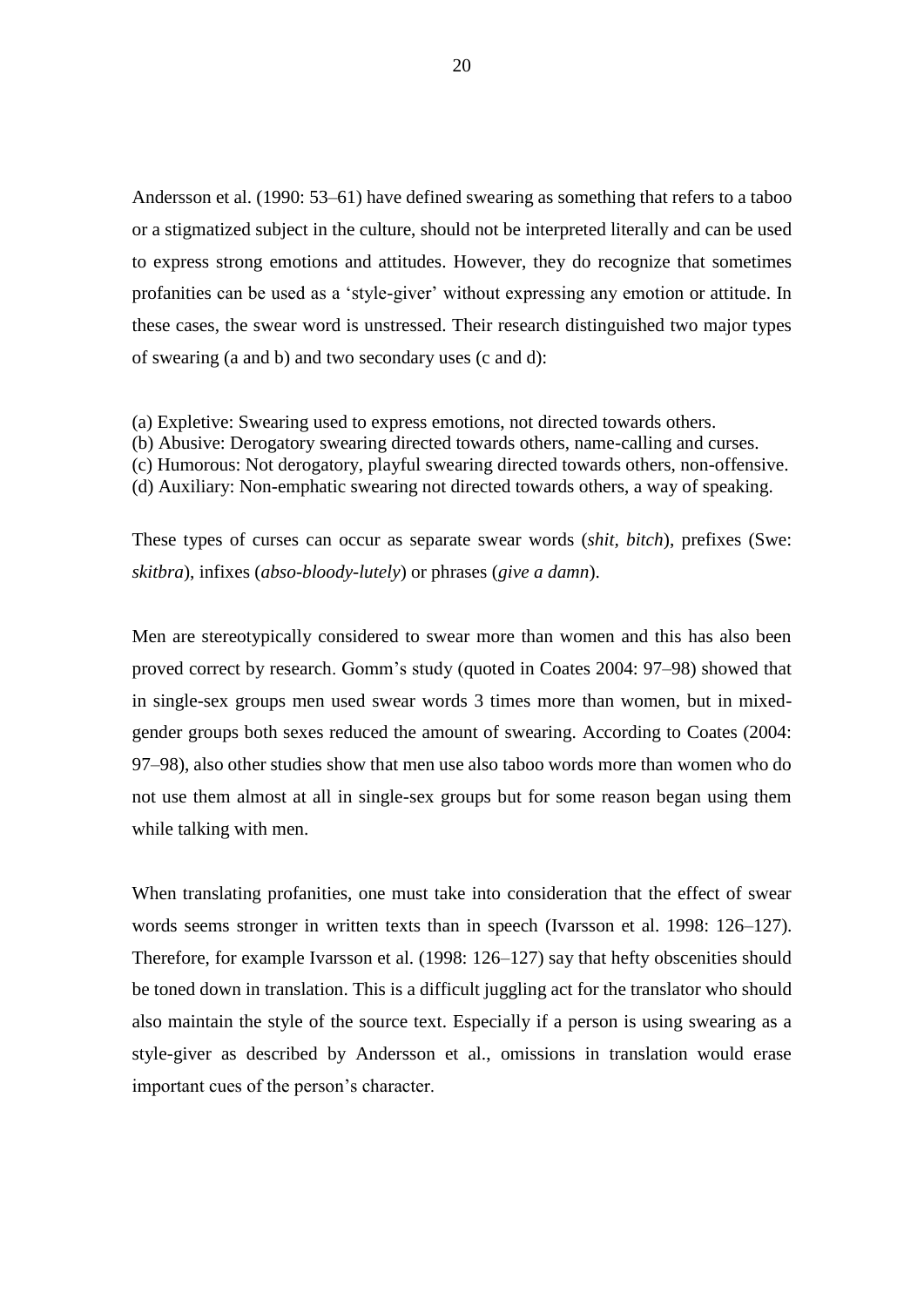#### <span id="page-21-0"></span>2.3 Pronunciation and grammar

English and Finnish languages work very differently in the terms of grammar and orthography, and therefore it is difficult to compare them straightforwardly. The English spelling is based only partially on the phoneme principle while standard Finnish is almost fully phonemic (Lehtonen et al. 1977: 41–44). However, modern colloquial Finnish is very different from literary Finnish, so one should not make hasty generalizations over the two varieties. In any case, the differences between English and Finnish mean that one cannot search for the same phonological and morphological colloquial features in both languages or expect the features to manifest themselves in the same manner.

#### <span id="page-21-1"></span>2.3.1 Phonological features

Whereas the vocabulary choices can show the difference between formal and more relaxed way of speaking English, the pronunciation is a major marker of informal colloquial speech (Anhava 2000). Brown (1990: 57–88) lists four main patterns which occur in the phonological simplification process of informal English speech. Firstly, the articulatory adjustment of each phoneme regarding the sound surroundings is a common phenomenon in English similarly as in all other languages. Secondly, word boundaries within a sentence are in general marked with the clarity of pronunciation and aspirations, but in fast informal speech these markers often become unnoticeable and the boundaries between words blur. Furthermore, the unstressed vowels and consonants tend become weakened in informal speech. Finally, a very common feature of informal English is elision, that is, the omission of a sound which would be articulated in standard pronunciation. Most typically this occurs with letters *t* and *d* at the end of a syllable.

Since the orthography is rather uniform throughout the English-speaking world and the spelling does reveal much phonological deviations, I can mainly observe them in the Finnish audio material. However, there are some high-frequency words which are exceptions in such a way that their contracted pronunciations have acquired also written equivalents (Bybee 2004: 60–62). In the following is a list of some of those contractions which can be seen also in writing: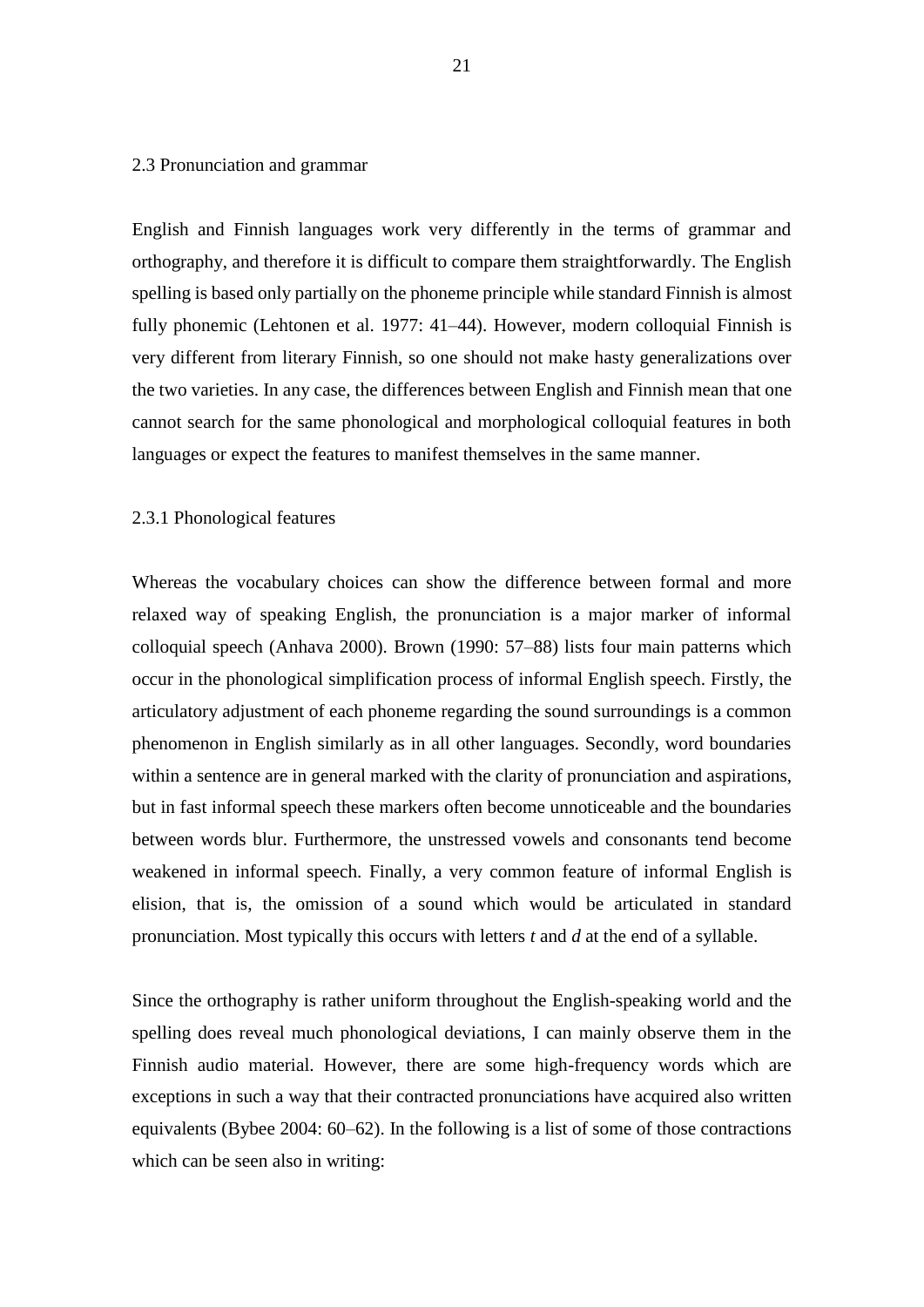- greetings such as *howdy* < *how do you do* and *tsup* < *what's up*
- contractions of the auxiliary with a pronominal subject such as *I'll* < *I will* and *we'd* < *we had, we would* or *we should*
- contractions of the auxiliary with negation such as *doesn't* < *does not* and *won't*  < *will not*
- reduction of *don't* as in (*I) dunno* < *I don't know*
- fusion of *to* in many phrases as in *wanna* < *want to* and *gonna* < *going to*
- palatalization of *t* and *d* before *you* as in *dontcha* < *don't you* and *betcha* < *bet you* Yet, the level of informality of these contractions varies from relaxed to colloquial and slangy. For instance, the form *dontcha* is clearly more colloquial than the contraction *I'm*. In addition, there is the word *ain't* (or its earlier form *an't*) which is also a contraction but whose origin is not clear. *Ain't* is polysemic as it can stand for *am not, are not, is not, have not* or *has not*. It is widely disapproved non-standard expression and seen as an indication of low social status and lack of education. Nevertheless, *ain't* is used by speakers of all dialects and sociolects of English. (Donaher & Katz 2015: 1–15)

The pronunciation of colloquial Finnish is in many ways different from the standard language. In many cases these colloquial pronunciations are also shown in writing, especially when people write in relaxed contexts such as the social media. The changes include omissions of certain sounds either in word final or medial positions and certain vowel combinations turning into long single vowel sounds. In the following is a list of Jarva (2017) on some typical features of colloquial Finnish:

- Omission of final *a* and *ä* especially in front of the words *olla* 'to be, to have' and *ei* 'no', as in *meil oli* < *meillä oli* 'we had'
- Omission of final *i* after an *s,* as in *tulis* < *tulisi* 'would come'
- Omission of final *n* in many inflectional forms, as in *sanottii* < *sanottiin* 'was said'
- Omission of final *t* of past participle, as in *tehny* < *tehnyt* 'done'
- Omission of medial i in unstressed diphthongs, as in *punanen* < *punainen* 'red'
- Omission of medial *d*, as in *oottaa* < *odottaa* 'to wait'
- Medial *ts* changes into *tt* or *t,* as in *kato* < *katso* 'look'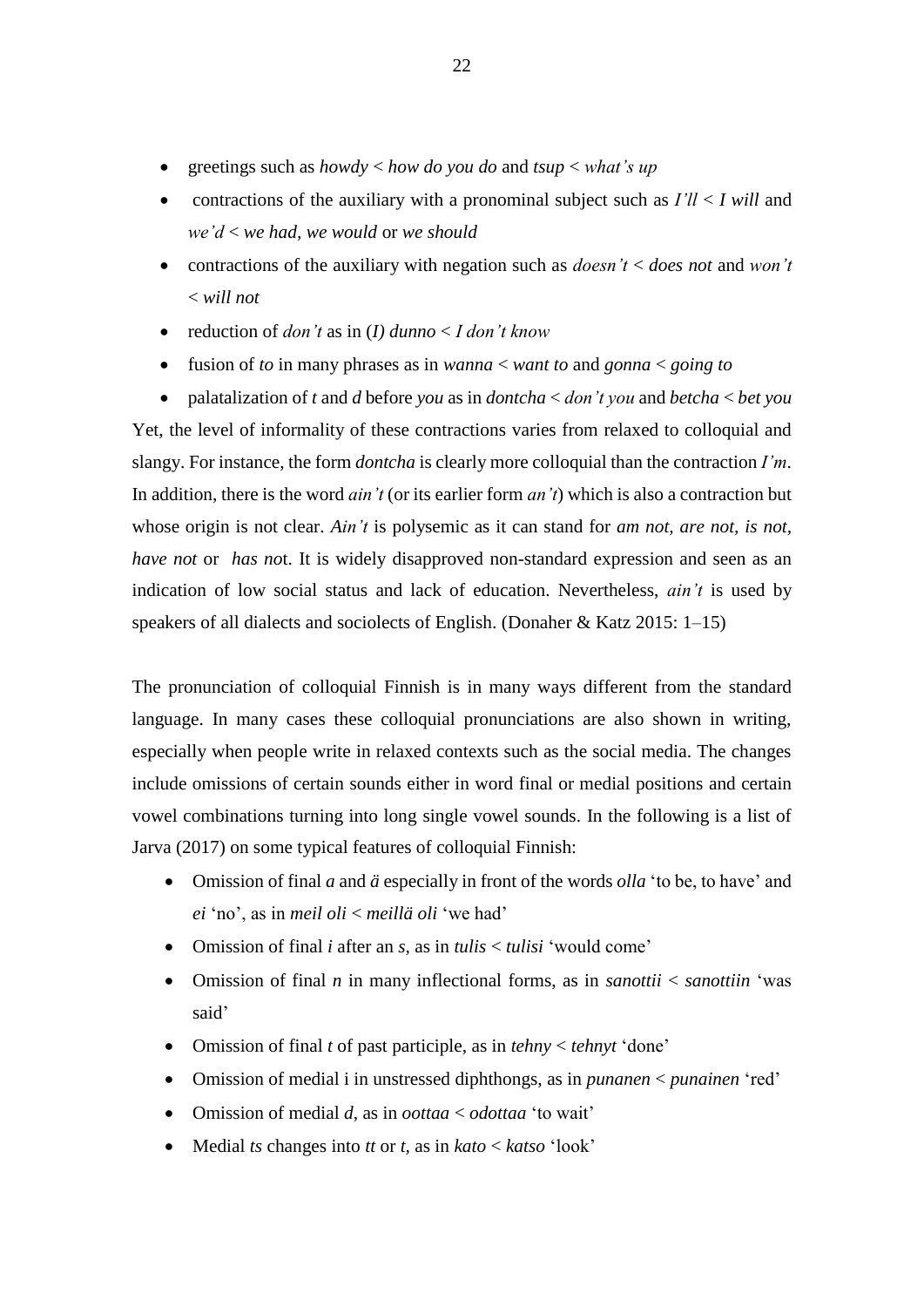- Vowel combinations *ea* and *eä* change into long *ee,* as in *korkee* < *korkea* 'high'
- Vowel combinations *oa* and *öä* change into long *oo* and *öö,* as in *katsoo* < *katsoa*  'to look' and *lämpöö* < *lämpöä* 'warmth'
- Vowel combinations *ia, iä, ua* and *yä* change into long *ii, uu* and *yy,* as in *lapsii < lapsia* 'children' and *kouluu < koulua* 'school'
- Truncation of the illative of 3rd infinitive, as in *tekeen* < *tekemään* 'doing'

In addition to these above-listed sound changes, Jarva (2017) mentions several colloquial word forms which are part of high-frequency vocabulary and do not follow regular change patterns. They are personal pronouns, demonstrative pronouns and inflectional forms of some of the most common verbs.

- Colloquial short forms of personal pronouns: *mä < minä* 'I' and *sä < sinä* 'you (singular)'
- Colloquial short forms of demonstrative pronouns: *tää < tämä* 'this', *toi < tuo* 'that', *nää < nämä* 'these', *noi < nuo* 'those'
- Colloquial short forms of certain verbs, as in *oon < olen* 'I am', *ei mee < ei mene* 'doesn't go' and *tuut < tulet* 'you come'

Mielikäinen (2009) calls these truncations *allegro speech forms.* The contractions are non-systematic and result from articulation simplification which often occurs with highfrequency words. In Finnish language, the most prone words to this kind of contraction are pronouns, numerals and particles which appear in an unstressed position in a sentence. Furthermore, Mielikäinen (2009) mentions some other allegro speech forms which belong to other word categories. They adverbs and conjunctions, such as *siä < siellä '*there', *sit < sitten* 'then', *kans / kaa < kanssa* 'with', *ni < niin* 'so' and *et < että* 'that'. Even if these allegro speech forms can be categorised as similar contracted forms of English high-frequency vocabulary, such as *you're* and *he'd,* the colloquialism level of each expression varies.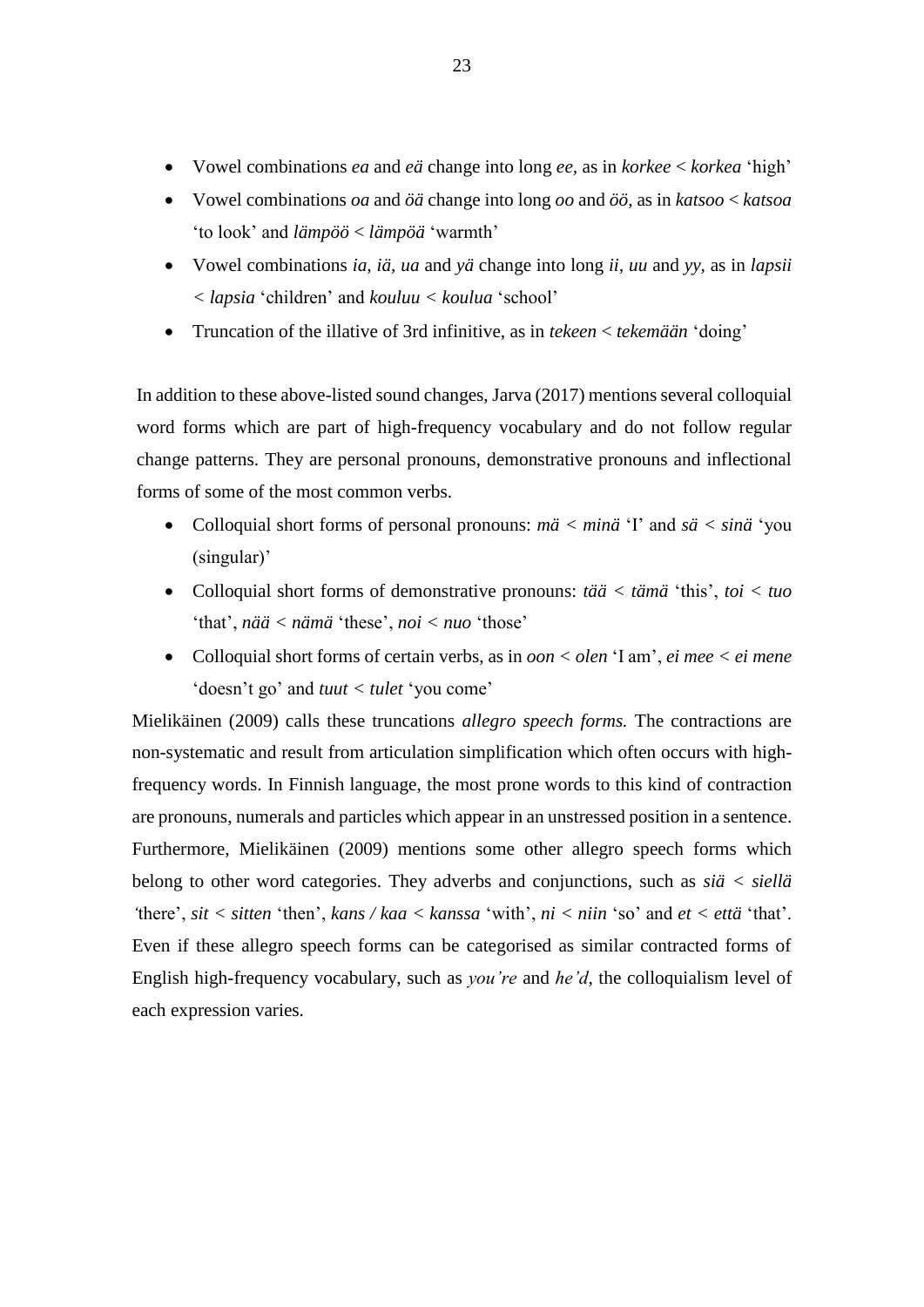#### <span id="page-24-0"></span>2.3.2 Morphological features

In order to look at morphology, we can begin by comparing the linguistic typology of English and Finnish. In an average English language text, over 70% of words are monosyllabic, whereas in a similar Finnish text under 20% of words consists of just one syllable. In fact, nearly 40% of Finnish words have three or more syllables. In addition to simple explanation that the languages have different basic structure of word stems, one also has to consider the different treatment of morphemes. Finnish is an agglutinating language which uses grammatical morphemes as suffixes, whereas English is an analytic language which uses free-moving elements, such as prepositions and determiners, to convey the same meaning. (Lehtonen et al. 1977: 38–40) This means that English has a more limited amount possible morphemes, which can be inflectional suffixes or derivative affixes which change the category of the word.

The morphology of colloquial English does not in general differ from that of standard language. Nevertheless, the slang can sometimes use affixes in a way that violates the rules of standard English. This may mean using morphemes that are rare or absent in standard language. (Dürmüller 2017) Examples of such are suffix *-o* in *geezo* (from *geezer*) 'old man' or *ammo* (from *ammunition*), and intensifying infix *-bloody-* in *absobloody-lutely.* Yet, some of these word formations can become part of slang lexicon, and later, widespread colloquial lexicon. Therefore, they could sometimes be categorized also as lexical deviations.

In addition to non-standard usage of derivational morphemes, Finnish has also one or two inflectional disparities between standard and non-standard language. The omission of possessive suffix in the end of the noun is a typical feature of colloquial Finnish (Jarva 2017). This means that the possession is shown only by the possessive pronoun which is placed before the noun, for example, *mun kirja* / *minun kirja* < *minun kirjani* 'my book'.

Nevalainen has done comparative research on colloquialisms in the corpus of translated and non-translated Finnish prose with focus on specific non-standard language features.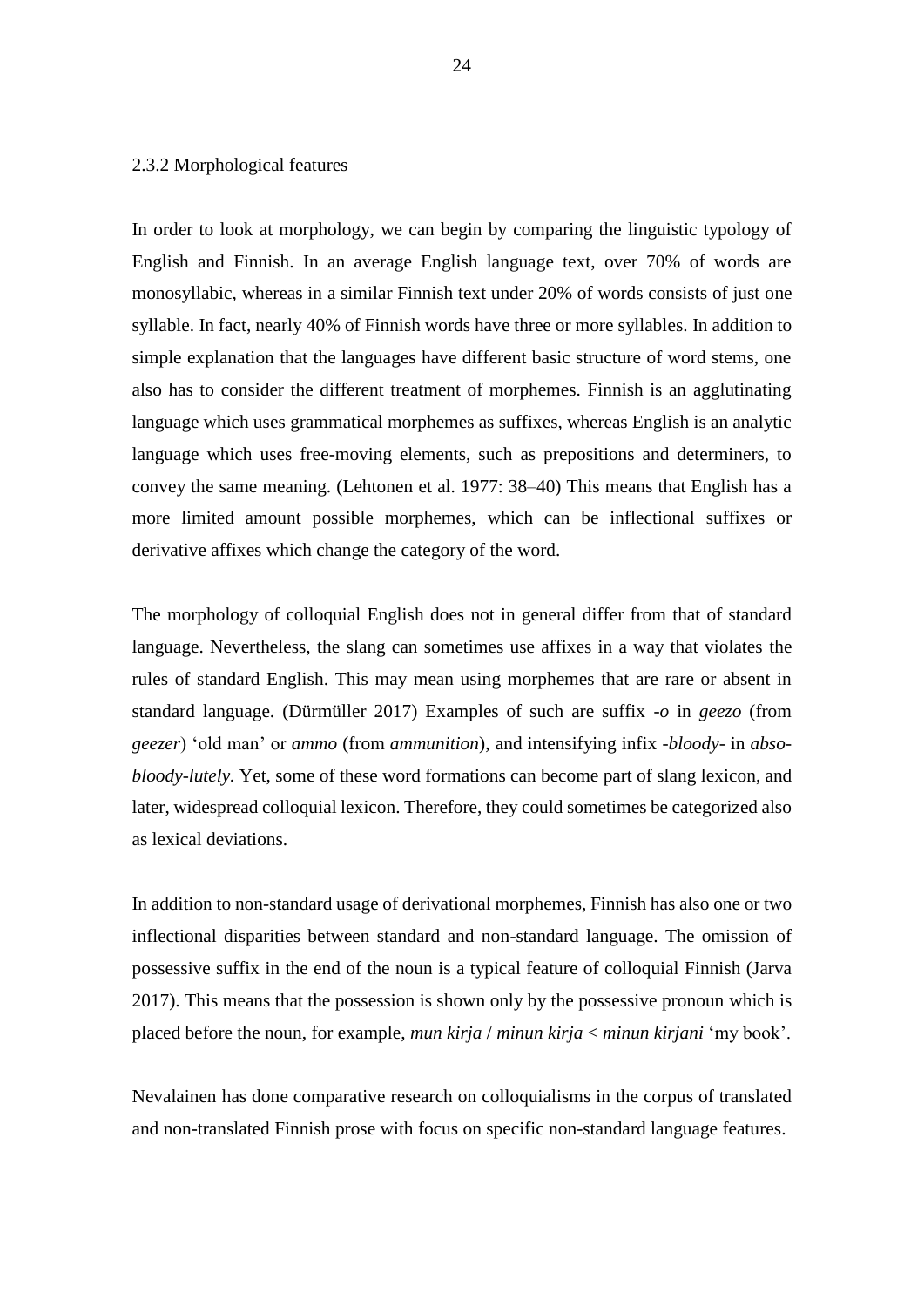The majority of the features selected for the study were phonological, but one of the fourteen elements under scrutiny was a morphological feature, the omission of the possessive suffix. In addition, there was one element which Nevalainen classified as a phonological feature, yet admitting that it could also be seen as morphological. This feature is the treatment of the interrogative particle *-ko/-kö* in colloquial speech. The problem of categorization occurs because sometimes this particle can be omitted completely, as in *tuutsä* < *tuletko sinä* 'do you come?', and sometimes the pronunciation is colloquialised, as in *oottakste* < *oletteko te* 'are you?' without omitting the suffix.

#### <span id="page-25-0"></span>2.3.3 Ungrammatical constructions

Colloquial Finnish uses some verb and noun phrases which are considered ungrammatical in the literary language. They originate from regional Finnish dialects but have now been assimilated into colloquial speech all over the country (Mielikäinen 1989: 234‒236). According to Jarva (2017), the following three features are typical to colloquial language all over Finland. The first two constructions include combining a subject with an incongruently conjugated verb and the third group are ungrammatically used personal pronouns:

- Incongruence of subject in first-person plural and verb in passive, as in *me mennään < me menemme* 'we go'
- Incongruence of subject in third-person plural and verb in singular, as in *lapset leikkii < lapset leikkivät* 'children play'
- Use of non-human third-person pronouns *se* 'it' and *ne* 'they' in reference to people, as in *se tulee < hän tulee* 'he/she comes'

The two verb phrases consist of a subject and a verb which are both completely grammatical as such but incongruent with each other. The last feature is ungrammatical use of a non-human third-person pronoun to refer to a person or persons.

In non-standard English, there are also many ungrammatical constructions but many of them are limited to specific language varieties. In the following are some non-standard constructions which are commonly used in colloquial English varieties: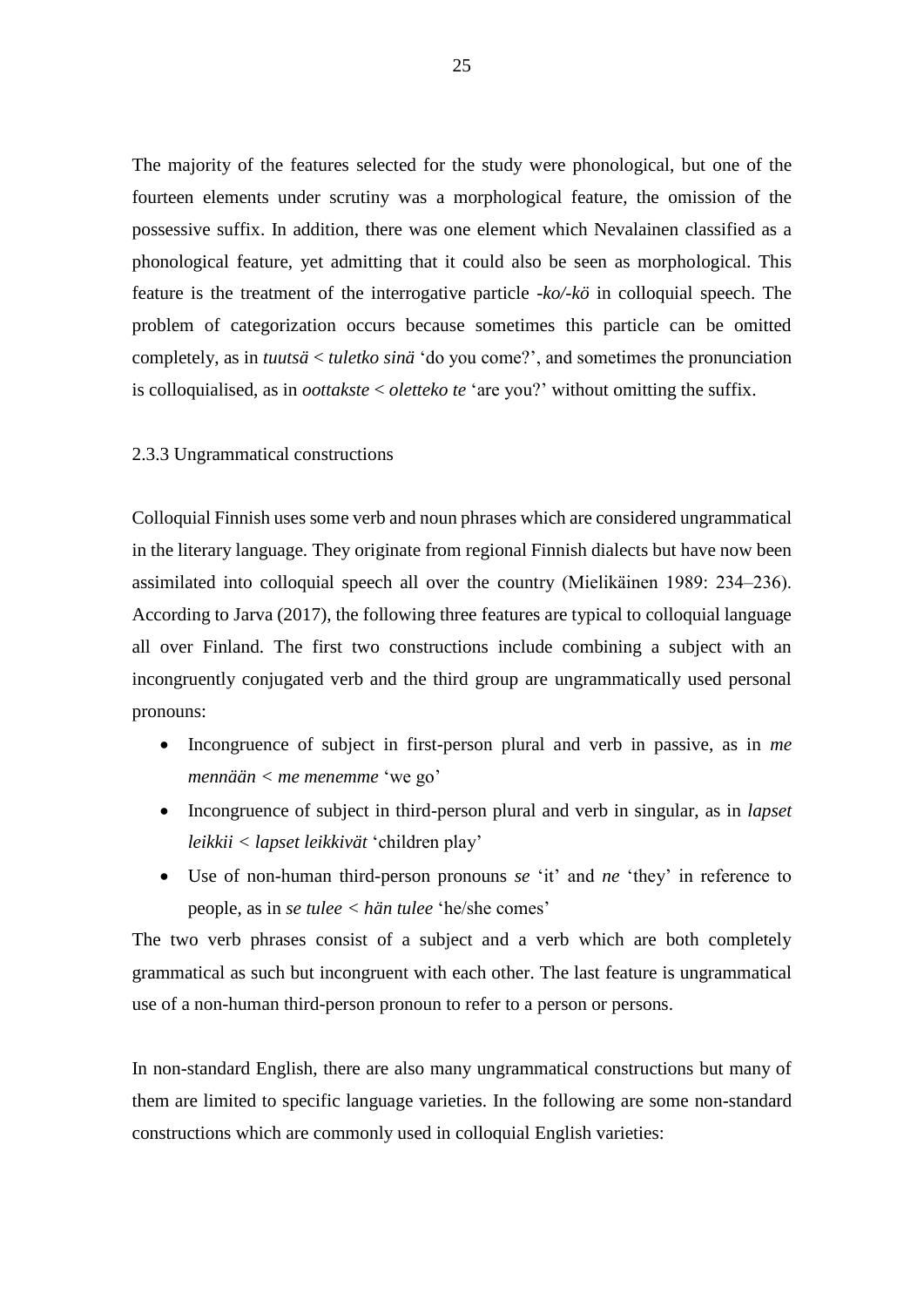- Double or multiple negative, as in *he won't do nothing* < *he won't do anything*  (Freeborn, French & Langford 1993: 15)
- Get passive, as in *James got caught by the police < James was caught by the police* (Miller et al. 1998: 88)
- Omission of the auxiliary *have* in *have got* and *have got to* phrases, as in *I got some*  $\langle$  *I have* (got) *some* and *you got to*  $\langle$  *you have* (got) *to* (OED 2017)

These are some construction of non-standard grammar which are common in informal English. It is difficult to compile an exhaustive list of the most crucial features which would occur in most if not all colloquial varieties of English. The above-mentioned features however, are some which could be used in subtitles to create colloquial tone. In the analytical part of the thesis, we will see to which extent they have been utilised.

## <span id="page-26-0"></span>2.4 Syntactical differences

Popowich et al. (1997) describe a linguistic analysis of typical North American primetime television broadcasts which demonstrate well many common phenomena of spoken language. The analysis consisted of 11 million words and showed the average sentence length to be 5.4 words. Approximately 75% of the sentences had a length of 7 words or less, and 90% of the sentences 10 words or less. In many cases, the sentences were incomplete, mere phrasal fragments. The syntax was also clearly more simple than that of written language, subordination was rare and parataxis common. It was also frequent to omit unnecessary words or phrases, that is, to use elliptical expressions. The analysis also revealed the use of hesitations, interruptions, repetitions, non-linguistic utterances et cetera.

#### <span id="page-26-1"></span>2.4.1 Sentence structure

As colloquial language is typical to speech, it is constrained by its spontaneous real-time and face-to-face nature. According to Miller et al. (1998: 22–23), spontaneous speech generally has less grammatical subordination than written texts and considerably more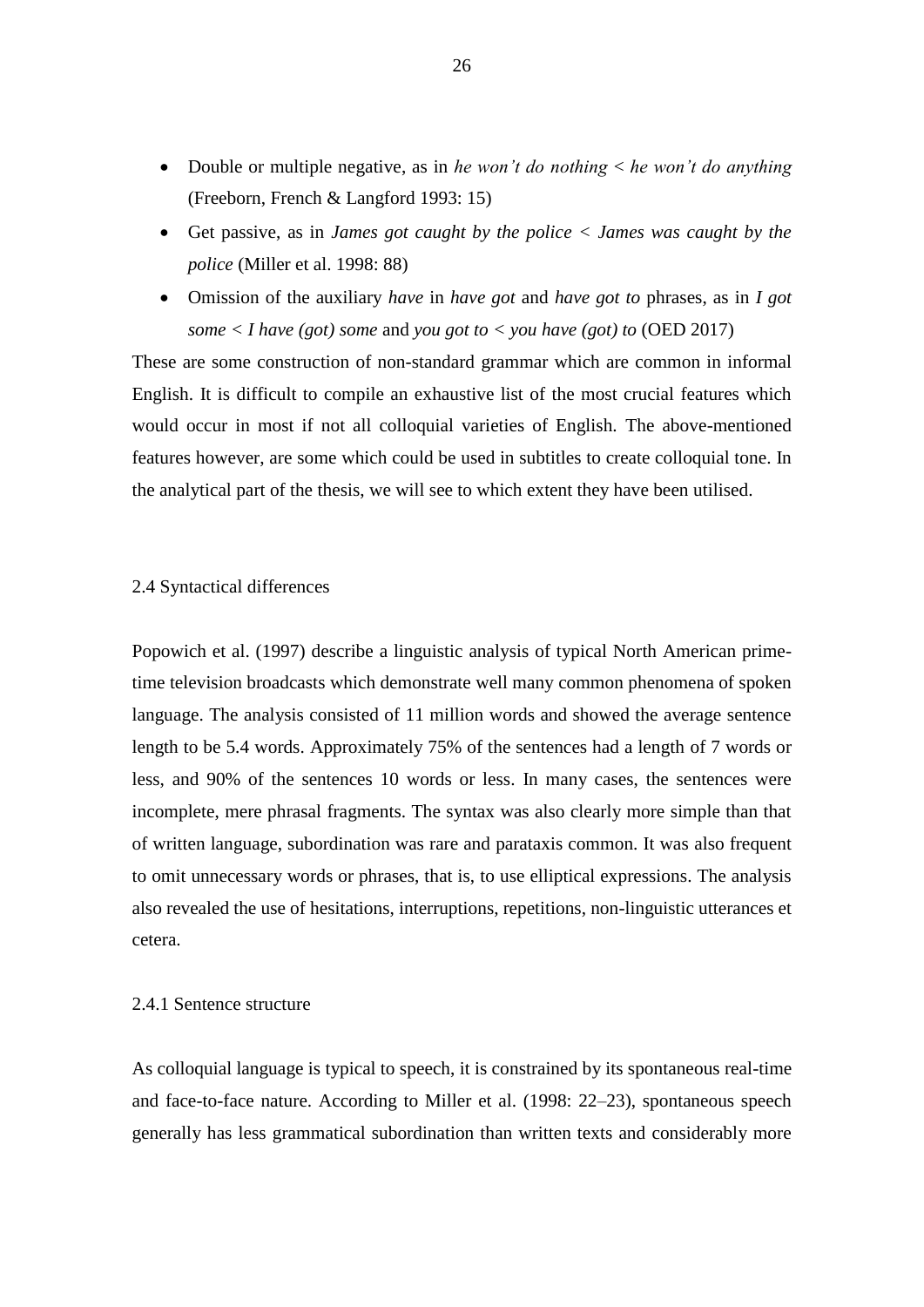coordination and simple parataxis, that is, placing clauses one after another without coordinating or subordinating connectives. Furthermore, the clauses are usually more fragmented, less complex and relationships between syntactical elements are often indicated by deixis, that is, by demonstrative pronouns et cetera. The simplicity of spoken language means that there is a number of constructions which occur in written language but not in speech. However, there are also constructions which are used only in spoken language.

Many of the typical features of speech are due to the speech production process and the fact that the speaker must formulate their message in a very short time. Therefore colloquial sentences tend to be very short, but simple sentence structures are also easier for the listener to understand. The sentence formulation is not always successful and therefore interruptions, corrections, restarts and repetition are also very common in speech. On the other hand, speech is also tied to a specific moment which enables the use of deictic and elliptical expressions. The face-to-face nature means that the speakers share common knowledge and can also ask for more information if a message is unclear. (Tiitula 1992: 82–98)

## <span id="page-27-0"></span>2.4.2 Fillers

One of the most pronounced features of colloquial language is the use of seemingly meaningless discourse particles, fillers and hedges, such as *yeah*, *err, kind of* and *you know*. However, in speech these elements have functions which are absent in written texts. They can for instance mark the change of turn in a dialogue or give feedback to the interlocutor. Furthermore, utterances expressing hesitation or attitude are also more fundamental in speech than text (e.g. *maybe, quite, really, terribly*). (Tiittula 1992: 54– 68)

According to Andersson et al. (1990: 18–19), particularly the youth is accused of extensive use of fillers. Fillers can be used in an unsystematic and unplanned manner when the speaker is not sure of what to say or how to say it, and needs time to think. Yet, Andersson et al. (1990: 99) point out that a typical filler *er-er* used for buying time in a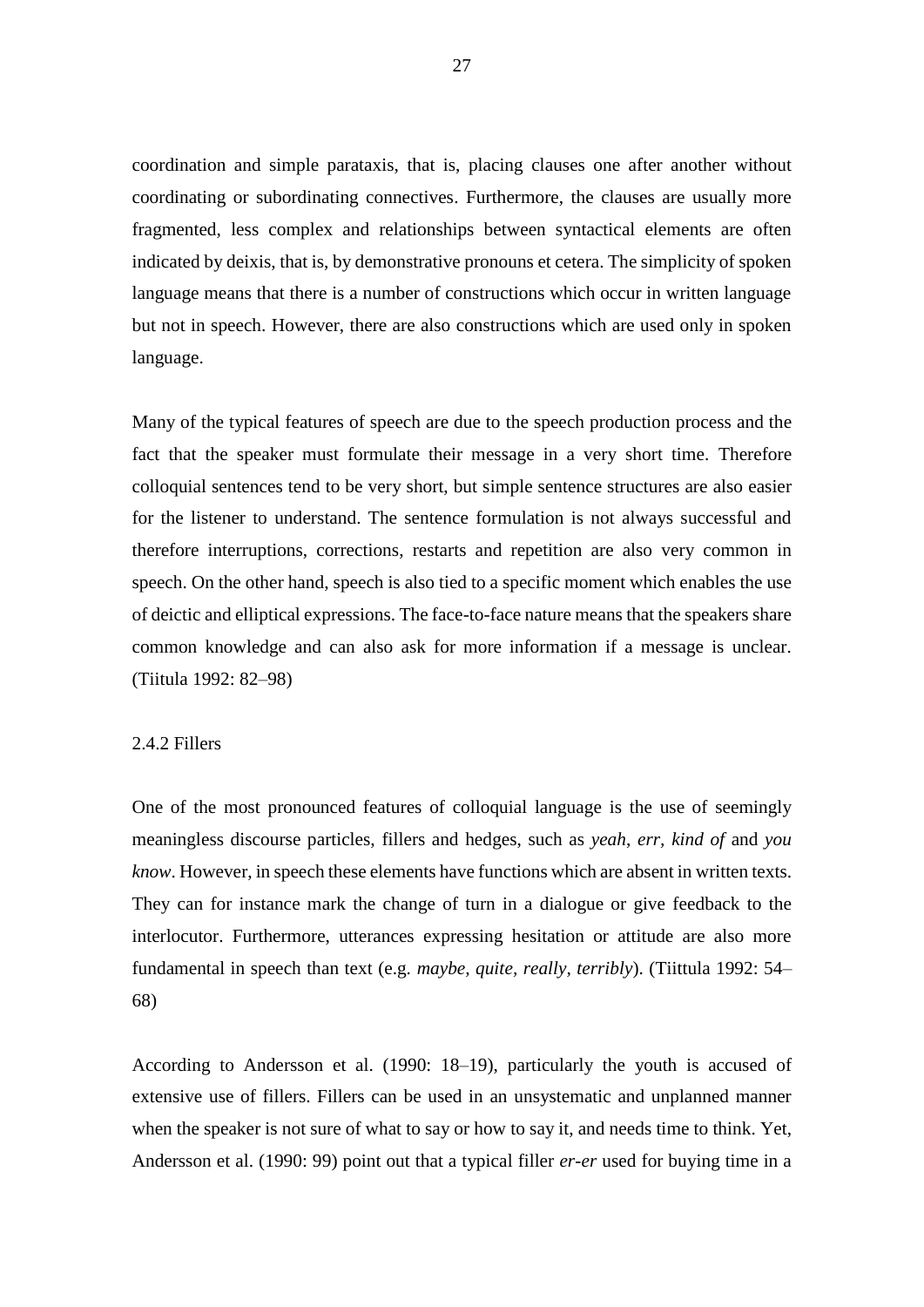conversation or holding the floor, is in fact used the most by middle class men with academic education, not by lower class speakers who are typically associated with colloquialisms. Despite the stereotypes, fillers are characteristic to all spoken language, regardless of the speaker's age or background.

Moreover, Andersson et al. (1990: 93–99) emphasize that many fillers are used in a meaningful manner when the speaker wants to express for instance uncertainty or tone down their statements. According to Coates (2004: 87–94) toning down or softening their statements is more typical to women than men and they do it by using different hedges (*you know, sort of*) and tag questions (*isn't it? don't you think so?*). Similarly, women use more minimal responses (*yeah, mmm*) than men. However, Coates stresses that the way women use hedges and tag questions, should not be confused with uncertainty. The tag questions that women use are often affective, used for softening, whereas men use more modal tag questions which aim for receiving information (*You are coming, aren't you?*). As Coates' examples of hedges, tag questions and minimal responses show, fillers are not always meaningless. They can have different functions and even the same phrase can convey different meanings depending on the manner and the context it is used in.

#### <span id="page-28-0"></span>2.5. Differences of colloquial language in English and Finnish

According Anhava (2000), the differences between the formal and informal standard English are smaller and of different nature than the differences between literary Finnish and standard colloquial Finnish. When it comes to regional dialects and colloquial varieties of English, the deviation from the standard language is mainly in the pronunciation while there are some rural and ethnic dialects which also differ from the standard language by their grammar as well. However, the formal and informal standard English, which are more interesting for my research, are different primarily in the choices of their vocabulary. Meanwhile, literary Finnish and standard colloquial Finnish differ from each other in more versatile manner. In addition to lexical disparities, there are also morphological and syntactical differences. This distinction makes it natural to speak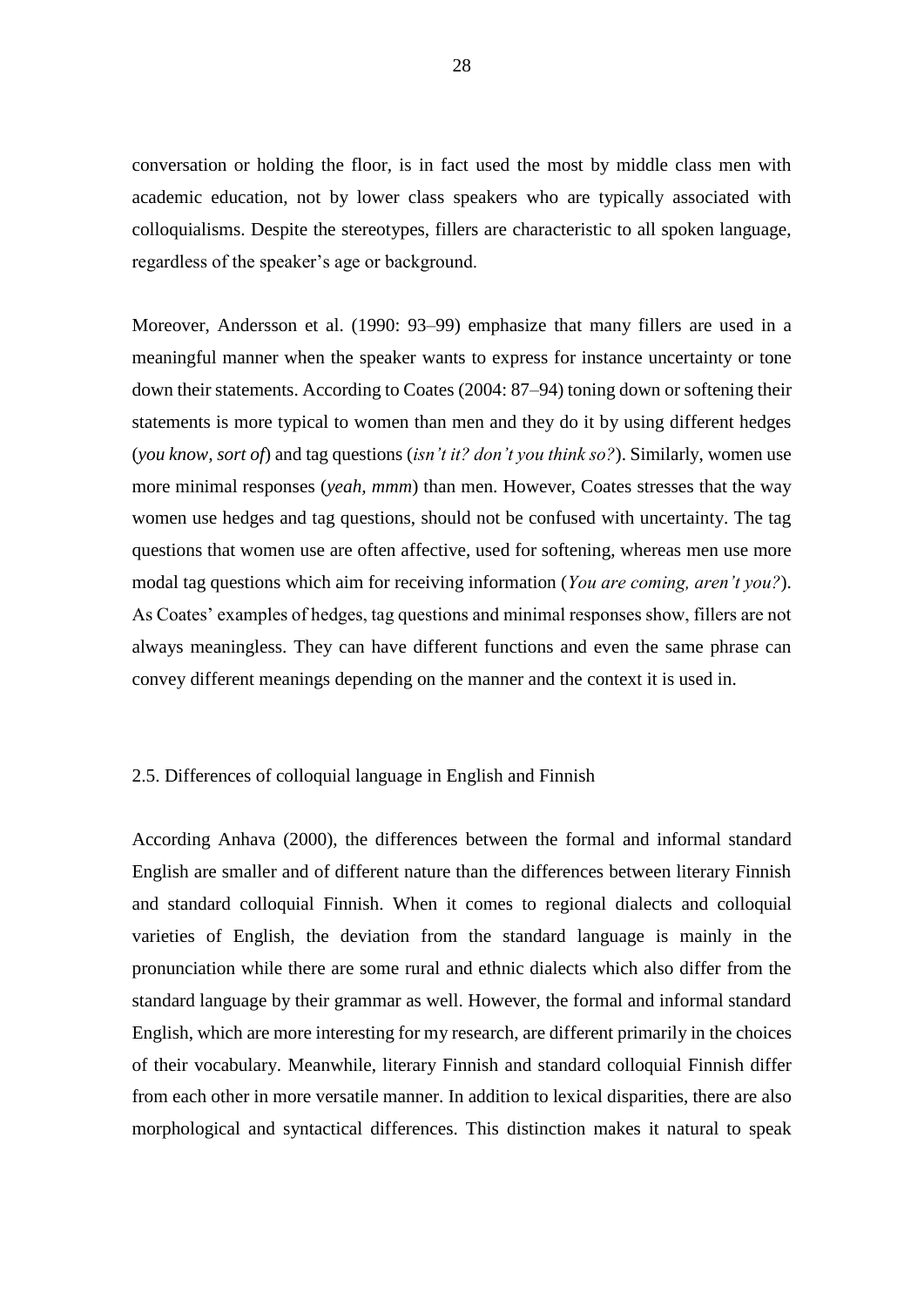standard formal English but unnatural to speak literary Finnish in most situations. (Anhava 2000)

Although Finnish does not have as long literary traditions as many other languages, the norms of written Finnish are rather strong nevertheless. Therefore, Anhava (2000) views that transferring morphological and syntactical patterns of colloquial Finnish into literary Finnish is not 'natural'. However, Anhava (2000) admits the increase of colloquial words and expressions in written Finnish since the 1950s, and states that if the process goes on, literary Finnish will continue to approach standard colloquial Finnish.

Nevalainen (2003) has analysed colloquial features in translated and non-translated Finnish literature and seen that in normal non-translated Finnish text, nonstandard spelling representing dialectal pronunciation is the most important element marking colloquial speech. Whereas, in translated Finnish literature, which presumably has interference of the source language, the only typical feature marking colloquial speech was lexical, or to be more precise, the use of exclamations and fillers. Out of morphological features, the only one included in the study was omission of the possessive suffix which also occurred much more commonly in non-translated literature. Even though Nevalainen (2003) analyses the translated texts as outputs of the Finnish translators, he acknowledges that some differences in the language usage can be due to the source texts. This would make sense also from the point of view that, in translated Finnish, lexical colloquialisms are predominant even if that is a typical feature of analytical languages which Finnish is not.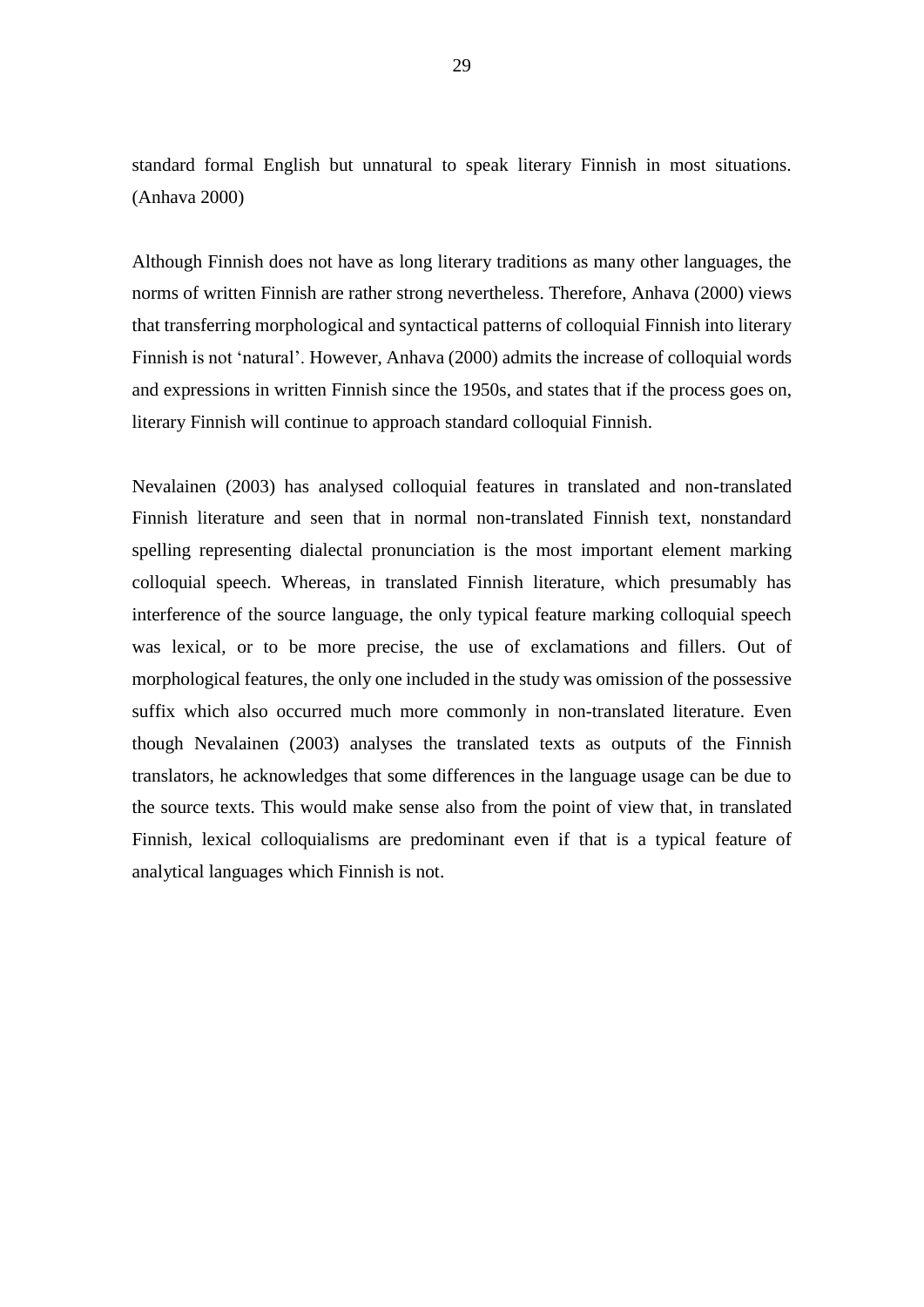### <span id="page-30-0"></span>3 NON-STANDARD LANGUAGE IN WRITTEN TEXTS

It is important to note the difference between actual spoken language and written speech, that is, a text which attempts to create an illusion of speech in literature, or in subtitling as in the case at issue. A written text cannot convey all the features of spoken language (see e.g. Tiittula 2001, Nevalainen 2003). Therefore, it is important for this study, to examine a few questions related to non-standard language in written texts. In the first subchapter, I will discuss the strategies which are used to represent linguistic variation and spoken language in writing. In the second subchapter, I will examine how nonstandard language is usually translated and what are the general translation strategies used.

#### <span id="page-30-1"></span>3.1 Creating illusion of speech

It is essential to note that dialogues in written fiction only represent actual speech. Furthermore, even speech in television programmes and films has originally been written in the form of a manuscript. According to Tiittula (2001), it is very difficult to represent all the features of speech in written text regardless of the accuracy of linguistic transcription. In addition to actual words, speech also communicates with intonation, stress, tone, rhythm of speech and pauses. If one tries to describe all these paralinguistic signals in literal transcription or literation, the resulting text is very difficult to read. This method is typically reserved to the purposes of linguistic research (Nevalainen 2004). Therefore, the author or the translator needs to choose which features of authentic speech should be included in its written representation. Written speech is neither actual spoken language nor a faithful representation of all of its features, but a selection of features that convey the desired illusion.

Spoken language and written texts belong to different linguistic traditions and we have different presumptions about their use. The readers of an English language novel, for instance, presume the characters to be using standard RP pronunciation unless they have been told otherwise (Freeborn et al. 1993: 212-213). The use of social or regional dialects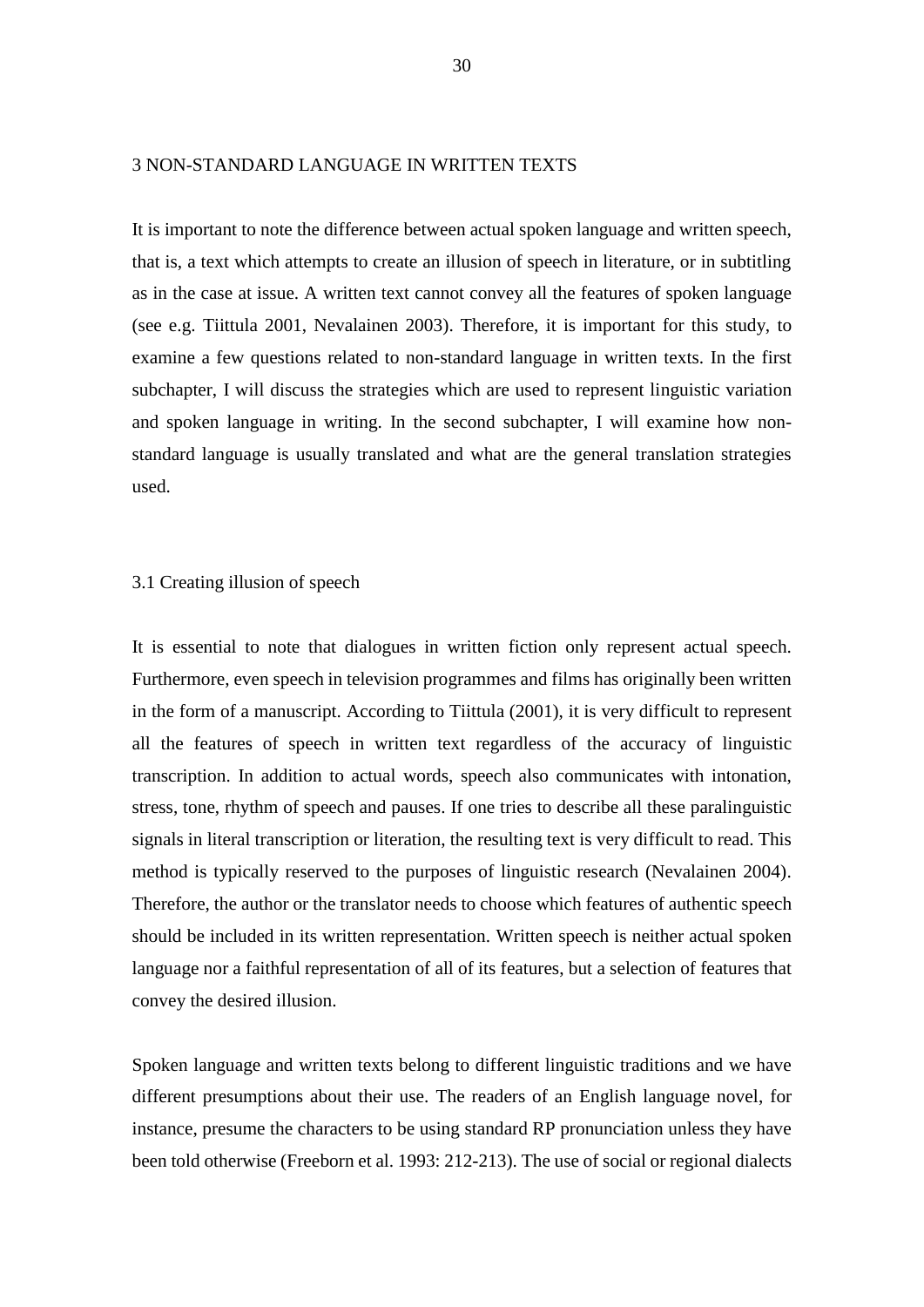can be shown by cues in the writing, and certain conventions have been created to mark deviation from the standard language. However, according to Freeborn et al. (1993: 212- 213), the dialects are seldom shown consistently or in great detail in writing. Even though everybody uses colloquialisms when they speak, colloquialisms in a written text are often seen foreignizing (Leech & Short 1981: 170). According to Kalliokoski (1998), this can be because of unfamiliarity of the selected language variant, or because the reader is not accustomed to encounter colloquialisms in writing in general.

In 1998 Kalliokoski claimed that use of colloquial Finnish functions as a foreignizing element because it is rare in Finnish literature. However, I believe that the effect of the Internet on today's language use should be noted. According to Nevalainen (2003), literature relies generally on standard language on most parts of narration but can also make use of varying level of colloquialisms. Moreover, he notes that literature written exclusively in regional dialect also has a fairly long tradition in Finland and has gained more popularity in the recent decades. Not only has the use of colloquial language in Finnish literature increased both in dialogues and narration (Tiittula et al. 2016), but people are also constantly in contact with written texts that imitate speech in informal electronic mails and social media. Therefore, I believe that especially young people are more accustomed to see written colloquial language even though they still have more formal expectations for the language of a novel than for a text in the social media.

We need to consider which features of colloquial language one can use in written texts to create an illusion of speech. Nevalainen (2004) suggests that it can be done both by avoiding certain linguistic features and employing others. Long and abstract words, complicated derivations and noun phrases are typical of literary language, and by avoiding them and adding more adverbs, conjunctions and pronouns instead, a writer can give impression of less formal language. Moreover, the writer can use dialectal or colloquial expressions, and deviate from the standard orthography and make use of dialectal or colloquial forms. (Nevalainen 2004)

However, because languages and their spelling systems work differently, colloquialism manifests itself in different manners in different languages. In analytic languages like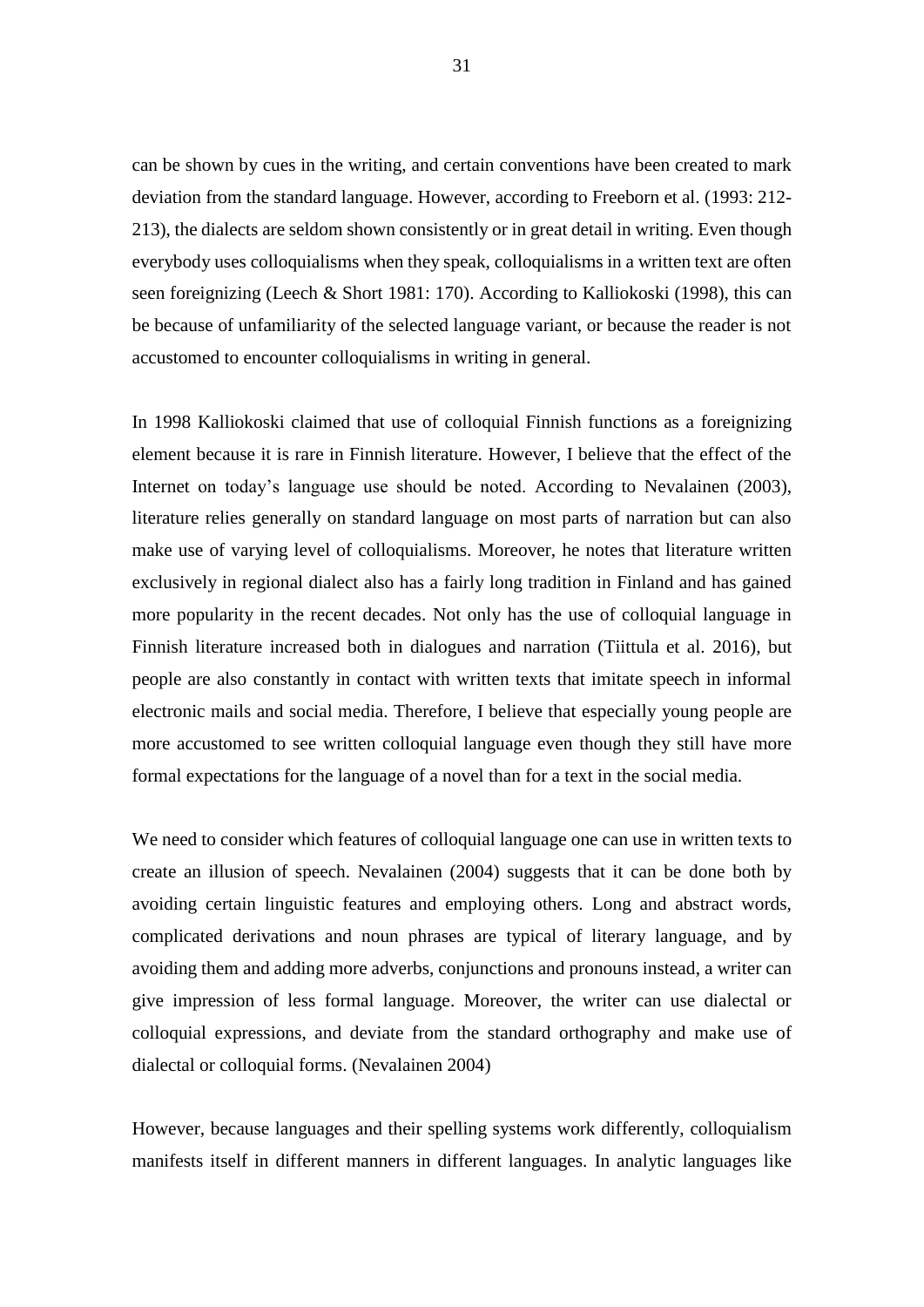English, which has few inflectional morphemes, the vocabulary is a major stylistic factor, whereas Finnish is a synthetic language whose spoken language features appear also in the phonology, morphology and syntax. (Nevalainen 2004) This linguistic disparity of English and Finnish is likely to be seen in the analytical part of the study where I compare the amount and type of colloquialisms appearing in *Pasila* episodes in these two languages. Also the different communication channels, namely the speech and the subtitles, impact and restrict the repertoire of possible colloquial elements for each language. Since the English language material of this study is only in written form, it cannot show colloquialism with nonstandard pronunciations apart from allegro speech forms. Meanwhile, Finnish is used only in spoken form and might include some colloquial features which go unnoticed by the viewers of the show.

These features which often draw much more attention in writing than in speech are called 'unmarked colloquialisms' (Tiittula 2001). Tiittula (2001) explains that speech that includes many unmarked colloquialisms may seem formal, while the same features can make a text appear very colloquial. As examples of unmarked colloquialisms in Finnish speech Tiittula mentions for instance contracted colloquial pronouns (e.g. *mä* < *minä* 'I'; *tää* < *tämä* 'this'), omission of the final vowel (e.g. *mut* < *mutta* 'but', *uus* < *uusi* 'new') and incongruent verbal phrase constructions (*me ollaan* < *me olemme* 'we are'). Unmarked colloquialisms are one tool to create an illusion of speech. Depending on the degree of colloquialism desired, the writer can also use marked colloquialisms such as slang. Furthermore, imperfect punctuation can be used in combination with normal standard sentence structure. (Tiittula 2001)

In speech, prosodic and non-verbal elements are also important means of conveying information. Because these cues are absent in written speech, writers can use sentence structure and punctuation to provide information on speech rhythm, intonation, et cetera. (Nevalainen 2004) In audiovisual material, the speech is supported by the picture, and if the video is translated using subtitles, the text is also supported by the original soundtrack. This audiovisual assistance can help the subtitles to convey more authentic feel of speech. Even when the reader of the subtitles does not understand the speech, they can for instance see the facial expressions of the speaker and hear the tone and the rhythm of speech.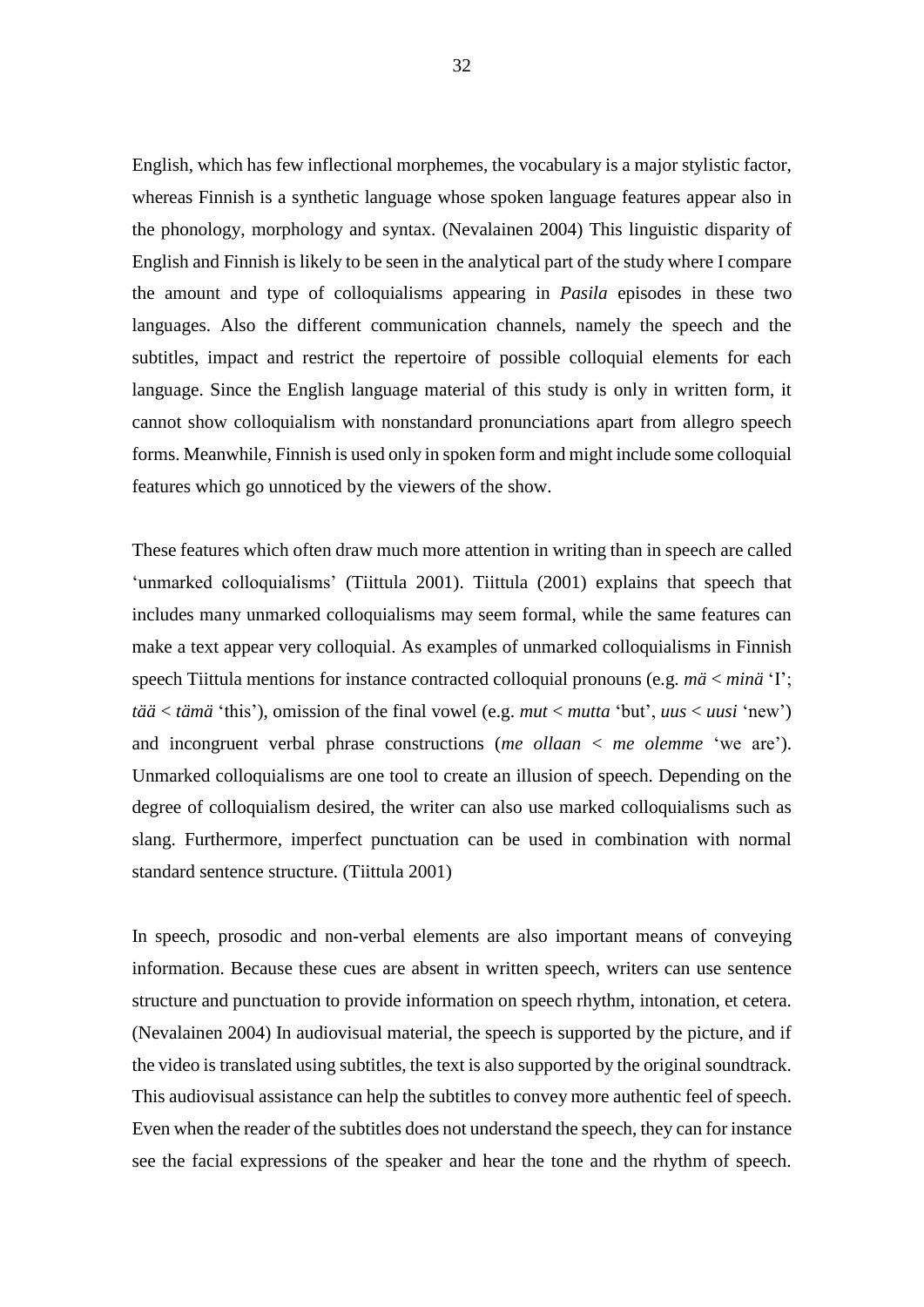However, there are some restrictions of course. As Tiittula (2001) notes, written text cannot overlap but must be linearized. Since speech of characters in a programme often overlaps, this can cause problems in subtitling.

#### <span id="page-33-0"></span>3.2 Translation of non-standard language

Translating written informal spoken language is complicated because colloquial features are different in each language and they occur in different linguistic levels. Also the conventions of creating an illusion of speech in texts vary between cultures. Moreover, since linguistic varieties are used by specific groups of people, the use of a certain variety can often carry cultural connotations. (Tiittula et al. 2016)

In translation of colloquial language or any non-standard language variety, several studies have shown a tendency towards standardization (see for example Tiittula et al. 2016, Englund Dimitrova 1997). Standardization or normalization is considered to be a translation universal, a general tendency which applies to all translations independent of the language pairs, texts and cultures. According to Tiittula et al. (2016), the idea of standardization comes from Gideon Toury who discovered "the law of growing standardization". Toury (quoted in Tiittula et al. 2016) suggested that unusual or experimental choices were avoided in translations in favour of more common options. Although the notion of an acceptable or good translation changes over time and translations have shifted towards more linguistic variation and higher level of freedom, Tiittula et al. (2016) claim that language still becomes more standardized during a translation process. Their research has shown that language usage in Finnish literature changed during the  $20<sup>th</sup>$  century and this also affected the language of Finnish translations of the time by increasing the use of colloquial language variants considerably.

Moreover, not only are the target texts less colloquial than their source texts, studies have also shown that translated texts in a given language use more standardized language than original texts of the same language (e.g. Nevalainen 2004, Delaere, De Sutter & Plevoets 2012). Therefore, translated language is sometimes seen as a language variety which is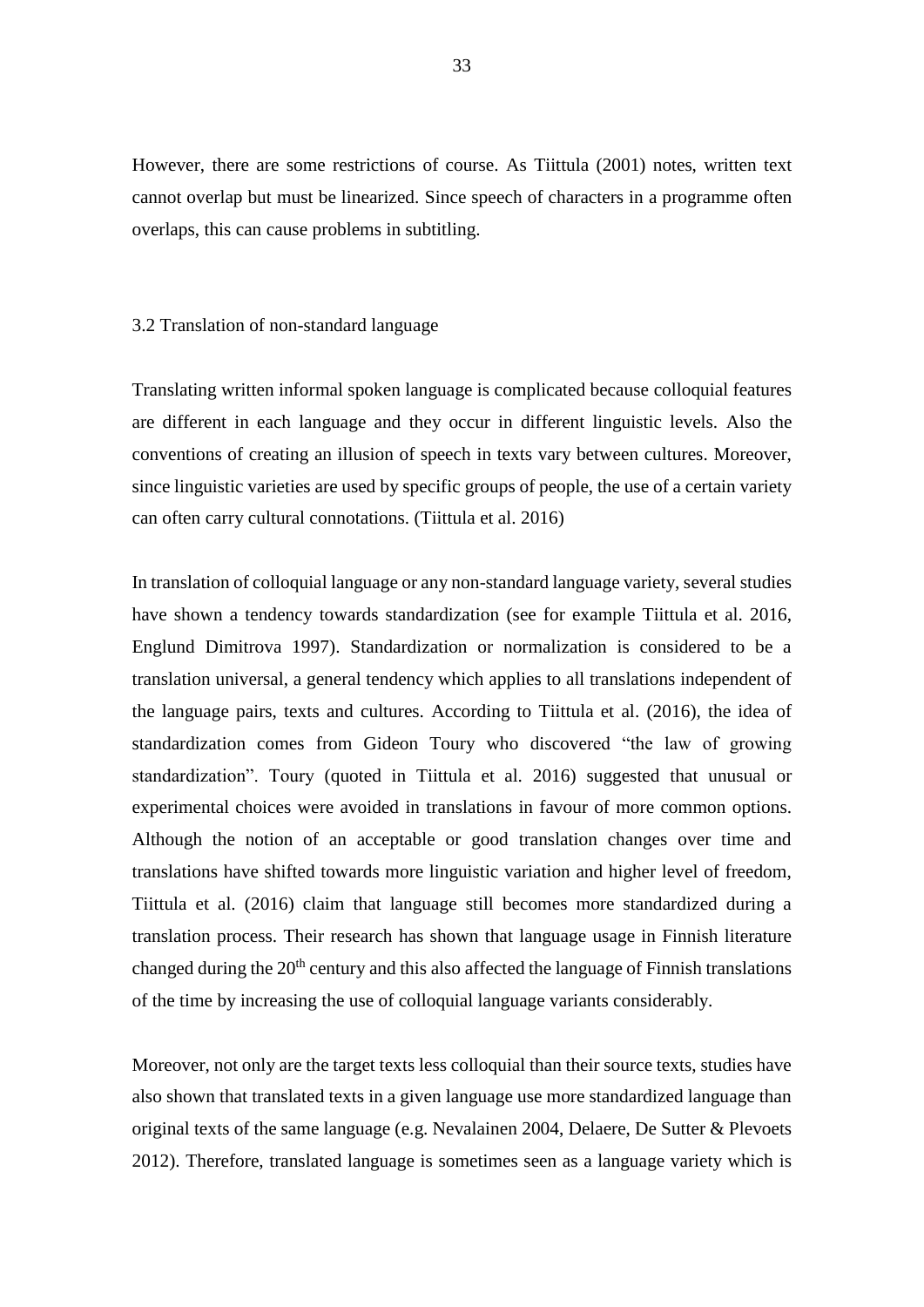separate from normal standard language (Jantunen et al. 2002, Mauranen et al. 2005). Juva (1998) suggests that the reason why Finnish translations use more formal language than original Finnish literature might be the admiration that the Finns give to foreign cultures. In my thesis, the language of the translation is English but the translator is Finnish and may follow the norms of Finnish translation culture.

Non-standard language varieties are used in literature for a reason and therefore normalising the language results in a loss of information. For instance, standardization of rural or social dialects in dialogues can wipe out the differences between the characters and change their interpersonal relations. Removing a dialect from the translation also means that geographical or temporal references are lost. Therefore, some have even claimed that it is impossible to translate a dialect. Yet, removing dialectal elements from a translation, does not necessarily mean a loss of the illusion of speech which can be conveyed also by other means, such as syntactic and dialogic devices or typical characteristics of spoken language, for instance, short sentences, elliptic sentences and interjections. (Tiittula et al. 2016, Leppihalme 2000). However, also other tendencies have been claimed to reduce the colloquial impression of translated texts. According to Tiittula et al. (2016) translators make the target texts more explicit by adding connectors and completing elliptical expressions. Furthermore, translators tend to avoid repetitions although they are prominent features of spoken language.

Englund Dimitrova (1997) has suggested a continuum model according to which translations shift from less standard varieties towards more standardized language. On the most marked non-standard end of the continuum are specific regional varieties and then more general regional or rural varieties. Next are specific social varieties and then markedly colloquial varieties. In the most standard end are neutral language and finally marked elevated style. Leppihalme's findings (2000) support this theory, although she has observed more radical leaps towards more standardized language. On the other hand, Rosa (2012: 81) suggests that regional varieties have higher prestige than social varieties.

Non-standard language varieties can be translated using different strategies resulting in different levels of standardization. Tiittula et al. (2016) mention six strategies for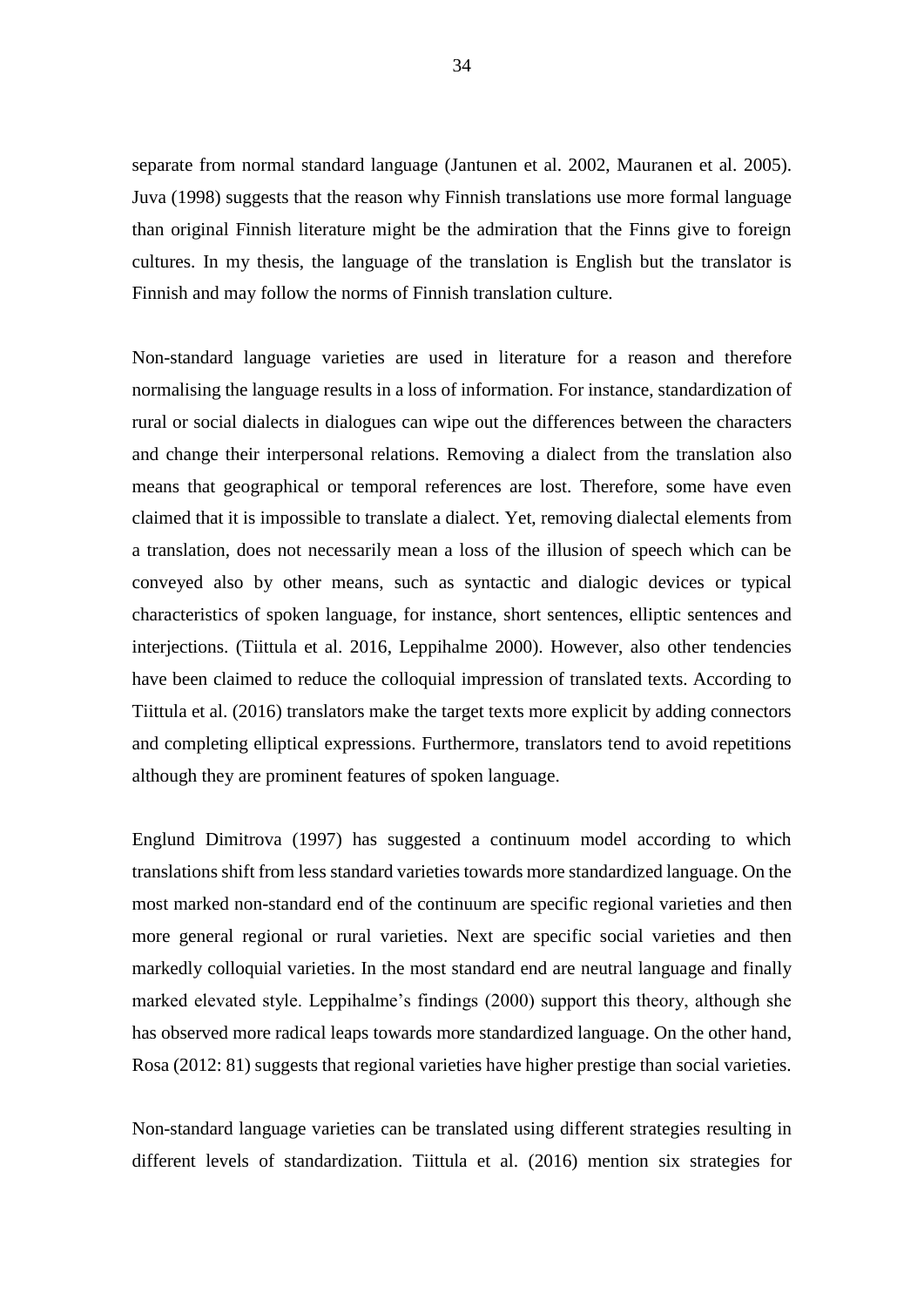translating dialects. Firstly, a non-standard variety can be completely normalized and translated with standard language. Secondly, some level of non-standardness can be conveyed with use of selected features of spoken language, often lexical or common morpho-syntactical features. Thirdly, notably non-standard language can be translated with less marked non-standard variety. Fourthly, a source language dialect can be replaced with a target language dialect. Fifthly, an imaginary language variety can be created by combining colloquial features from many target language dialects. Lastly, a source language dialect can be substituted with a target language sociolect or idiolect.

Many studies (e.g. Nevalainen 2004, Tiittula et al. 2016) suggest that while writers of original texts use colloquialisms of many linguistic levels to convey illusion of speech, translators would use mainly lexical features, such as swearwords and particles, and mostly disregard phonological, morphological and syntactical features. According to Tiittula et al. (2016), this might lead to inconsistent language use in the target text when the lexis is on more informal level than other elements. They suggest that typical colloquialisms of the target language might be absent in the translation because the source text does not stimulate directly their use because of linguistic differences. However, these differences can work also towards the other direction. Standardization of the language might occur also because colloquial features of the source language have no equivalent in the target language. (Tiittula et al. 2016)

The standardization of translations and the shift of colloquial elements to different linguistic levels has been observed for example by Englund Dimitrova's (1997) in her study on English and Russian translations of a Swedish novel by Vilhelm Moberg. Both translations of Moberg's novel used more standardized language than the source text but nevertheless included some features of spoken language. However, this had to be done on different linguistic levels due to the differences between the source and target language. I expect to see a similar shift of colloquial markers to different levels also in the study material of this thesis because of the linguistic differences of Finnish and English. Furthermore, it has been observed that the means that Finnish translators use to create illusion of speech differ slightly from those used by Finnish authors. According to Tiittula and Nuolijärvi (2007: 400), the most commonly used colloquial features by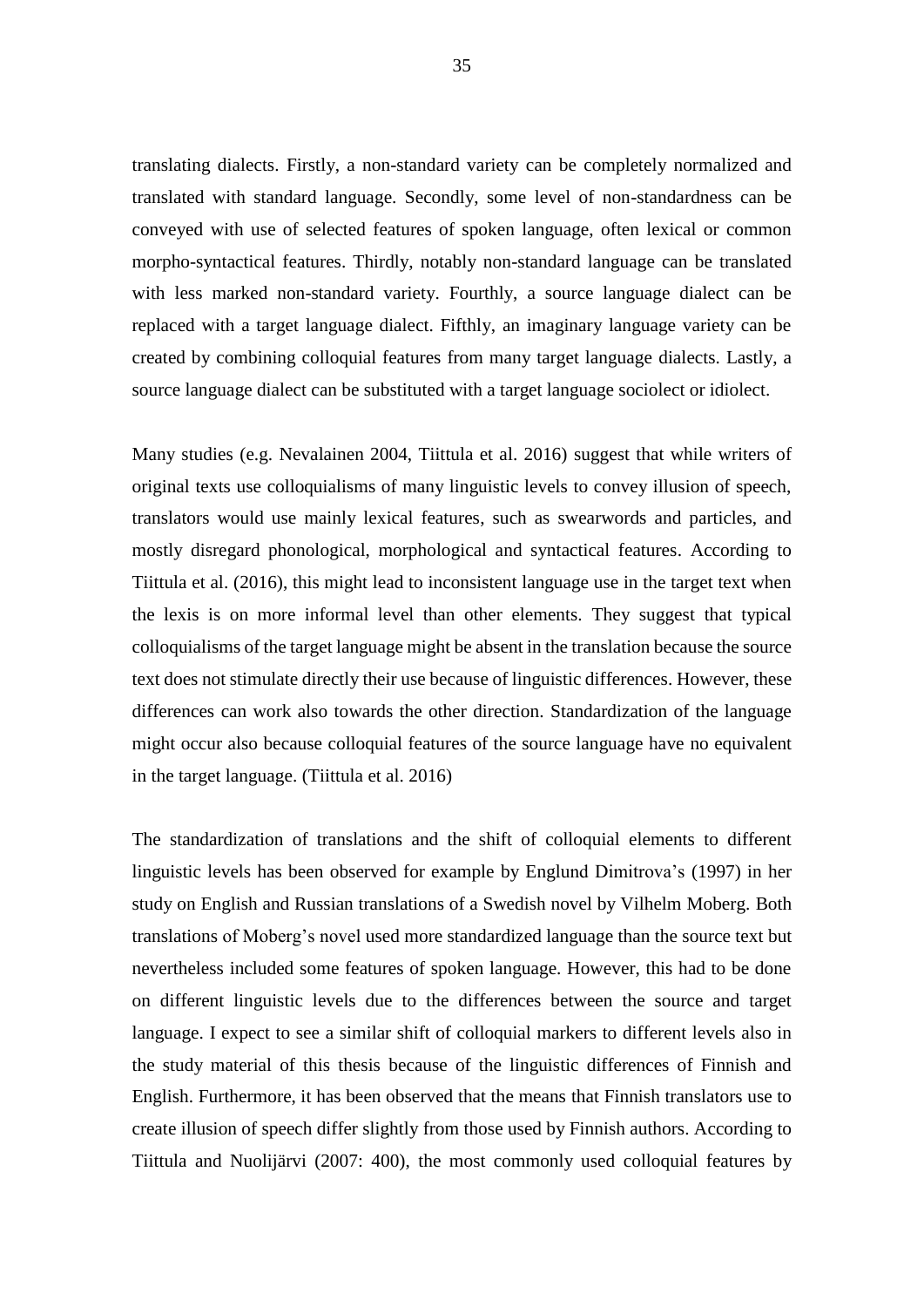Finnish translators are lexical colloquialisms, colloquial pronouns (allegro speech forms), non-standard pronunciation and short sentence structures.

We can also consider the style of texts as a whole without fixating too much on the correspondence of each source and target sentence pair. If a target sentence has such omissions that change its style, the translator can use compensation strategy elsewhere in the target text. According to Fernández Guerra (2012: 9), the compensation strategy can be used to balance factual or stylistic losses in the target text. A translator can add compensatory stylistic elements, such as non-standard language, in another place in the translation when the feature could not be reflected in the same place as in the source text.

It is also possible to find strategies and recommendations on how to translate some specific features present in non-standard language. For instance, Ivarsson et al. (1998: 126–127) suggest that swearing should be toned down in subtitling because of two reasons. Firstly, obscene expressions of the source language have often lost some of their shocking effect if they are used frequently and therefore translating them directly would possibly result in strengthening the expression. Secondly, in subtitling profanities become stronger as they shift from speech to writing. In addition to toning down, the amount of swearing is often reduced in subtitles. According to Mattsson (2006), Swedish television subtitles reproduce only 37% of the swearwords of the source text. Furthermore, the most commonly used category of swearwords in the subtitles are words related to religion whereas in modern spoken Swedish, most swearwords are some kind of sexual references. (Mattsson 2006: 5) The difference reveals a gap between the representation of speech and actual spoken language.

Also the amount of discourse markers is generally reduced in subtitling although there is no linguistic reason for standardization. According to Mattsson (2006), this can be due to the conventions of subtitling and standards set by the televisions channels. Indeed, she has observed differences between the channels, with the number of discourse markers decreasing to 18–35% of the amount occurring in the source text. I will probably have similar findings when analysing the translations of *Pasila*. The characteristics and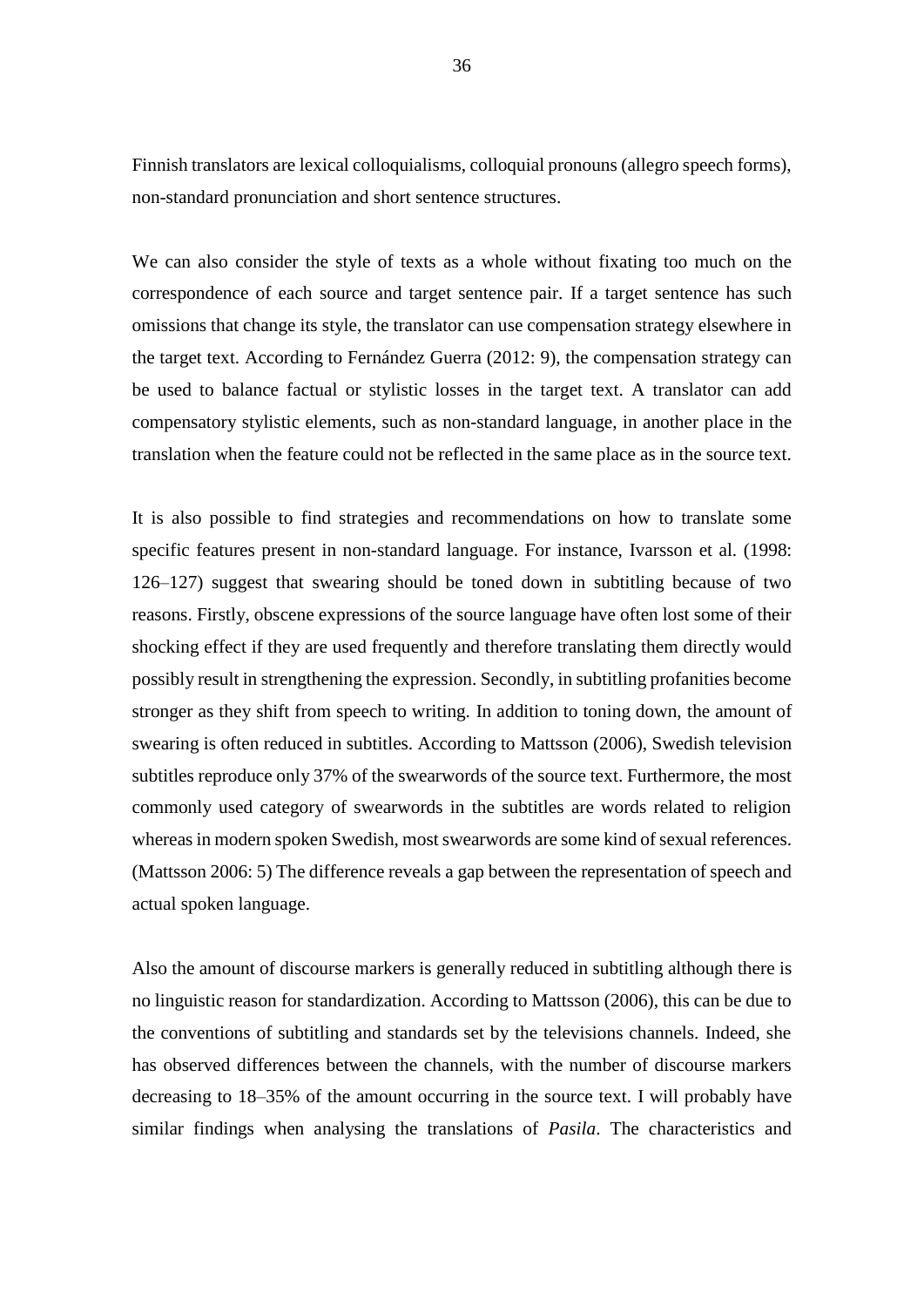conventions of subtitling, that also partially explain the reduction of swearwords and discourse markers, will be discussed in the next chapter.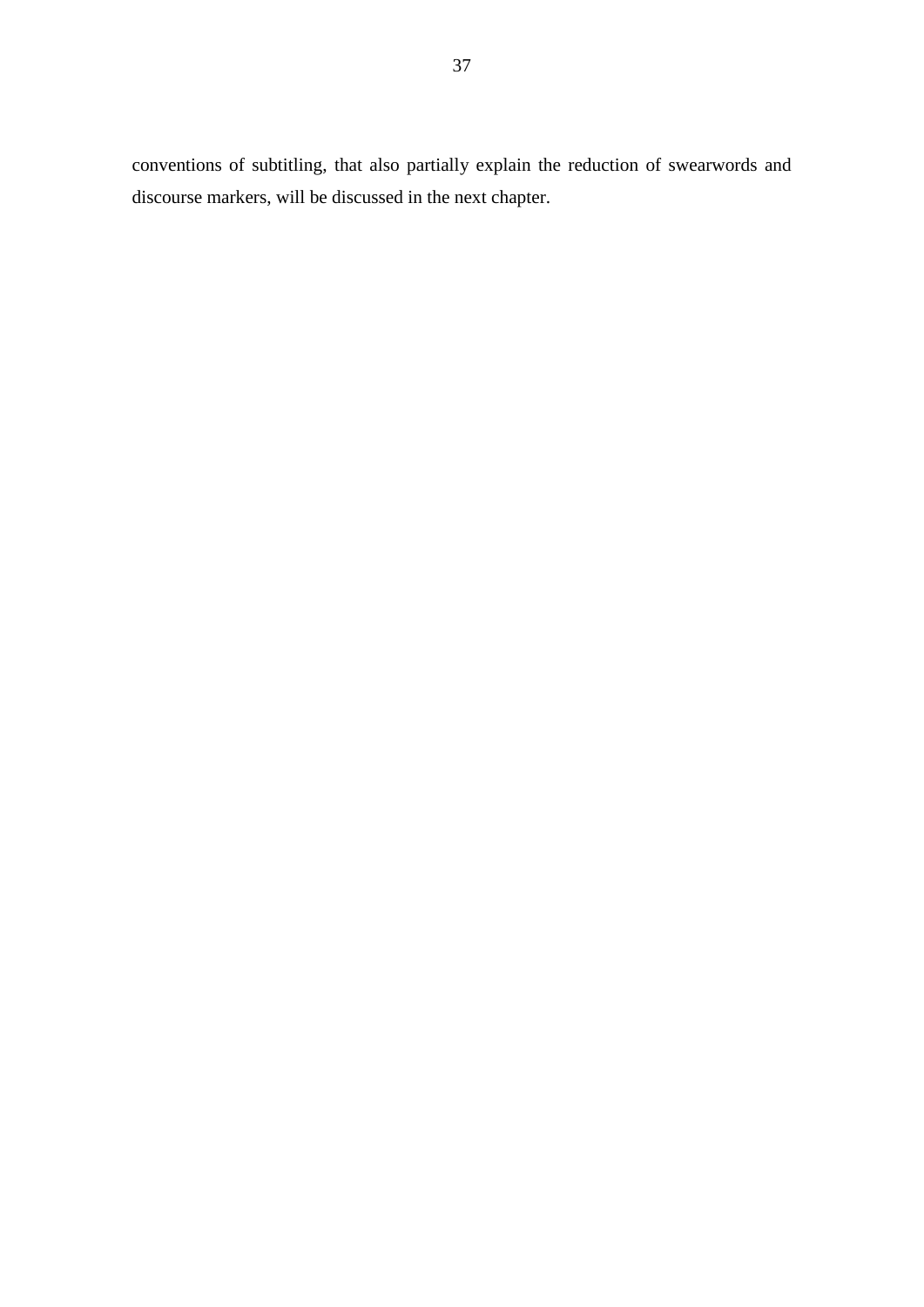# 4 SUBTITLING

In this chapter, I will compare subtitling to other forms of translation and introduce some restrictions the communication channel adds to translation process. It is important to be aware of those restrictions in order to understand the difficulties that subtitlers encounter when they strive for creating an illusion of speech. Because of the constraints, subtitlers cannot use stylistic and linguistic devices as freely as for instance prose translators (Ivarsson et al. 85–96). Furthermore, it is possible to reread a part of a novel whereas in television rereading is not possible without disturbing the viewing experience. On the other hand, in subtitling it is always possible to see the image and hear the original speech which mostly helps the translator but also limits translation liberty to some extent.

### 4.1 Present situation of subtitling

The history of subtitling begins in the era of silent films. The predecessor of subtitling was so called 'intertitling'. According to Ivarsson et al. (1998: 9) intertitles were used in silent films as early as in 1903. They were texts that appeared between film images to give explanations and commentary. At the time, it was reasonably simple to replace the texts with translations into other languages. When sound films became more frequent, at first it was common to make different language versions.

Soon after the invention of sound films, it became popular to dub the speech of the actors in other languages without re-recording the whole film. However, dubbing was fairly expensive and therefore subtitle translation was also gaining popularity. Different subtitling methods were developed and subtitles were first used in France in 1929. (Ivarsson et al. 1998: 9–11) Yet, subtitling was mostly preferred by smaller countries due to its cost-effectiveness. Particularly in France, Spain, Italy and Germany nationalism was strengthening and national language was to be defended. According to Ivarsson et al. (1998: 9–11), the legislation in those countries favoured dubbing and even banned or limited subtitling.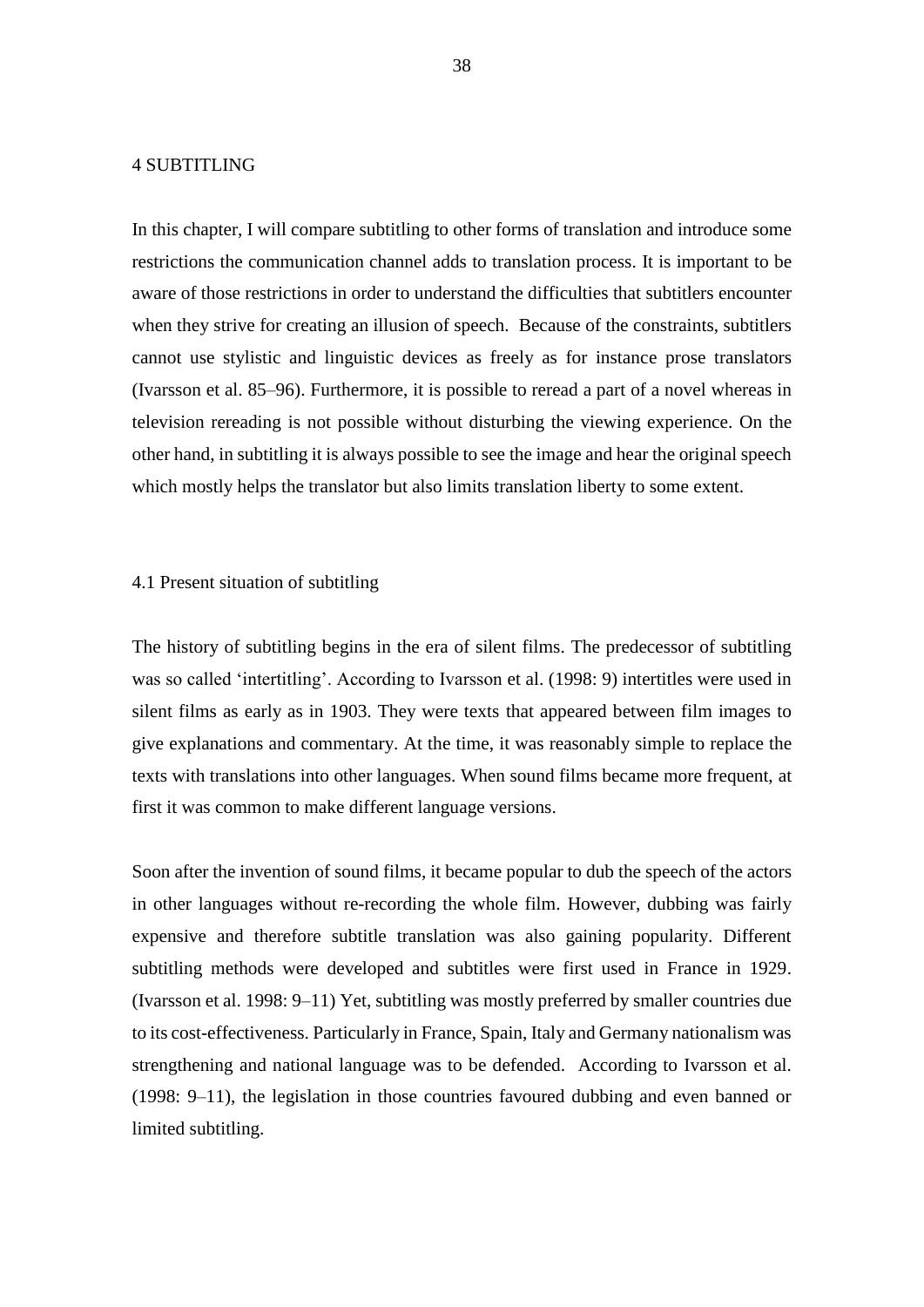Nowadays it is still possible to see the division between subtitling and dubbing countries. The smaller countries that prefer inexpensive subtitling include for instance Scandinavian countries, Belgium and the Netherlands. Yet for example in Australia, Wales and Ireland subtitles are used to provide services for linguistic minorities. At the same time, the popularity of subtitling in France is increasing rapidly. (Ivarsson et al. 1998: 1–8)

The advantages of subtitling are becoming increasingly important in the global world. In addition to being relatively inexpensive, subtitling is fairly fast. This is growingly important as audiovisual media distribution is more and more global and television programmes are broadcast even simultaneously in various countries. Ivarsson et al. (1998: 1–3) also believe that the modern audience appreciates the authentic versions more than before, wants to learn foreign languages and is growing more accustomed to reading subtitles. As positive side-effects subtitle translations improve mother tongue literacy and promote foreign language competence. Also the hearing-impaired benefit from the subtitles. Modern technology used with subtitles also enables reaching the audience of several different language groups with one product. For instance in Finland and Belgium cinemas in bilingual regions can show films with bilingual subtitles. In digital television the technology enables the channels to broadcast a television programme where the audience can choose from different language versions or between several different subtitles. Moreover, the hearing-impaired can choose to use subtitles that are optional and otherwise concealed. Also standard video DVD offers these multiple language options. At the moment films published in DVD can include at least 4 different language soundtracks and 32 subtitle versions. (Ivarsson et al. 1998: 1–3, 28–29, 71)

## 4.2 Challenges of subtitling

The following subchapters will discuss the challenges of using subtitle translations. There are people who are illiterate or suffer from reading difficulties which need to be taken into an account when deciding on adequate translation form for audiovisual media. Yet also literate audience may have difficulties in reading the subtitles and in concentrating in the video image if the texts change too rapidly or the synchronization of the subtitles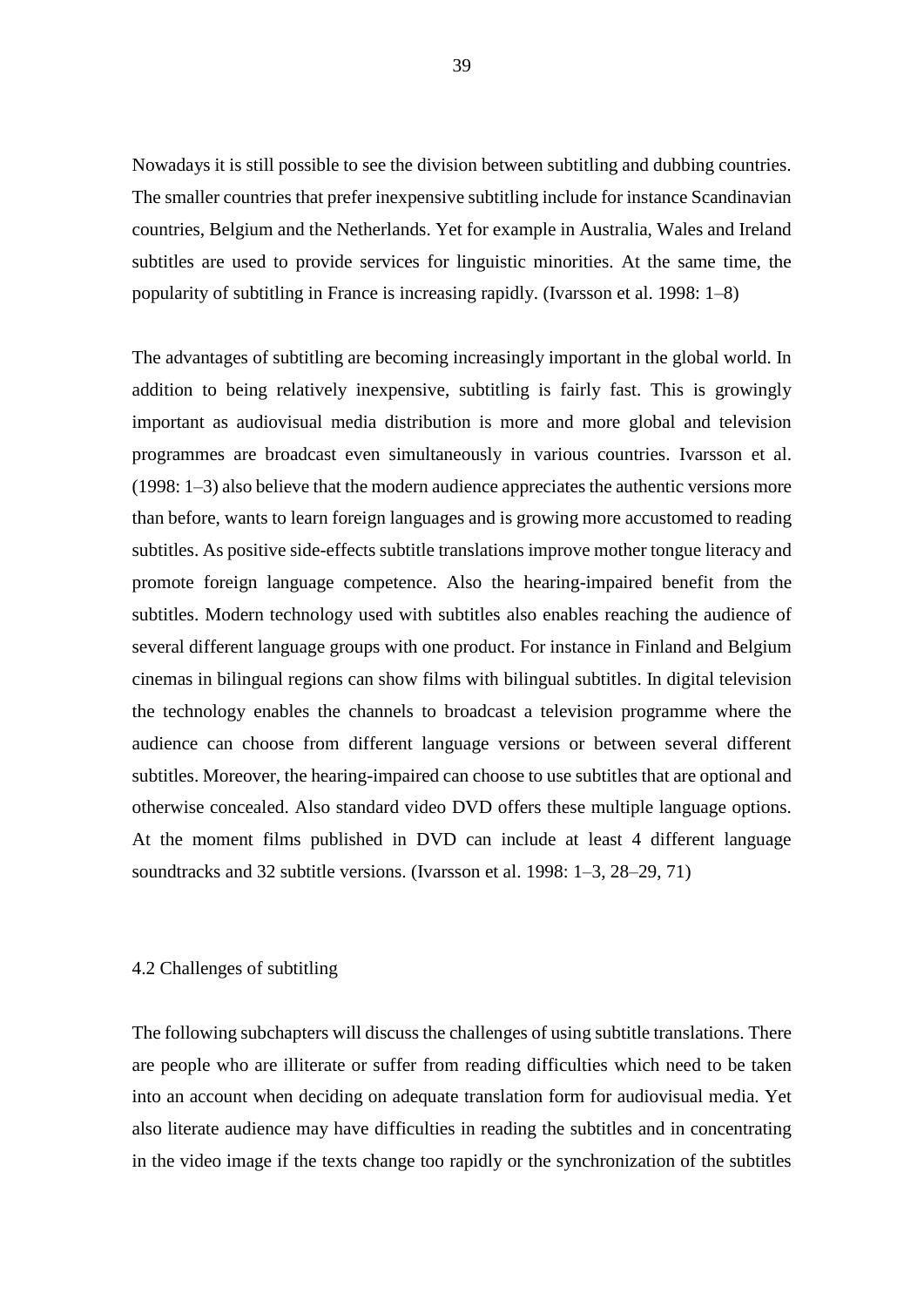does not work. To avoid these problems there are established norms for how much text can appear in the screen at once, when it should appear and for how long it should stay visible. There are slight differences between different media, such as cinema, television and DVD (Ivarsson et al. 1998: 33–34, 65–71) but they are not essential for my research purposes and will not be discussed in detail.

## 4.2.1 Synchronization with image, content and takes

As subtitling preserves the original soundtrack, it avoids the problem of lip synchronization that dubbing has to deal with. However, the subtitles also have to be synchronized with the image and speech of the video. Problems can arise for instance if the audience cannot identify the speaker, or if the information given in subtitles does not match with what they see or hear.

If several people can be seen in the screen, the audience might not be able to recognize to whom the line belongs if the appearance of subtitle is timed badly. Therefore, Ivarsson et al. (1998: 72–78) state that the subtitle should not appear in the screen before the speech can be heard. Yet, they continue that it is not necessary that the subtitle disappear immediately after the line has been said. The problem can also occur when there is a series of rejoinders or a telephone discussion where the speaker might not appear in the image or the subtitles cannot change as fast as the image does. The subtitles should also coincide with cuts whenever possible. This is not always possible however, and therefore Ivarsson et al. (1998: 72–78) talk about so called 'soft cuts' which mean slight changes in image as in alternation of different camera angles or speakers in a conversation, as opposed to cuts that change the image more radically. As a general rule, the subtitle should correspond with what the audience sees at the time and there should be enough time for the audience to perceive the change of speaker when it occurs. (Ivarsson et al. 1998: 72– 78)

Sometimes the reader of the subtitles has at least a reasonable knowledge of the language of the soundtrack. Therefore also the content of the subtitles should correspond with what is actually being said. According to Ivarsson et al. (1998: 72–78), it can confuse and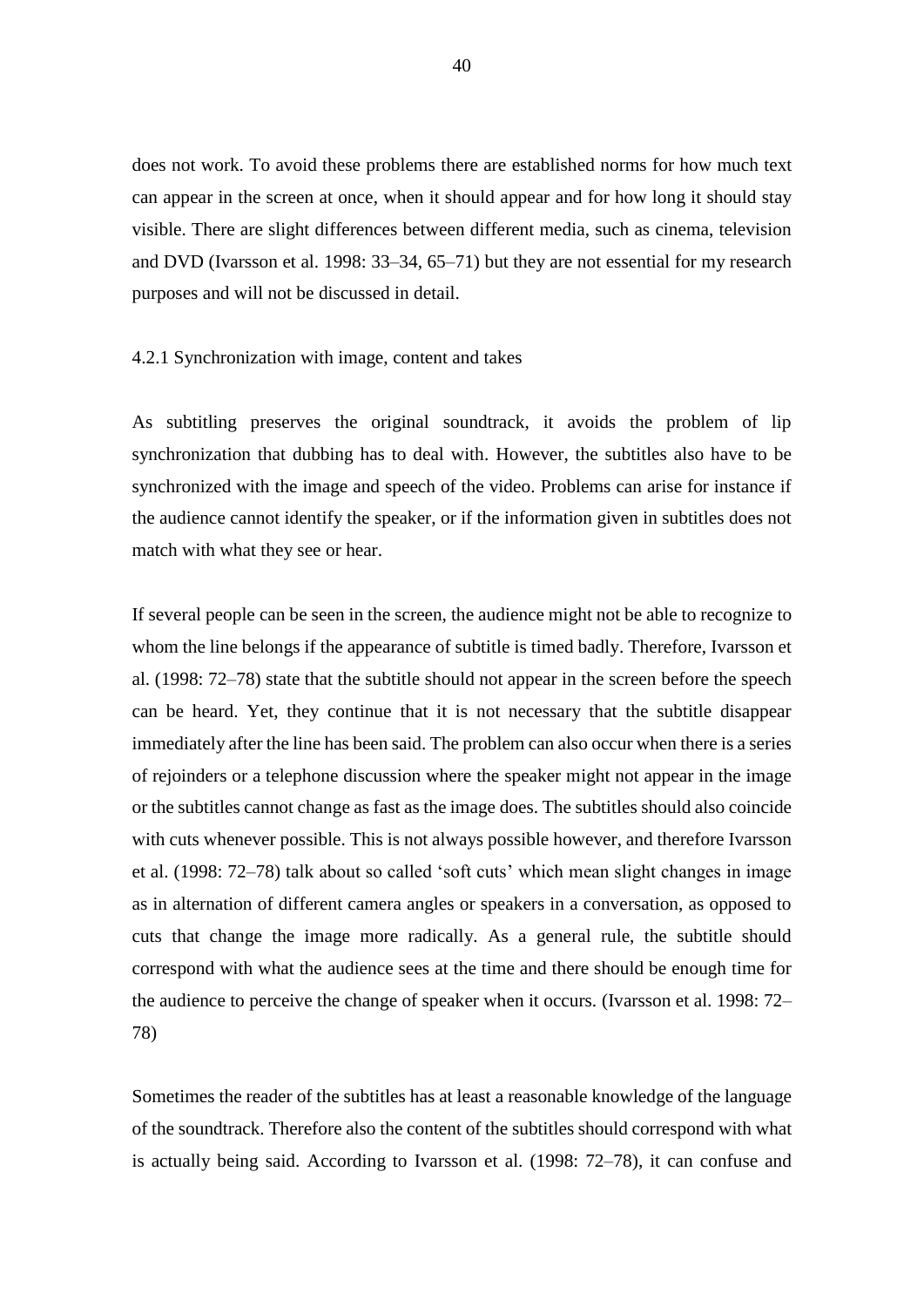distract the audience if the order of presenting information in the subtitles differs from the order in speech.

## 4.2.2 Reading speed and space limitation

Reading speed is individual and all audience should be taken into account when deciding how much time is given for reading the subtitles. Yet, according to Ivarsson et al. (1998: 63–71), average reading speed in Europe is nowadays clearly faster than 40 or 50 years ago. Presumably this is due to higher education level and people being more accustomed to read, also subtitles. However, Ivarsson et al. claim there to be a clear difference of 30% in reading speed in cinema when compared to reading of subtitles that appear in television screen. Ivarsson et al. suppose that the advantage of cinema originates from big screen and higher resolution. Some of their arguments are becoming outdated as digitalization and high definition televisions are becoming everyday technology in households around the world.

When it is taken into account how fast the audience can read and that the video image cannot be covered with too much text, the general rule is that one or two lines of subtitles can appear in the screen at once. According to Ivarsson et al. (1998: 63–71), it takes some time for the eye to 'register' the appearance of subtitle at the bottom of the screen. Therefore, the minimum time for even very short subtitles is approximately 1,5 seconds. Similarly, there is also a maximum time of approximately 5 to 6 seconds that subtitle should appear in the screen. There should be enough time for everyone to read the text. Yet, if the subtitle remains visible for a long time still after the viewer has read it, what happens according to Ivarsson et al., is that the eye assumes that a new text has appeared and automatically begins to reread the subtitle. The eye also needs a short pause between the subtitles to register the change of texts.

When the amount of text that has time to appear in the screen is so limited, video scenes where a person, or in worst case many people, are speaking very fast is a challenge for the subtitler. According to Ivarsson et al. (1998: 85) in only a few seconds it is possible to have people talking three or four times the amount of text that there is space for in two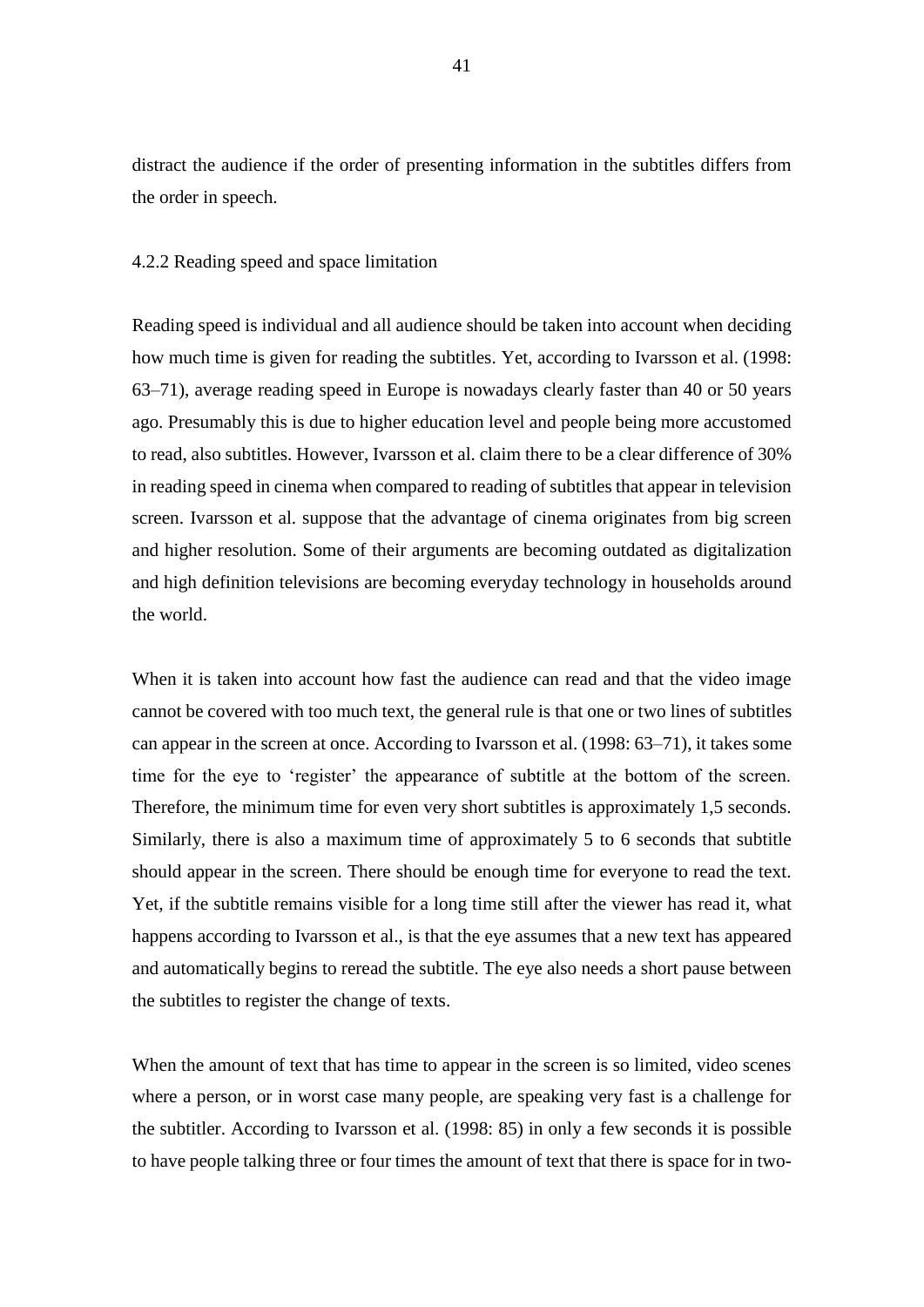liner subtitles. This leads to necessity of condensation that is discussed in the following chapter.

### 4.3 Solutions and conventions of subtitling

According to Ivarsson et al. (1998: 85), the characters of a television programme might speak up to 3–4 times more than what fits in a two-line subtitle and therefore the translator must decide what is essential information and needs to be included in the translation. Thus, the message needs to condensed and some information omitted. Short dialogues can be merged into a single subtitle. This works well especially when one character asks questions and the other person answers very briefly with affirming or denying the suggestion. After summarising the message, the translator can also add complementing and specifying words (Vertanen 2001).

Audiovisual media supports the subtitles but the translator also need to be able to read the picture and prosodic elements like intonation, tone, stress, rhythm and pauses. If a certain piece of information is already clear to the audience because it is for instance visible in the screen or mentioned previously, the translator can choose to omit it from the subtitles. According to Vertanen (2001), references to familiar characters by using proper names, titles or vocatives do not in general give new information to the audience and can therefore be omitted from the subtitles. Also introductory sentences (such as *I think that…; I would like to point out that…*) are void of new information and unnecessarily long for the subtitles. In addition, the translator needs to consider the what information the audience already has received previously or what they can deduce from visual and prosodic cues. Vertanen (2001) observes that references to time and place can often be omitted because the audience already has the information or it is irrelevant to the plot. Also qualifying attributes such as the colour or size of objects can often be seen from the picture and would therefore make the subtitles unnecessarily long.

Koljonen (1995: 22–24) divides condensation strategies to syntactic and semantic condensations. Syntactic strategies include for instance omission of a clause, merging

42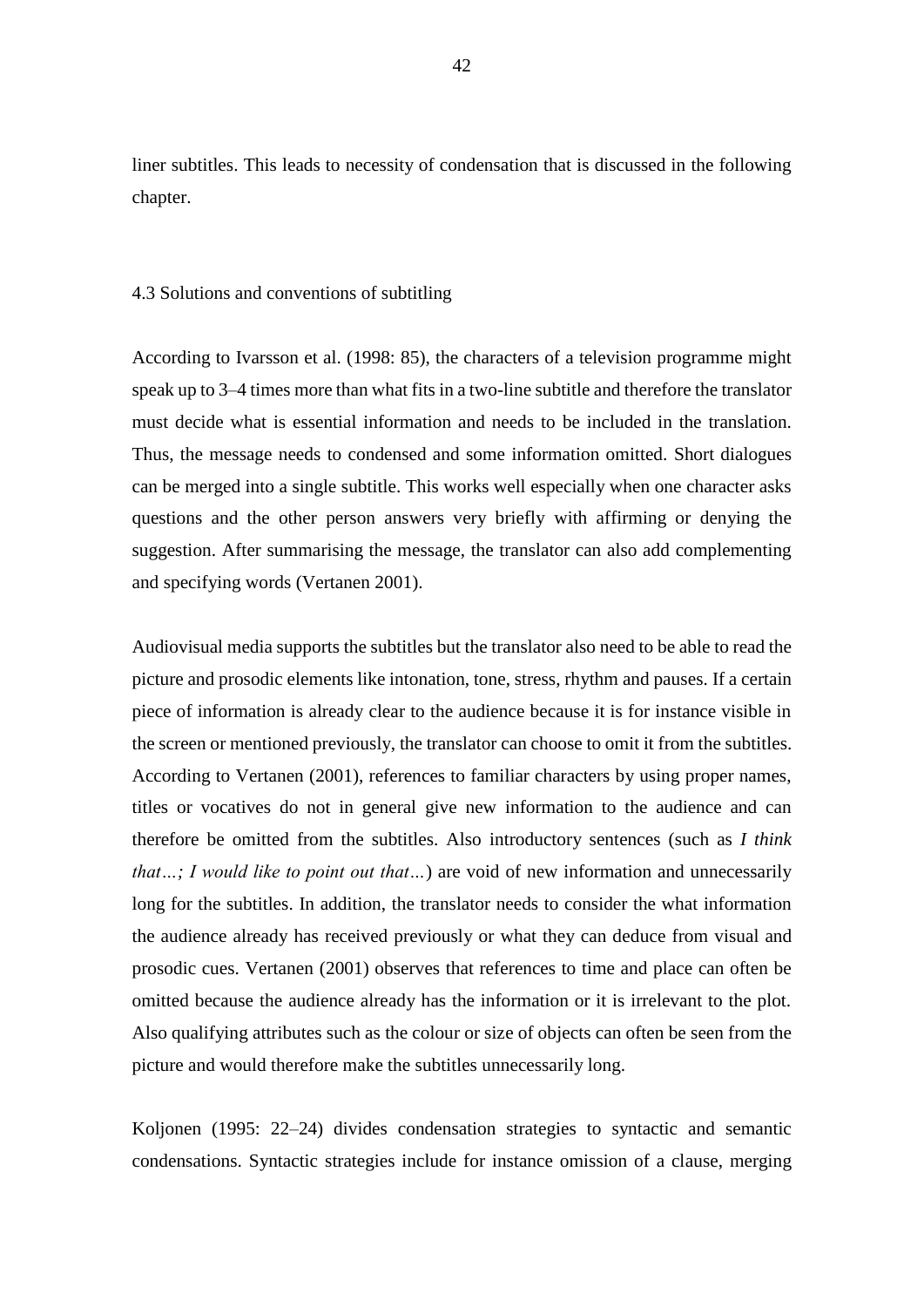several clauses and pronominalisation, that is, using a pronoun instead of another sentence constituent such as a proper name or a noun phrase. Semantic strategies are for example the use of generalisations, superordinate concepts or synonyms.

According to Ivarsson et al. (1998: 86–87) omission of a part of a text is less intrusive than paraphrasing. This is due to a fact that the readers of the subtitles often understand the speech partially. Furthermore, if the statement that needs to be condensed to fit in the subtitles is a direct quotation of a person, the contents of the statement should not be changed.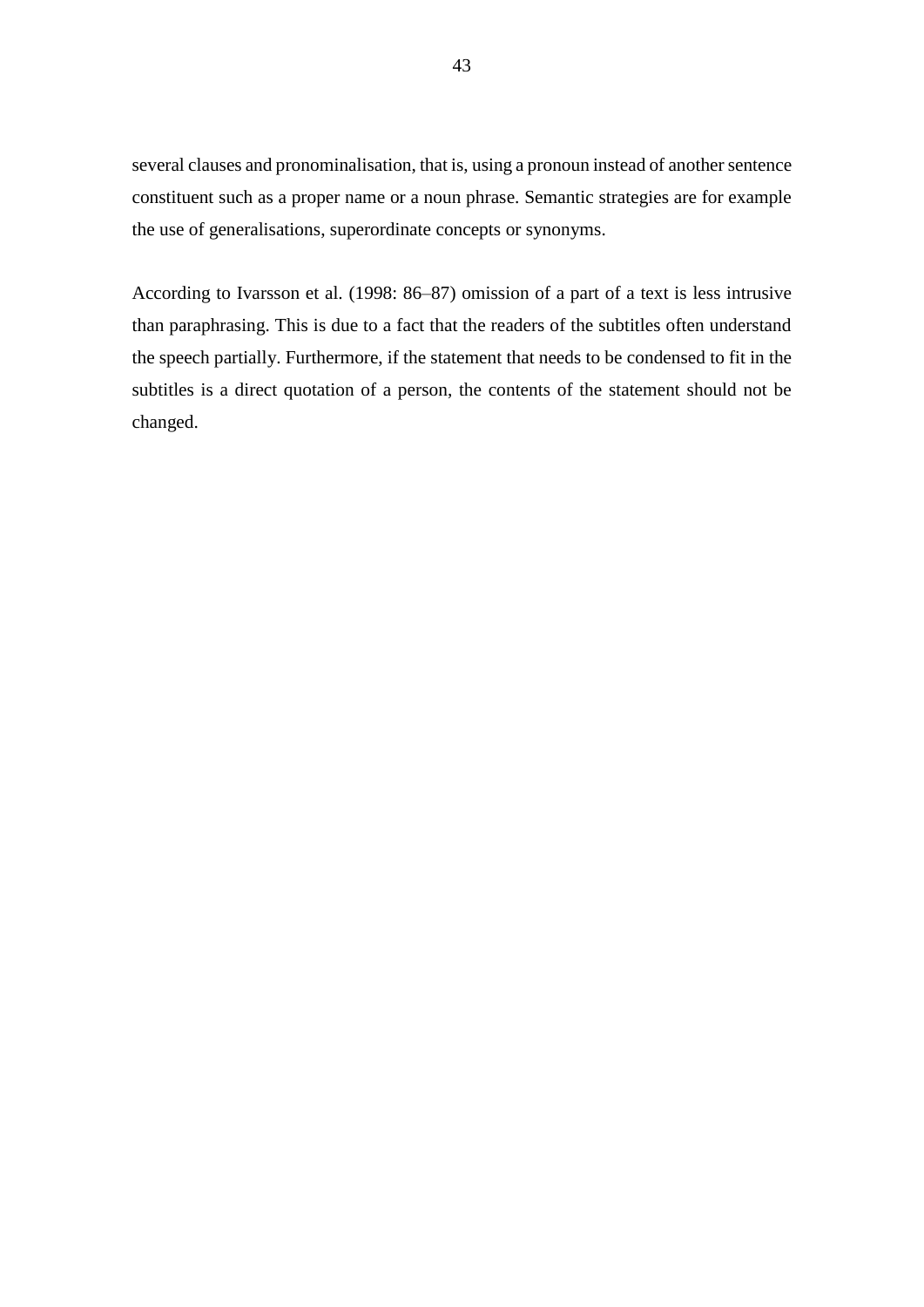# 5 ANALYSIS

The aim of this thesis is to study the transfer of colloquial elements from source text to target text and see if the language of the translation is more standardized. In the theoretical part of the thesis, I have looked at typical characteristics of colloquial language, especially those of Finnish and English. I also discussed representation of spoken language in written texts and translation of non-standard language varieties. Additionally, I explained the basics of subtitling and examined the most important challenges and solutions characteristic to the channel. In this chapter, I will move on to analyse the source and target texts. I will first discuss the general findings and then address each colloquial feature in a separate subchapter.

To conduct this study, I had to listen to the Finnish audio track of the chosen three episodes carefully and create a transcription of what was being said. For the English material, I copied down the English subtitle texts. The linguistic material includes approximately 8550 Finnish words in the audio and approximately 9270 English words in the subtitles. As the next step, I identified different types of colloquial elements in the material and divided them into eight categories. These categories were chosen basing on the colloquial features of Finnish and English as explained in the theory section of the thesis.

However, I had to disregard some features or categorise them slightly differently from the one used in the earlier section of the study. It would have been impossible to count the exact amount incomplete sentences or elliptical and deictic expressions that would function as explicit markers of colloquial language. Furthermore, the speech of many characters of *Pasila* is characterised by incomplete sentences. Therefore, out of syntactical features, only easily-observed fillers are included in deep analysis and in the occurrence statistics that I compiled of the features. In addition, I decided to include allegro speech forms as their own category separate from other phonological deviations for two reasons. Firstly, allegro speech forms were very frequent in both languages, and secondly, English allegro speech forms are different from other phonological deviations which cannot be observed in written material.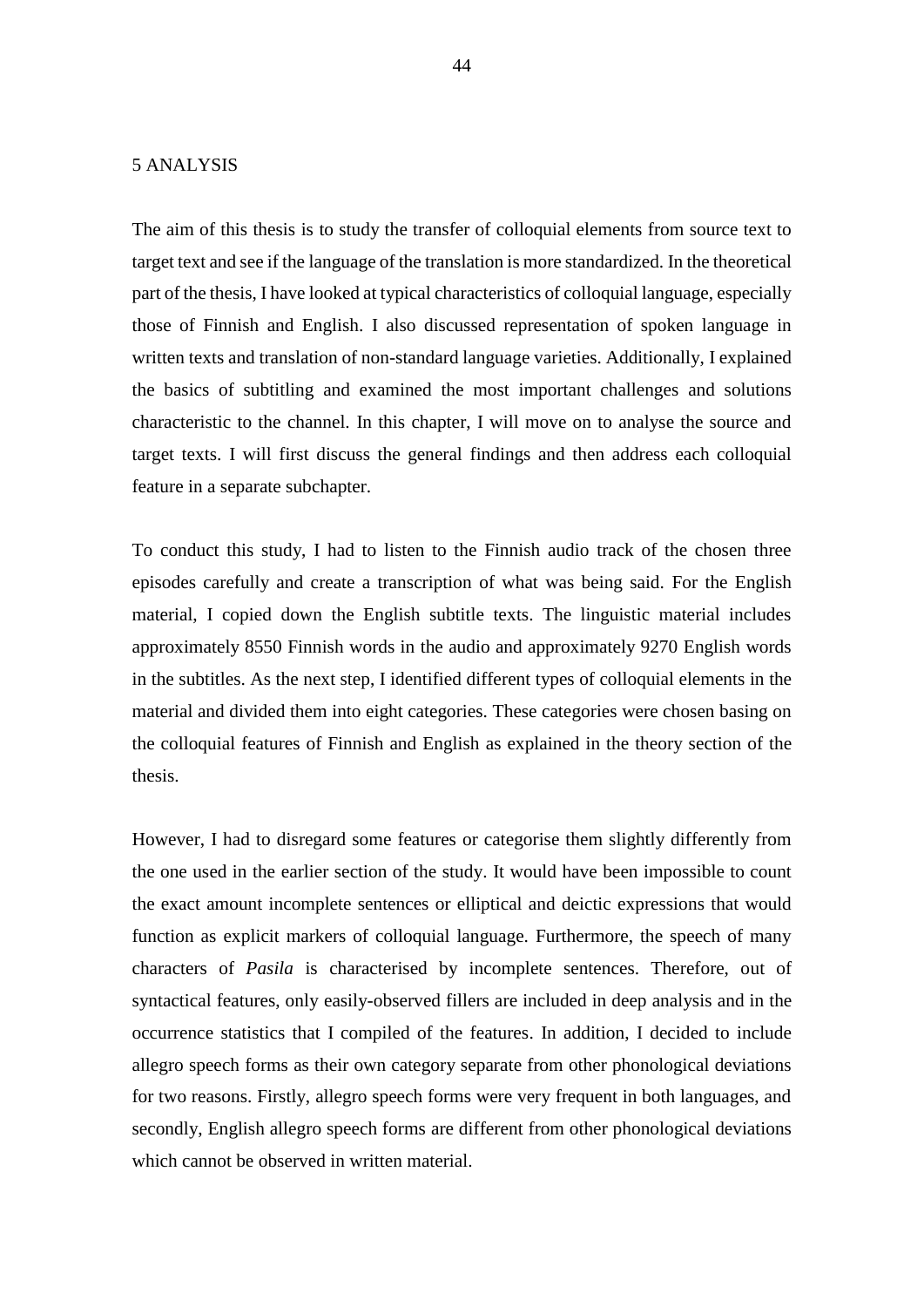The following table shows the frequency of colloquialisms found in the Finnish audio material and the English subtitles and how the amounts are distributed between the eight categories. The figures show the full number of instances in all three episodes under scrutiny. The categories are organised according to the number of occurrences in the Finnish material starting from the most frequent.

| Type of colloquialism            | Number of ocurrences |                   |
|----------------------------------|----------------------|-------------------|
|                                  | Finnish audio        | English subtitles |
| Allegro speech forms             | 730                  | 640               |
| Colloquial words and expressions | 396                  | 350               |
| <b>Fillers</b>                   | 361                  | 96                |
| Colloquial pronunciation         | 280                  | n/a               |
| Ungrammaticality                 | 237                  | 12                |
| Non-standard morphology          | 108                  | 3                 |
| Slang vocabulary                 | 48                   | 25                |
| Swearing                         | 36                   | 38                |
| Total                            | 2196                 | 1164              |

**Table 1.** The number of colloquialisms in three episodes of *Pasila*

It can be seen from **Table 1.**, that the Finnish audio had clearly more colloquial elements than the English subtitles. In total, the speech had approximately 2200 colloquialisms whereas subtitles had only around 1160 colloquialisms. That indicates that in Finnish there was approximately one colloquialism per four words, while in English there was approximately one colloquialism per eight words. However, it should be noted that, unlike Finnish, English has many short words such as prepositions which do not carry colloquial features. Furthermore, one word could include more than one colloquial element. For instance, a Finnish word could belong to slang lexicon as well as have a colloquial pronunciation.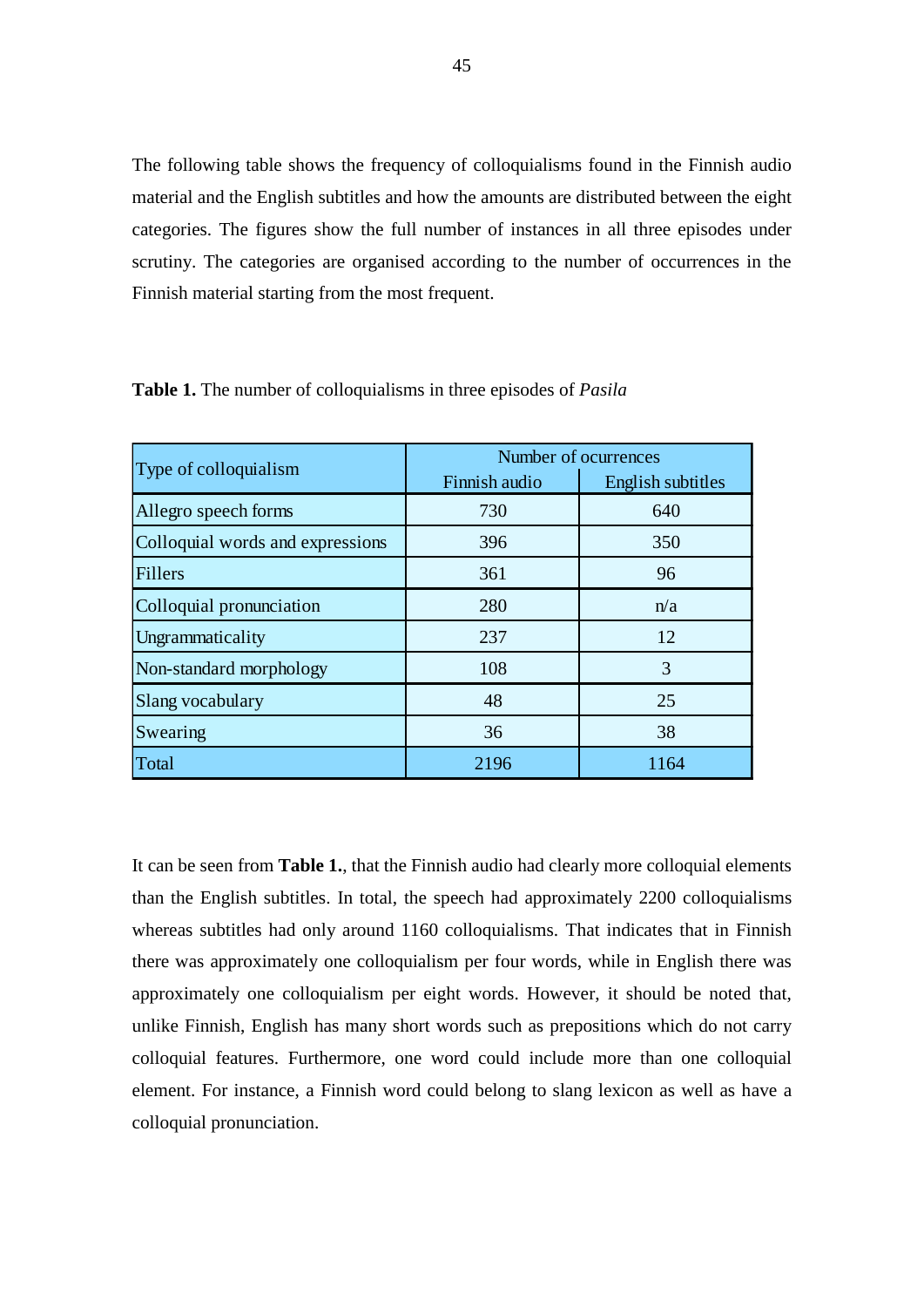In both languages, allegro speech forms of high-frequency vocabulary were the most common elements. In Finnish, these allegro speech forms included for instance colloquial forms of personal pronouns, such as *mä < minä* 'I' and *sä < sinä* 'you', which were very frequently used. In English, the category included contracted verb forms, such as *I'd < I would* and *all's* < *all is*. The second most common feature were colloquial words and expressions. The third most common category in both languages were different types of fillers, but in Finnish speech they were considerably more frequent, which was anticipated due to the restrictions of subtitling. The fourth most common colloquialisms in Finnish were colloquial pronunciations. This category could not be studied in the written-form English material. Ungrammatical constructions, such as incongruent verb phrases, and non-standard morphology were also important categories in Finnish but not so much in English. In the end, there are the categories of slang vocabulary and swearwords. The amount of slang words and swearing were quite close to each other in Finnish and English, except for the amount of slang lexicon in the first episode, which raised the total amount of Finnish slang expressions in all three episodes to nearly double in comparison to English slang expressions. The English material on the contrary had two more occurrences of swearwords which are due to the translator's decisions to use slightly stronger expressions than in the source language.

**Chart 1.** below illustrates the distribution of colloquial elements in Finnish into eight categories. Allegro speech forms consist one third of the colloquialisms in Finnish. Colloquial words, fillers, pronunciation and ungrammatical constructions each represent 11–18% of colloquialisms while non-standard morphology, slang lexicon and swearing each constitute to just 2–5%.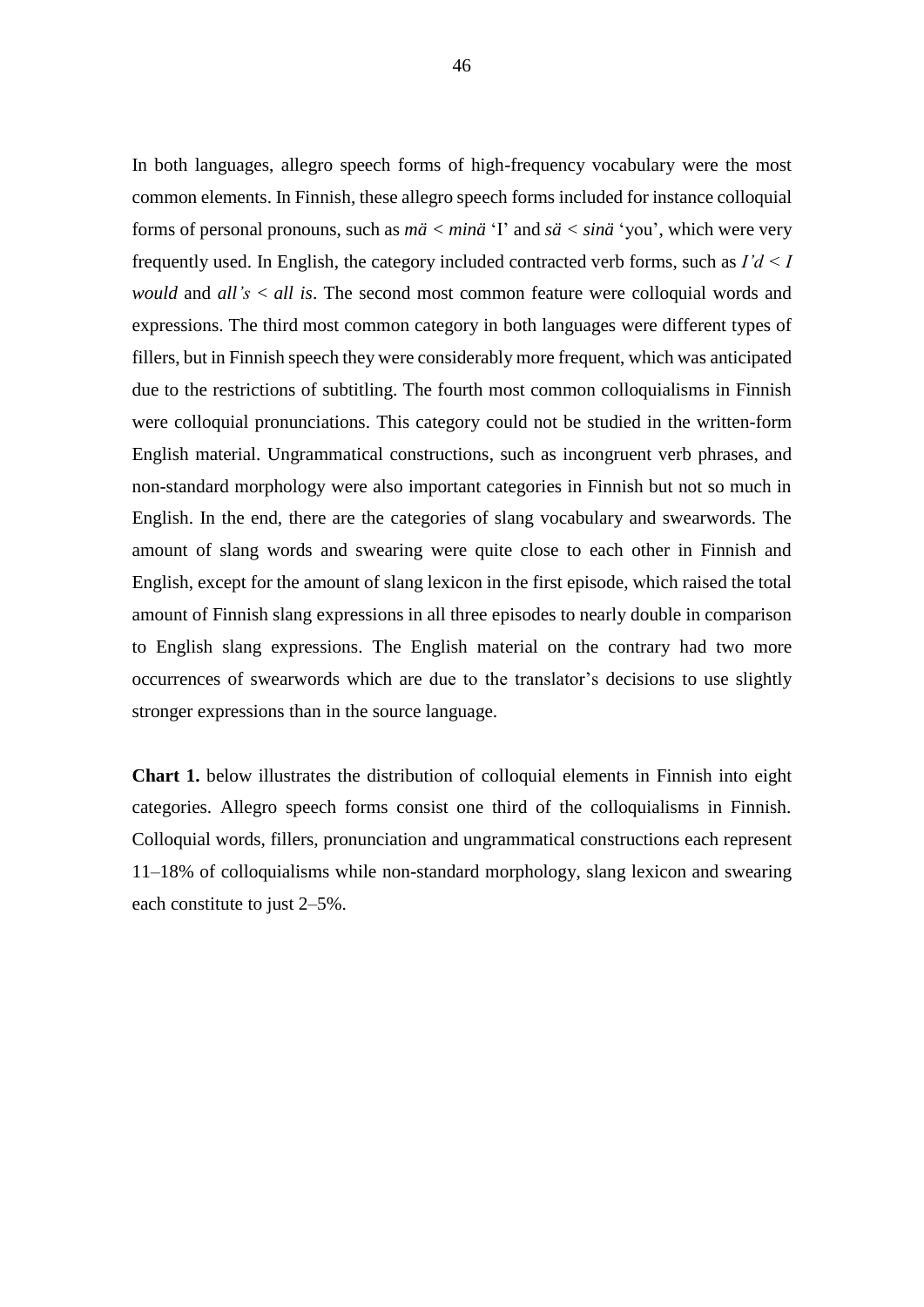

**Chart 1.** Distribution of Finnish colloquialisms

The division between different categories was more contrasted in the English material. As pronunciation could not be observed from the written material, **Chart 2**. of the distribution of English colloquialisms has only seven categories. The chart shows that contracted forms of high-frequency vocabulary amounted up to 55% of all colloquialisms in English. Colloquial words and expressions accounted for 30% of colloquialisms, but the other categories only 0–8% each.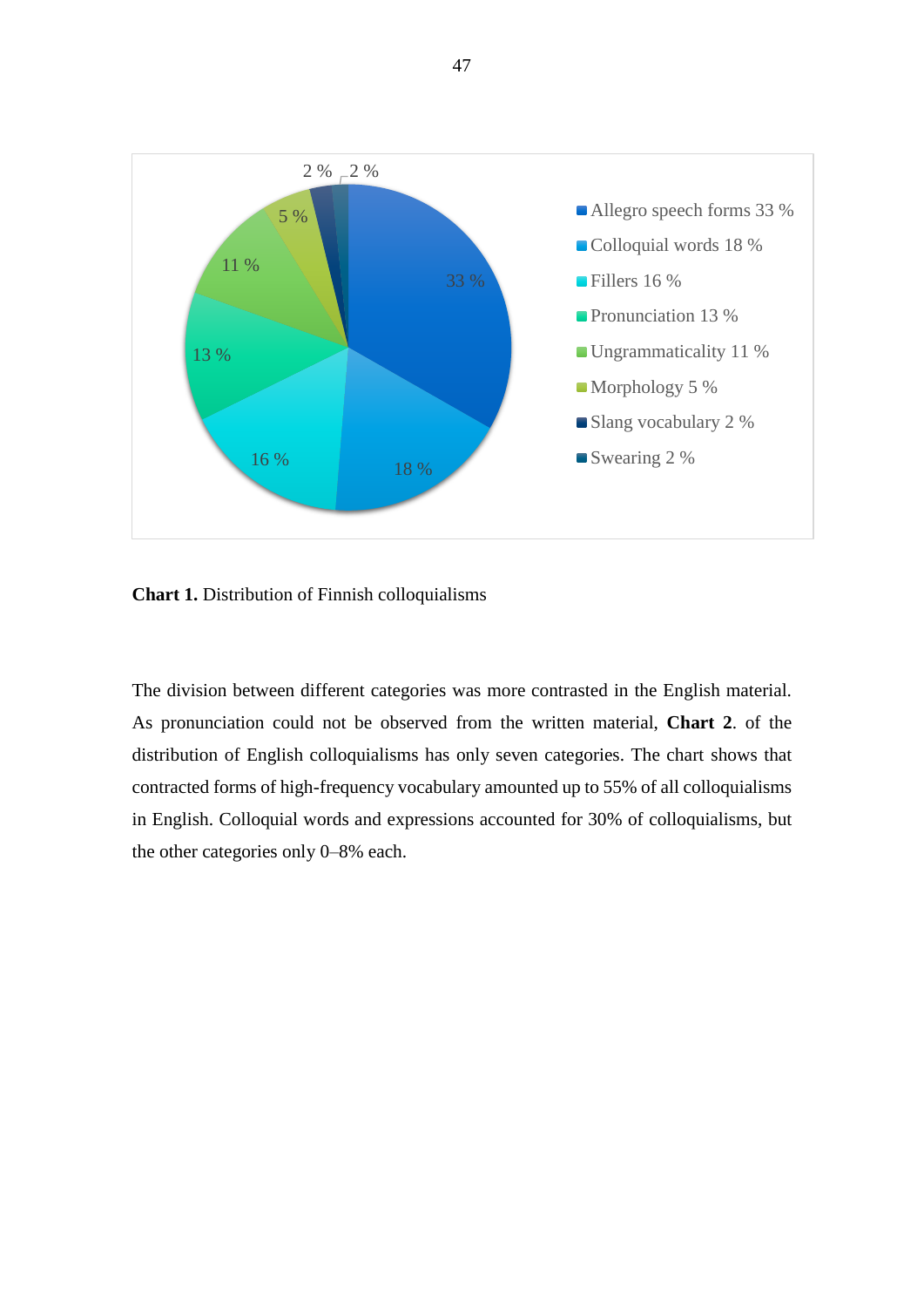

**Chart 2.** Distribution of English colloquialisms

The division between the categories is different in Finnish and English. This is probably partly due to the linguistic differences of the two languages and partly to the special characteristics of the different communication channels. The possible reasons will be discussed in the following analysis when relevant to the category in question.

In the following subchapters, I will discuss the previously-mentioned eight categories of colloquialisms and give examples of Finnish and English expressions that were used in the study material. The elements are discussed in the order of frequency in the Finnish material. In the end, I will also treat briefly the question of incomplete sentences which were not included in the classification for practical reasons.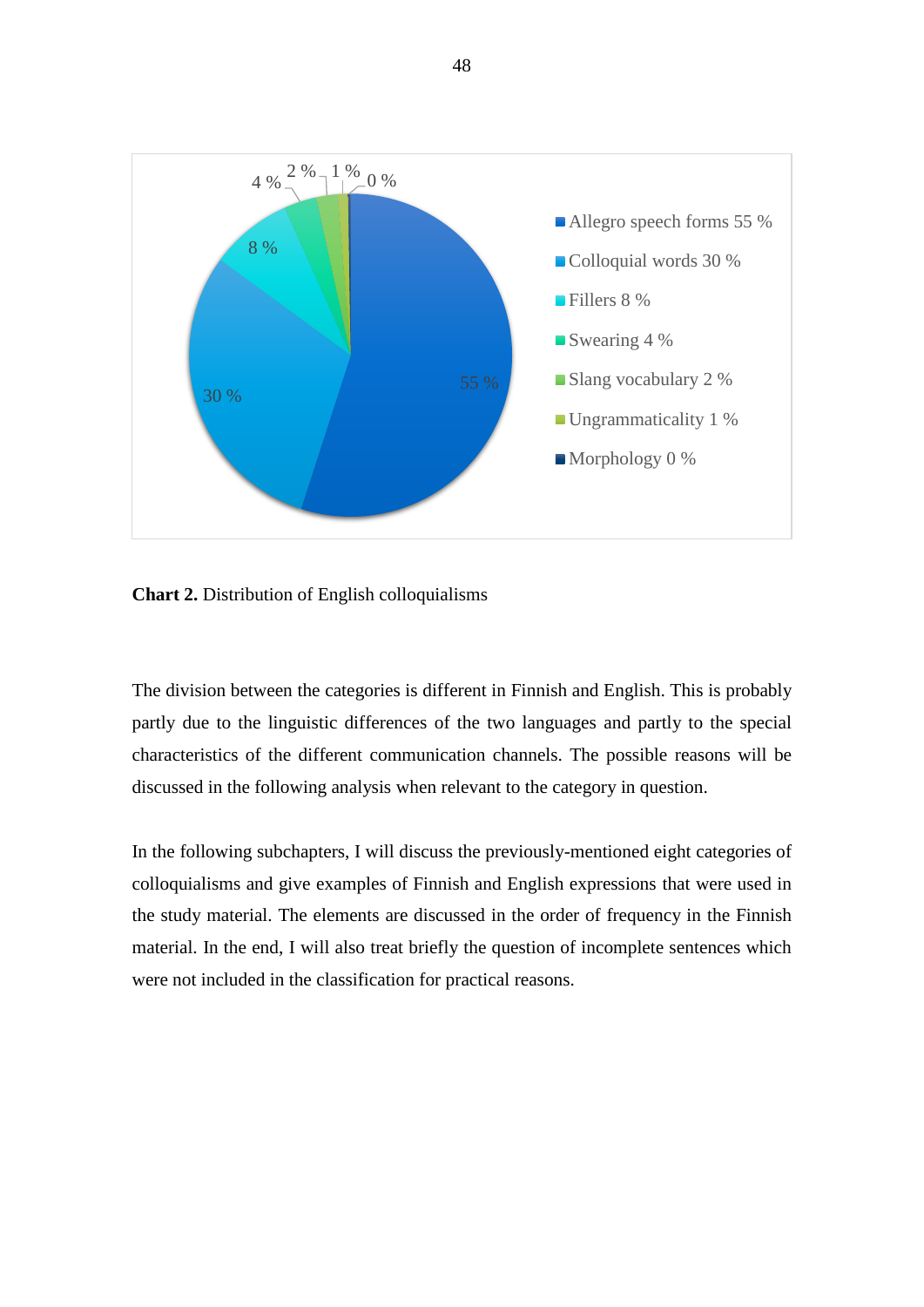#### 5.1 Allegro speech forms

Allegro speech forms are colloquial pronunciations but they do not follow the same patterns of contraction as other words. These words have established irregularly contracted short forms because they are part of high-frequency lexicon.

In the Finnish material, instances of these colloquial short forms included personal pronouns *mä* 'I' and *sä* 'you; demonstrative pronouns *tää* 'this', *toi* 'that', *nää* 'these' and *noi* 'those'; short inflectional forms of certain common verbs, such as *olla* 'to be', *mennä* 'to go' and *tulla* 'to come'; and some frequent conjunctions and adverbs, such as  $mut < *mutta* 'but' and *ku* < *kuin* 'like', 'than'. All of these short forms are commonly$ used in the audio material. For example, the short form of 'I', *mä*, and its inflections were used in total 252 times in the three episodes, while the formal *minä* 'I' and its inflections were used only 37 times. The corresponding numbers for informal *sä* 'you' and formal *sinä* 'you' were 213 and 15 times. Contracted forms of different kinds of conjunctions and adverbs were used in total 102 times. These allegro speech forms are very common in spoken Finnish. They are clearly colloquial, but avoiding them would probably result in unnaturally formal speech.

In the English material, nearly all of the allegro speech forms were contracted verbal phrases, such as *you've < you have*, *won't* < *will not* and *everything's < everything is.* In these phrases, the verb or the negation has been truncated. Some of these contractions, for instance *it's,* are very common in English, while others are common only in notably informal speech. Additionally, some other contractions were used as well but less frequently. They were *course < of course*, *gimme < give me*, *'em < them*, *gonna < going to* and *cause < because*, with 1–3 occurrences each. These allegro speech forms are clearly colloquial and add to the illusion of colloquial speech created by the subtitles. However, there would have been potential for wider usage.

Example 1 below shows a Finnish sentence transcribed from the audio, its word-for-word translation made for the purposes of this study and the corresponding English subtitle. The line is from the episode 1 and belongs to a criminal whose Finnish speech is very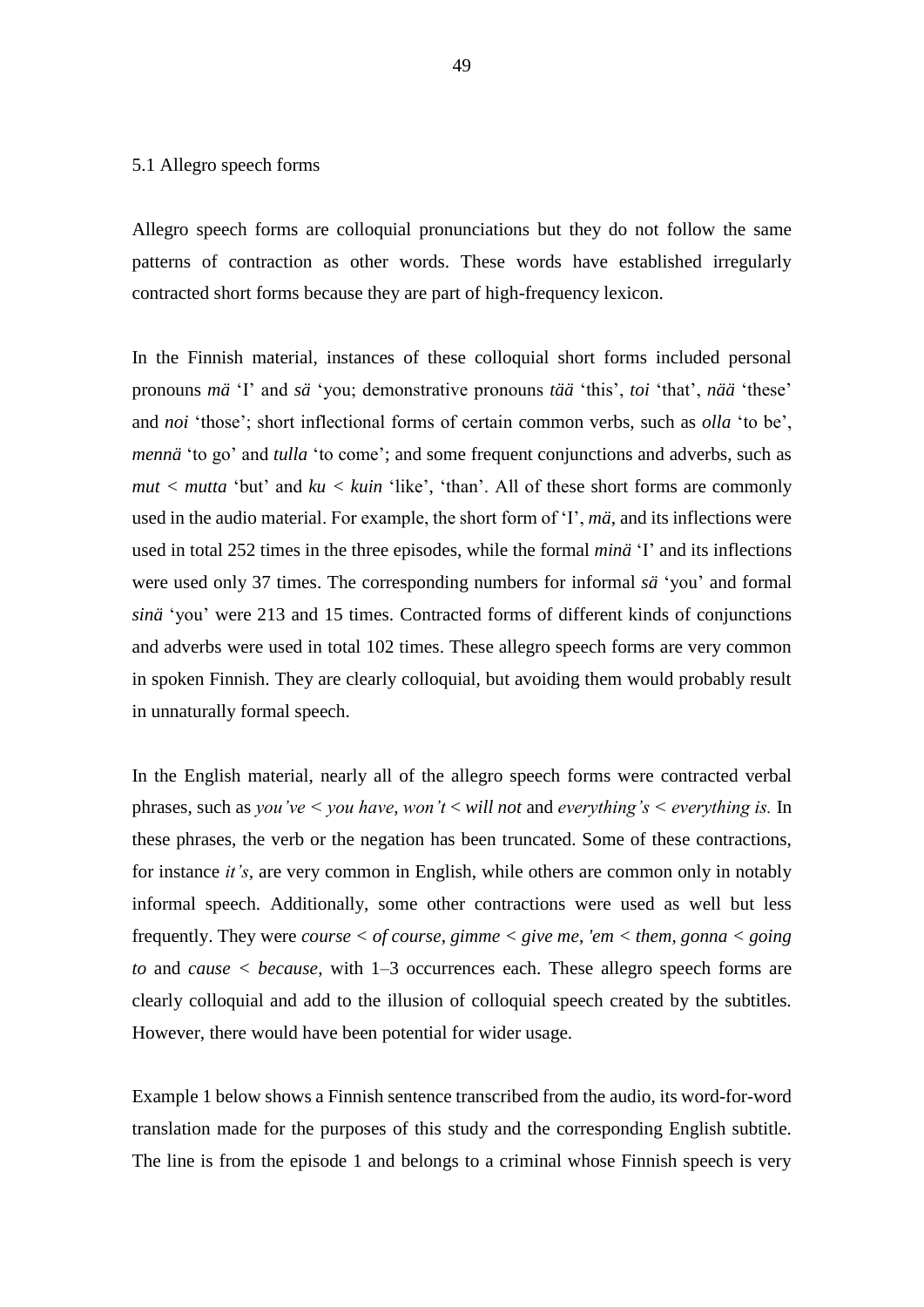colloquial and often slangy. Colloquial elements are marked with bold type (apart from the omission of interrogative suffix *-ko* in the first word). The first four elements in bold are allegro speech forms. The example illustrates well how the source text has many colloquial elements which appear on such linguistic levels that they cannot be transferred to the target text on the same level.

(1) FI *Luuletsä, et sä saat mut vasikoimaan?* 

> **TRANSL** *Do you think that you will get me to snitch?*

EN *You think I'll snitch?*

From example 1, it can be seen how the English subtitle is notably shorter than the Finnish sentence but also has less colloquial elements. The Finnish sentence includes notably colloquial features from many categories: omission of the interrogative particle *-ko,* the allegro speech forms *sä* 'you', *et* 'that' and *mut* 'me' and the slang word *vasikoida* 'to snitch'. The subtitle translation includes a contraction of future tense *I'll < I will,* which is only somewhat informal in style, and a slang word *to snitch*. In addition, the auxiliary verb *do* has been omitted from the beginning of the question.

It is clear that, in many cases, the translator could not make use of the same colloquial features in the subtitles as in the Finnish speech but different colloquialisms had to be inserted in the translation if it were to be colloquial. In example 1, the only colloquial element carried through the translation process was the slang word *vasikoida / to snitch*. To compensate the omitted colloquial features, the translator inserted other features, namely the allegro speech form and the omission of the auxiliary. These additions help to maintain some of the colloquial tone of the line but the target text still appears more standardized style. Omissions of certain parts of speech, such as auxiliary verbs, were frequent in the target text and they will be discussed in more detail in the subchapter on non-standard sentence structures.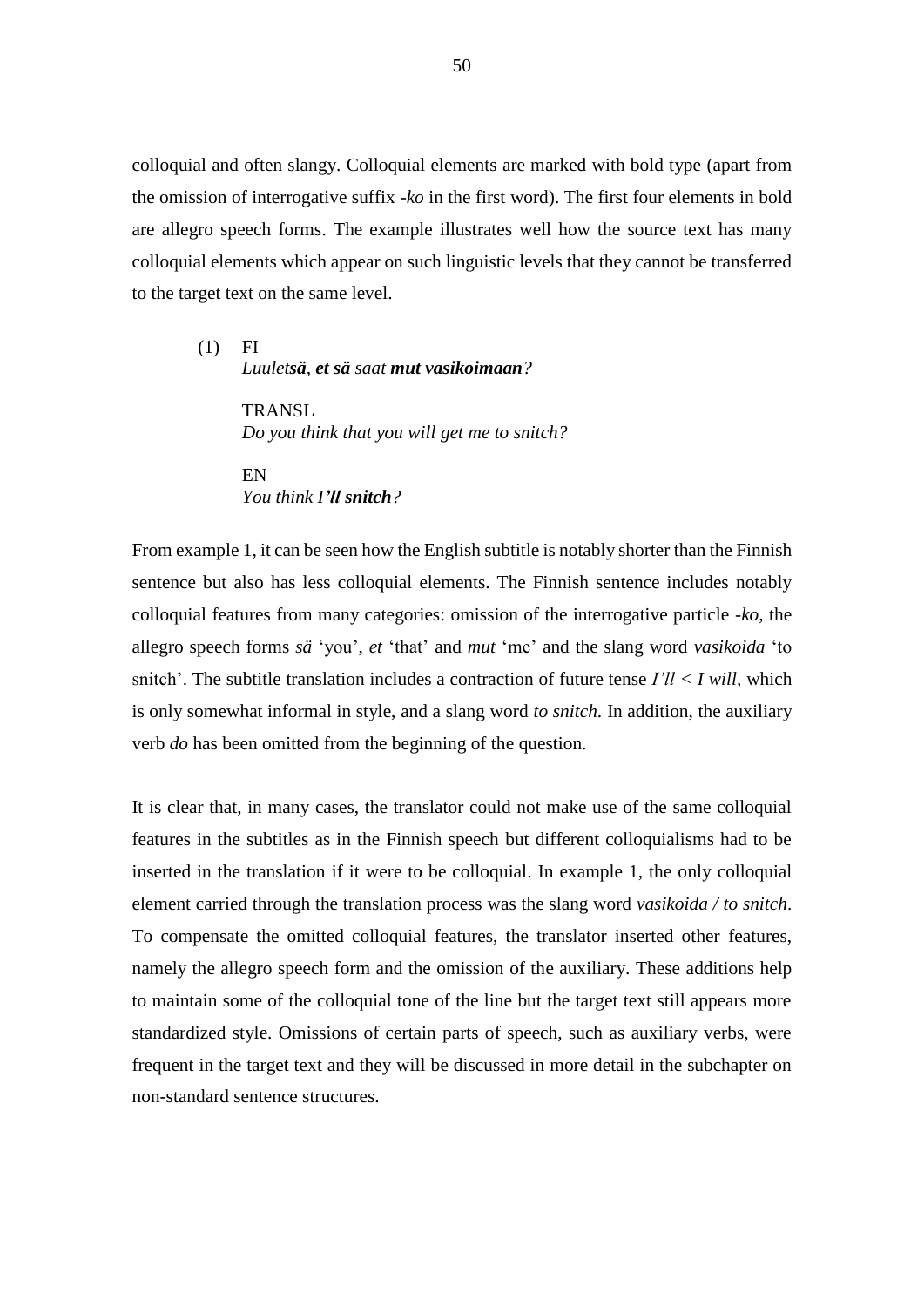However, it seems to me that writing space and reading time did not limit the translator's choices when translating example 1. Therefore, he could have made use of other more colloquial elements even if they had made the subtitle a few characters longer. For instance, *will* future could have been replaced by clearly colloquial *going-to* future or its even more colloquial allegro speech form *gonna*. A more colloquial subtitle translation could have been for example, *You think I'm gonna snitch?* which would have fitted well to the idiolect of the criminal and would have been only some characters longer. The contraction *gonna* would have retained the colloquial tone of the source text better but this stylistic device was not made use of. However, the same *gonna* was used in the subtitles on one other occasion (see example 2 from the episode 1) where, curiously enough, the source text was not colloquial apart from the verb *vasikoida* 'to snitch'. The translator's decision to use a colloquialism in the subtitle translation could be supported by the fact that the phrase was said by a member of a criminal gang. In this example, the bold type marks the corresponding words in the sentences but only in the last sentence the word is of colloquial style. The line division of the last sentence illustrates the division used in the subtitles.

 $(2)$  FI *Huhu kiertää, että Nieminen aikoo vasikoida oikeudessa.*

TRANSL *A rumour is going around that Nieminen intends to snitch in court.*

EN *They say Nieminen's gonna spill the beans at the trial.*

In some cases, as in example 1, the translator passed the chance to use some rather obvious colloquialisms and opted for more standard style in the target text. On the other hand, in some rare occasions like in example 2, the translator added colloquial elements (other than incomplete sentences) where the source text did not have them. However, on the whole the use of allegro speech forms was more colloquial in source text than in the target text where clearly colloquial contractions were not used apart from mere occasional occurrences of *course*, *gimme*, *'em, gonna* and *cause*. Outside the contractions of auxiliary verbs, the translation did not make extensive use of allegro speech forms and the stylistic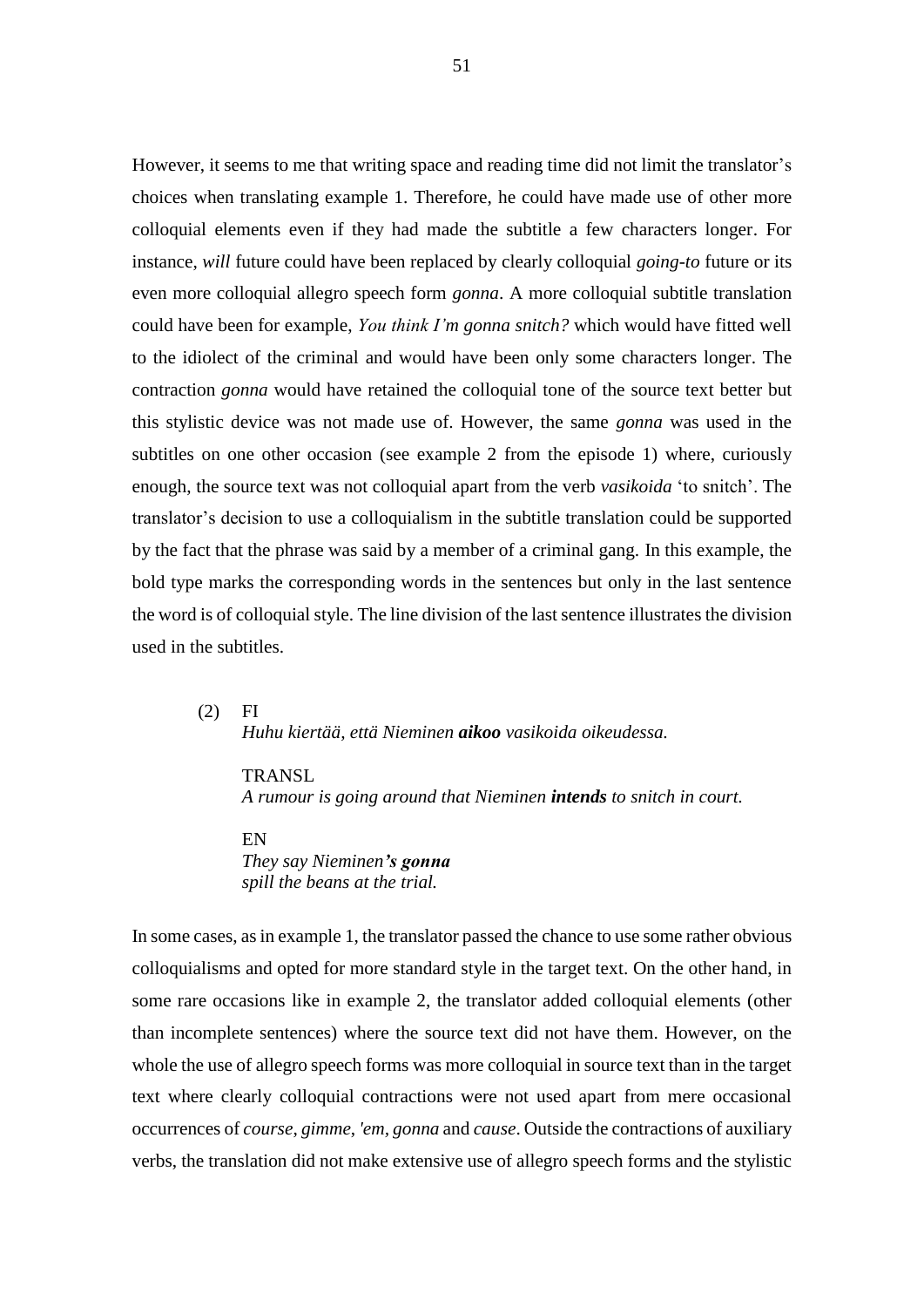potential of established colloquial contractions, such as *ain't, wanna < want to, gotta < got to, dunno* < *don't know*, *ya < you, dontcha* < *don't you* and *betcha* < *bet you*, was disregarded as they did not appear in the subtitles at all. For example those contractions could have helped to render the target text more colloquial.

# 5.2 Colloquial words and expressions

<u>.</u>

This category includes words and expressions which vary from somewhat informal to nearly slangy. In many cases, I used limited access electronic dictionaries<sup>8</sup> to determine whether an expression was colloquial enough or indeed so colloquial that it belonged to the slang category.

The Finnish material included many colloquial words but not that many longer phrases. There were colloquial nouns, adjectives, verbs, greetings and interjections. Examples of those words include *jätkä* 'guy'*, räkälä* 'bar, joint', *viina '*booze*'*, *bemari* 'BMW', *jännä*  'exciting, curious'*, loisto* 'awesome', *risoa* 'to bug'*, tykätä* 'to like'*, moi* 'hi', *sori* 'sorry' and *joo* 'yeah'*.* Longer expressions where the colloquial tone originates from the word combination and not from individual words were less frequent. Examples of such expressions include *Mikä meno? '*How's it going?', *Mattilaan on laitettava vauhtia '*we must get Mattila going', and *meidän suhde on menossa fyysiseksi '*our relationship is getting physical'. In the last example phrase, the Finnish expression might have caught interference from the English expression *to get physical*.

Also in the English material, there were colloquial words belonging to different parts of speech. Examples of such words include *fellow, kid, stuff, nuts, downright, to fancy, to bug, to be sacked, anyroads* and *hey.* However, unlike Finnish, the English material included also many longer colloquial phrases. This is not surprising since spoken English

<sup>8</sup> For Finnish vocabulary, I used *MOT Kielitoimiston sanakirja,* and for English, *MOT Pro Englanti* and *Oxford English Dictionary*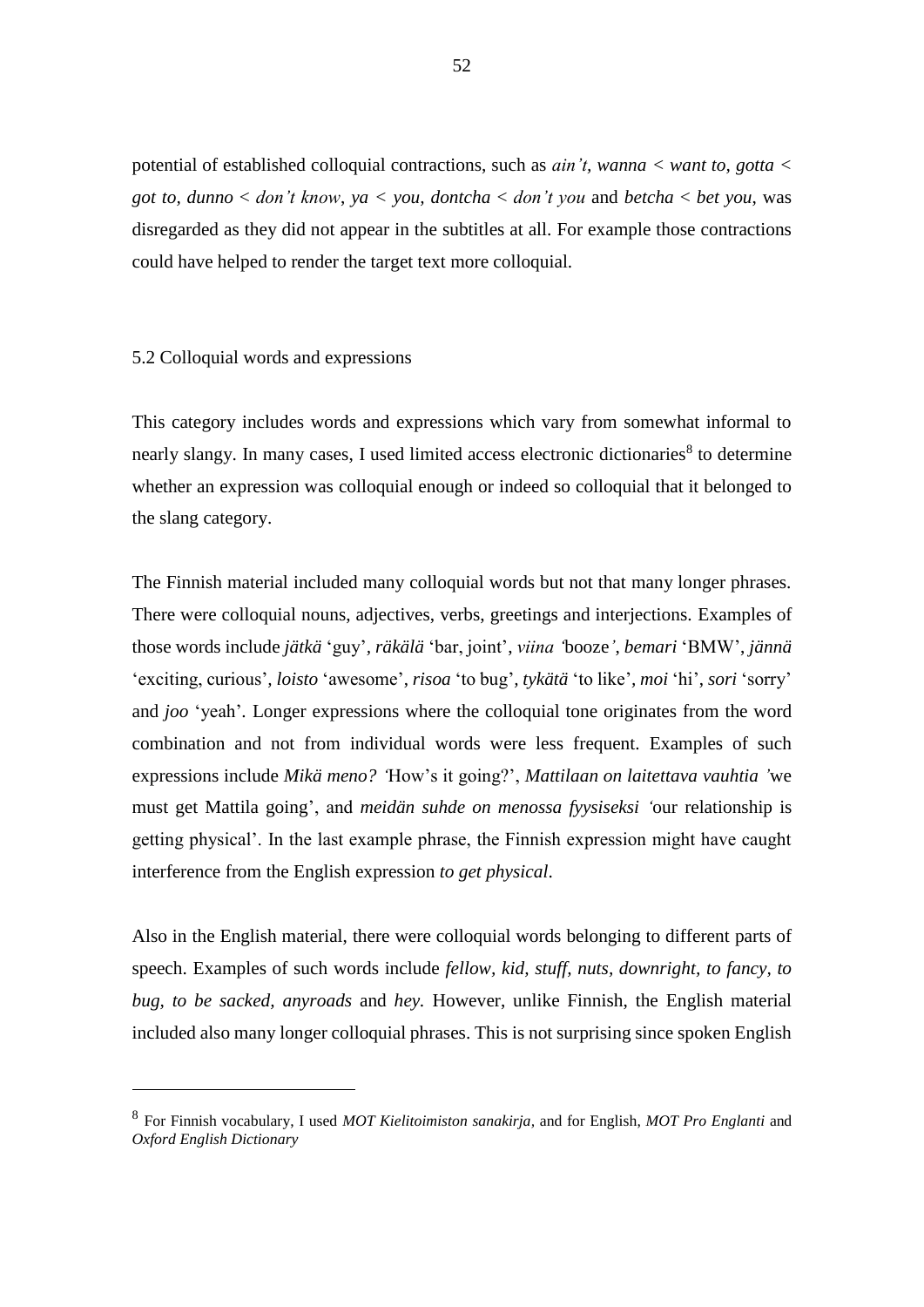is abundant in phrasal verbs which often have informal tone (Marks 2005). Phrasal verbs consist of a verb plus a preposition or an adverb which can change the meaning of the verb completely, as in these examples taken from the episode 1: *I thought I could hang out at your place* and *How come no one comes up with anything else?*. Furthermore, expressions formed following the construction *come and do* or *go and do* were also quite frequently. Examples extracted from the episode 4 include: *come and try to talk some sense into him* and *go and talk to that teacher*. Finally, other examples showing different colloquial constructions include: *to pull some police pranks* and *to hit the streets.*

The amount of colloquial expressions in the source text and the target text were quite close, 396 in Finnish and 350 in English. In many cases, a colloquial word in the source text had a corresponding colloquial word in the target text, as is illustrated in example 3 from the episode 4. The bold type is used here to mark colloquial words or phrases, not all colloquial features.

(3) FI *Se iski Neposen […]* TRANSL *She hit on Neponen.*

> EN *She hit on him […]*

In the above example, a colloquial expression is translated with a corresponding colloquial expression. This means that the colloquial register of the source language is transferred to the target language without standardization at least as far as lexical deviations are concerned. However, in some cases, a colloquialism in the source text has not been transferred to the target text. Such a case is shown in example 4 from the episode 11.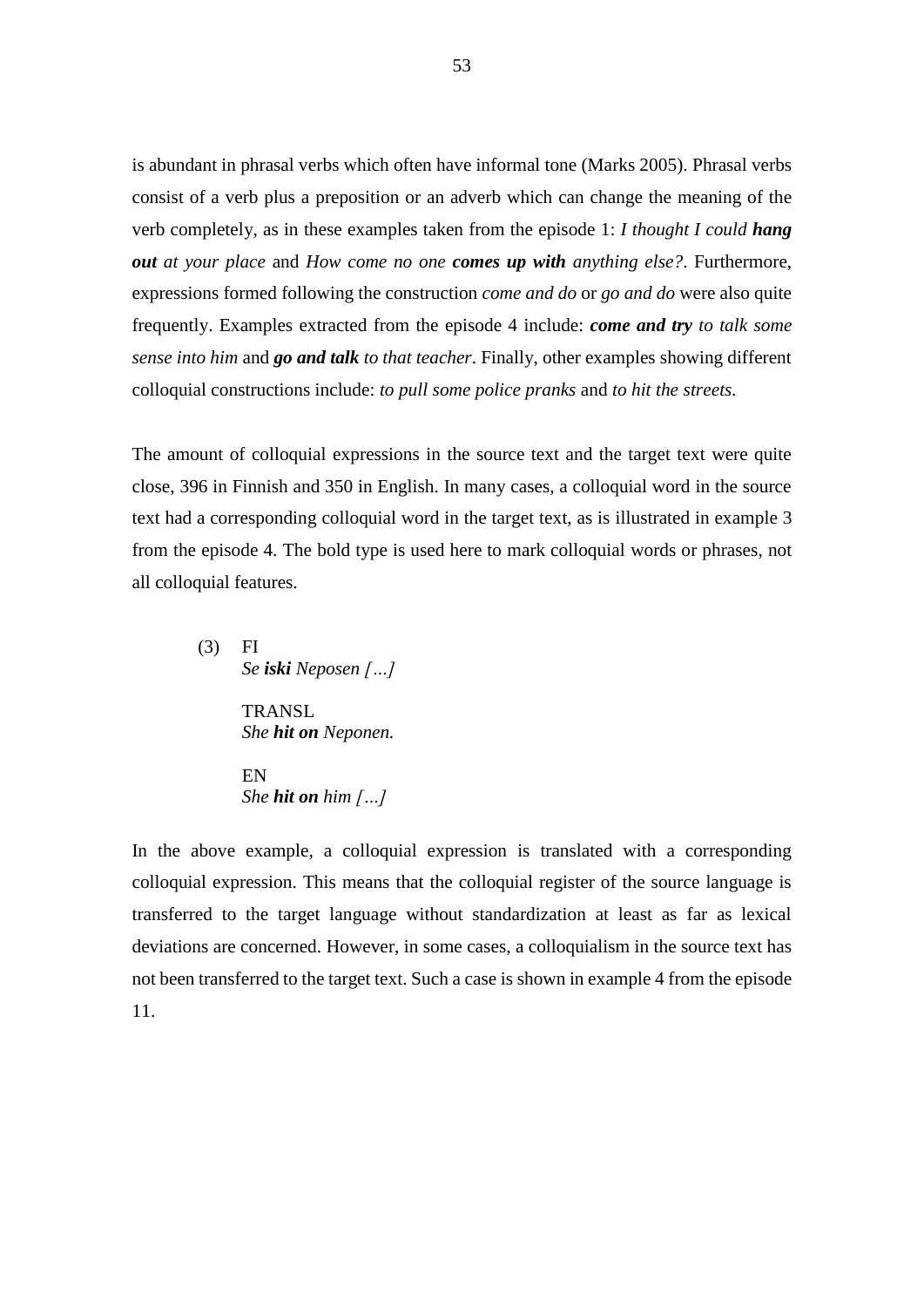$(4)$  FI *Jätkä on sekasin.*

> **TRANSL** *The bloke is deranged.*

EN *The man's out of his mind.*

In the above example, the colloquial Finnish word *jätkä* 'bloke', 'guy' has been translated with a neutral expression *man* even if many words of non-standard style would have been available. This reduces the colloquial tone of the target text but might be because the translator has wanted to use more idiomatic expression. On the other hand, in some cases the source text has a standard expression while the subtitle has a colloquial expression. See below an example of this taken from the episode 1.

(5) FI *No, mä olen muutenki kyllästynyt mun duuniin.*

> TRANSL *Well, I'm anyway tired of my job.*

EN *I'm fed up anyway.*

In example 5, the Finnish sentence has many colloquial features, such as a filler, colloquial personal pronouns and a slang word, but the adjective *kyllästynyt* 'tired of' is standard language. The subtitle translation has neither filler nor slang word equivalent to *duuni* 'job' even if their use would have been possible. Instead, the neutral style *kyllästynyt* 'tired of' has been translated with a colloquial expression *fed up*. This compensates for the omission of some of the other colloquialisms.

All in all, the colloquial vocabulary in the source text has often been translated with colloquial vocabulary in the target text when possible. Sometimes this has not been done but other colloquial expressions have been added elsewhere in the target text instead. The outcome is that colloquial words and expressions have been used nearly as much in the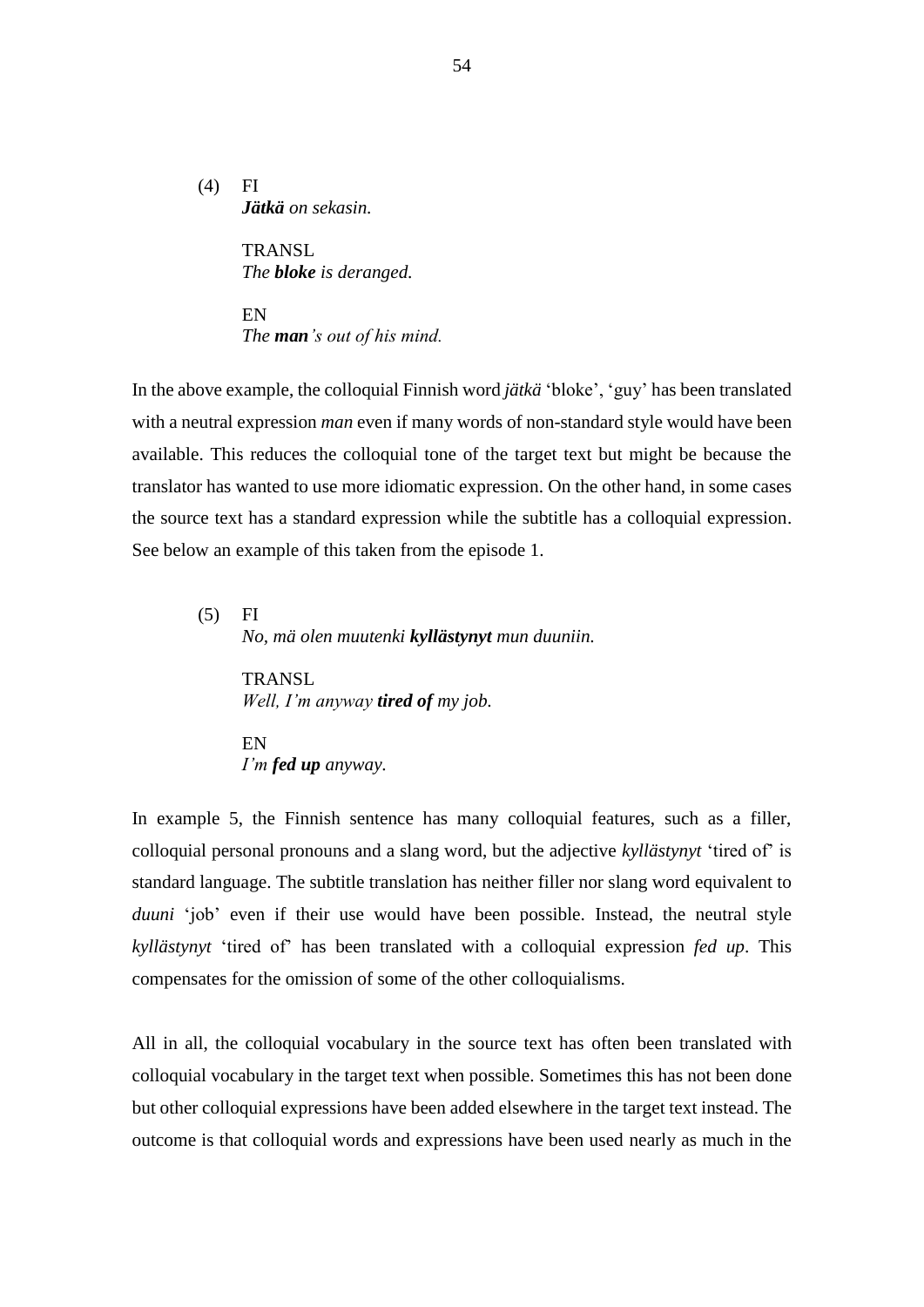target language as in the source language. Therefore, the source and target texts have roughly the same level of informality on lexical level.

### 5.3 Fillers

Fillers are the category where the characteristics of the communication channel are most visible. The Finnish audio material had approximately 360 fillers whereas the space constraints of subtitles diminished the amount to just under 100 in English. However, there is also another reason for the big gap in the numbers. Fillers are much more marked in writing than they are in speech. Thus, the Finnish speech could contain many fillers which the audience did not pay attention to, but including them in the subtitles would make them more obvious and render the text slow and difficult to read. Fillers are also often void of meaning so omitting them from the translation does not alter the message.

The fillers used in the material could be divided into subcategories which differed slightly in the two languages. The interjections and meaningless utterances were the most common category in Finnish with over 100 occurrences but had only 8 occurrences in English. Especially these non-verbal utterances could often be omitted from the translation because of the lack of meaning. Furthermore, interjections often sound similar in different languages and can thus be understood also by audience which does not understand the language of the audio. The audio track supports the translation which is therefore freer for making omissions. The Finnish interjections included, for instance, *no* 'well', 'um'; *oho* 'oh', 'oops'; *ai* 'oh'; *hei* 'hey' and *voi voi* 'oh dear'*.* The English subtitles contained only the following interjections *hey, oh, oh dear, oops* and *ah*.

Another type of fillers were expressions which were used to buy time when the speaker gathered their thoughts. This category was quite frequent in both languages. Examples of Finnish phrases include *no kuule* 'hey listen', *joo tota* 'yeah well' and *tai siis että '*or rather'. The subtitles included fillers such as *right, see, well* and *anyroads*.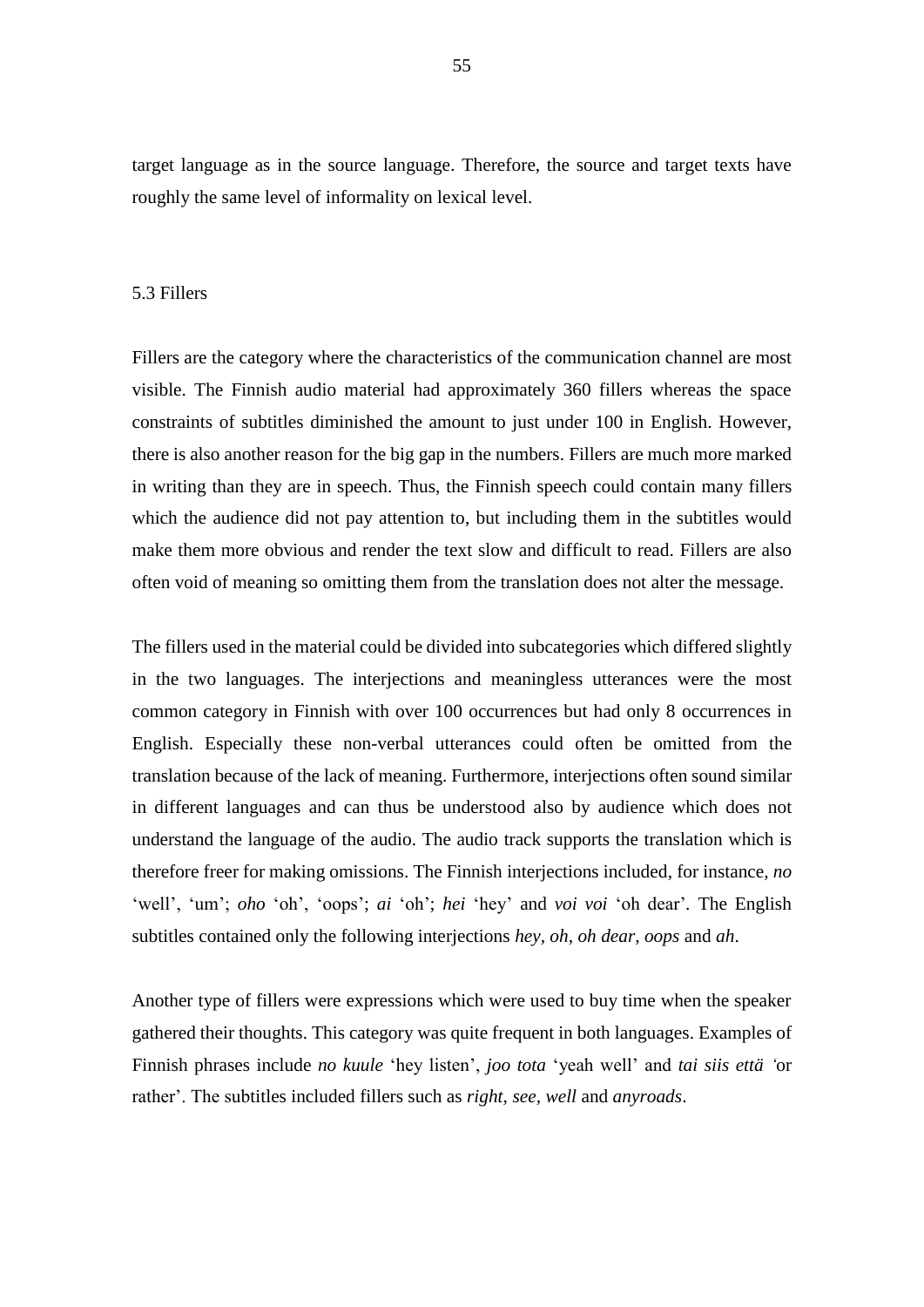There was also another category which was very common in Finnish but less so in English. This involved excessive use of deictic expressions. Deixis connects the speech to the moment and place of speech and to the people involved and therefore, it is typical of speech. However, in colloquial Finnish deixis is used excessively. The references to time and place were often meaningless fillers, as seen in examples 6 and 7 from the episode 11.

(6) FI *Sitähän täs on mietitty.*

> TRANSL *That's what we have been wondering here.*

EN *That's what we've been wondering, too.*

(7) FI *Nyt on ruma vauva.*

> **TRANSL** *Now that's an ugly baby.*

EN *That's one ugly baby.*

In these examples, the words *täs* 'here' and *nyt* 'now' work as fillers without actually referring to any place or time. However, they change the tone of the sentences to more relaxed and personal. In example 7, the target text lacks a time reference but has added another filler (*one*) with a similar function.

Furthermore, in Finnish speech demonstrative pronouns were also used excessively, as seen from examples 8 and 9 below. Here the Finnish demonstrative determiners *se* 'that' and *tämä* 'this' are used unnecessarily without determining function. In the examples, the target text has no pronouns.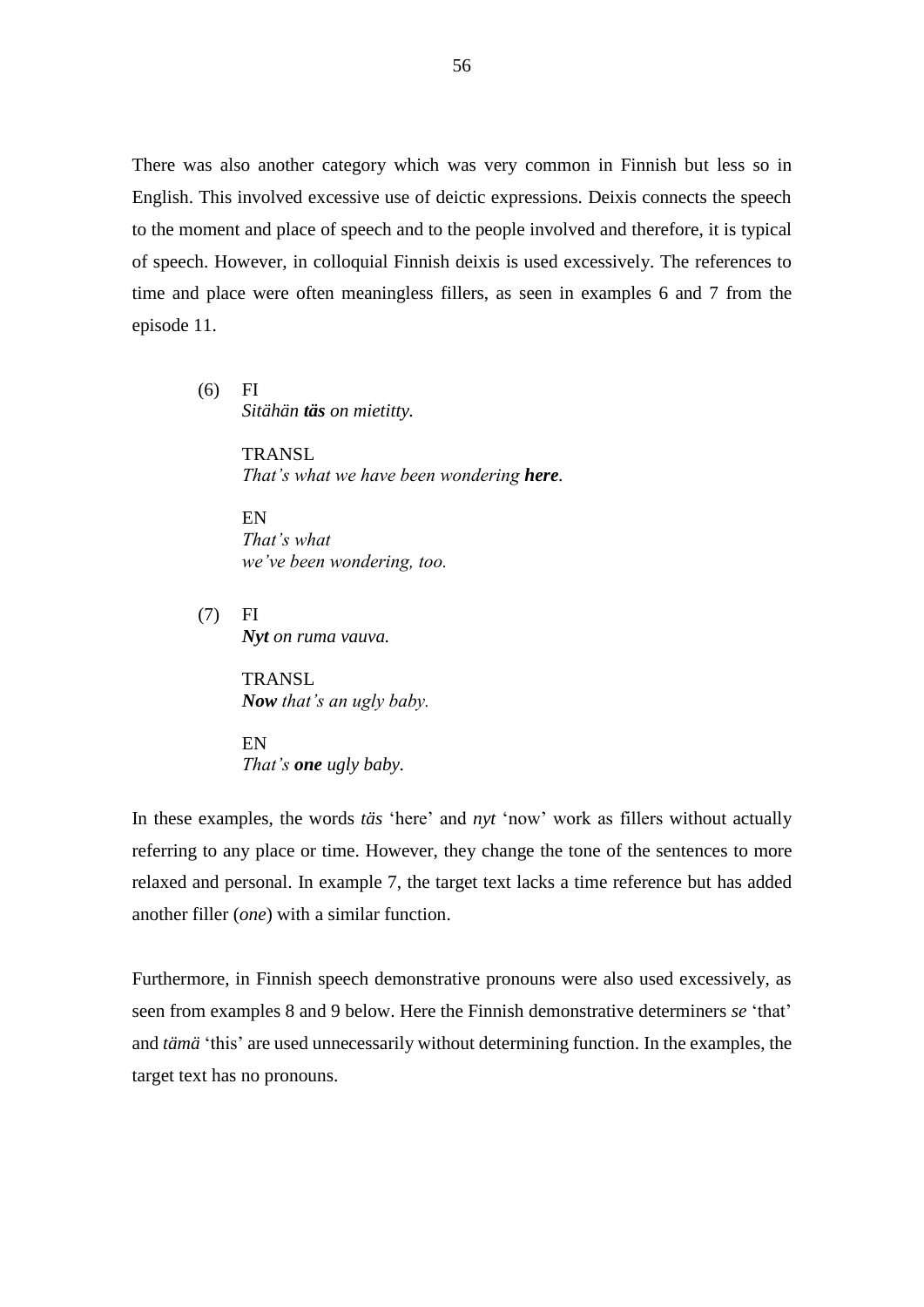(8) FI *Se on jännä se kuolema.*

> **TRANSL** *It is strange that death.*

EN *A strange thing, death.*

(9) FI *Kostaa tälle teidän vasikalle […]*

> TRANSL *To revenge on (this) your snitch […]*

EN *To have revenge on your snitch […]*

In cases where a demonstrative pronoun has been used in English, it in general follows standard grammar and carries no indication of informal style. In Finnish, demonstratives were often used also as determiners for proper names which is against standard Finnish grammar. This ungrammatical usage can be seen for example in the phrases *niin kun tämä Pöysti* 'like **this** Pöysti' and *Miten sulla menee sen Sallan kanssa?* 'how's it going with **that** Salla?' from the episodes 4 and 1. In the target text, these non-standard determiners were omitted and no compensating informal elements were used.

Another category of fillers comprises different kind of hedges, intensifiers and other determiners which either weaken or reinforce the statement. In Finnish, the word *kyllä* 'yes' was used frequently as an intensifier, as in *En kyllä pysty luopumaan.* 'I **surely** won't be able to give up'. Some intensifiers were used also in the subtitles, as in *I sure can.* Weakening determiners and hedges were used more commonly in both languages. Examples from the Finnish material include *vähän vaikuttaa siltä* 'it seems a bit like it' and *ihan hyvä* '**pretty** good'. English examples include determiners like *a bit hectic* and verb phrases like *I guess* and *you know.* The subtitles included also some tag questions, as in *that's what they all want, right?.* Tag questions are typical to English but not so much to Finnish. Below are two example clauses showing a hedge and an intensifier. In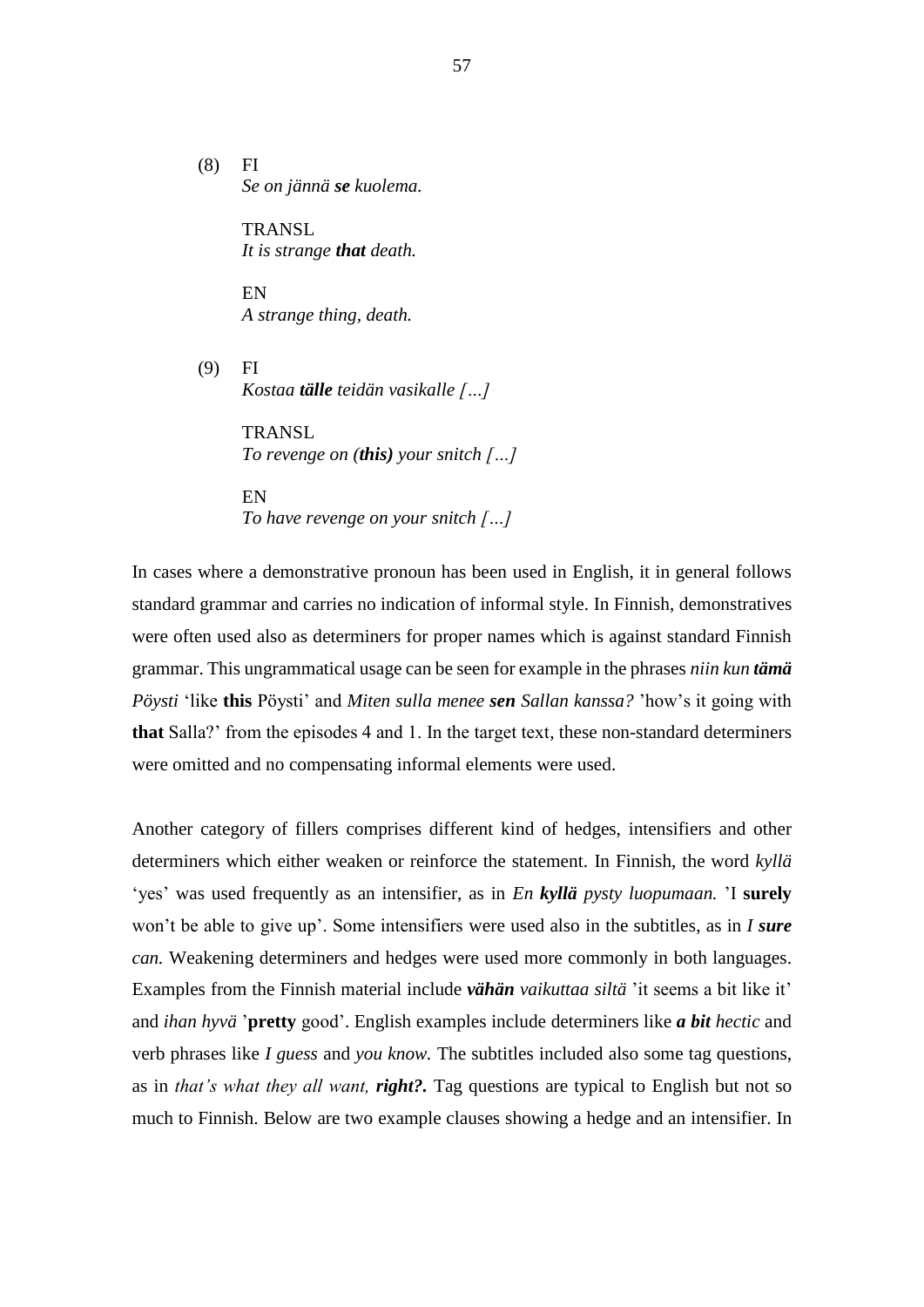fact, example 10 from episode 1 shows use of double hedge in Finnish. The subtitles have only one weakening expression.

(10) FI *Johtuuko se ehkä vähän siitä, että sä tykkäät lapsista?* **TRANSL** *Is it maybe a bit because you like children?* EN *Is it a bit because you like kids?* 

Sometimes the intensifiers and weakeners are carried through the translation process from the speech to the subtitles, like example 10 above illustrates. Yet they were often also omitted completely, especially if the Finnish word *kyllä* was used in the source sentence. Example 11 illustrates such an omission.

(11) FI *Se on kyllä totta.* **TRANSL** *It is surely true.* EN

*That's true.*

The omission of fillers in the subtitles was to be expected because of the nature of the channel. The fillers can change the tone of a phrase but not the meaning. The space restrictions in subtitles often require omissions and fillers are elements which can often be omitted without losing valuable information. Furthermore, when fillers are added unintentionally in spontaneous speech, they can go almost unnoticed by the listeners. In written text, they would be more marked. Therefore, the smaller number of fillers in the target text was presumable.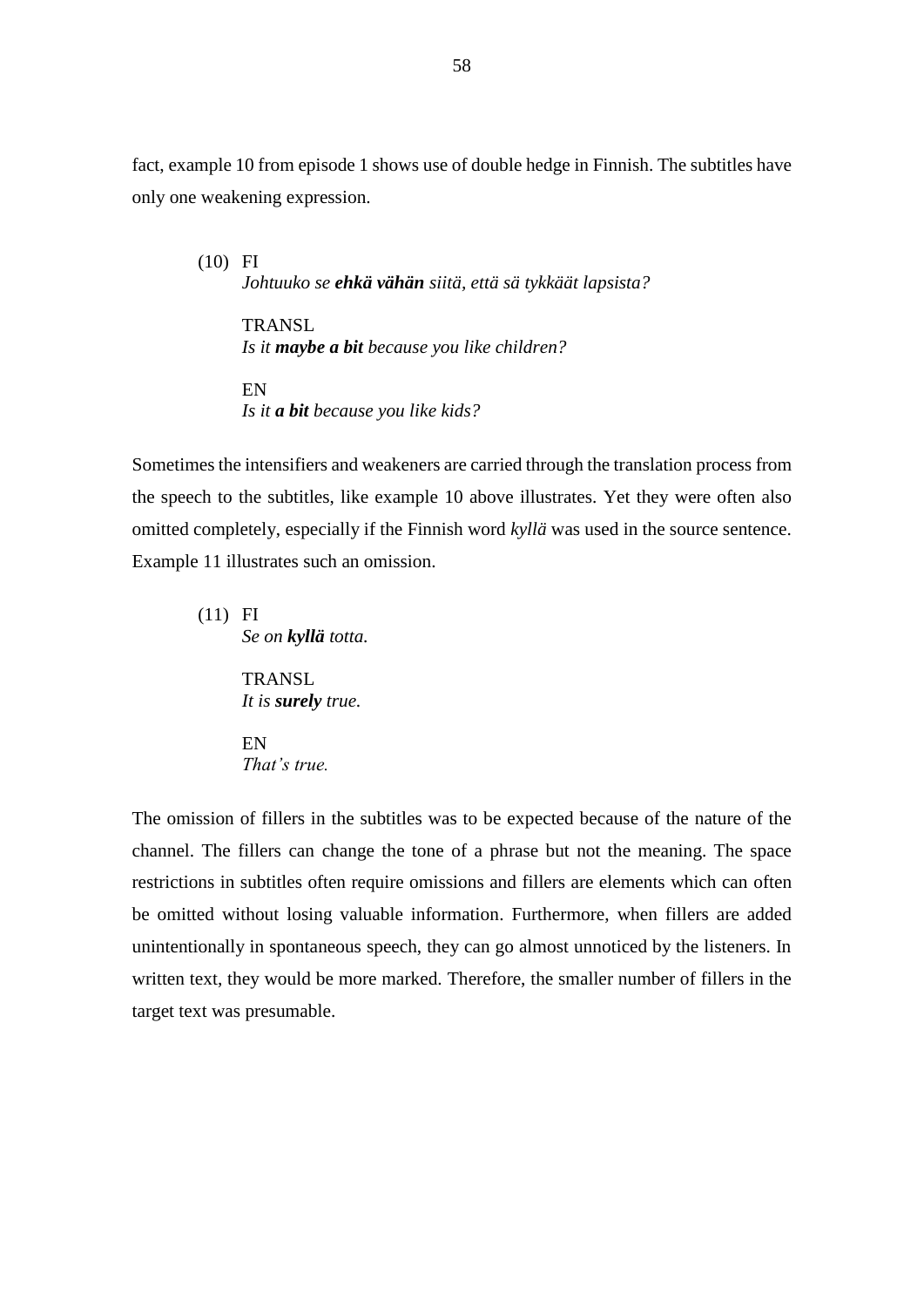## 5.4 Pronunciation

Since I have treated irregularly contracted pronunciations as a separate category called allegro speech forms, the category of regular pronunciation deviations applies only to Finnish material. The audio included all the most common colloquial pronunciation changes as described in the theory section, but also one other.

The most frequent deviations were omissions of an *i* both in the end of a word after an *s* and in the middle of a word inside an unstressed diphthong. The omissions occurred regularly in all parts of speech as the examples from the audio material show. The following three examples illustrate omission of an *i* in a final position: *miks < miksi*  'why'*, sun lapses < sun lapsesi* 'your child' and *pitäis < pitäisi* 'should'. The next examples show omissions inside a word: *ratkasu < ratkaisu* 'solution'*, sellanen < sellainen '*such' and *alottaa < aloittaa* 'to begin'. The omissions in the end of a word are probably more marked and draw the attention of the audience. They make speech sound colloquial whereas the omissions inside diphthongs might often go unnoticed. This is also seen in the fact that many native Finnish-speakers have problems recognising so called *-otta* and *-oitta* verbs<sup>9</sup> (Maamies 2000), which some have a diphthong and some not. The last example, colloquially pronounced *alottaa*, belongs to these verbs.

Other marked pronunciations included different types of vowel lengthening which reduced the number of syllables in a word. For instance, the standard pronunciation of the following adjectives has three syllables but the colloquial pronunciation only two syllables: *tärkee < tärkeä* 'important', *hirvee < hirveä* 'terrible' and *vaikee < vaikea* 'difficult'. All of these examples appeared in the Finnish audio material. The same change patterns occurred also in other parts of speech such as verbs and nouns. There were altogether over 40 instances involving a vowel lengthening. A reduction in the number of syllables changes the rhythm of speech and is therefore more marked than a change occurring inside a syllable.

1

<sup>9</sup> Finnish verbs ending either in -*ottaa* or -*oittaa*. See more in Finnish at http://www.kielikello.fi/index.php?mid=2&pid=11&aid=1158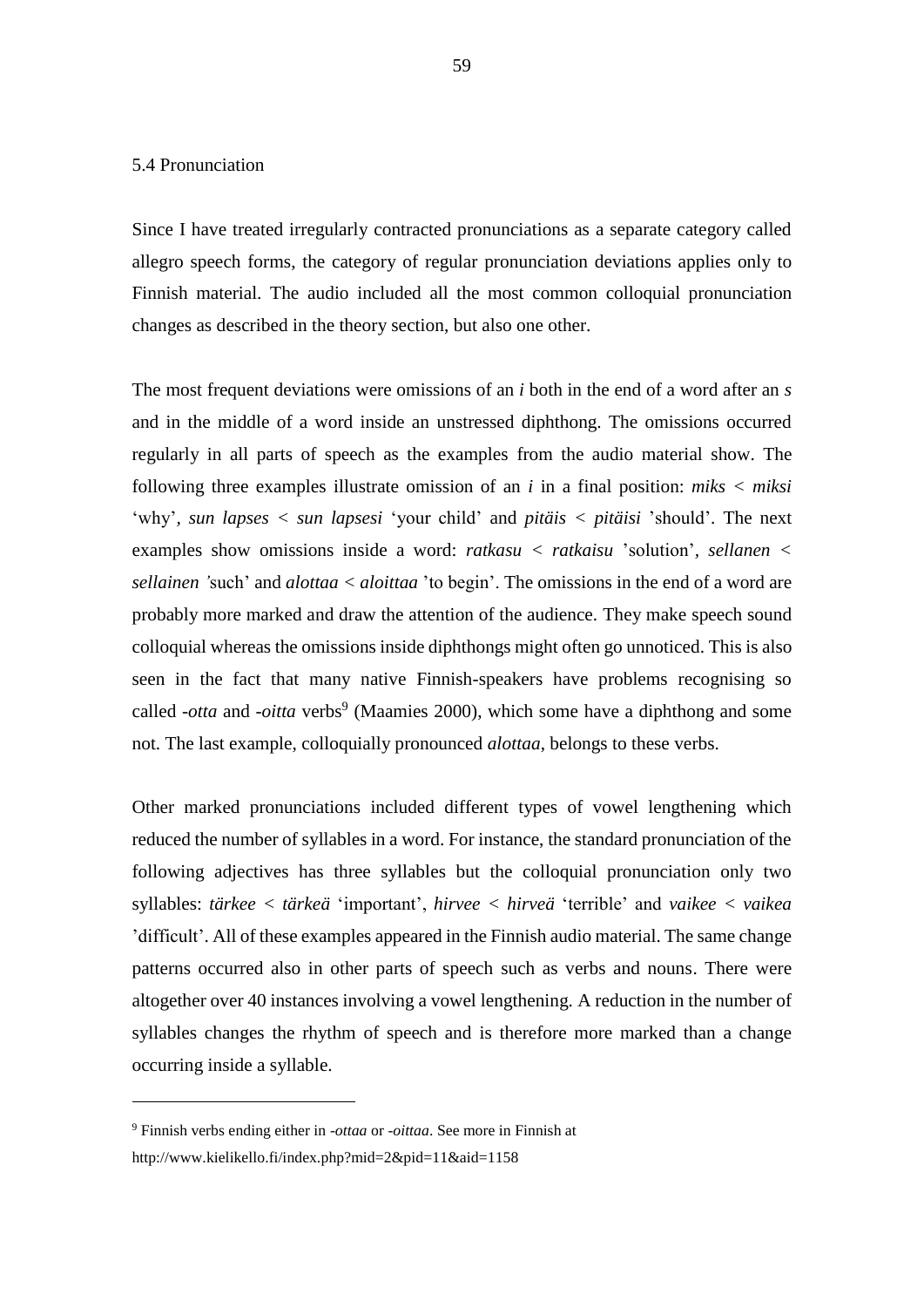Another pattern which caused substantial changes inside words was the truncation of the illative of 3rd infinitive. It leads to a reduction of syllables, an omission of several sounds and a lengthening of one sound, as in *kuunteleen < kuuntelemaan* 'listening'. However, this type of phonological deviation occurred only four times in the Finnish material while the standard pronunciation was more frequently used. Other more common marked colloquializations include omissions of a final  $n$  in many parts of speech, as in *vähä* < *vähän* 'a little', *jotenki < jotenkin* 'somehow' and *sanottii* < *sanottiin* 'was said', and omissions of a final *t* of past participle, as in *on tullu < on tullut* 'has come', *oon yrittäny < olen yrittänyt* 'I have tried', *and on auttanu < on auttanut* 'has helped.

In addition, there was one pattern of pronunciation colloquialization which was not mentioned in my theory sources. This was colloquial pronunciations of suffixes *-kos, -kös, -pas* and *-päs* that function as tone modifiers. The suffixes *-kos*  and *-kös* are attached to interrogative verb phrases, *-ko/-kö* carries important interrogative meaning and *-s* lighten the tone of the question. The colloquial realisation of *-kos* and *-kös* that occurred sometimes in the material was *-ks.* Examples of this include *onks < onkos* 'is?' and *eiks ooki < eikös olekin* 'isn't it?'. The suffixes *-pas* and *-päs* are used as tone lighteners without interrogative function. They are commonly used with passive voices and their colloquial realisation is an *-s.* Examples taken from the audio material include *katotaas < katsotaanpas* 'let's see'.

In the following example from the episode 4, we can observe three different colloquialisms in the Finnish phrase, out of which the two last ones are somewhat marked colloquial pronunciations. The three non-standard elements result in colloquial tone in Finnish, while the English subtitles only have one colloquial element, the truncation of the verb *is*.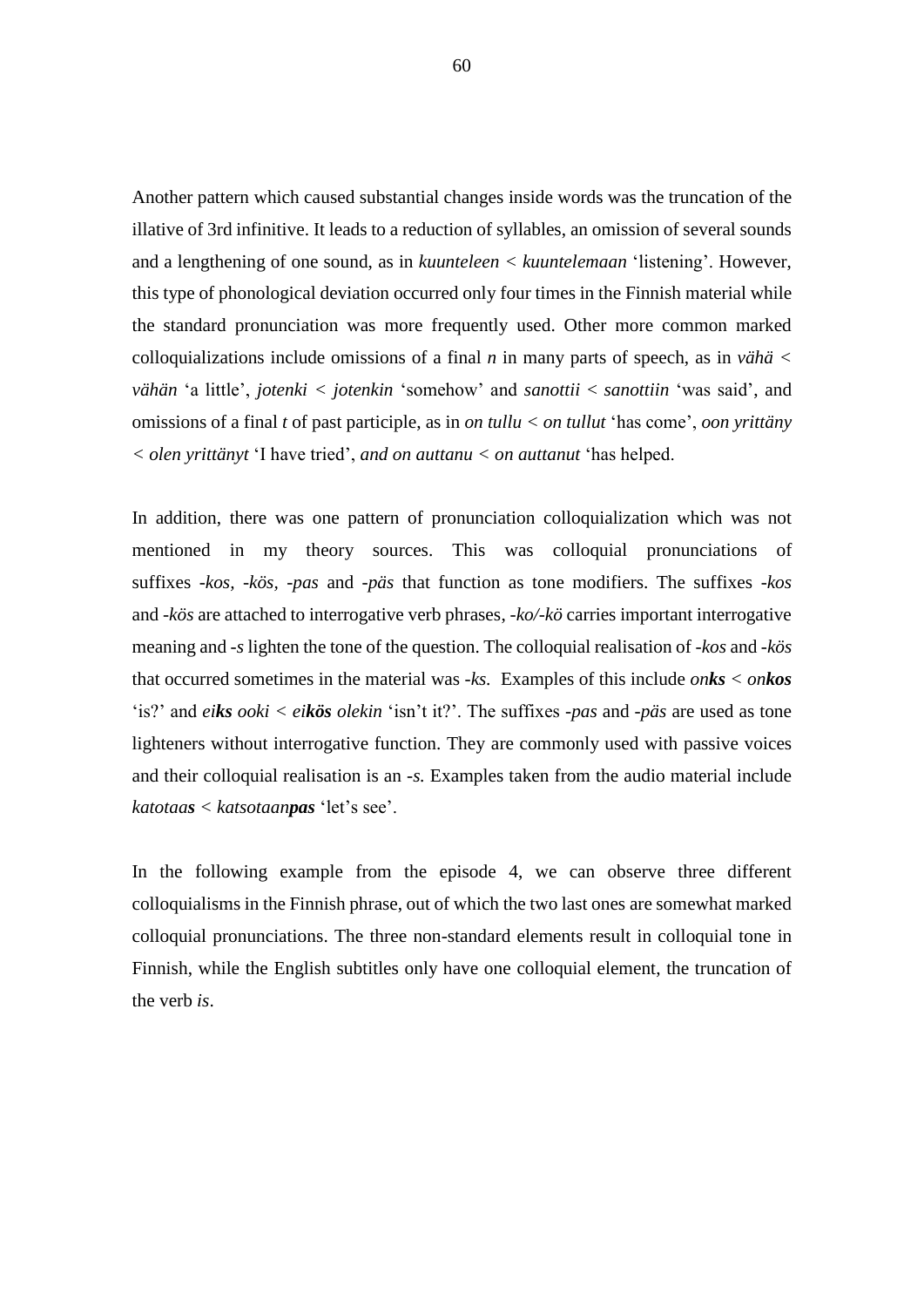(12) FI *[…] sillä on hirveen vaikeeta.*

> **TRANSL** *[…] it is really hard on him.*

EN *[…] life's so hard for him.*

Regular pronunciation colloquializations similar to the ones shown in example 12 are very frequent in the Finnish material. However, many smaller deviations in the pronunciation, especially if they occur in a word medial position and do not affect the number of syllables, would probably go unnoticed by the listeners in many cases. More marked deviations in pronunciation are significant in creating colloquial tone in the Finnish speech. The English text, whose orthography does not reveal exact pronunciation, must rely on other means of creating the same impression, and like example 12 shows, those other means are not always present.

## 5.5 Ungrammaticality

The category of non-standard grammar is comprised of colloquialisms relating to verb phrases and pronouns. In the Finnish material, they are incongruent noun-verb constructions and non-standard use of personal pronouns, while in English they are omissions of auxiliary verbs in certain types of verb phrases. In addition, the Finnish material included ungrammatical omissions of certain morphemes but they are discussed in the next subparagraph on morphological deviations.

The most frequent verbal incongruence in Finnish was the combination of subject in firstperson plural and verb in passive. This is a very common construction in spoken Finnish and was also used with high frequency in the research material in phrases like *me oltiin < me olimme* 'we were' and *me ollaan ajateltu < me olemme ajatelleet* 'we have thought'. The material included in total 55 occurrences of this colloquial construction and only 7 occurrences of the standard congruent construction. Another frequently used verbal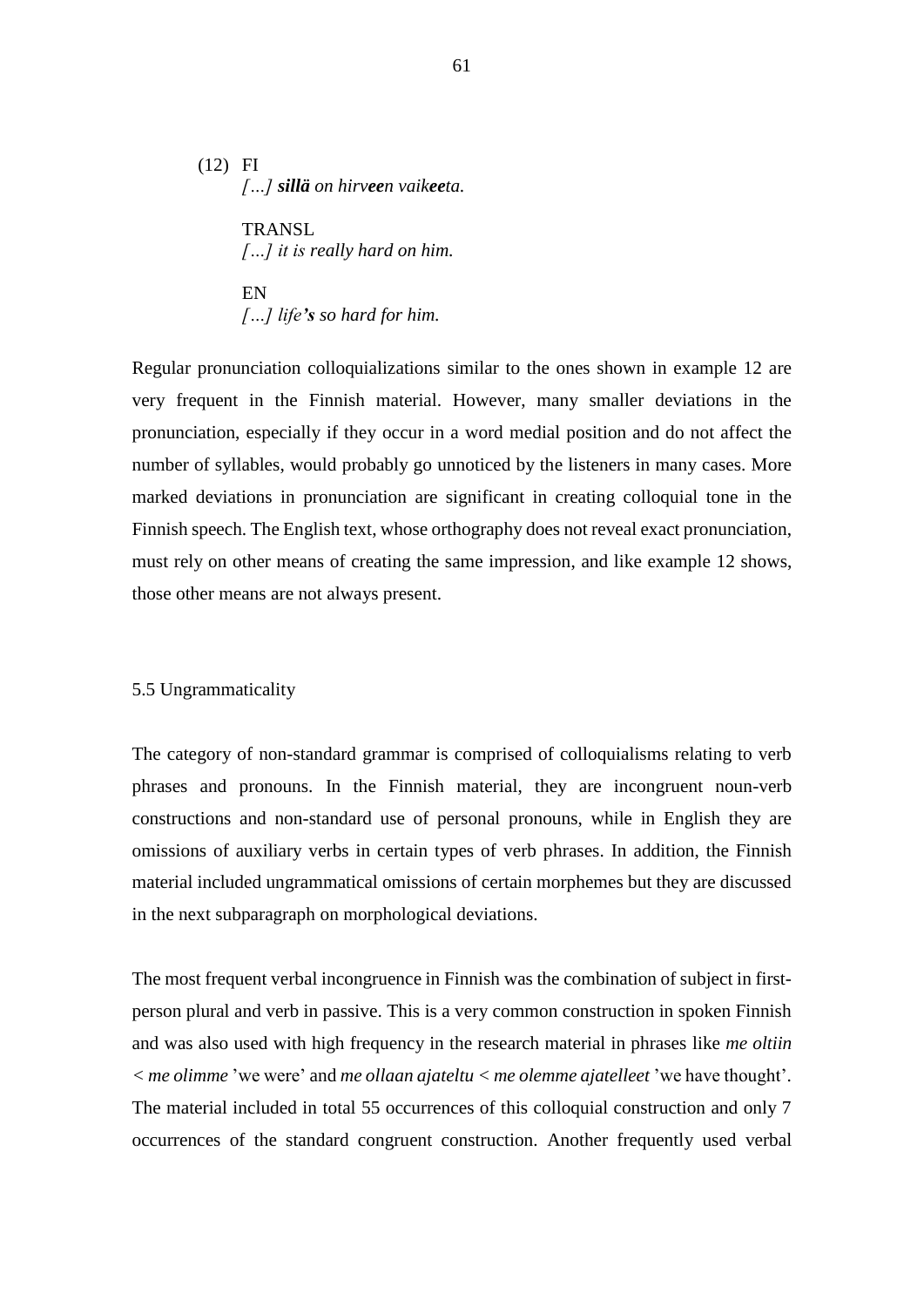incongruence was the use of subject in third-person plural with a singular verb. This is seen for instance in the phrases *ne oppii < ne oppivat* 'they learn' and *meidän lapset istuu < meidän lapsemme istuvat* 'our children sit'. This type of incongruence appeared 44 times in the Finnish material.

Finally, the last feature of colloquial Finnish belonging to this category are references to people with non-human third-person pronouns *se* 'it' and *ne* 'they'. The informal *se* was used 99 times in the Finnish material while the formal pronoun *hän* was used only occasionally and mostly in formal situations such as in a eulogy during a funeral. Nonstandard constructions, such as *se nukkuu < hän nukkuu* 'he sleeps' and *sillä on < hänellä on* 'he has', were used more frequently than standard ones in the speech of all characters.

The English material had some omissions of auxiliary verbs which are common in informal speech. The auxiliary *have* was omitted for instance in the sentences *You got everything < You have (got) everything,* and *Got to keep an eye on him. < I have (got) to keep an eye on him.* In these sentences, *have (got)* and *have (got) to* express possession and necessity. There was also one colloquialization of the idiomatic expression *had better.* In this idiom, the verb *had* is often shortened to *'d*, but in informal speech it can sometimes be omitted completely. The sentence used in the episode 1 was *You better believe me! < You had better believe me!.* These omissions of the auxiliary verbs had some colloquialization effect on the English text but they were not frequent enough to be significant.

Furthermore, the subtitles do not make use of the other ungrammatical constructions which are typical to spoken language and were explained in the theory section. There are four cases were *get* passive could have been utilised but the translator has opted for more formal register. On the other hand, the speakers and the communicative situations in question might support this decision.

In example 13 from the episode 1, the Finnish phrase is fairly good standard language. The expression marked in bold type, *saada potkut*, is informal but the rest of the phrase is in formal register.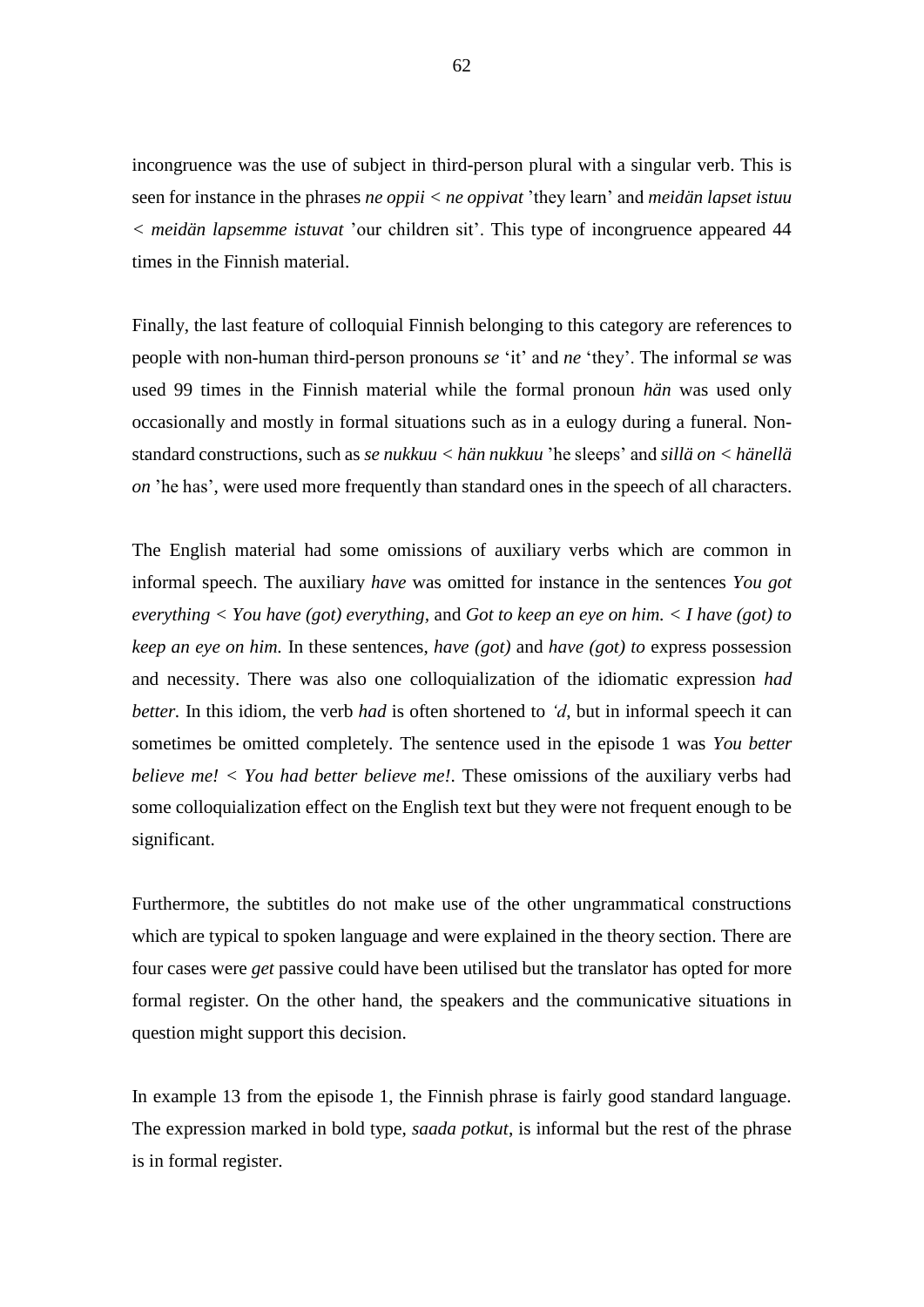(13) FI […] *mutta sai potkut liiallisen viihdekäytön takia.* 

> **TRANSL** […] *but was fired / got sacked because of excessive recreational use.*

EN

*But was sacked for excessive recreational use.*

The target text could have made use of informal *get* passive in order to be more colloquial. In this case, the speaker is a visiting character whose language use varies from standard colloquial to near slang in Finnish. Even if this particular sentence is not colloquial, the following lines from the same character are clearly informal. Therefore, the use of *get*  passive might have been justified and for instance a translation *got sacked* could have been used. This would follow the compensation strategy that when some elements have been omitted in one place in the target text, in this case colloquial elements in the speech of the visiting character, similar elements can be added in other part of the text.

Also the double negative would have been a useful stylistic device but it was never used in the translation. The line shown in example 14 belongs to a criminal who could be shown to speak very colloquial language.

(14) FI

*On se nyt ihme, jos ei kukaan keksi parempaa kun ampuminen.*

TRANSL *It is odd now if no one comes up with (anything) better than shooting.*

EN *How come no one comes up with anything else?*

A double negative could have been utilised in the target language and the translation could have been for instance *How come no one comes up with nothing else?.* Moreover, this is not the only sentence were double negative could have been used to reinforce colloquial tone.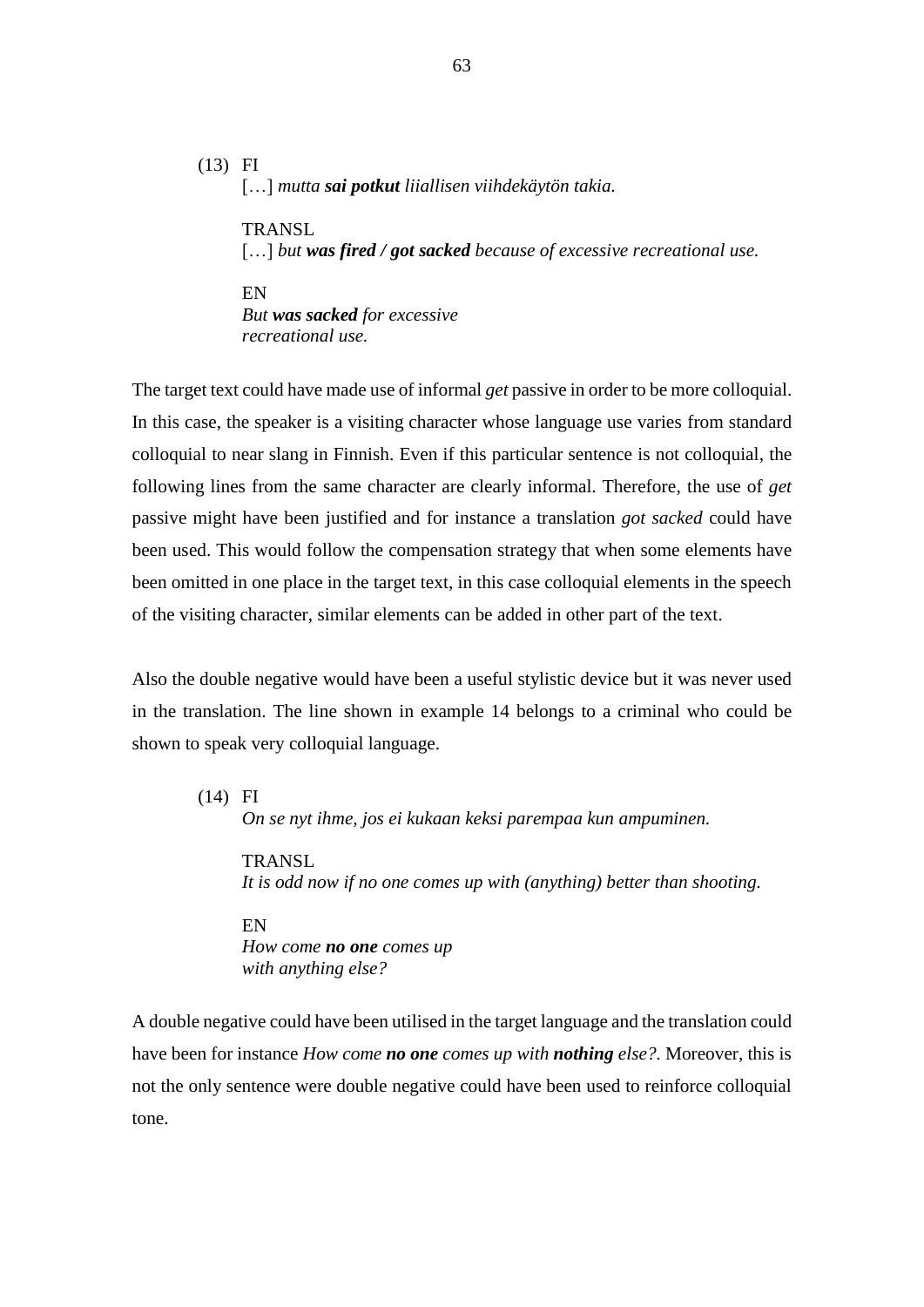Overall, the subtitles followed standard English grammar quite closely. Most ungrammaticalities were related to omission of words, partly to such omissions of auxiliary verbs which are typical to speech and were explained in this chapter, and partly to other omissions in the beginning of a sentence. I did not study these omissions in the beginning of a sentence in detail but will discuss them briefly in Chapter 5.9 on nonstandard sentence structure.

In conclusion, in the source text constructions of non-standard grammar were frequent and markedly colloquial, whereas in the target text informal constructions were only occasional and their colloquial register less marked. English language dispenses a variety of ungrammatical constructions which are common in informal spoken language, but the subtitles disregard them almost entirely and employ standard constructions instead. This often gives an impression of more standardized register in the target text. Dismissal of ungrammatical constructions could result at least partly from the fact that the translator is non-native speaker of English and has probably learned the language in school. This might make him more cautious about using ungrammatical constructions.

# 5.6 Morphology

The most important cases of non-standard morphology in the material were related to the omission of certain Finnish suffixes. They were the possessive suffix, which is inflected according to the person, and the interrogative particle *-ko/-kö.* 

In the Finnish material, the possessive suffix was generally omitted and non-standard construction was used instead. The omission occurred both with informal and formal possessive pronouns as can be seen from the following phrases taken from the episode 1: *Sillä on mun numero* < *Hänellä on minun numeroni* 'He has my number' and *Saat minun täyen tuen* < *Saat minun täyden tukeni* 'You have my full support'. In both example sentences, the suffix *-ni* has been omitted regardless of the formality of the possessive pronoun (*mun/minun*). The number of possessive suffix omissions in the material add up to 80 in total. Opposite cases where possessive suffix was used according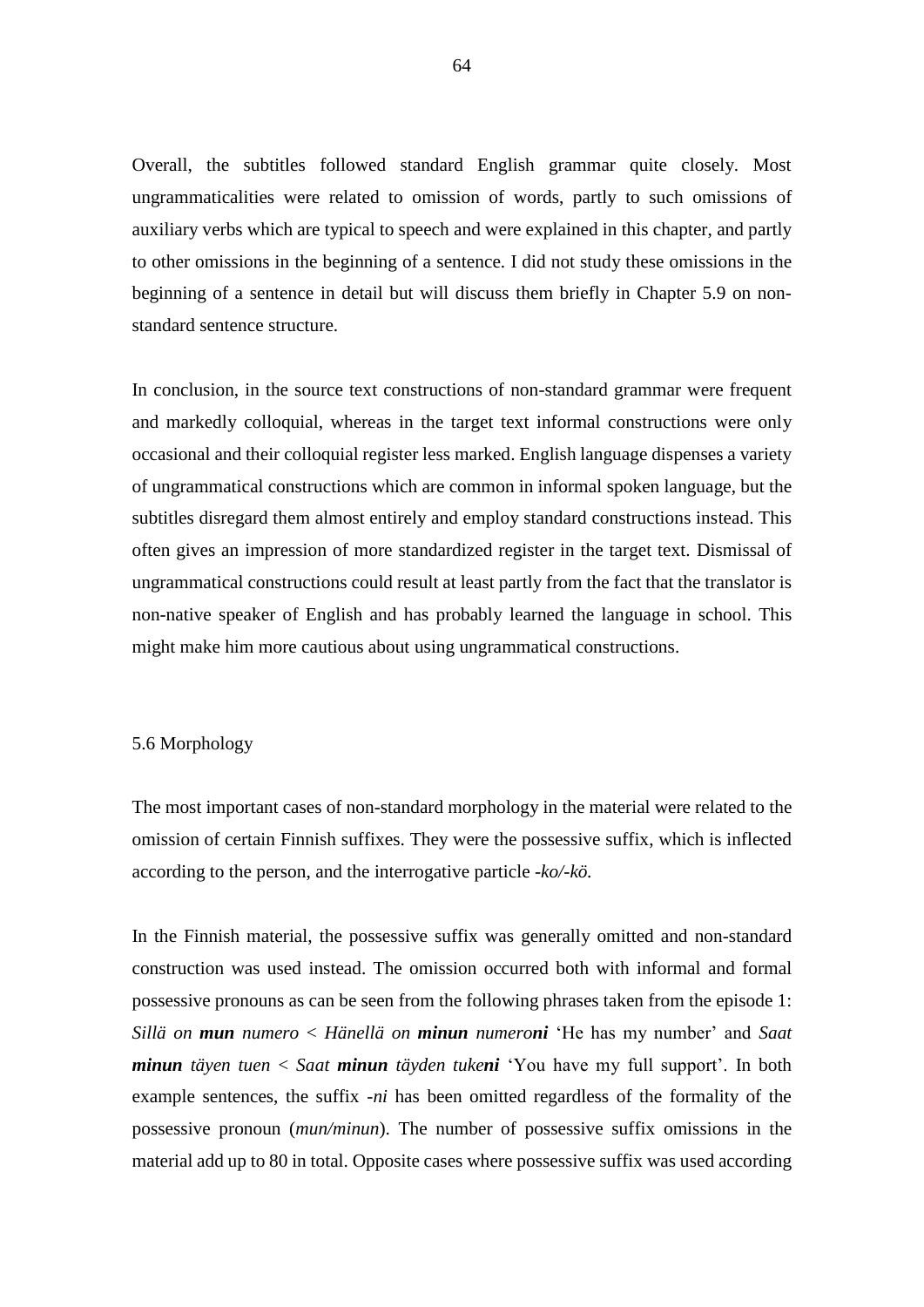to standard grammar amount to only 35 occurrences. Usually this meant that a formal possessive pronoun was followed by the suffix, but sometimes the suffix was also a necessary indicator of possession because the possessive pronoun had been omitted. There was also one incidental case where an informal possessive pronoun was combined with a possessive suffix: *Mun raivoni vaatii sitä!* 'My rage demands it!'. This kind of mixing of informal and formal style is not common is spoken language. Overall, in a clear majority of cases indicating possession, a non-standard construction was used.

The omission of interrogative particle *-ko* is more marked feature of very informal Finnish. Phrases like *haluutsä* < *haluatko sinä* 'do you want?' were used only in informal situations. The character who used them most frequently was the protagonist, Kyösti Pöysti, whose speech was also otherwise more colloquial than that of other main characters. Yet, this kind of omission occurred in minority of cases, 28 times in total. It was used both with standard verb forms and allegro speech forms as can be seen from the examples *Oletsä poliisi? < Oletko sinä poliisi?* 'Are you a police officer?' and *Ootsä vaan umpisekasin? < Oletko sinä vain umpisekaisin?* 'Are you just totally deranged?'. The second and more colloquial sentence was used by Pöysti. This kind of non-standard language use is part his character and helps to build a relaxed and rebellious image of him. The impression is not always carried through the translation process as example 15 below shows.

(15) FI *Ootsä vaan umpisekasin? Sitäkö tämä on?* 

> **TRANSL** *Are you just totally deranged? Is that what this is?*

EN *Are you just deranged, is that it?* 

Example 15 reveals that there are also other colloquial devices) in Pöysti's speech in Finnish. In addition to the omission of the interrogative suffix, the Finnish example includes two allegro speech forms (*oot < olet* and *sä < sinä*) and two other colloquial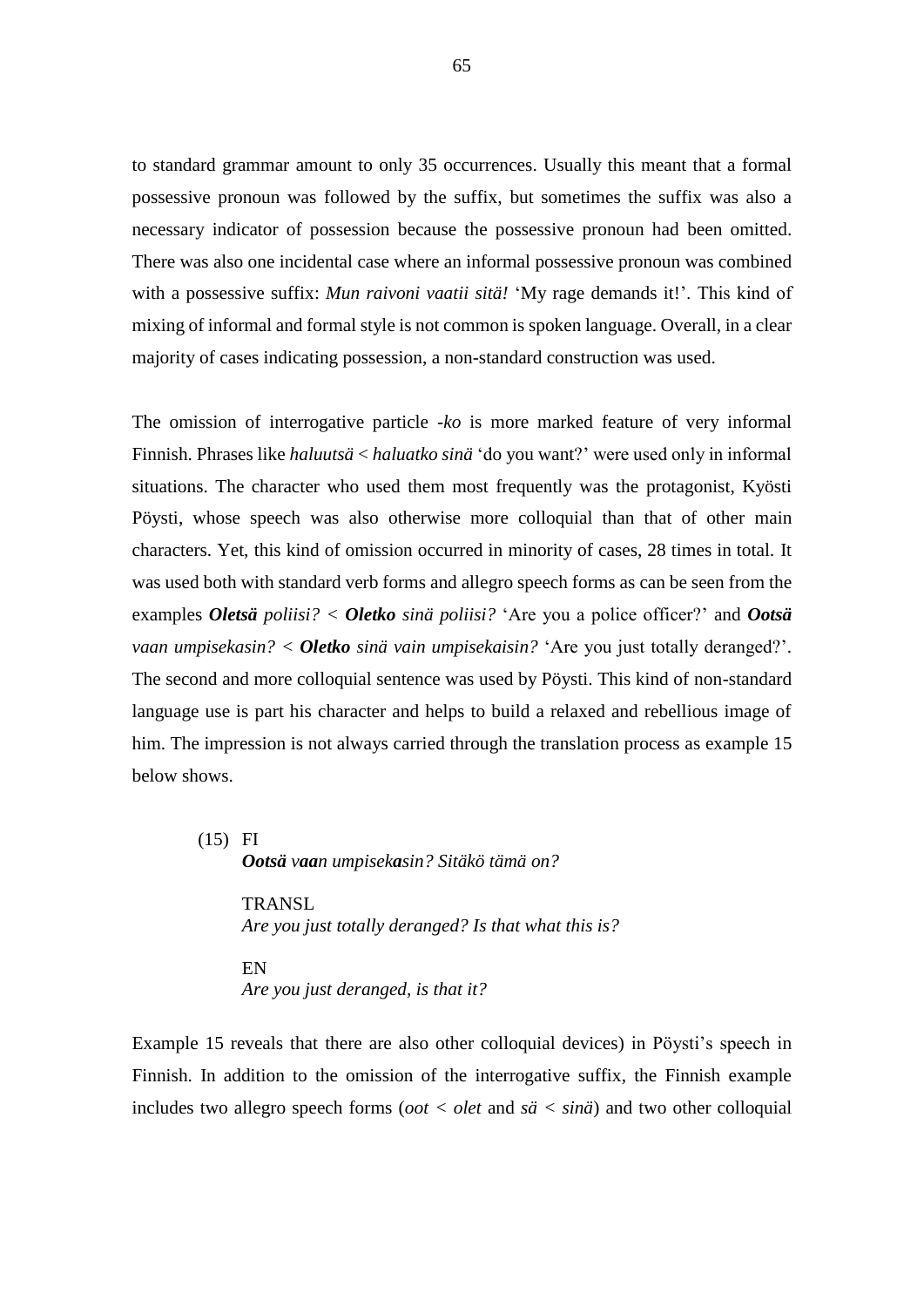pronunciations which are also marked with bold type. The English translation has no colloquial elements.

In some other cases, the translation compensated with different kind of colloquial omissions, namely the omissions of auxiliary verbs. On the other hand, this might also have been due to the space and time restrictions. Example 16 from the episode 1 shows several short question phrases in the source text which were said in fast pace and had to be fit into two short subtitles.

(16) FI

*Entä oletsä nisti? Juotsä liikaa? […] Keskeytteletsä toisia ihmisiä? Nauratsä omille jutuillesi?*

### TRANSL

*What about are you a druggie? Do you drink too much? […] Do you interrupt other people? Do you laugh at your own gags?*

EN *An addict? Drink too much? […]*

*Interrupt others? Laugh at you own jokes?*

The example shows that the source text has many successive omissions of interrogative suffix (the places are marked with bold in the example) which, along with other colloquial elements, render the Finnish speech very informal. The target text instead reveals omissions of auxiliary verbs and personal pronouns which would be corresponding to the bold typed words in the word-for-word translation. There are no other informal elements in the target text but the omissions create colloquial tone. This shows that non-standard morphology in the source text has sometimes been substituted with incomplete sentences in the target text.

In regard to English, spoken language does not usually differ from standard English in terms of morphology like explained in the theory section. Only differences which might occur are non-standard derivational morphemes. The material had a few instances of such morphemes and they occurred simultaneously in both languages. The prefix *semi-* was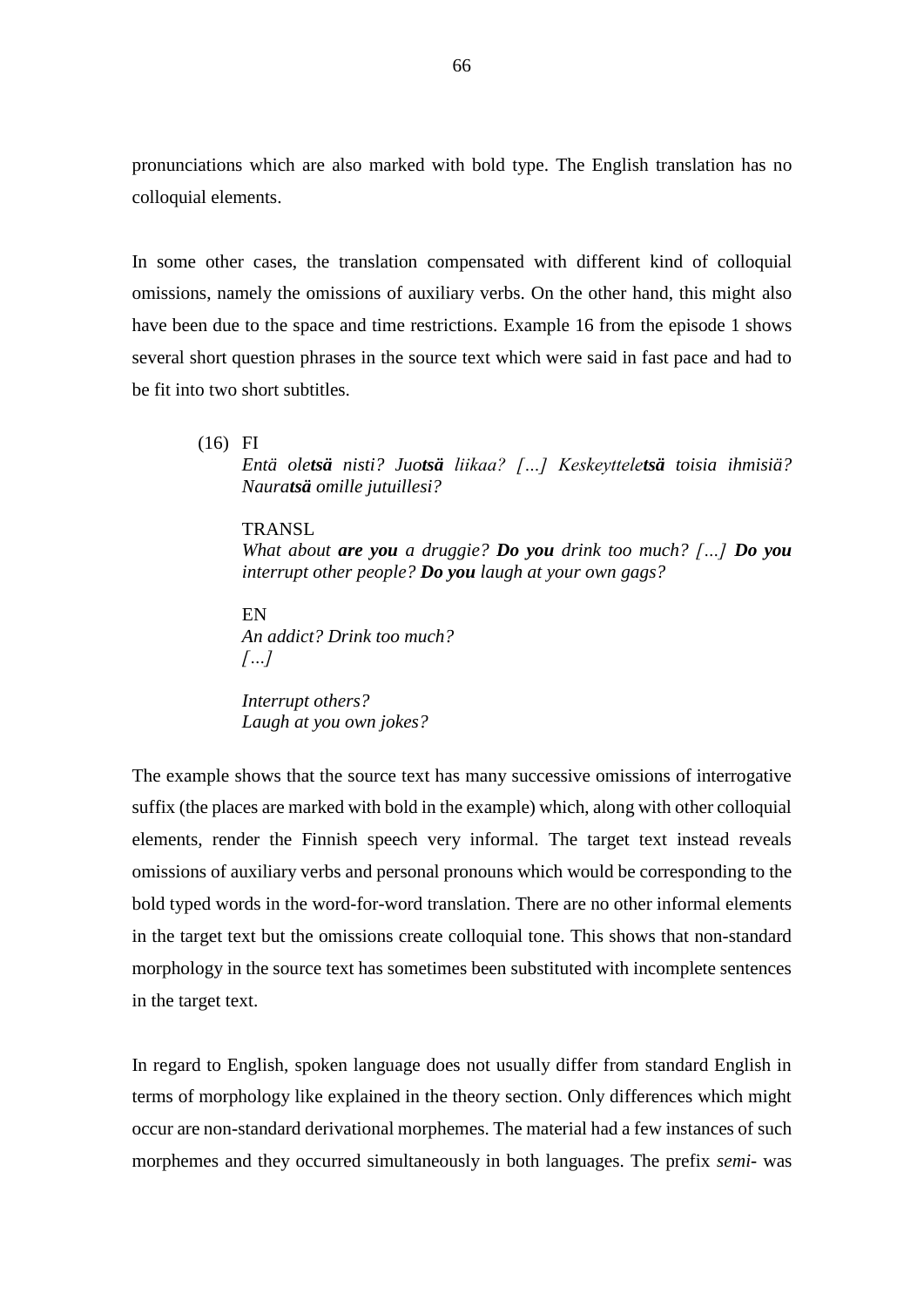used twice in Finnish speech and carried over also to the translation, as in *semi-hyvin → semi-fine*. Once the Finnish prefix *keski-* 'middle' was used in a non-standard manner in combination with an adjective, as in *keskipaha → semi-bad.* In the translation, the prefix *semi-* was used again.

All in all, the source text had some instances of non-standard morphology of markedly colloquial style. The target language did not have them due to linguistic differences but compensated in some cases with different kind of non-standard constructions, namely omissions of auxiliary verbs and personal pronouns. These omissions will be discussed more in the subparagraph on non-standard sentence structure.

# 5.7 Slang vocabulary

Using slang lexicon is marked and therefore it functions as a convenient stylistic device. It was used quite frequently in the three episodes, nearly 50 times in Finnish and approximately half as often in English. It is often difficult to define what exactly is slang. The examples of Finnish slang words usually included foreign sounds, as in *duuni* 'job', *briiffata* 'to brief' and *fyrkka* 'money'. For English slang words, I used two electronic dictionaries but often they did not mention which register the word belonged to or they suggested different registers. Examples of English words that I categorized as slang include *booze* 'alcoholic drink'*, wimp* 'feeble person' and *to screw* 'to have sexual intercourse'. In both languages, slang words were most frequently used in the episode 1 which featured a criminal organisation.

The Finnish material included also a few instances of code-switching. Code-switching, code-mixing or language alteration means the occurrence of two languages or registers within one conversation. Usually there is a clear base language where the words or clauses of the other language are embedded. In general, code-switching has been seen as a feature of spoken language. However, drawing the line between established foreign loan words and code-switching is difficult. One solution is to consider how much the pronunciation of the foreign word has adjusted into the phonology of the matrix language. (Kovács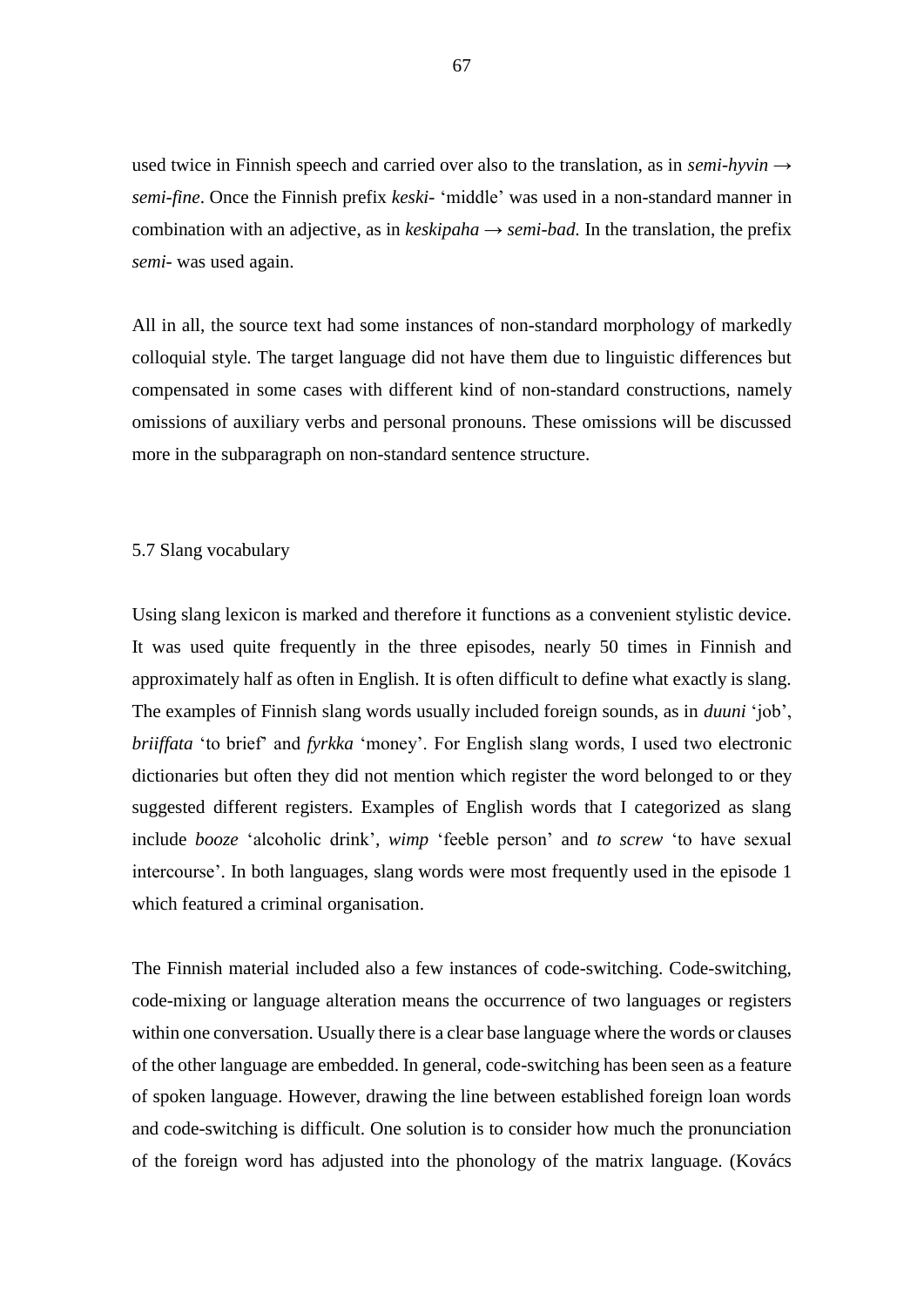2009: 24–26) Accordingly, when there was a single foreign word used in a Finnish sentence and it had been inflected according to Finnish grammar rules, I treated it as an established slang word. When an expression included more than one foreign word and had no Finnish inflections, I labelled it as code-switching and counted it as one occurrence in the slang category. For instance, in example 17 the first bold type marks an established slang word with Finnish conjugation whereas the second bold type marks code-switching with two non-inflected English words. The translation has a corresponding slang word but no code-switching.

(17) FI *No, se vähä flippailee välillä sen lapsensa kanssa, mutta so what?*

**TRANSL** *Well, she flips a bit with her child sometimes but so what?*

EN *Sometimes she flips a bit with her kid.*

*So what?*

The Finnish slang word *flippailla* 'to flip' is probably borrowed from English in which the original word belongs to slang lexicon as well. The style of the source and target text is the same since a slang word is translated with another slang word. However, in some other cases, a Finnish loanword originating from English belongs to Finnish slang lexicon but has a neutral tone in English. This explains in many cases why the Finnish material has more slang words than the English material. On the other hand, the translator could have used in English, instead of the word where the Finnish loan originated from, a nonrelated slang word with the same meaning. However, the problem is that the presumed English-speaking audience is varied and the word should be understood by everyone. Slang vocabulary is typically used by a restricted group of people. Furthermore, the translator is not native English-speaker and might not be able to use slang of a specific group consistently.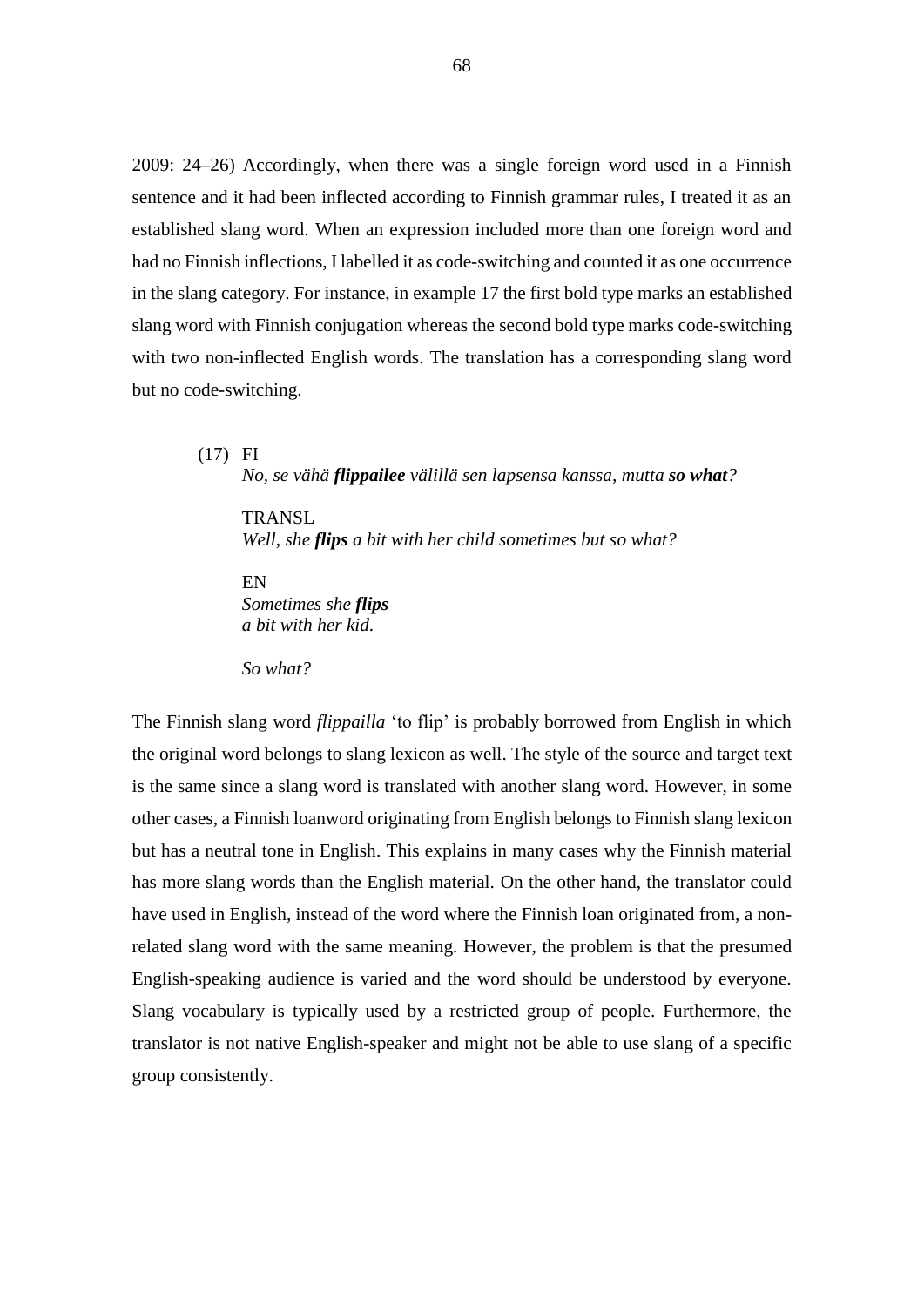As for the code-switching in example 17, the translation is not able to deploy codeswitching when Finnish has borrowed the phrase from English on supposition that the Finnish audience understands some English. The English-speaking audience instead could not be expected to understand code-switching with a Finnish loan. Therefore, the translation loses some of the informal tone which the source language has. On the other hand, the target text in example 17 has added a more colloquial word *kid* while the source text uses a neutral word *lapsi* 'child'. The addition compensates only partially for the lack of other colloquial elements which are present in the source text.

### 5.8 Swearing

Swearing was used convergently in Finnish and English with the occurrences amounting to nearly 40 in each language. Profanities were used in many ways, as interjections like *jumankauta*  $\rightarrow$  *goddammit,* as determiners like *saatanan* vaikee  $\rightarrow$  *bloody difficult,* and as terms of abuse like *ovela paska*  $\rightarrow$  *clever shit.* Cursing was used also in phrases as in example 18 below.

> (18) FI *Avioliitot päin helvettiä […]*

> > **TRANSL** *Marriages shot to hell […]*

> > EN *Marriages shot to hell […]*

In brief, swearing was used very similarly in the source text and the target text. The amount was approximately the same and the intensity of profanities did not change considerably in the translation. However, some swearwords might appear slightly stronger in writing than in speech. This might apply most clearly to unstressed profanities occurring in the middle of sentence. In speech, they might be pronounced fast and be less marked than separate and stressed curse phrases whereas in writing unstressed swearwords would draw attention also in the middle of a sentence. Yet, overall there was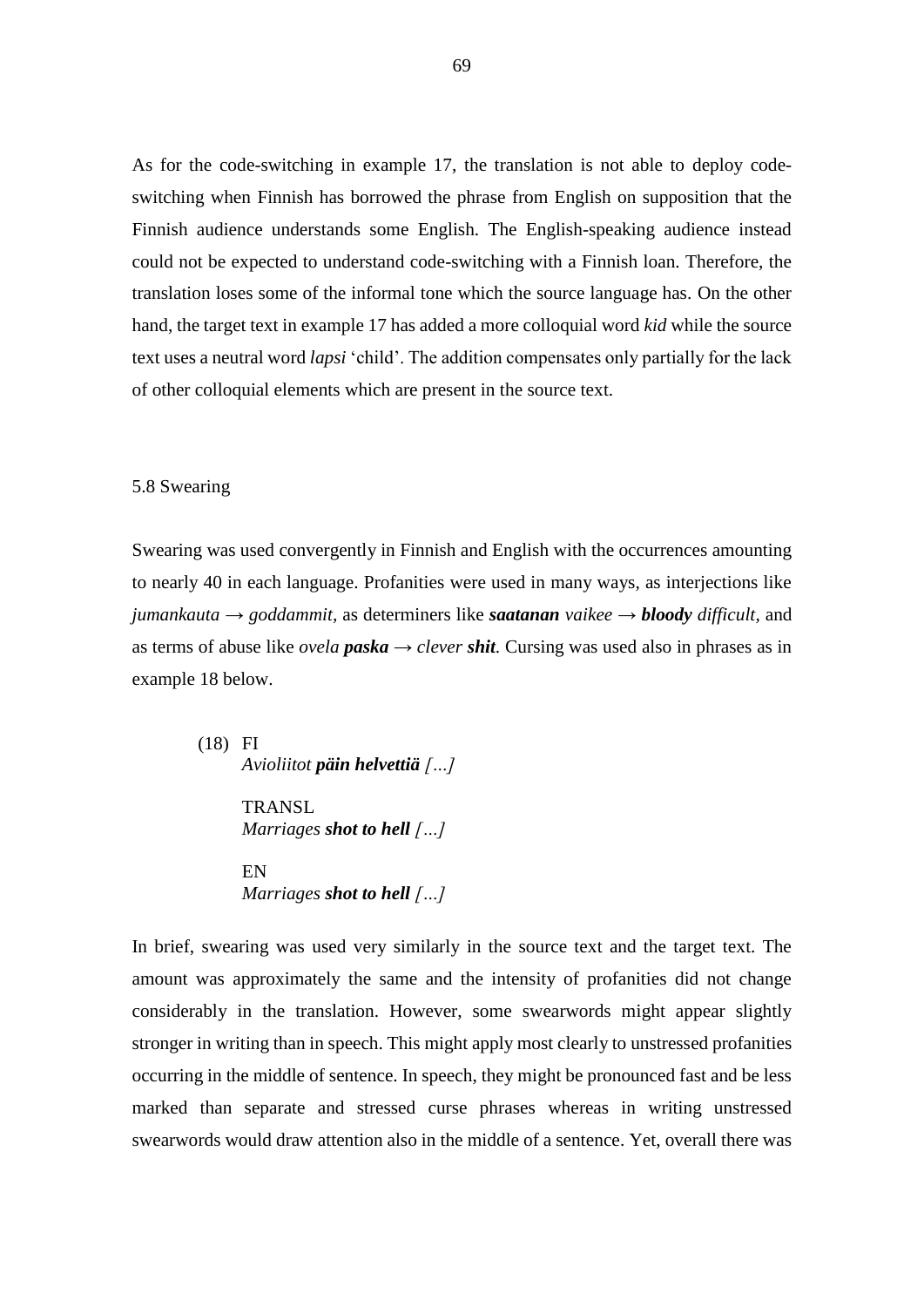no noticeable differences between the source and target text in the use of vulgar language as might have been expected according to previous studies.

### 5.9 Non-standard sentence structure

The material was abundant with incomplete sentences and non-standard sentence structures. Instances were so frequent and the reasons for their use so varied that I had to ignore them for the most part from the study. Even if unconnected sentences and elisions are typical of colloquial syntax, in many cases the explanation behind incomplete sentences or unusual word order in the study material was the idiolect of a character, not a characteristic structure of colloquial speech. It would have been too complicated or even impossible to determine when the non-standard structure represents an actual feature of colloquial language.

It should be noted, however, that the English material contains more of certain type of omissions in comparison to the Finnish audio. The subject nouns and auxiliary verbs in question phrases are often cut off as seen below in example 19 from the episode 1.

(19) FI *Haluutsä, et mä luovun siitä?* **TRANSL** *Do you want that I give it up?*

> EN *Want me to get rid of it?*

Example 19 illustrates how the Finnish source text has a complete sentence structure without omissions (bar the omission of interrogative suffix *-ko* in the end of the verb *haluut < haluatko*), while the target text has omitted the auxiliary verb and the subject noun. The Finnish sentence has several colloquial elements but the structure of the syntax is intact. The target text could be completed by adding the auxiliary verb *do* and the subject noun *you* like in the word-for-word translation. There are many similar examples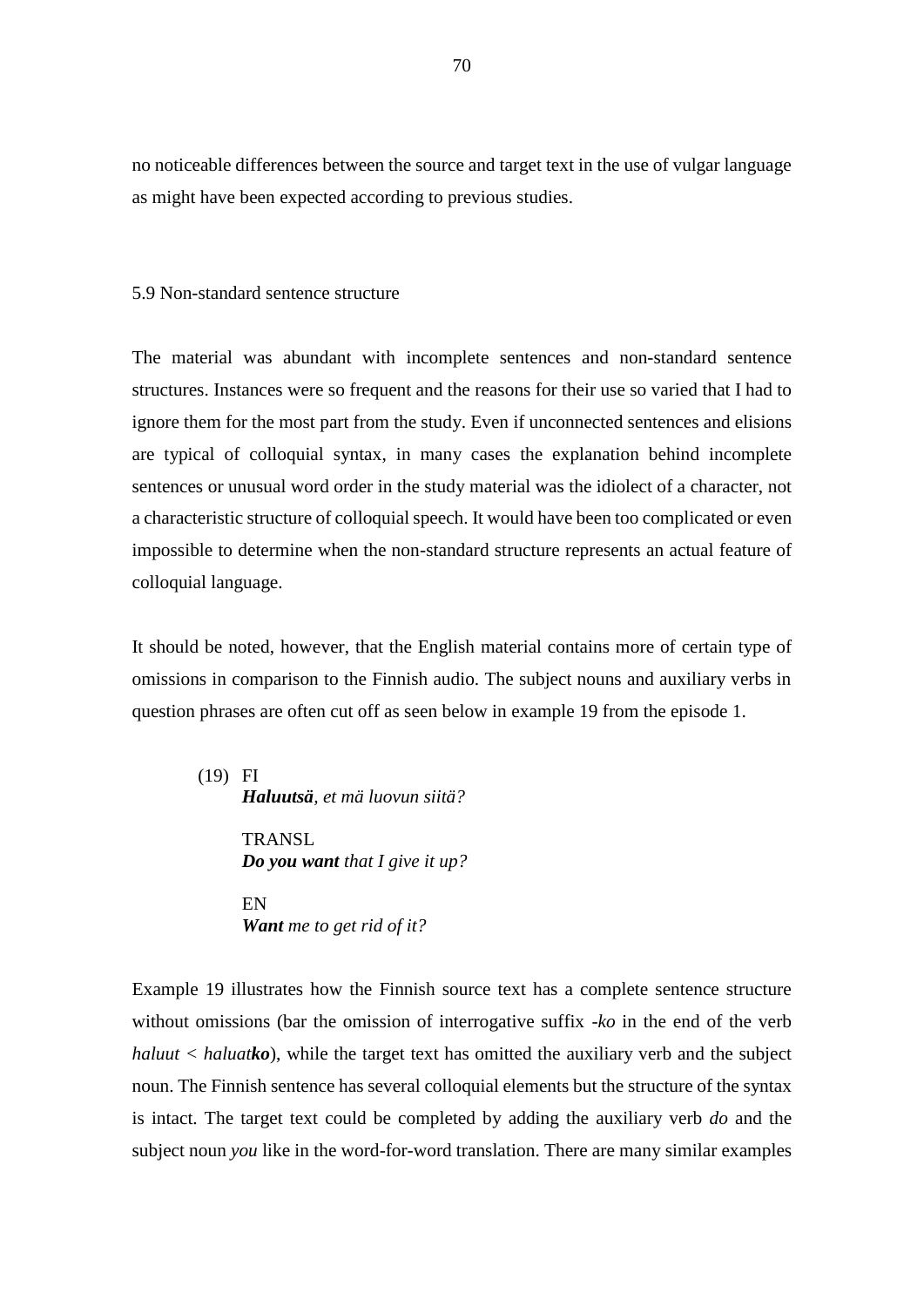in the material which means that the omissions are a significant stylistic device in the target text. The subtitles often omit the subject noun also in statements as seen in example 20 from the episode 11.

(20) FI *Mä luulen, että se vois olla ratkasu.*

> **TRANSL** *I think that it could be the solution.*

EN *Could be the solution.*

Also in this example, the source language sentence has a normal syntax while the translation has an omission, in this case an omission of the subject. The subtitle sentence could be completed for instance with pronouns *it* or *that.* This kind of omissions were abundant in the subtitles and significant in creating informal tone in English. They were also the only colloquial element which have been used in the target text without a direct stimulus from the source text. However, it would have been complicated to count the exact number of times when omissions were used as a stylistic device with the intention of creating colloquial tone. In some cases, the incomplete sentences were due to idiolectal deviations while in other cases they could also be due to space constraints of subtitling.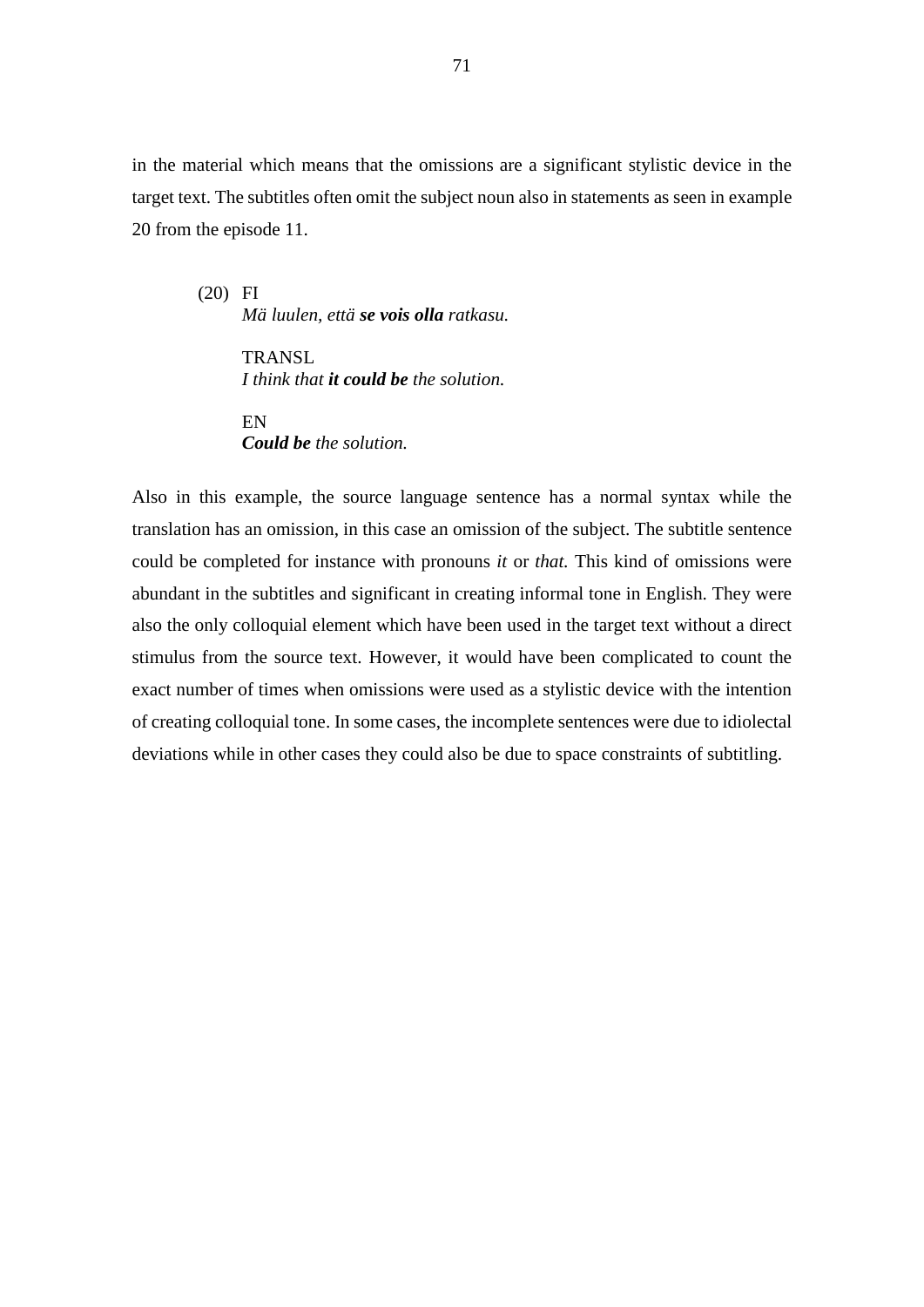## 6 CONCLUSIONS

The aim of this thesis was to study how much of colloquial elements in Finnish speech are transferred to English subtitles in a translation process. I decided to approach the matter with a case study on the Finnish television series *Pasila*. Using previous studies on translation of non-standard language as a basis, my assumptive hypothesis was that the language of the subtitles is standardized to some extent. Moreover, other studies have shown that colloquial elements are more marked in writing than in speech. Therefore, as my material also included transition from speech to text, I assumed that the standardization tendency would be reinforced.

For the analysis, I chose randomly three episodes of *Pasila* and examined the colloquial elements in the Finnish audio track and in the English subtitles. The research material was abundant as colloquial language was frequently used by all characters of the series. I examined the formality level of the source and the target languages by counting the number of colloquial elements in each language and I dividing them into eight categories that were based on the colloquial language features explained in the theory section. I discovered that Finnish and English differed in how frequently colloquialisms of each category were used. The categories in the order of frequency in the Finnish material were: allegro speech forms, colloquial words and expressions, fillers, colloquial pronunciations, ungrammatical constructions, non-standard morphology, slang vocabulary and swearwords. In addition, I examined if a colloquialism in the source text had a corresponding colloquialism in the target text and if other colloquial elements had been added elsewhere in the target text to compensate for possible omissions.

The linguistic material for the analysis of colloquial elements was rich and versatile but it also presented some problems. The characters of the series do not use only standard Finnish or informal Finnish. They also have their own idiolects. This is problematic especially from the point of view of a syntax analysis. The characters often use nonstandard sentences structures and incomplete sentences which do not depict typical characteristics of colloquial language. This makes it difficult to analyse actual syntactical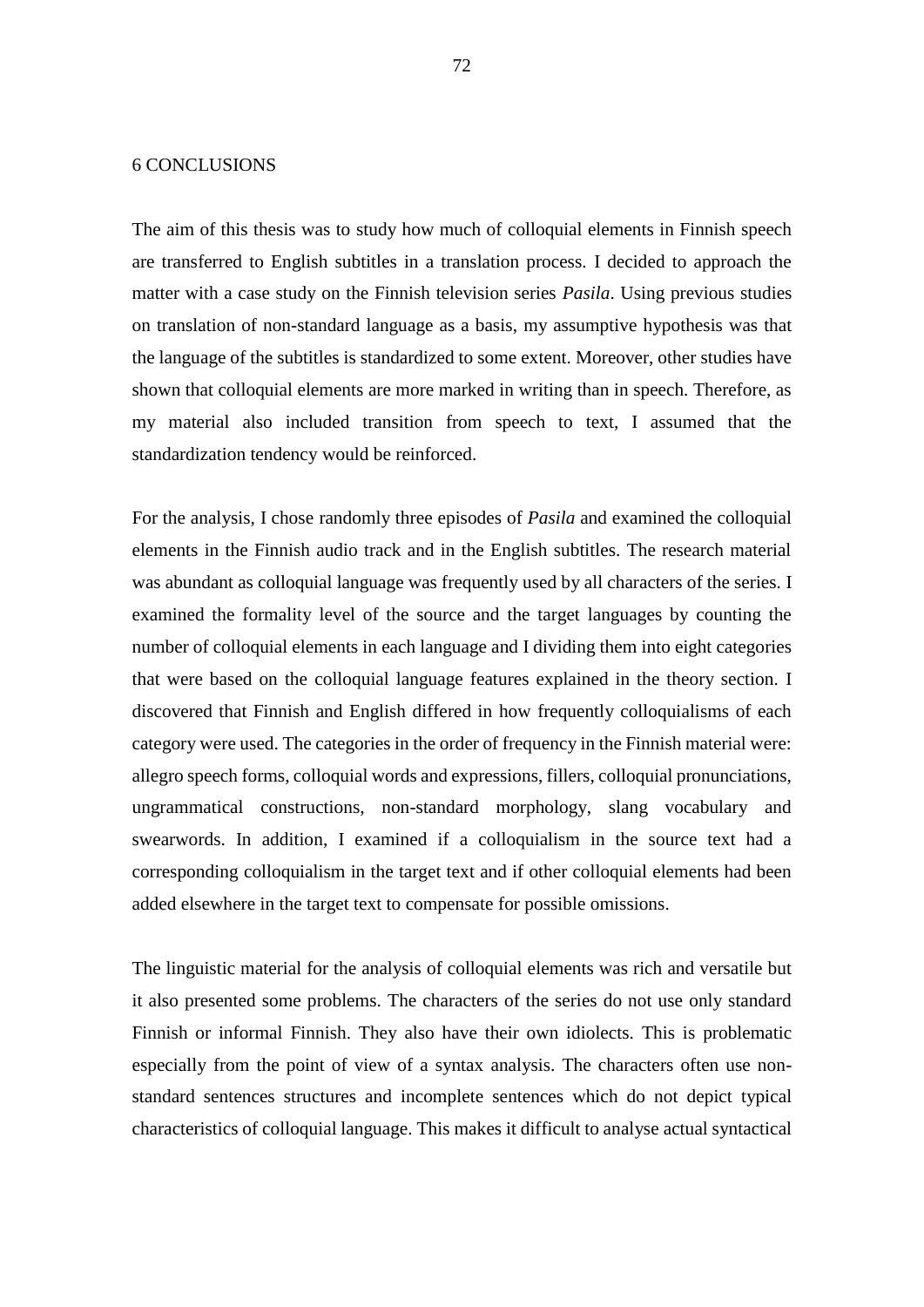features of colloquial language. Indeed, I had to disregard syntactical elements in the study for the most part.

Other problems with the material were the unclear influence of the translator's mother tongue and the vagueness of the presumed audience of the translation. The translator of the subtitles was a native Finnish-speaker translating into his non-native language. It is not clear how much the non-nativeness affected and restricted the variation of nonstandard elements used in the target text. A native English-speaking translator would presumably be familiar with a wider range of colloquial varieties of English, but on the other hand, it unlikely that there are many native English audiovisual translators speaking fluent Finnish. Furthermore, we do not know the intended audience of the translation but it is likely to be very varied which presents challenges to the translation. Probably the translator had to choose the vocabulary of the target language carefully in order for the subtitles to be understood by speakers of different varieties of English. The usage of slang lexicon is complicated as slang words are generally used by a limited group of people. If the audience was not clearly restricted, the used variety of English could not be too specific to a certain geographical area or a group of people, and this limits the use of colloquialisms.

When counting and categorising colloquial elements in the material, I discovered that the source language had a higher number of colloquial elements than the target language and they were divided into more categories. The Finnish material had approximately 2200 colloquialisms whereas the English had only around 1160 colloquialisms. This means that the source text had nearly 90% more colloquialisms than the target text. Some informal style deviations were scarce or inexistent in the English material due to reasons of linguistic nature. Linguistic restrictions apply mostly to morphology, but partly to ungrammatical constructions as well. Morphological deviations are generally not characteristic of informal English and they were nearly inexistent in the study material. As for non-standard grammatical constructions, they are common in spoken English but they are not as significant markers of colloquial style as they are in Finnish.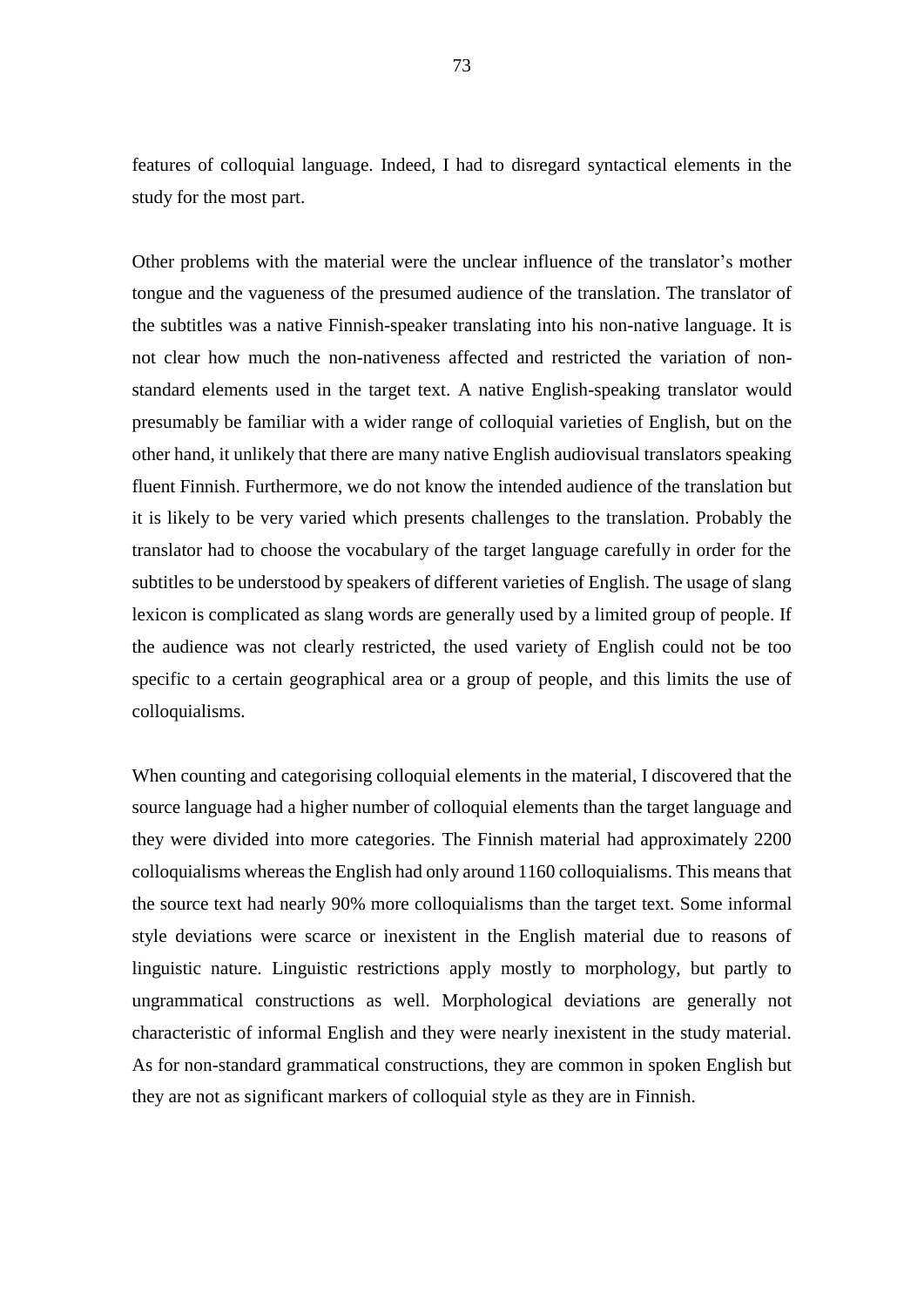Furthermore, I observed that English could not make use of certain colloquialism categories fully due to the restrictions of the communication channel, namely the subtitles. This limitation applies mostly to the categories of colloquial pronunciation and fillers. The nature of written English is such that it does not convey phonological deviations unless they are part of high frequency lexicon and have established written contraction forms. However, these contractions were treated in the study as a separate category of allegro speech forms and therefore, the English material had no occurrences of other colloquial pronunciations. As for the space constraints of subtitles, they often result in omissions which affect especially fillers but also other parts of speech. Although fillers were used in the target text, they were nearly four times less frequent than in the source text.

Lexical deviations comprising the categories of colloquial words and expressions, slang words and swearing was the only group of features where the communication channel or linguistic differences should not have a considerable effect on the number of instances. Accordingly, the frequency figures were nearly the same in Finnish and English in the categories of colloquial words and swearing. Yet, in the category of slang lexicon, there was a disparity in the figures as the Finnish material had nearly twice the number of slang words as English. This is explained by the fact that Finnish slang typically borrows words from foreign languages, also from English. The English word that is borrowed can belong to standard lexicon but the Finnish loanword to slang lexicon. The use of such slangy loanwords in the source text created the gap in the number of slang word occurrences between the source and target text.

All in all, according to my estimation, the target text did not make use of the full potential of English language in its aim to maintain the informal register of the source text. Several colloquial elements with their stylistic potential could have been used more extensively in order to convey an illusion of colloquial speech. For instance, non-standard grammar could have been used more in the translation. As explained in the theory section, there are several ungrammatical constructions which are common in spoken English. Nevertheless, they were barely utilised in the subtitles. It is not possible to say why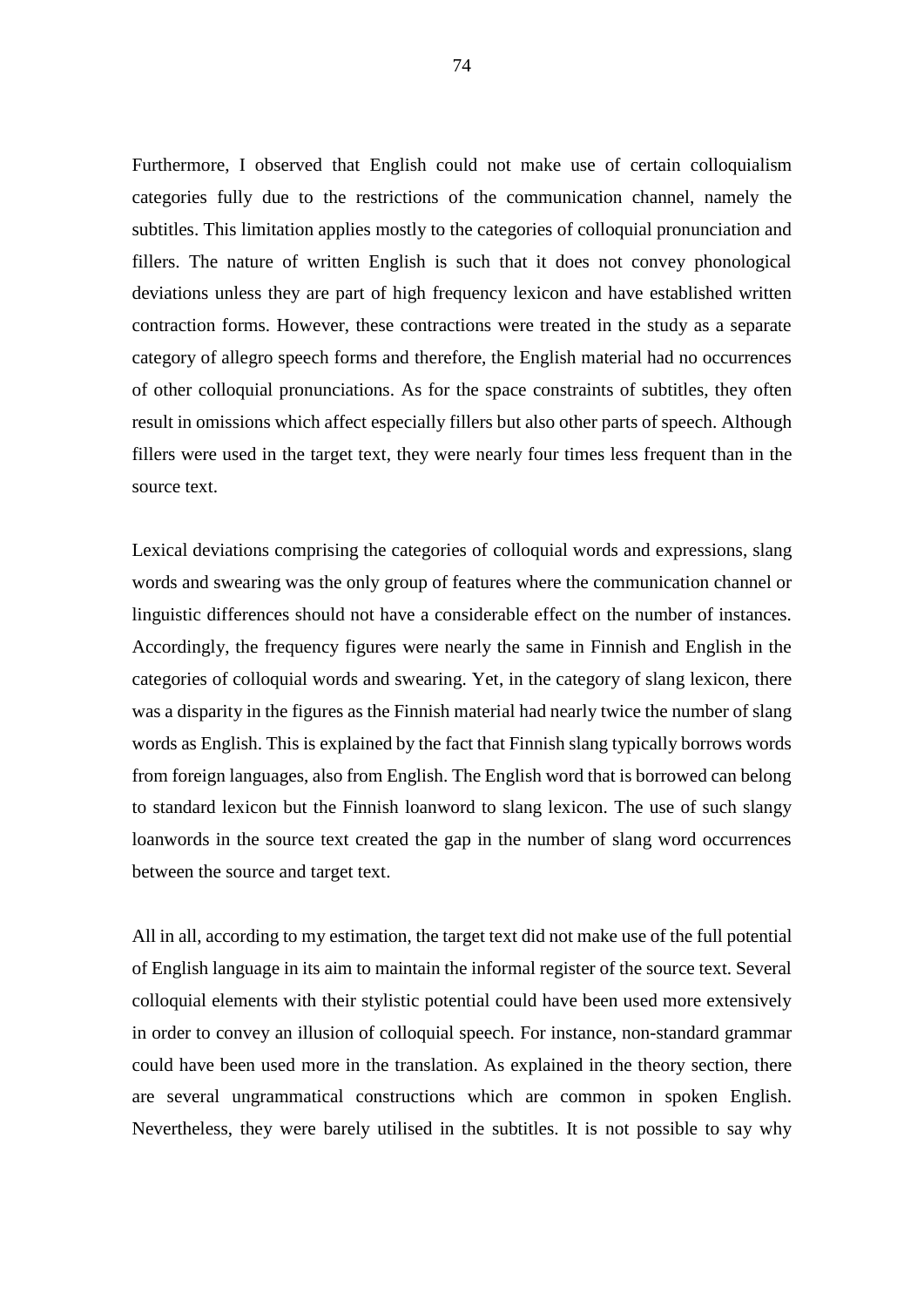exactly this is the case but I assume that this might be because the translator is non-native speaker of English and is more cautious about breaking grammatical rules.

Furthermore, the lower number of slang words in the target text was not inevitable. Even though the Finnish speech included slang words which originated from standard English lexicon, the subtitles could have made use of other slang words. In the translation, standard words which had inspired Finnish slang used in the source text could have been replaced with etymologically non-related slang words with the same meaning. In cases where this was not possible, for instance because such slang word was not available, other slang words could have been added elsewhere in the target text to compensate for the omissions. The same compensation strategy was used by the translator with colloquial vocabulary. A colloquial word in the source text did not always have a corresponding colloquial word in the target text but the total amount of colloquial expressions in the speech and the subtitles was nearly the same. However, the usage of slang lexicon might have been restricted also due to its nature of typically having a limited user group as explained earlier.

Even though the English target text did not make use of the full potential of certain colloquialisms as I have just described, it did instead utilise quite frequently another stylistic device, namely incomplete sentences. Non-standard sentence structures and incomplete sentences are undoubtable typical of spoken language even though all instances in the material were not tokens of colloquial style. The idiolects and space constraints also resulted in omissions of certain parts of speech. This made it too difficult to study non-standard sentence structures as systematically as other features and count the frequency of their occurrences. Such analysis would have widened the scope of this thesis too much. Nevertheless, incomplete sentences were used in the subtitles also for the purpose of conveying colloquial tone. Incomplete constructions were often used in the target text as compensatory colloquial elements in cases where the source text had other colloquial features which the target text could not utilise.

The hypothesis that was set in the beginning of the study was proven correct but only in some parts. The colloquial tone of the source language was standardized to some extent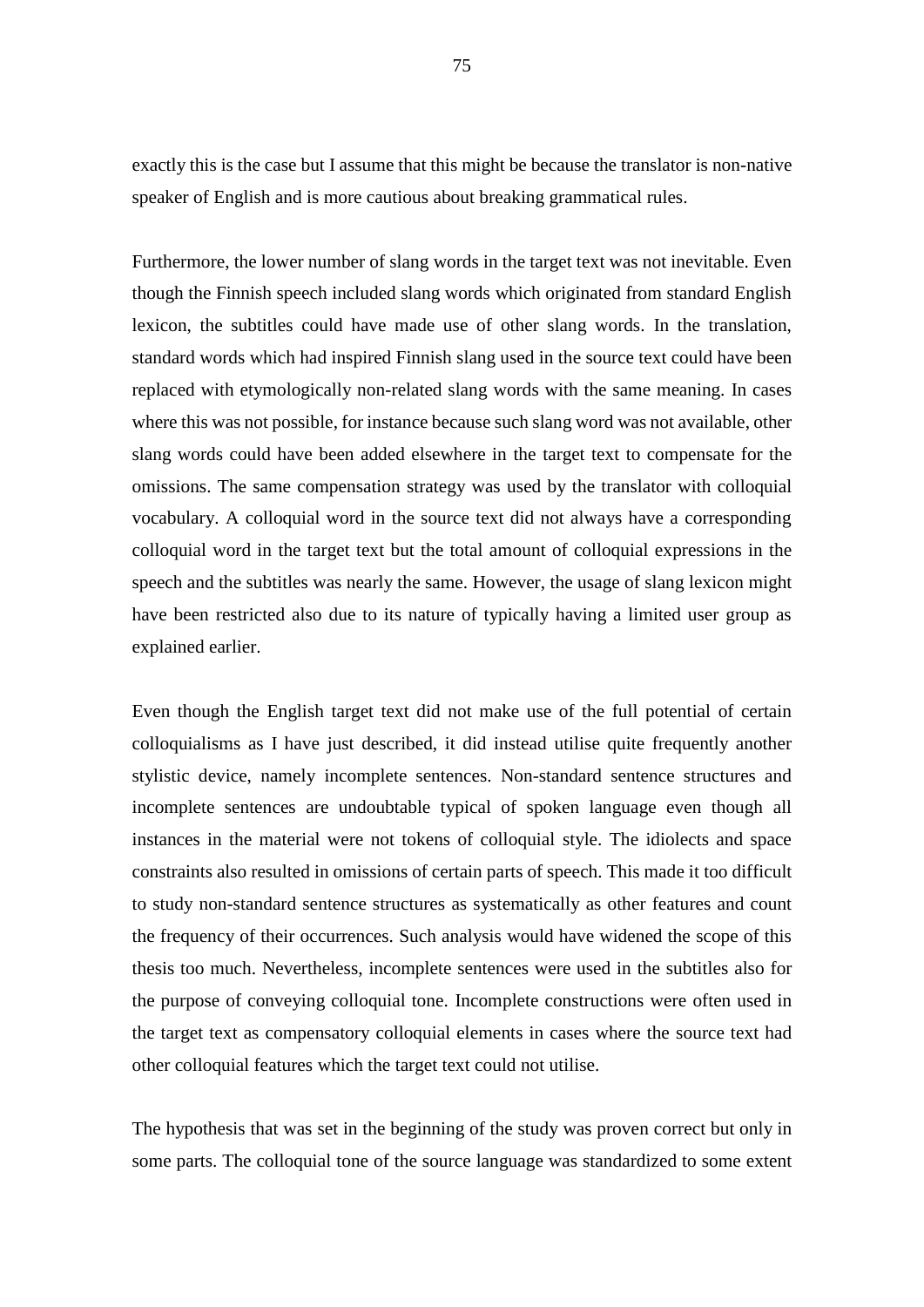in the target language and the translation was less colloquial. This was due to the general tendency to standardization of translated language, but also due to space constraints in subtitles and the linguistics differences of the source and target languages. However, in regard to lexical deviations, the number of colloquial instances was nearly the same. Colloquial vocabulary was not always translated word for word but the numbers remained on the same level as compensation strategy was used. Swearing was translated word for word without apparent toning down like I had expected. This is inconsistent with what previous studies have suggested. As for slang vocabulary, the target language was standardized and the amount of slang words reduced. To compensate for the omission of many colloquial elements of the source text, the subtitles made use of incomplete sentences to enhance the colloquial tone. Finnish conveyed informal tone by utilising phonological, lexical, syntactical and grammatical elements in a frequent and versatile manner, whereas English used solely lexical elements freely and phonological and syntactical elements only limitedly. Overall, the study confirms what previous studies have claimed: non-standard language is standardized in the translation process and the target text is rendered less colloquial than the source text.

In addition to examining if colloquial elements had been transferred from the source text to the target text, I compared the number of elements in each language to get an overview of the informality of the texts. However, I merely counted the number of instances without establishing any grading system on the level of informality of the elements. Therefore, no direct conclusions can be drawn from the frequency numbers. This would require further research and deeper analysis. One would have to examine how strong level of informality is perceived by an average audience with usage of each colloquial element. Elements of each language should be analysed separately and one would have to take into account that colloquialisms generally become more marked in written texts.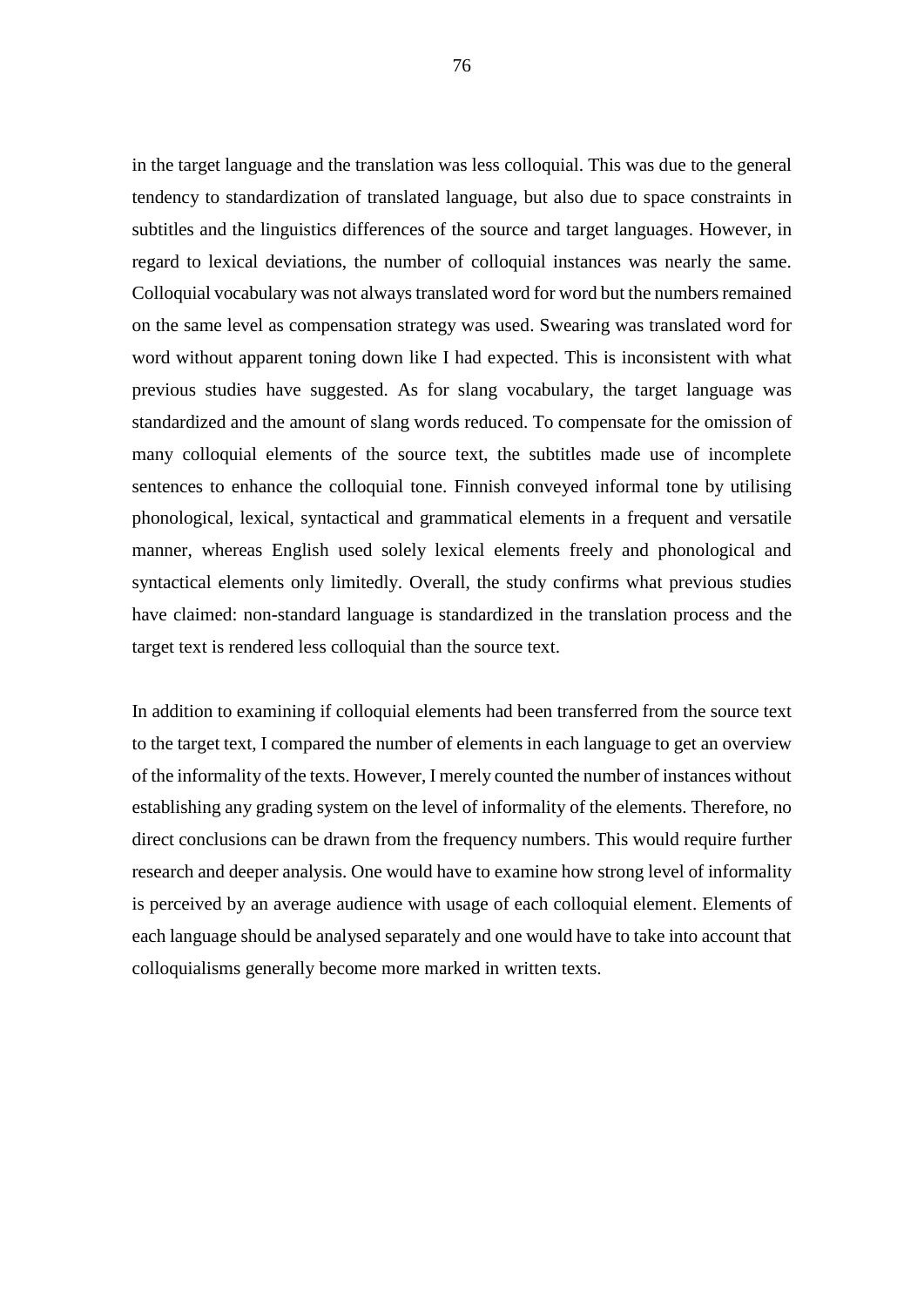## WORKS CITED

## **Primary source**

DVD publication of the first series of Pasila: episodes 1, 4 and 11. Director: Atte Järvinen. Producer: Filmiteollisuus Fine. First aired February 17, 2007. DVD published February 28, 2008.

## **Secondary sources**

- Andersson, Lars & Peter Trudgill (1990). *Bad Language.* Oxford: Basil Blackwell Ltd.
- Anhava, Jaakko (2000). Mistä puhumme, kun puhumme kirjakielestä? [What do we talk about when we talk about literary language?] *Kielikello* 3/2000. Available at: http://www.kielikello.fi/index.php?mid=2&pid=11&aid=1203
- Brown, Gillian (1990). *Listening to Spoken English*. 2nd edition. Harlow: Longman Group UK Ltd.
- Bybee, Joan (2004). *Phonology and Language Use*. Cambridge: Cambridge University Press.
- Chaume Varela, Frederic (1998). "Textual Constraints and Translator's Creativity in Dubbing". In: Beylard-Ozeroff, Ann, Jana Králová & Barbara Moser-Mercer (Eds.). *Translators' Strategies and Creativity*. Amsterdam: John Benjamins Publishing. 15–22. Available at (limited access): http://ebookcentral.proquest.com/lib/kutu/reader.action?docID=784245
- Coates, Jennifer (2004). *Women, Men and Language – A Sociolinguistic Account of Gender Differences in Language*. 3rd edition. Harlow: Pearson Education Limited.
- Delaere, Isabelle, Gert De Sutter & Koen Plevoets (2012). Is translated language more standardized than Non-Translated Language? Using Profile-Based Correspondence Analysis for Measuring Linguistic Distances Between Language Varieties. *Target* 24:2, 203–224. Available at: https://benjamins.com/online/target/articles/target.24.2.01del
- Donaher, Patricia & Seth Katz (2015). "Introduction". In: Patricia Donaher & Seth Katz (Eds.). *Ain'thology. The History and Life of a Taboo Word*. Newcastle upon Tyne: Cambridge Scholar Publishing. 1–15.
- Dürmüller, Urs (2017). "Slanguistics. The Linguistics of Slang." [Cited 10<sup>th</sup> March 2017]. Available at: http://duermueller.tripod.com/slang.html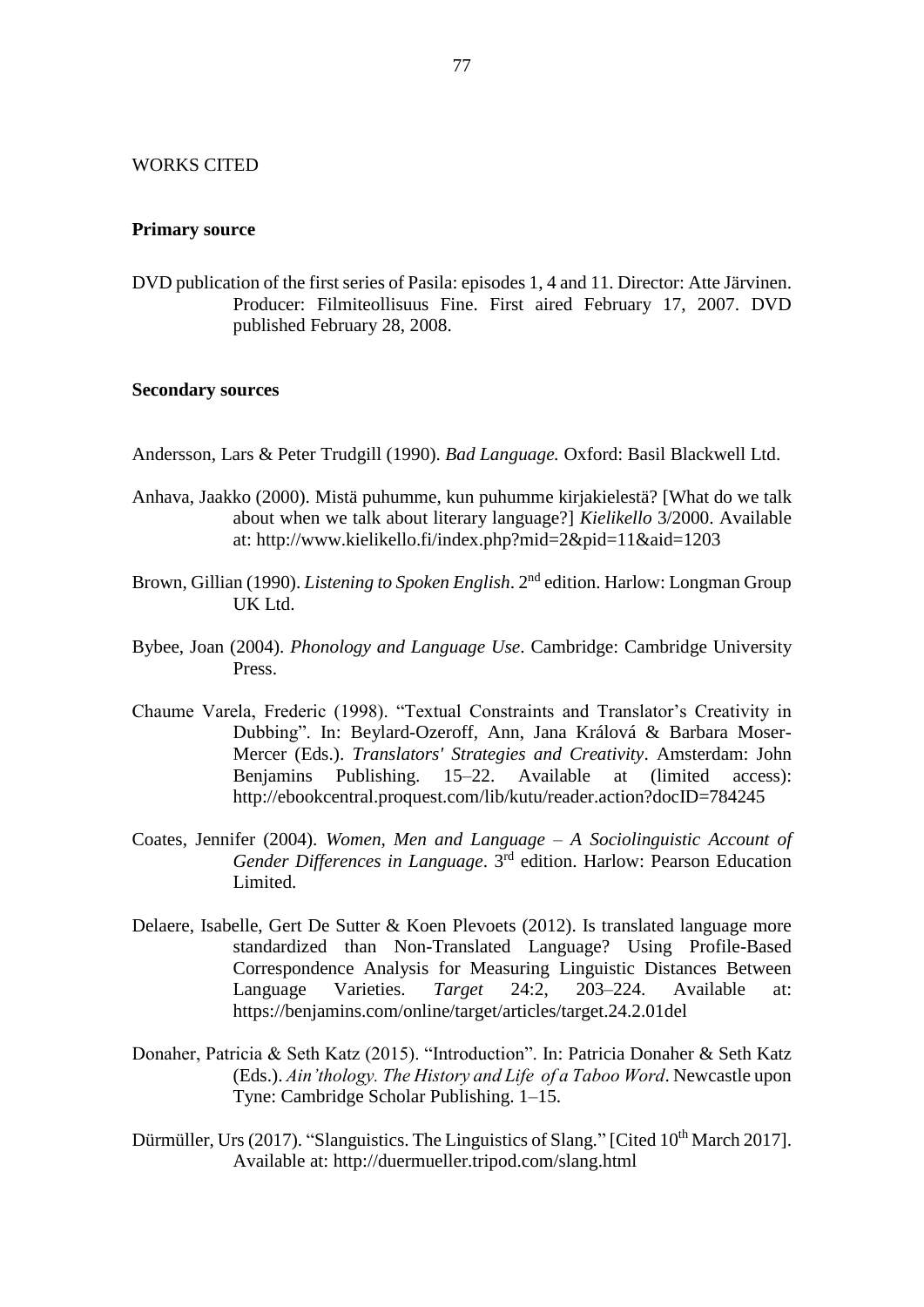- Englund Dimitrova, Birgitta (1997). "Translation of Dialect in Fictional Prose Vilhem Moberg in Russian and English as a Case in Point". In: *Norm, Variation and Change in Language (= Stockholm Studies in Modern Philology, 11),* 49–65. Available at: https://www.academia.edu/825290/1997.\_Translation\_of\_Dialect\_in\_Ficti onal\_Prose-Vilhelm Moberg in Russian and English as a Case in Point
- Fernández Fernández, María Jesús (2009). "The Translation of the Swearing in the Dubbing of the film South Park into Spanish". In: Jorge Díaz Cintas (Ed.). *New Trends in Audiovisual Translation.* Bristol: Multilingual Matters. 210– 225.
- Fernández Guerra, Ana (2012). Translating culture: problems, strategies and practical realities. *SIC – A Journal of Literature, Culture and Literary Translation* 3: 1. Available at: http://www.sic-journal.org/ArticleView.aspx?aid=173
- Finnpanel (2013). "Television katsominen kasvussa". [Television watching on the increase]. Updated 6 February 2013 [Cited 16 April 2013]. Available at: http://www.finnpanel.fi/tulokset/tiedote.php?id=150
- Freeborn, Dennis, Peter French & David Langford (1993). *Varieties of English Language*. 2<sup>nd</sup> edition. London: Macmillan.
- *Helsingin Sanomat* (2011). "Palkittu animaatio". [Award-winning animation.] Updated 29 January 2011, [Cited 22 January 2013]. Available at: http://www.hs.fi/juttusarja/penaali/artikkeli/Palkittu+animaatio/11352633 87015
- *Helsingin Sanomat* (2010). "HS-raadin vastaukset kysymykseen: Onko suomalainen fiktioelokuva tarpeeksi korkeatasoista menestyäkseen maailmalla?" [The comments of Helsingin Sanomat panel: Are Finnish fictional films of enough high quality for international success?] Updated 24 September 2010, [Cited 16 April 2013]. Available at: http://www.hs.fi/kulttuuri/artikkeli/HSraadin+vastaukset+kysymykseen+Onko+suomalainen+fiktioelokuva+tarp eeksi+korkeatasoista+menesty%C3%A4kseen+maailmalla/113526036956 6
- Honka-Hallila, Ari & Tommi Römpötti (1999). Puhe on elokuvista. [Talking about films.] *Lähikuva* 4, 3–5.
- Ikola, Osmo (1989). "Suomen kirjakieli". [Literary Finnish language.] In: Seija Aalto & Auli Hakulinen (Eds.). *Kielestä kiinni*. Jyväskylä: Gummerus kirjapaino Oy. 165-185.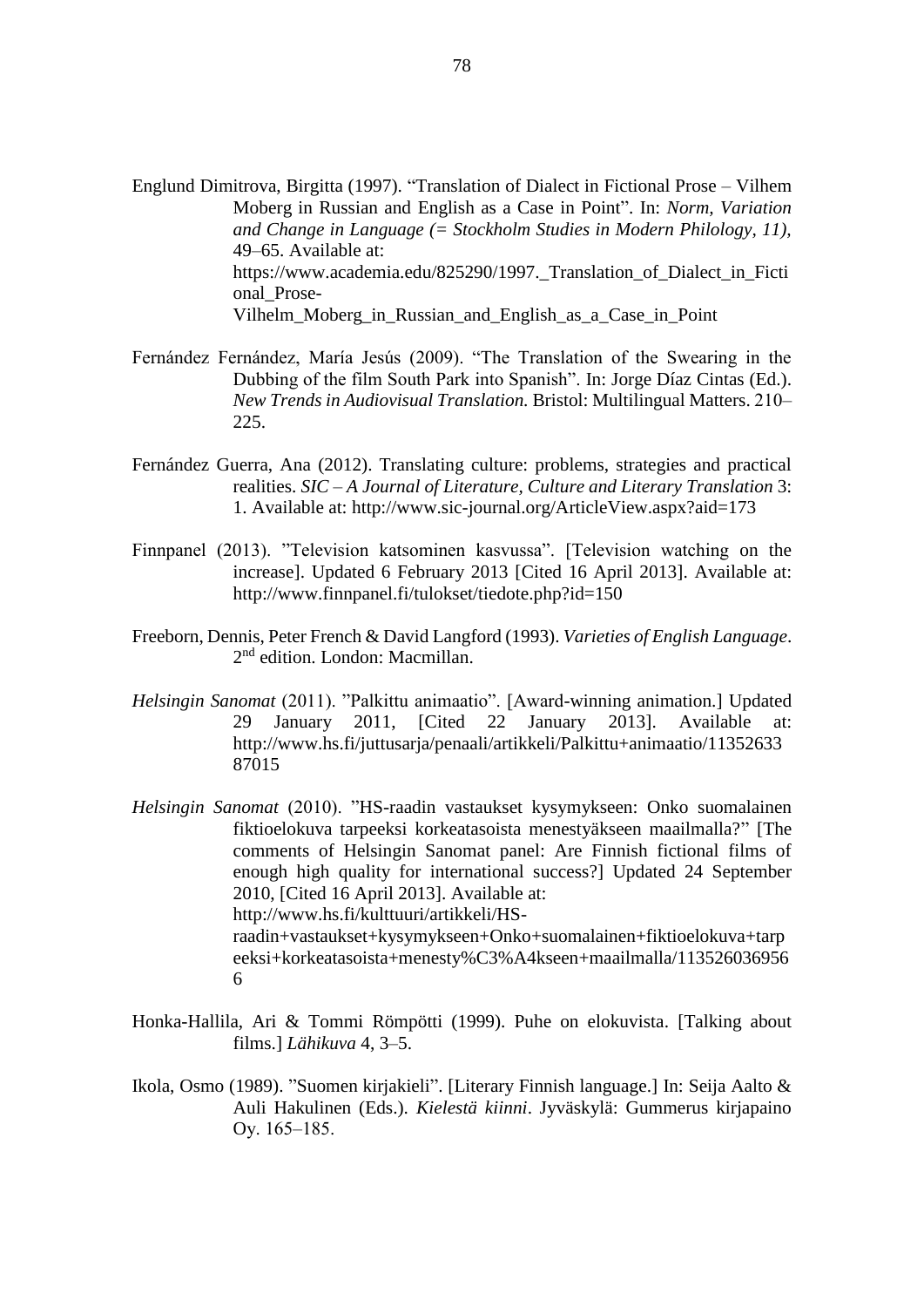Ivarsson, Jan & Mary Carroll (1998). *Subtitling*. Simrishamn: TransEdit HB.

- IMDb = Internet Movie Database (2013a). "Niko Lentäjän poika (2005)". [Niko & The Way to the Stars.] [Cited 9 May 2013]. Available at: http://www.imdb.com/title/tt0885415/releaseinfo?ref\_tt\_dt\_dt#akas
- IMDb = Internet Movie Database (2013b). "Poika ja ilves (1998)". [Tommy and the Wildcat.] [Cited 9 May 2013]. Available at: http://www.imdb.com/title/tt0167341/
- Jackson, Howard & Peter Stockwell (2011). *An Introduction to Nature and Functions of*  Language. 2<sup>nd</sup> edition. London: Continuum International Publishing Group. Partially available at: http://books.google.co.uk/books?id=vN-4ijhzrLcC&printsec=frontcover&source=gbs\_ge\_summary\_r&cad=0#v=o nepage&q&f=false
- Jackson, Howard and Etienne Zé Amvela (2007). *Words, Meaning and Vocabulary. An*  Introduction to Modern English Lexicology. 2<sup>nd</sup> edition. London: Continuum.
- Jantunen, Jarmo Harri & Sari Eskola (2002). Käännössuomi kielivarianttina: Syntaktisia ja leksikaalisia erityispiirteitä. [Translated Finnish as a language variant: Syntactical and lexical characteristics]. *Virittäjä* 2/2002, 184–207. Available at: http://www.kotikielenseura.fi/virittaja/hakemistot/jutut/2002\_184.pdf
- Jarva, Vesa (2017). "Suomen kielen variaatio 4. Murteista nykypuhekieleen". [Variation of Finnish Language 4. From Dialects to Modern Colloquial Finnish]. [Cited 3 March 2017]. Available at: http://finnugor.arts.unideb.hu/segedanyag/vj\_debrecen4.pdf
- Juva, Kersti (1998). "Puhekieli ja kirjakieli". [Colloquial Language and Literary Language.] In: Sirkku Aaltonen (Ed.). *Käännetyt illuusiot. Näytelmäkääntäminen suomalaisessa teatterissa*. Tampere: Tampere University Press. 49–53. Available at: https://tampub.uta.fi/bitstream/handle/10024/68079/kaannetyt\_illuusiot\_1 998.pdf?sequence=1
- Kalliokoski, Jyrki (1998). "Hjalmar Nortamon murrekertomukset ja puhutun illuusio". [Dialectal narratives of Hjalmar Nortamo and the illusion of speech.] In: Laitinen, Lea & Lea Rojola (Eds.). *Sanan voima. Keskusteluja performatiivisuudesta*. Vammala: Vammalan kirjapaino Oy. 184–215.
- KAV = Kansallinen audiovisuaalinen instituutti (2017). Suomen kansallisfilmografia. [Finnish National filmography.] [Cited 30 January 2017]. Available at: https://www.elonet.fi/fi/henkilo/252113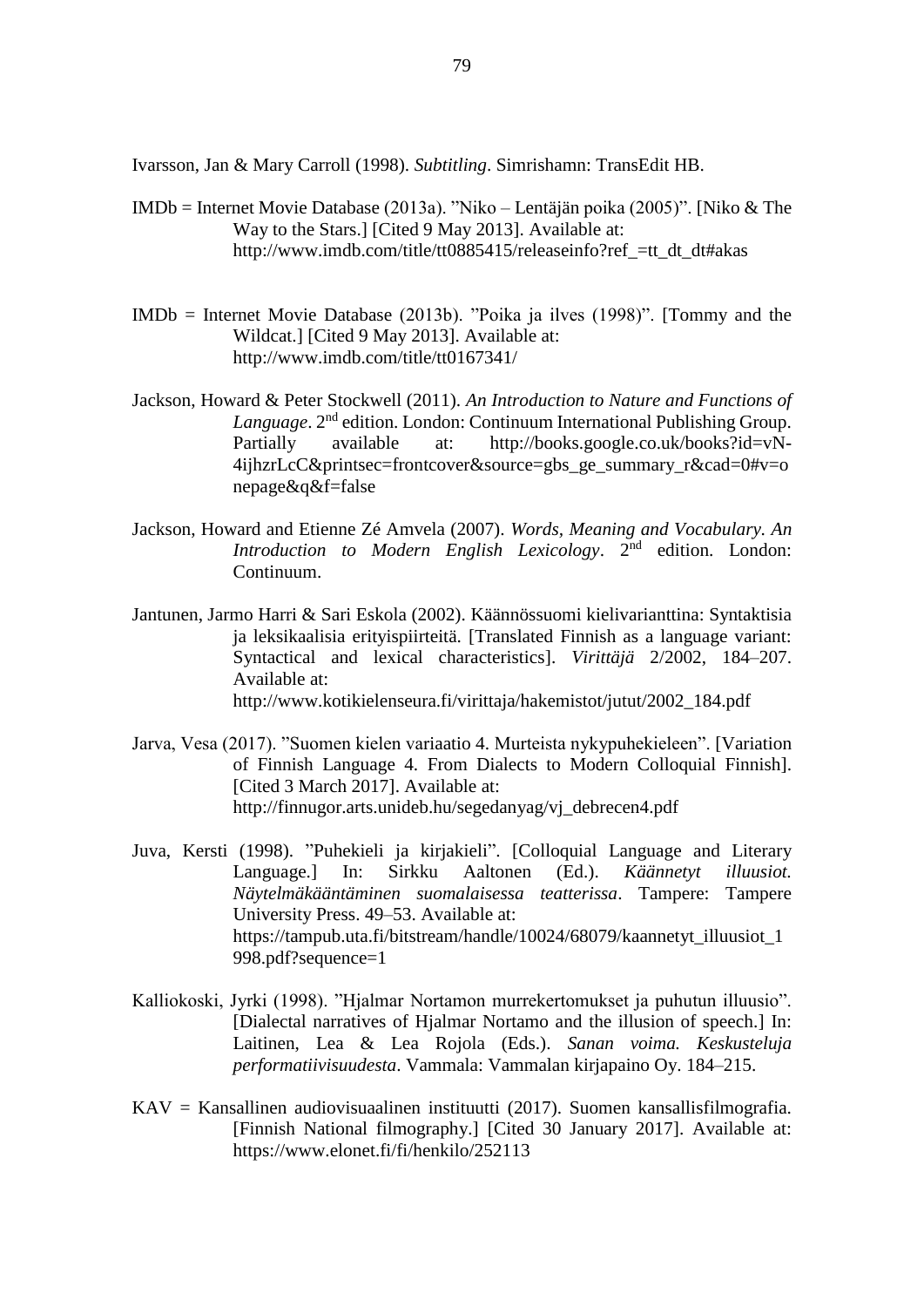- *Kauppalehti* (2017). Yrityshaku: *Movision Ky*. [Cited 31 January 2017]. Available at: http://www.kauppalehti.fi/yritykset/yritys/movision+ky/05924333
- Kokkola, Sari (2007). "Elokuva kääntäminen kulttuurikuvien luojana" [Film translations as creators of cultural images]. In Oittinen, Riitta & Tiina Tuominen (Eds.). Olennaisen äärellä. Johdatus audiovisuaaliseen kääntämiseen. 2<sup>nd</sup> edition. Tampere: Tampere University Press. 202–221.
- Koljonen, Tiina (1995). "TV-kääntämisen erityispiirteitä". [Special Characteristics of TV Translation]. In: Sorvali, Irma (Ed.). Kääntämisentutkimuksen päivät Oulussa 12.12.1995. Oulu: Oulu University Press. 17-29.
- Kovács, Magdolna (2009). "Koodinvaihto ja kielioppi". [Code-switching and grammar.] In: Jyrki Kalliokoski, Lari Kotilainen & Päivi Pahta (Eds.). *Kielet kohtaavat*. Jyväskylä: Gummerus kirjapaino Oy. 24–49.
- Laalo, Klaus (1989). "Nykysuomen kaksitavuisten nominien nuorin ikäkerrostuma: puhekielen uudennokset". [The newest layer of two-syllablic nouns in modern Finnish: innovations of colloquial language] In: Seija Aalto & Auli Hakulinen (Eds.). *Kielestä kiinni*. Jyväskylä: Gummerus kirjapaino Oy. 297‒309.
- Leech, Geoffrey N. & Michael H. Short (1981). *Style in Fiction. A Linguistic Introduction to English Fictional Prose*. New York: Longman Group Ltd.
- Leech, Geoffrey N. & Michael H. Short (2007). *Style in Fiction. A Linguistic Introduction to English Fictional Prose*. 2nd edition. Harlow: Pearson Education Ltd.
- Lehtonen, Jaakko, Kari Sajavaara & Anthony May (1977). *Spoken English. The Perception and Production of English on a Finnish-English Contrastive Basis*. Jyväskylä: Gummerus.
- Leino, Pentti (1989). "Kielen rakenne". [The structure of the language.] In: Seija Aalto & Auli Hakulinen (Eds.). *Kielestä kiinni*. Jyväskylä: Gummerus kirjapaino Ov. 82–107.
- Leppihalme, Ritva (2000). The Two Faces of Standardization. On the Translation of Regionalisms in Literary Dialogue. *The Translator*. 6: 2. 247-269. Available at (limited access): http://www.tandfonline.com.ezproxy.utu.fi/doi/abs/10.1080/13556509.200 0.10799068
- Maamies, Sari (2000). Tiedotuksia ja ilmoituksia eräs oikeinkirjoituksen ikuisuuskysymys. [Notices and notifications – one of the eternal questions of orthography]. *Kielikello* 1/2000 Available at: http://www.kielikello.fi/index.php?mid=2&pid=11&aid=1158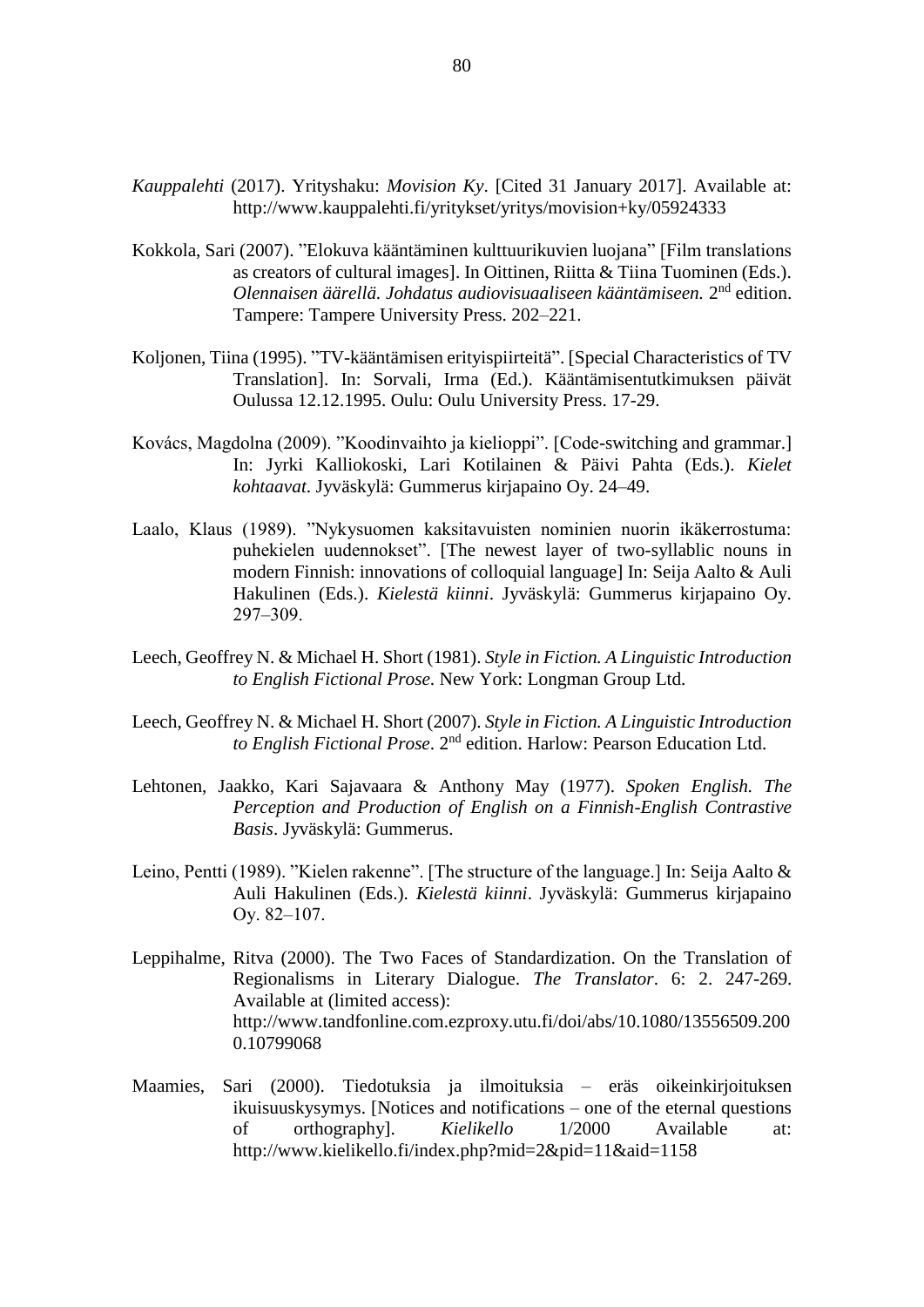- Marks, Jonathan (2005). "The truth revealed: phrasal verbs in writing and speech". *MED Magazine* 34/2005. Available at: http://www.macmillandictionaries.com/MED-Magazine/October2005/34- Feature-PV-Spoken-Written.htm
- Mattsson, Jenny (2006). "Linguistic Variation in Subtitling. The subtitling of swearwords and discourse markers on public television, commercial television and DVD". In: *MuTra 2006 – Audiovisual Translation Scenarios: Conference Proceedings*. Available at: http://www.euroconferences.info/proceedings/2006\_Proceedings/2006\_M attsson\_Jenny.pdf
- Mauranen, Anna & Jarmo H. Jantunen (2005). *Käännössuomeksi. Tutkimuksia suomennosten kielestä*. [In Translated Finnish. Studies on the Language of Translated Finnish.] Tampere: Tampere University Press.
- Mielikäinen, Aila (2009). Verbien pikapuhemuotojen morfosyntaksia [The Morphosyntax of Allegro Speech Forms]. *Virittäjä* 1/2009, 18–37. Available at: http://journal.fi/virittaja/article/view/4163/3880
- Mielikäinen, Aila (1989). "Nykysuomen murtuvat murrerajat". [The breaking boundaries of modern Finnish dialects.] In: Seija Aalto & Auli Hakulinen (Eds.). *Kielestä kiinni*. Jyväskylä: Gummerus. 234‒242.
- Miller, Jim & Regina Weinert (1998). *Spontaneous Spoken Language. Syntax and Discourse.* Oxford: Clarendon Press.
- Mäkisalo, Jukka (2006). Havaintoja ja keskusteluja Kuinka paljon käännöksiä luetaan? [Observations and discussions – How much are translations being read?]. *Virittäjä* 2/2006, 250–259. Available at: http://www.kotikielenseura.fi/virittaja/hakemistot/jutut/2006\_250.pdf
- Nevalainen, Sampo (2004). Colloquialisms in Translated Text. Double Illusion? *Across Languages and Cultures* 5: 1. 67–88. Available at (limited access): http://akademiai.com/doi/pdf/10.1556/Acr.5.2004.1.4
- Nevalainen, Sampo (2003). Käännöskirjallisuuden puhekielisyyksistä Kaksinkertaista illuusiota? [About Colloquialisms in Translated Literature – Double Illusion?] *Virittäjä* 1/2003, 2–26. Available at: http://www.kotikielenseura.fi/virittaja/hakemistot/jutut/2003\_2.pdf
- Nordlund, Taru, Tiina Onikki-Rantajääskö, Toni Suutari & Hannele Forsberg (2006). *Kohtauspaikkana kieli: Näkökulmia persoonaan, muutoksiin ja valintoihin.* [Language as a Meeting Place. Perspectives to Persona, Change and Choice]. Helsinki: Suomalaisen Kirjallisuuden Seura.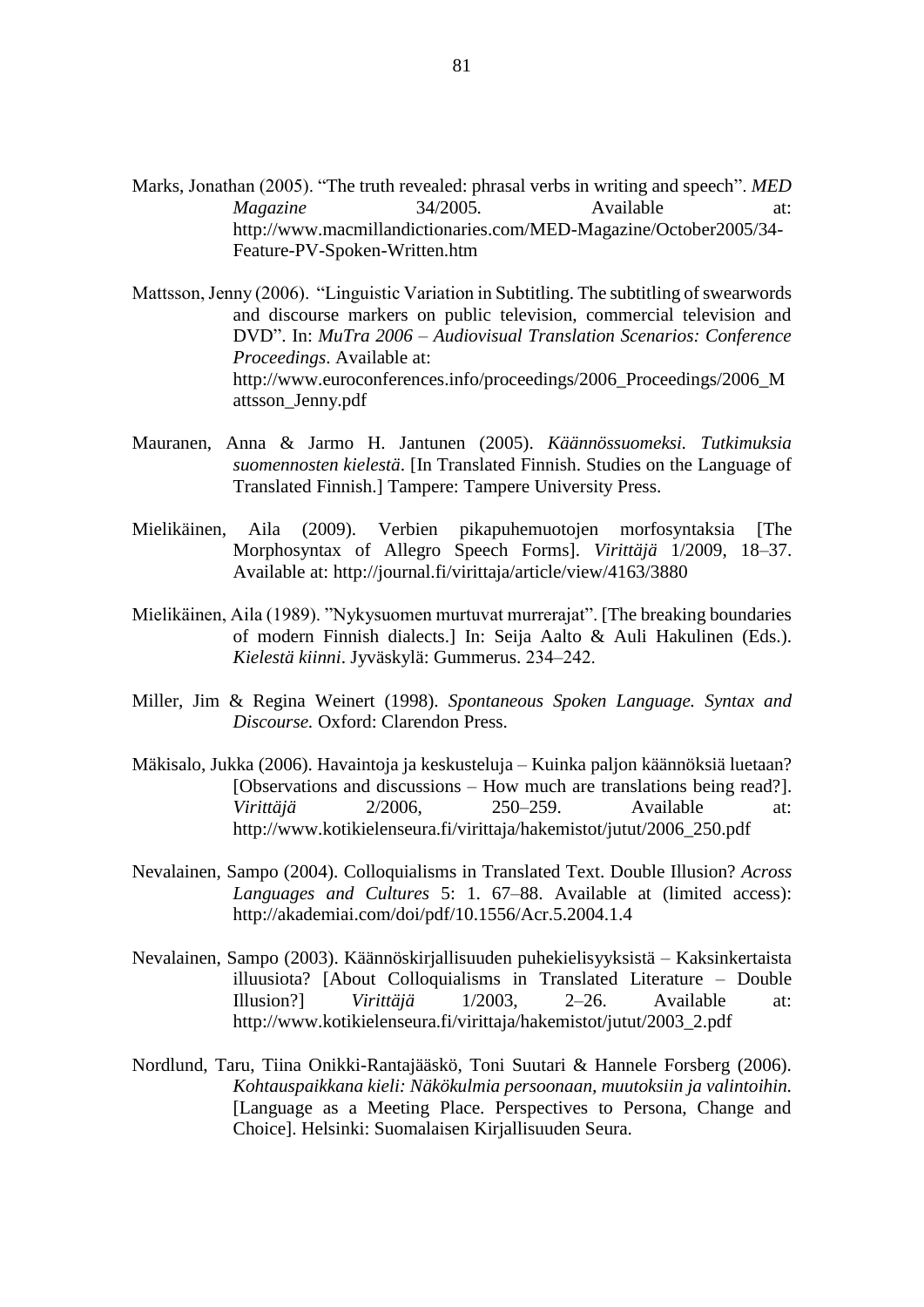- Nuolijärvi, Pirkko (2006). "Älä töni toista eli anna vaihtelun virkistää kielessäkin". [Don't push others, that is, variety is the spice of life – also when it comes to language]. In: Pirkko Muikku-Werner (Ed.). *Sillä tavalla!* Keuruu: Kustannusosakeyhtiö Tammi. 15–35.
- O'Donnell, W. R. & Loreto Todd (1980). *Variety in Contemporary English*. London: George Allen & Unwin Ltd.
- OED = *The Oxford English Dictiona*ry (2017). [Cited 20 January 2017]. Available at (limited access): http://www.oed.com.ezproxy.utu.fi/
- Paloposki, Outi, Jarmo Harri Jantunen & Satu Leinonen (2002). Millaista on suomalainen käännöstutkimus? [What is Finnish translation research like?]. *Kääntäjä* 4,  $1-2.$
- Paunonen, Heikki (1989). "Muuttuvat puhesuomen muodot". [The changing forms of spoken Finnish.] In: Seija Aalto & Auli Hakulinen (Eds.). *Kielestä kiinni*. Jyväskylä: Gummerus kirjapaino Oy. 209–233.
- Pavesi, Maria (2009). "A Closer Look at the Translation of Spoken Language". In: Jorge Díaz Cintas (Ed.). New Trends in Audiovisual Translation. Bristol: Multilingual Matters. 197–209.
- Popowich, Fred, Davide Turcato, Olivier Laurens, Paul McFetridge, J. Devlan Nicholson, Patrick McGivern, Maricela Corzo-Pena, Lisa Pidruchney & Scott MacDonald (1997): "A Lexicalist Approach to the Translation of Colloquial Text". In: *Proceedings of the 7th International Conference on Theoretical and Methodological Issues in Machine Translation.* Santa Fe, NM. 76–86. Available at: http://www.mt-archive.info/TMI-1997- Popowich.pdf
- Rosa, Alexandra Assis (2012). Translating Place: Linguistic Variation in Translation. *Word and Text – A Journal of Literary Studies and Linguistics* 2: 2, 75–97. Available at: https://www.researchgate.net/publication/235951304 Translating Place Linguistic Variation in Translation
- Suomen elokuvasäätiö (2013). "Suomalaiset elokuvat kansainvälisillä festivaaleilla". [Finnish films in international festivals.] [Cited 16 April 2013]. Available at: http://ses.fi/elokuvat/suomalaiset-elokuvat-kansainvaelisillaefestivaaleilla/
- Stolt, Robert (2010). *The Translation of Slang. Within the Bounds of Possibility?* Norderstedt: GRIN Verlag.
- Tiittula, Liisa & Pirkko Nuolijärvi (2016). Changing Norms in Translated Finnish Fiction: A Study of Non-standard Varieties. *International Journal of*